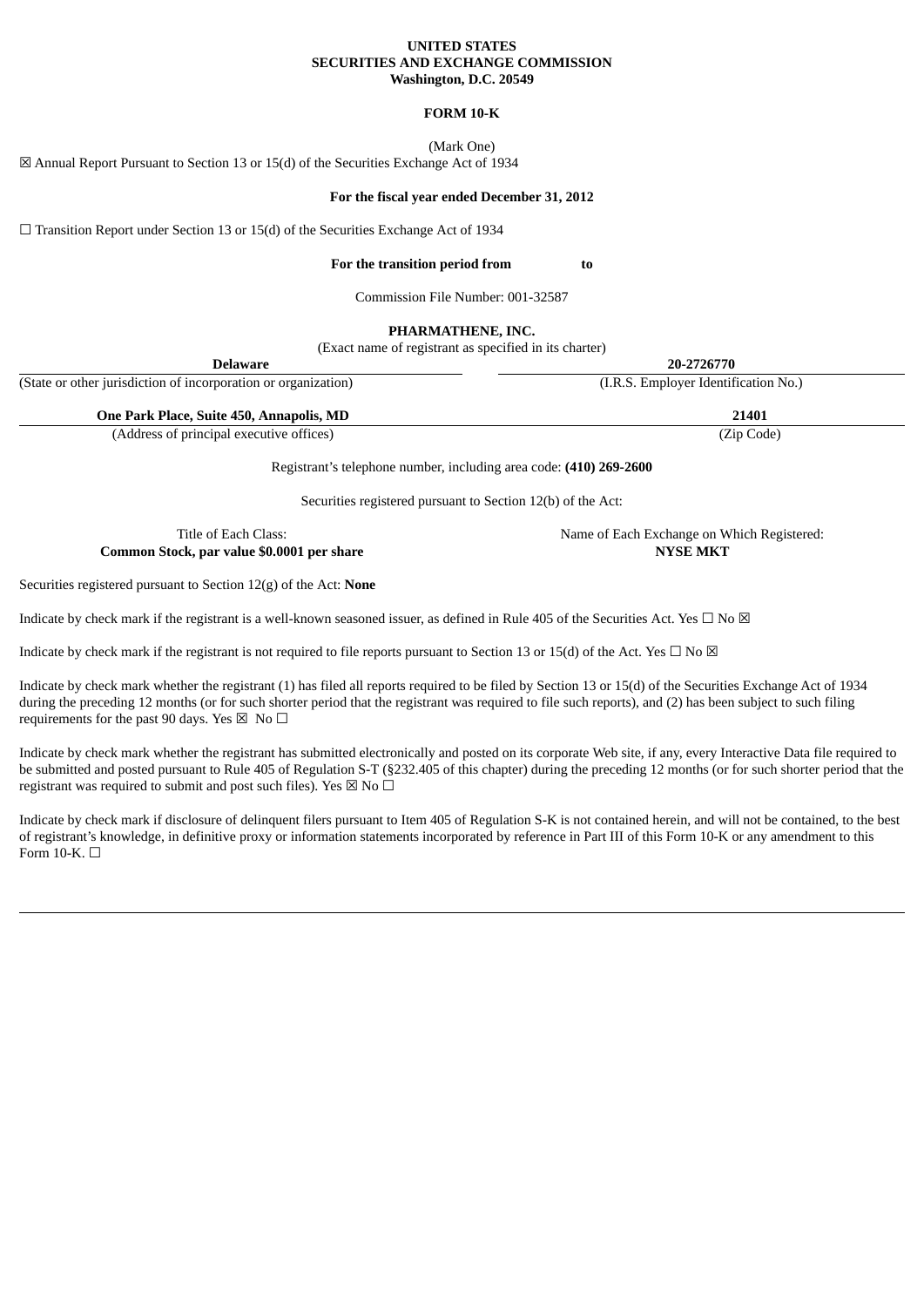Indicate by check mark whether the registrant is a large accelerated filer, an accelerated filer, a non-accelerated filer, or a smaller reporting company. See the definitions of "large accelerated filer," "accelerated filer" and "smaller reporting company" in Rule 12b—2 of the Exchange Act. (Check one):

☐ Large Accelerated Filer ☒ Accelerated Filer ☐ Non-Accelerated Filer ☐ Smaller Reporting Company

Indicate by check mark whether the registrant is a shell company (as defined in Rule 12b-2 of the Act). Yes  $\Box$  No  $\boxtimes$ 

The aggregate market value of voting and non-voting common equity held by non-affiliates of the registrant was approximately \$56.3 million based upon the closing price of the common equity on the NYSE MKT on the last business day of the registrant's most recently completed second fiscal quarter (June 29, 2012).

The number of shares of the registrant's Common Stock, par value \$0.0001 per share, outstanding as of February 28, 2013 was 48,365,984.

# **DOCUMENTS INCORPORATED BY REFERENCE**

Portions of the registrant's definitive Proxy Statement for its 2012 Annual Meeting of Stockholders or Annual Report on Form 10-K/A, to be filed on or before April 30, 2013, are incorporated by reference into Part III of this Report.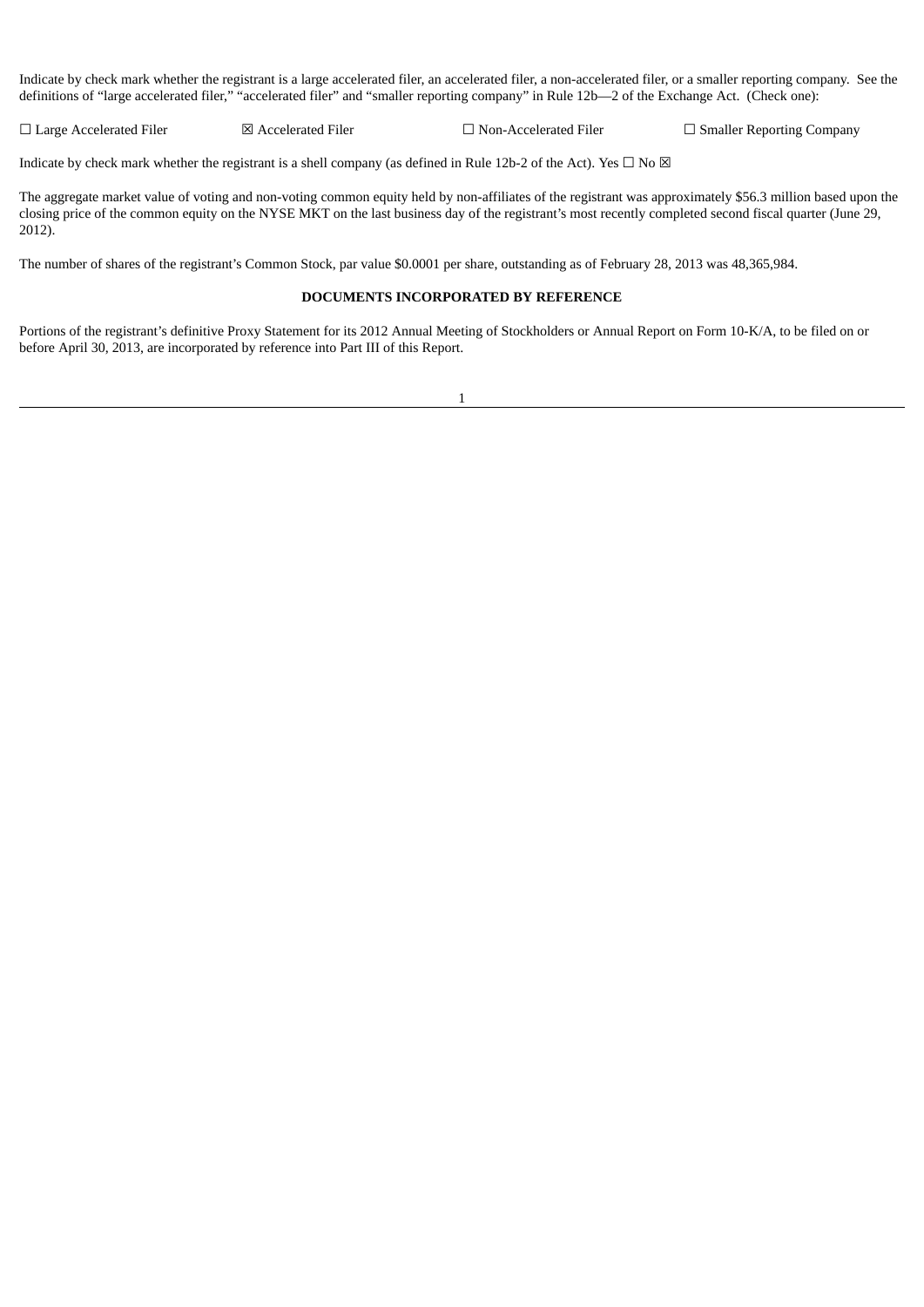# **TABLE OF CONTENTS**

| PART I         |                                                                                                |    |
|----------------|------------------------------------------------------------------------------------------------|----|
|                |                                                                                                |    |
| Item 1         | <b>Business</b>                                                                                | 5  |
| Item 1A.       | <b>Risk Factors</b>                                                                            | 21 |
| Item 1B.       | <b>Unresolved Staff Comments</b>                                                               | 36 |
| Item 2.        | Properties                                                                                     | 36 |
| Item 3.        | <b>Legal Proceedings</b>                                                                       | 36 |
| Item 4.        | <b>Mine Safety Disclosures</b>                                                                 | 36 |
|                |                                                                                                |    |
| PART II        |                                                                                                |    |
|                |                                                                                                |    |
| Item 5.        | Market for Registrant's Common Equity and Related Stockholder Matters                          | 36 |
| Item 6.        | <b>Selected Financial Data</b>                                                                 | 39 |
| Item 7.        | Management's Discussion and Analysis of Financial Condition and Results of Operations          | 40 |
| Item 7A.       | Quantitative and Qualitative Disclosures about Market Risk                                     | 49 |
| Item 8.        | Financial Statements and Supplementary Data                                                    | 49 |
| Item 9.        | Changes In and Disagreements with Accountants on Accounting and Financial Disclosure           | 49 |
| Item 9A.       | <b>Controls and Procedures</b>                                                                 | 49 |
| Item 9B.       | <b>Other Information</b>                                                                       | 50 |
|                |                                                                                                |    |
| PART III       |                                                                                                |    |
|                |                                                                                                |    |
| Item 10.       | Directors, Executive Officers and Corporate Governance                                         | 50 |
| Item 11.       | <b>Executive Compensation</b>                                                                  | 50 |
| Item 12.       | Security Ownership of Certain Beneficial Owners and Management and Related Stockholder Matters | 50 |
| Item 13.       | Certain Relationships and Related Transactions, and Director Independence                      | 50 |
| Item 14.       | <b>Principal Accountant Fees and Services</b>                                                  | 50 |
|                |                                                                                                |    |
| <b>PART IV</b> |                                                                                                |    |
|                |                                                                                                |    |
| Item 15.       | <b>Exhibits and Financial Statement Schedules</b>                                              | 51 |
|                |                                                                                                |    |
|                |                                                                                                |    |

<u>2 денесите на селото на 2 денесите на селото на 2 денесите на селото на 2 денесите на селото на 2 денесите на</u>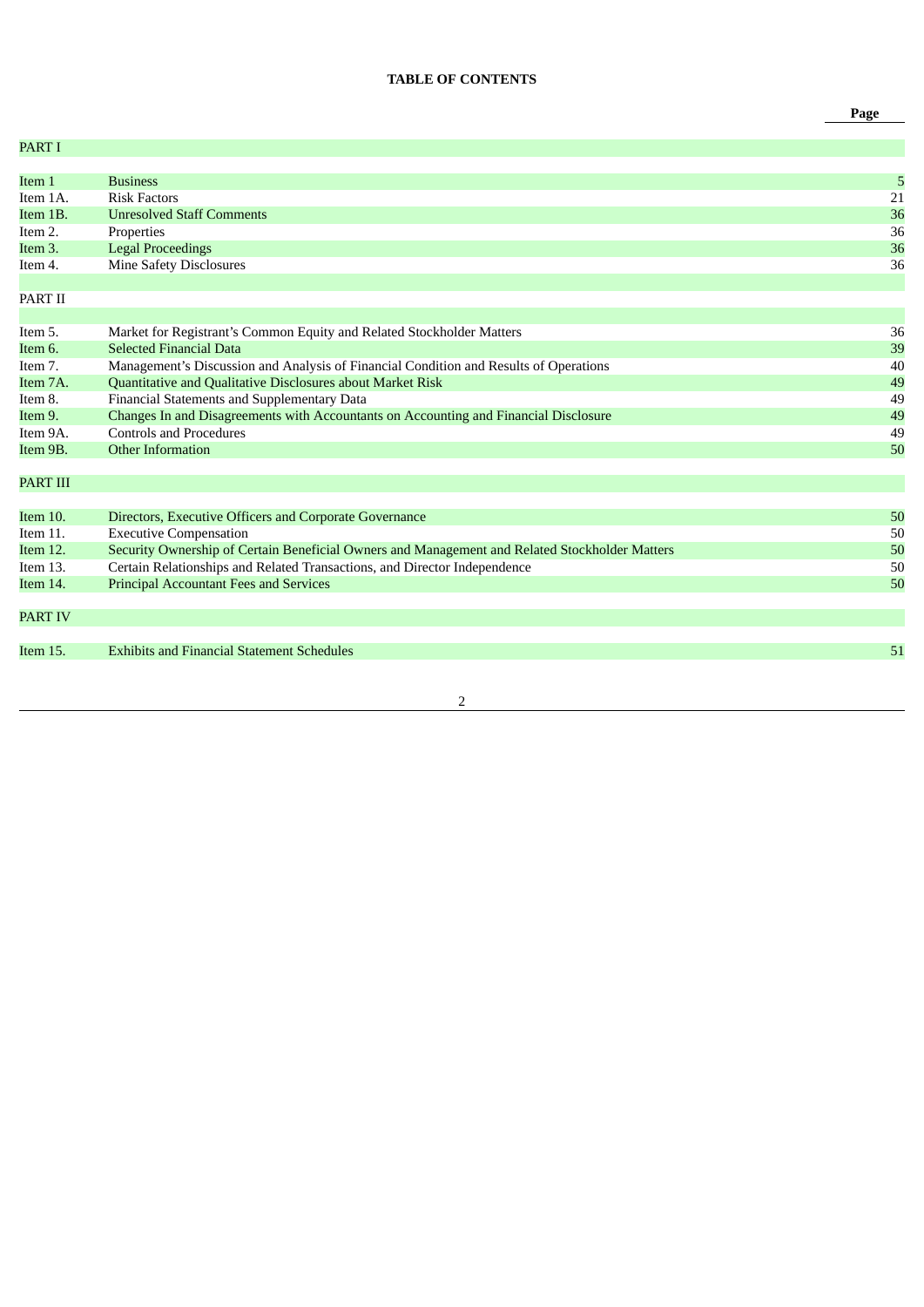## **Special Note Regarding Forward-Looking Statements**

This Annual Report on Form 10-K contains forward-looking statements within the meaning of Section 27A of the Securities Act of 1933, as amended, and Section 21E of the Securities Exchange Act of 1934, as amended (the "Exchange Act"). This information may involve known and unknown risks, uncertainties and other factors that are difficult to predict and may cause our actual results, performance or achievements to be materially different from future results, performance or achievements expressed or implied by any forward-looking statements. These risks, uncertainties and other factors include, but *are not limited to, risk associated with the following:*

- the reliability of the results of the studies relating to human safety and possible adverse effects resulting from the administration of the Company's *product candidates,*
- funding delays, reductions in or elimination of U.S. government funding and/or non-renewal of expiring funding for one or more of our development *programs,*
- the award of government contracts to our competitors or delays caused by third parties challenging government contract awards to us,
- · *unforeseen safety issues,*
- challenges related to the development, technology transfer, scale-up, and/or process validation of manufacturing processes for our product *candidates,*
- unexpected determinations that these product candidates prove not to be effective and/or capable of being marketed as products,

as well as risks detailed under the caption "Risk Factors" in this Report on Form 10-K and in our other reports filed with the U.S. Securities and Exchange Commission (the "SEC") from time to time hereafter. In particular, there can be no assurance that the Company will prevail in any appeal to the Delaware Supreme Court of the ruling of the Delaware Court of Chancery awarding PharmAthene 50% of all net profits (as defined in the court's final judament) related to the sale of Arestyyr<sup>TM</sup> (formerly called ST-246<sup>®</sup>) and related products for 10 years following initial commercial sale of the drug once SIGA Technologies, Inc. ("SIGA") earns \$40 million in net profits from the sale of Arestvyr™ and related products. Further, the timing and amount of any future sales and revenues of Arestvyr™ is uncertain. Significant additional non-clinical animal studies, human clinical trials, and manufacturing development work remain to be completed for all our products candidates, including Valortim®, and with FDA's August 2012 clinical hold of SparVax®, it is unclear when, if ever, we can re-initiate human clinical trials for that product candidate. At this point future government funding to support the development of Valortim® is unlikely and remains uncertain. It is also uncertain whether any of our product candidates will be shown to be safe and effective and approved by regulatory authorities for use in humans. Forward-looking statements describe management's current expectations regarding our future plans, strategies and objectives and are generally identifiable by use of the words "may," "will," "should," "expect," "anticipate," "estimate," "believe," "intend," "project," "potential" or "plan" or the negative of these words or other variations on these words or comparable terminology. Such statements include, but are not limited to:

- · *statements about potential future government contract or grant awards,*
- · *potential payments under government contracts or grants,*
- · *potential regulatory approvals,*
- · *future product advancements, and*
- · *anticipated financial or operational results.*

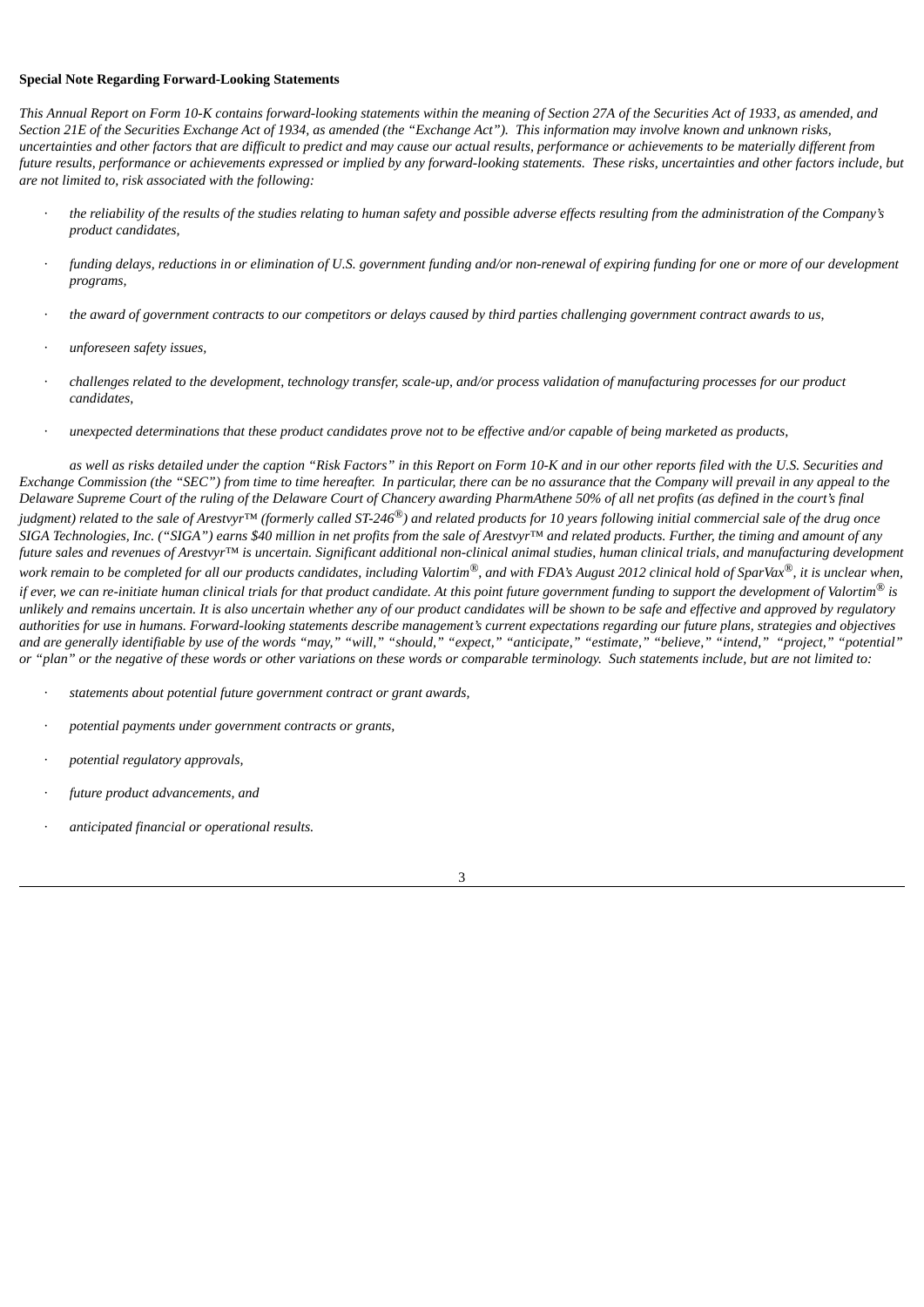Forward-looking statements are based on assumptions that may be incorrect, and we cannot assure you that the projections included in the forward-looking *statements will come to pass.*

We have based the forward-looking statements included in this Annual Report on Form 10-K on information available to us on the date of this Annual Report, and we assume no obligation to update any such forward-looking statements, other than as required by law. Although we undertake no obligation to revise or update any forward-looking statements, whether as a result of new information, future events or otherwise, you are advised to consult any additional disclosures that we may make directly to you or through reports that we, in the future, may file with the SEC, including Annual Reports on Form 10-K, *Quarterly Reports on Form 10-Q and Current Reports on Form 8-K.*

All forward-looking statements included herein are expressly qualified in their entirety by the cautionary statements contained or referred to elsewhere in this Annual Report. Unless otherwise indicated, the information in this annual report is as of December 31, 2012.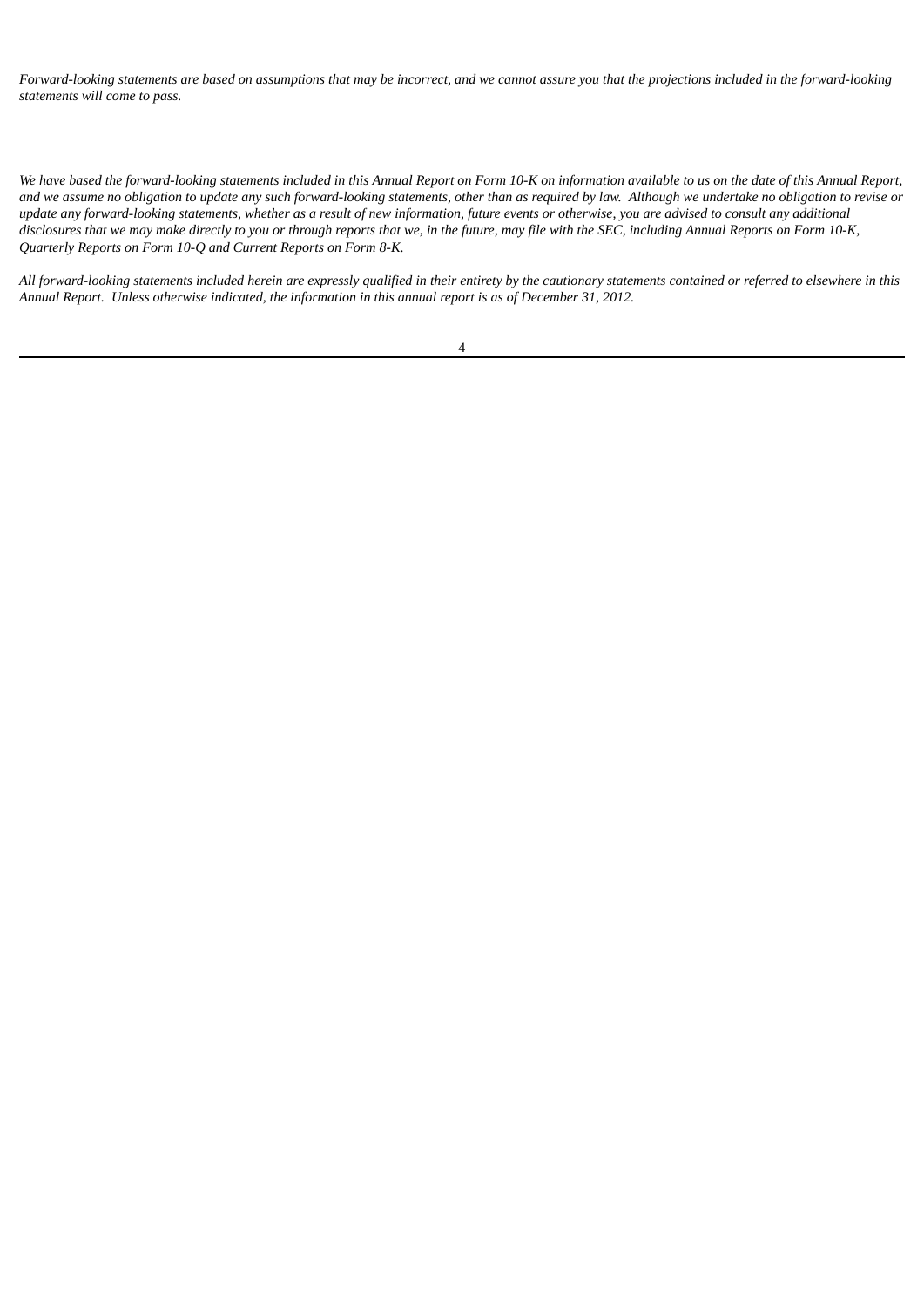### **Item 1. Business.**

### **Background of PharmAthene, Inc.**

We were formed in April 2005 as Healthcare Acquisition Corp., a special purpose acquisition company, formed solely to acquire a then unidentified business. On August 3, 2005, we consummated our initial public offering. On August 3, 2007, we acquired all the outstanding equity of PharmAthene, Inc., a Delaware Corporation, and changed our name from Healthcare Acquisition Corp. to PharmAthene, Inc. We refer to this transaction as the Merger.

In March 2008, PharmAthene Inc., through its wholly-owned subsidiary PharmAthene UK Limited, acquired substantially all the assets and liabilities related to the biodefense vaccines business (the "Avecia Acquisition") of Avecia Biologics Limited (along with its affiliates, "Avecia").

Our executive offices are located at One Park Place, Suite 450, Annapolis, Maryland 21401 and our telephone number is 410-269-2600. Our stock trades on the NYSE MKT (formerly NYSE Amex) under the symbol "PIP." We maintain a website at http://www.PharmAthene.com. We make available for download free of charge through our website our annual report on Form 10-K, quarterly reports on Form 10-Q and current reports on Form 8-K, and amendments to those reports filed or furnished pursuant to Section 13(a) or 15(d) of the Securities Exchange Act of 1934, as amended, as soon as reasonably practicable after we have electronically filed, or furnished, them to the SEC. Our website and the information contained therein or connected thereto are not incorporated into this annual report on Form 10-K.

Unless the context otherwise requires, all references in this report to the "Company", "PharmAthene", "we", "us" or "our" refers to the business of the combined company after the Merger and to the business of former PharmAthene prior to the Merger. Unless the context otherwise requires, the information contained in this report gives effect to the consummation of the Merger on August 3, 2007 and the change of our name from "Healthcare Acquisition Corp." *to "PharmAthene, Inc."*

## **Overview**

We are a biodefense company engaged in the development and commercialization of next generation medical countermeasures against biological and chemical threats. Our current biodefense portfolio includes the following product candidates:

- SparVax<sup>®</sup>, a next generation recombinant protective antigen ("rPA") anthrax vaccine,
- · rBChE (recombinant butyrylcholinesterase) bioscavanger, a medical countermeasure for nerve agent poisoning by organophosphorous compounds, including nerve gases and pesticides, and
- Valortim<sup>®</sup>, a fully human monoclonal antibody for the prevention and treatment of anthrax infection.

In addition, we were awarded by the Delaware Court of Chancery in September 2011 the right to receive 50% of all net profits (as defined in the court's final judgment) related to the sale of SIGA Technologies, Inc.'s (SIGA) Arestvyr™ (formerly known as ST-246®) and related products for 10 years following initial commercial sale of the drug once SIGA earns \$40 million in net profits from the sales of Arestvyr™ and related products. In May 2012, the Court issued its final judgment. SIGA has appealed aspects of the decision to the Delaware Supreme Court. In response, we have cross-appealed other aspects of the decision. In January 2013, the Delaware Supreme Court heard oral argument in the case.

# **Business Concept and Strategy**

Our goal is to become the premier company worldwide specializing in the development and commercialization of best-in-class prophylactic and therapeutic drugs for defense against biological and chemical threats and emerging infectious diseases. In assembling our product candidate portfolio we have adhered to a strategy emphasizing specific selection criteria to enhance the likelihood of U.S. government procurement. These selection criteria include:

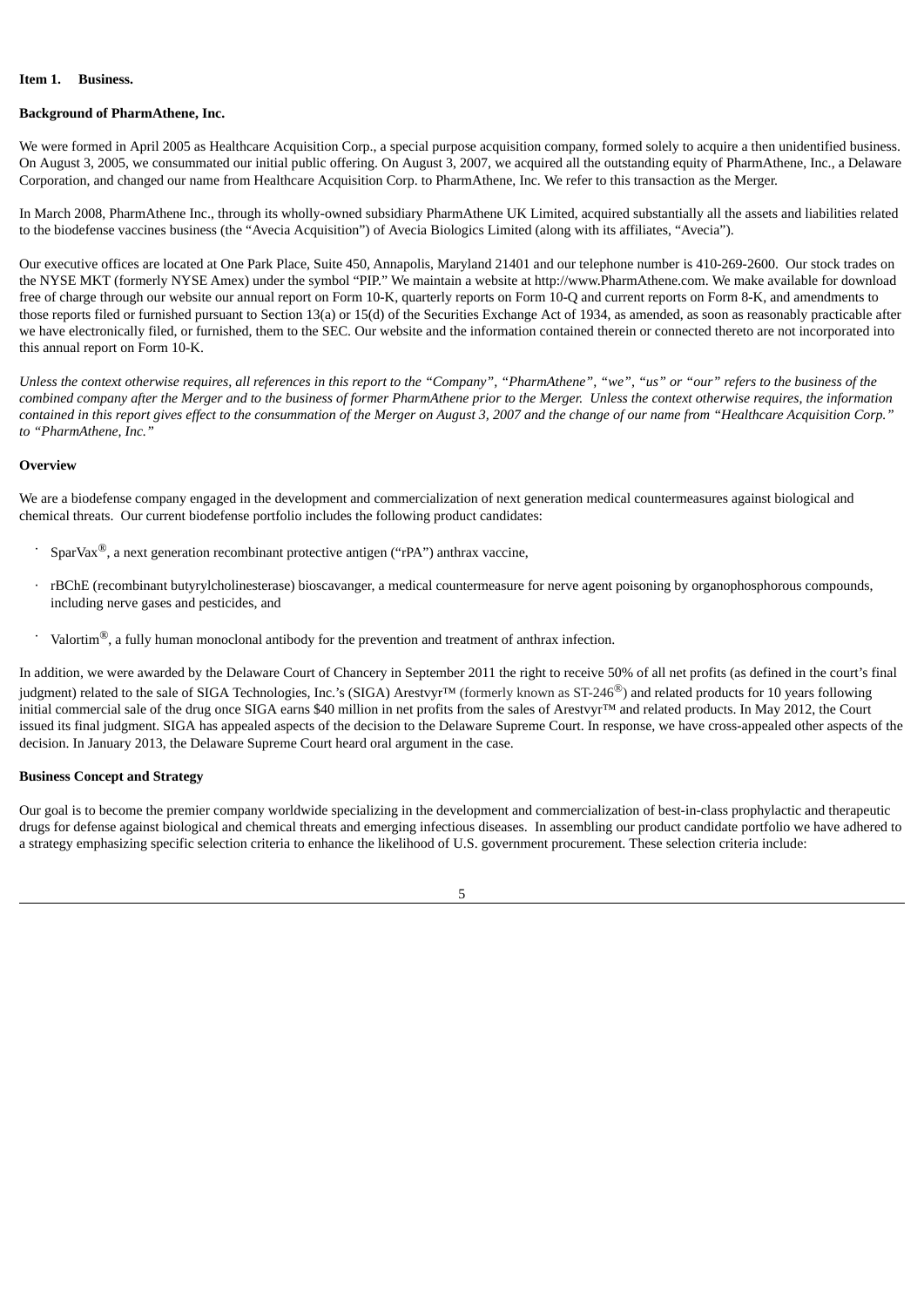- · Demonstration of technical proof-of-concept in humans and/or appropriate animal models
- · Advantages over existing products or technologies
- · Demonstrated interest by the U.S. Government in procurement
- A defined development path and regulatory strategy

We seek to acquire and develop leading compounds and technologies targeting the highest priority U.S. Government biodefense requirements. We also look to bring products into our portfolio with dual-use potential that may serve both biodefense and commercial markets.

We have developed and will continue to develop unique biodefense product development and contracting capabilities. Development of these capabilities has required a substantial investment, which we may leverage further through possible acquisitions of additional biodefense product candidates, whether under licensing deals, mergers and acquisitions, or otherwise. We believe that product opportunities will come primarily from companies focused on commercial markets that wish to see their products or technologies exploited in biodefense.

### **Biodefense Industry**

# *Market Overview*

The worldwide biodefense market can generally be divided into three segments: U.S. civilian, U.S. military, and non-U.S. markets. U.S. government funding represents the vast majority of the worldwide market. According to the University of Pittsburgh Medical Center - Center for Biosecurity, U.S. government biodefense military and civilian spending was over \$5.7 billion in fiscal year 2011 and was estimated at approximately \$5.6 billion in fiscal year 2012.

*U.S. Civilian Market:* The U.S. civilian market includes funds to protect the U.S. population from biowarfare agents and is largely funded by the Project BioShield Act of 2004. Project BioShield, the U.S. government's largest biodefense initiative, seeks to accelerate the research, development and purchase of medical countermeasures ("MCMs"). At the end of calendar year 2012, approximately \$1.0 billion was in the Project BioShield Special Reserve fund ("SRF") set aside specifically for the procurement of MCMs. Currently, the government is operating under a continuing resolution at the fiscal year 2012 level. As \$415 million was the level of annual funding for BARDA operations in fiscal year 2012, a portion of that amount is being transferred from the SRF to cover fiscal year 2013 operating expenses, and thus will not be available for product purchases for the U.S. Strategic National Stockpile ("SNS"). The continuing resolution will end in late March 2013. It is unclear at this time how Congress will choose to move forward with funding the government for the remainder of fiscal year 2013.

Passage of legislation to reauthorize key biodefense legislation as part of the Pandemic and All Hazards Preparedness Act ("PAHPA") reauthorization did not occur in the last congress. However, both the Senate and House moved the measure quickly at the beginning of the new congress and the bill will be presented to the President for signing.

*U.S. Military Market*: The Department of Defense ("DoD") is responsible for the development and procurement of countermeasures for the military segment, which focuses on providing biowarfare protection for military personnel and civilians who are on active duty. Under the continuing resolution, DoD is currently operating at the fiscal year 2012 level until a fiscal year 2013 budget is passed or the continuing resolution is extended. It is unclear at this time how the sequester will be implemented and if so, what the full impact would be on defense spending.

*Non-U.S. Markets*: Non-U.S. markets address protection against biowarfare agents for both civilians and military personnel in foreign countries. We anticipate that foreign countries will procure biodefense products as they are developed and validated by procurement by the U.S. government.

# *Project BioShield*

Project BioShield, established under the Project BioShield Act of 2004 and the U.S. government's largest biodefense initiative, is focused on acquiring products with low technological risk that will be available for purchase in the near term. The U.S. government has identified the following threats as critical biodefense priorities: anthrax, smallpox, botulinum toxin, radiation, and nerve agent exposure. To evaluate and select the best products for these threats, the Department of Health and Human Services ("DHHS") typically issues Requests for Information followed by Requests for Proposals ("RFP"). RFPs detail product and procurement requirements including treatment types, numbers of doses and delivery timeframes. To qualify for Project BioShield funding, products must demonstrate product efficacy in an animal model and complete advanced development activities, and companies must show that they can provide sufficient manufacturing capability. As of December 31, 2012, nine awards have been made under Project BioShield, including those for the treatment or prevention of anthrax, smallpox, radiation and botulinum toxin.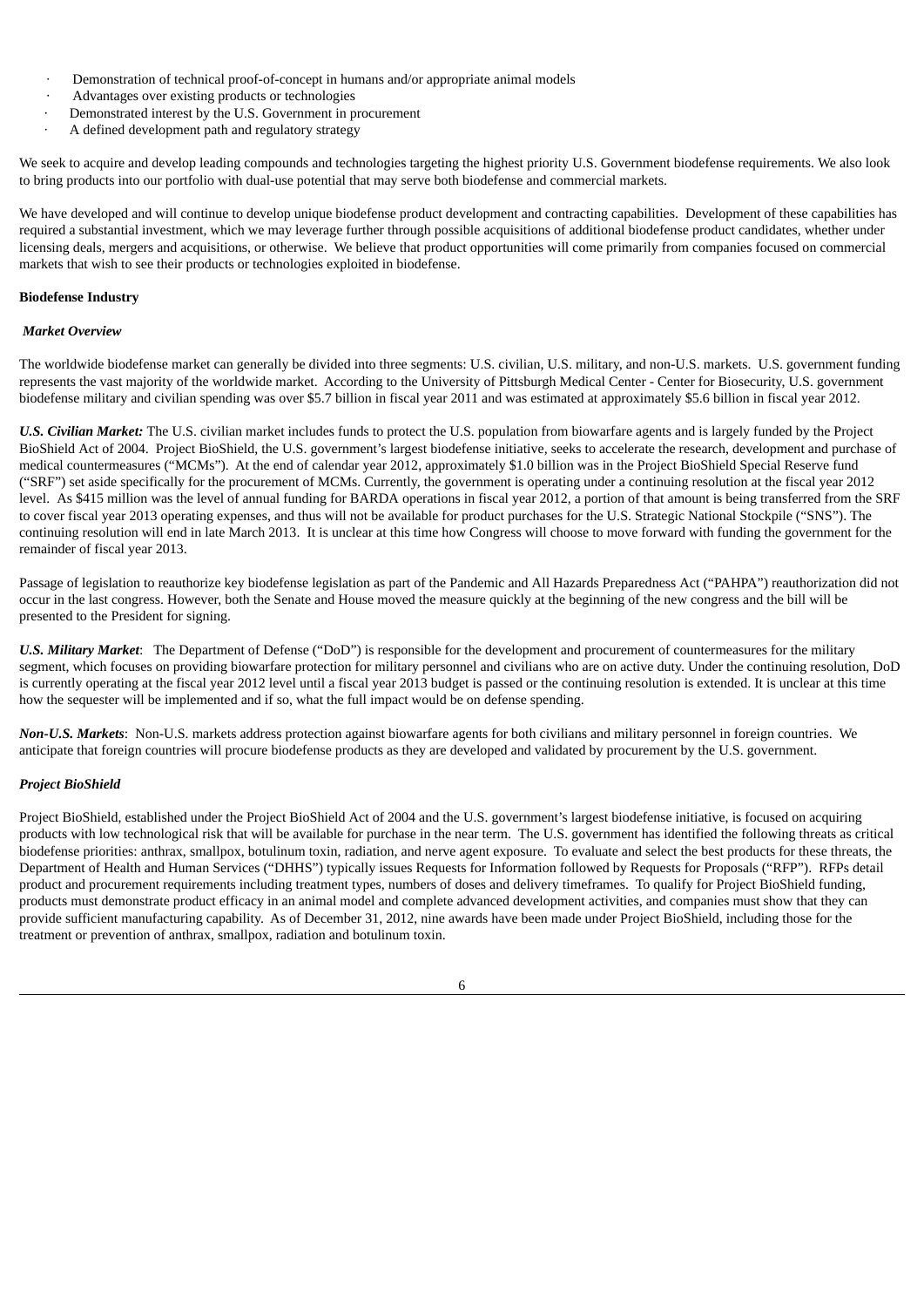# *Anthrax*

The three general modes of infection by *Bacillus anthracis* ("*B. anthracis*"), the bacterium which causes anthrax infection, are by inhalation, ingestion or skin contact with anthrax spores. Inhalational anthrax is the most lethal form of infection and occurs when anthrax spores become airborne and enter a person's body through the lungs. Inhalational anthrax is almost always fatal if left untreated; the mortality rate in patients treated aggressively with antibiotics and supportive care is 50% or less. Persons infected by *B. anthracis* that is ingested will suffer from gastrointestinal anthrax; those whose skin comes into contact with anthrax will suffer from cutaneous anthrax. Gastrointestinal anthrax has a mortality rate of more than 40% if left untreated. Cutaneous anthrax generally causes skin infections within a week or two after exposure. Cutaneous anthrax is the least fatal. Without treatment, approximately 20% of all skin infection cases are fatal. Treated cutaneous anthrax is rarely fatal.

The DoD estimates that up to ten countries may possess anthrax weapons and an undetermined number of individuals and terrorist groups could have access to anthrax. Anthrax is an effective bioterrorism agent because the spores are stable for extended periods of time (years), can be milled to a fine powder, and can be widely dispersed with readily available instruments and machinery. The U.S. Congressional Office of Technology Assessment in 1993 analyzed the potential scope of an anthrax attack, calculating that there would be between 130,000 and 3 million deaths following the release of 100 kilograms of anthrax in a highly populated area.

In light of the limited effectiveness of current antibiotics and supportive care, we believe that currently available treatments for inhalational anthrax – antibiotics and vaccines - are suboptimal. Following exposure, but prior to the onset of symptoms, antibiotics like ciprofloxacin, doxycycline or penicillin can be used as post-exposure prophylaxis with the goal of preventing progression of the disease with a recommended antibiotic course of treatment of 60 days, sometimes in combination with the administration of an existing anthrax vaccine. We believe that both compliance and side effects are problematic for anyone asked to take antibiotics for such an extended period of time. Furthermore, antibiotic resistance, whether naturally occurring or genetically engineered, is a concern..

## *Smallpox*

Smallpox virus is classified as a Category 'A' agent by the U.S. Centers for Disease Control and Prevention and is considered one of the most significant threats for use as a biowarfare agent. Although declared eradicated in 1979 by the World Health Organization ("WHO"), there is a threat that a rogue nation or a terrorist group may already possess or have the capability to produce an illegal inventory of the virus that causes smallpox. Inventories of the virus are known to be contained under extremely tight security at the CDC in Atlanta, Georgia and at the Vector laboratory in Russia.

Many scientists agree that with the scientific tools available today smallpox can be created by modifying another orthopox virus available naturally worldwide by a scientist with access to a modern laboratory. Studies conducted prior to the eradication of natural reservoirs of smallpox virus show that the disease has a mortality rate of 30% or higher, and survivors are scarred and can suffer other permanent detriments.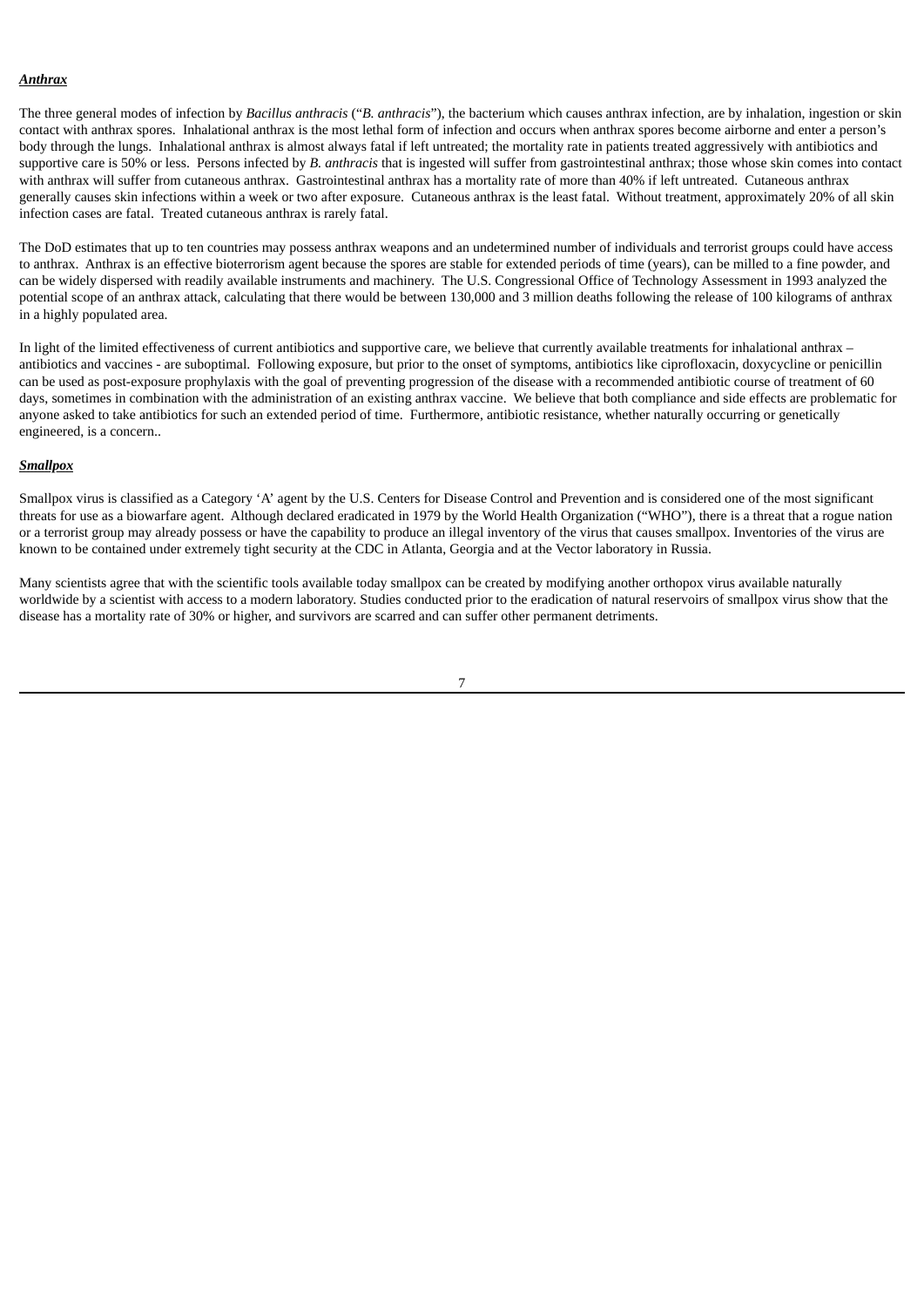# *Chemical Weapons and Nerve Agents*

Chemical weapons use the toxic properties of chemical substances to produce physiological effects on an enemy or civilian target. Classic chemical weapons, such as chlorine and phosgene, were employed during World War I and consisted primarily of commercial chemicals used as choking and blood agents, to cause respiratory damage and asphyxiation. Organophosphorous agents (nerve agents), one of the most lethal forms of chemical weapons, were developed in the 1930s in the years leading up to World War II.

Nerve agents function by binding to acetylcholinesterase, an enzyme that normally causes termination of the activity of the neurotransmitter acetylcholine. Nerve agents block the activity of acetylcholinesterase, allowing the activity of acetylcholine to continue unchecked. As a result, nerve impulses are continually transmitted, causing muscle contractions that do not stop. This effect is referred to as a "cholinergic crisis" and results in a loss of muscle control, respiratory failure, paralysis and convulsions. Nerve agent exposure that does not cause death after a short period can lead to permanent brain damage.

There is currently only one FDA-approved pre-treatment for nerve agents, pyridostigmine bromide ("PB"). PB is only approved for the pre-treatment of exposure to the nerve agent soman. It confers no protection on its own but enhances the protection conferred by post-exposure treatment. The standard of care for post-exposure treatment involves repeated doses of a cocktail of drugs including atropine, reactivators including the oxime 2-PAM, and anticonvulsants. However, this type of treatment acts primarily on the symptoms of nerve agents, not their underlying cause. We believe available pre-and posttreatment options are inadequate and that there is a need for more efficacious countermeasures, especially as evidence mounts that modified, more toxic forms of nerve agents may be used in future attacks.

# **Product Candidates**

# *SparVax®: Recombinant Protective Antigen (PA)-based Anthrax Vaccine*

SparVax® is a second generation, rPA anthrax vaccine designed to protect against inhalational anthrax, the most lethal form of *B. anthracis* infection in humans. The vaccine has been shown to induce anti-Protective Antigen ("PA") antibodies in clinical trials in healthy human volunteers and in animal models of inhalational anthrax. These antibodies are believed to function by targeting PA, a protein component necessary for the transportation of bacterial toxins into the cell and the subsequent toxic cascade that leads to morbidity and mortality. Vaccination with SparVax® generates high titers of antibodies and up to 100% efficacy in rabbits and non-human primates that are subsequently exposed to lethal inhalation doses of anthrax spores. One Phase I and two Phase II clinical trials have been completed involving approximately 770 individuals. Data from these trials demonstrated that SparVax<sup>®</sup> is generally well tolerated, and immunogenic.

SparVax<sup>®</sup> is being developed for two indications: post-exposure prophylaxis ("PEP") in conjunction with antibiotics and general use prophylaxis ("GUP"). In a PEP setting, the vaccine would be administered following a suspected exposure to augment the natural immune response and provide protection once antibiotics are discontinued. In the GUP setting, the vaccine is administered in advance of any exposure and is intended to induce an immune response that will be protective should there be an exposure.

# *Pre-clinical Safety Studies*

Prior to an Investigational New Drug ("IND") application being filed with the FDA, SparVax® underwent safety testing in mice, rats, and rabbits and nonhuman primates. SparVax<sup>®</sup> was well tolerated with no deaths and no behavioral or clinical signs observed in all species. All of the toxicology studies were compliant with Good Laboratory Practices ("GLP") and the data were used to support the IND and allowed for the initiation of clinical trials of SparVax<sup>®</sup>.

#### *Non-clinical Studies*

Clinical trials to demonstrate efficacy of an anthrax vaccine in humans are unethical; therefore, the strategy is to obtain licensure of SparVax<sup>®</sup> via the FDA's Animal Rule (21 CFR 601.90) which allows for efficacy testing in appropriate animal models in lieu of human clinical efficacy trials. To date, a majority of our animal model development and efficacy studies in both rabbits and non-human primates for both GUP and PEP indications using SparVax<sup>®</sup> have been sponsored by the National Institute of Allergy and Infectious Diseases ("NIAID") and conducted by a contract research organization. Data from these studies have shown that SparVax<sup>®</sup> is immunogenic and efficacious in both rabbits and non-human primates and that immunogenicity and protection against an aerosol challenge are dependent on vaccine dosage; the vaccine used in these studies was manufactured using drug substance manufactured at Avecia. A rabbit efficacy study was performed following the successful transfer of technology and scale up to a 1,500 liter (bioreactor) commercial scale process. The results of this recent study confirm previous findings that immunogenicity and protection conferred by SparVax<sup>®</sup> are depended upon vaccine dosage. Moreover, these results and other studies have demonstrated that the drug product made using drug substance manufactured at Fujifilm Diosynth Biotechnologies USA ("Diosynth") is comparable to the vaccine based on drug substance manufactured at Avecia.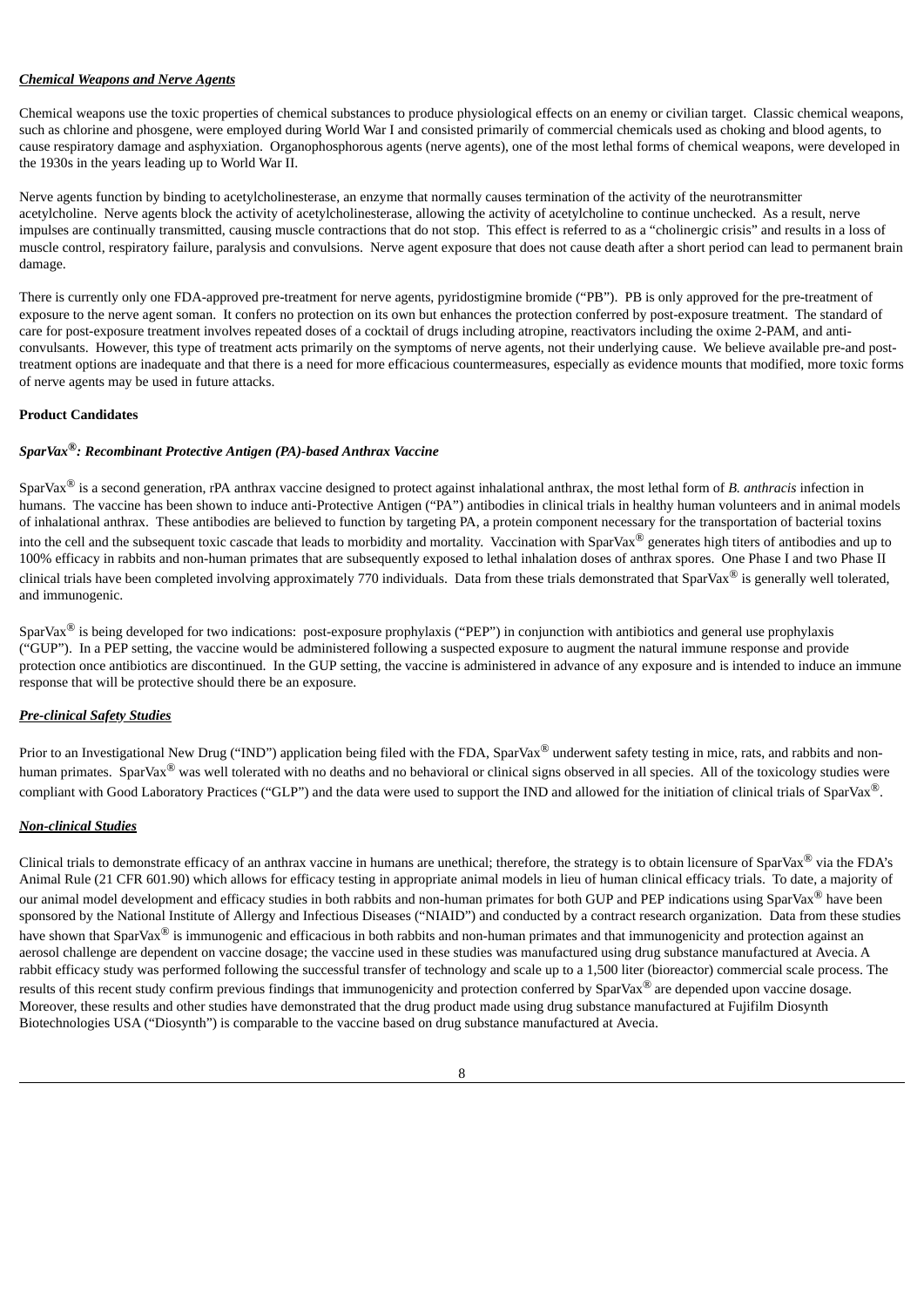# *Clinical Studies*

The Phase I trial was a dose escalation study designed to evaluate a range of dosage levels administered with either of two different dosing schedules. There were no vaccine-related serious adverse events or changes in blood chemistries, vital signs or electrocardiograms ("ECGs") reported. The results demonstrated that the vaccine was generally well tolerated, and immunogenic and that the immunogenic response was dependent on vaccine dosage.

The Phase II program was designed to evaluate the safety and immunogenicity of the two highest dosages tested in Phase I using a three dose regimen in a larger number of subjects. Two Phase II trials were conducted, both of which studied the effect of different vaccine dosage levels and schedules.

In the Phase IIa trial, SparVax<sup>®</sup> was shown to be immunogenic, and generally well tolerated with no vaccine-related serious adverse events.

The Phase IIb trial compared a longer dosing regimen at two different vaccine dosages with a smaller control group that received the currently licensed anthrax vaccine, BioThrax®. As in the Phase IIa trial, SparVax<sup>®</sup> was immunogenic, and generally well tolerated with no vaccine-related serious adverse events. The immunogenicity data showed that SparVax<sup>®</sup> elicited an immune response after the primary immunization series as well as having induced an anamnestic response after a booster dose given at 6 or 12 months after the primary dosing schedule. While both SparVax<sup>®</sup> and BioThrax<sup>®</sup> were immunogenic following a 3-dose series with seroconversion rates of approximately 90% (as measured by ELISA titers), an increased proportion of individuals experienced injection site pain in the BioThrax<sup>®</sup> group (where the vaccine was administered subcutaneously) as compared to the SparVax<sup>®</sup> groups.

Future studies will seek to confirm the dose and schedule of SparVax<sup>®</sup> that induces antibody levels in humans which are comparable to those shown to be protective in the animal models, demonstrate the acceptability of using SparVax<sup>®</sup> in conjunction with antibiotics, and confirm the safety of SparVax<sup>®</sup> in a sufficient number of human subjects (as required by FDA).

### *Product Stability*

In 2011, we announced that SparVax<sup>®</sup> product produced from bulk drug substance manufactured at Avecia Biologics Laboratories in the United Kingdom had demonstrated 52 month stability. Moreover we have demonstrated over 36 month stability for our final drug product vaccine formulation based on bulk drug substance manufactured at Avecia. The stability data were prepared utilizing a variety of analytical methods and a mouse challenge potency assay. Subsequent to the transfer of manufacturing technology to Diosynth, one 1,500 liter engineering lot of bulk drug substance and one 1,500 liter GMP lot of bulk drug substance were manufactured at Diosynth; engineering and GMP lots of final drug product were manufactured from aliquots of the engineering and GMP lots of bulk drug substance, respectively. The GMP bulk drug substance and final drug product lots are currently on formal International Conference on Harmonisation of Technical Requirements for Registration of Pharmaceuticals for Human Use ("ICH") compliant stability programs. In parallel, the stability of the engineering lots of bulk drug substance and final drug product is also being monitored to support the findings from the formal stability programs. Data obtained to date demonstrate that the bulk drug substance is stable for up to 18 months and the final drug product is stable for up to 12 months.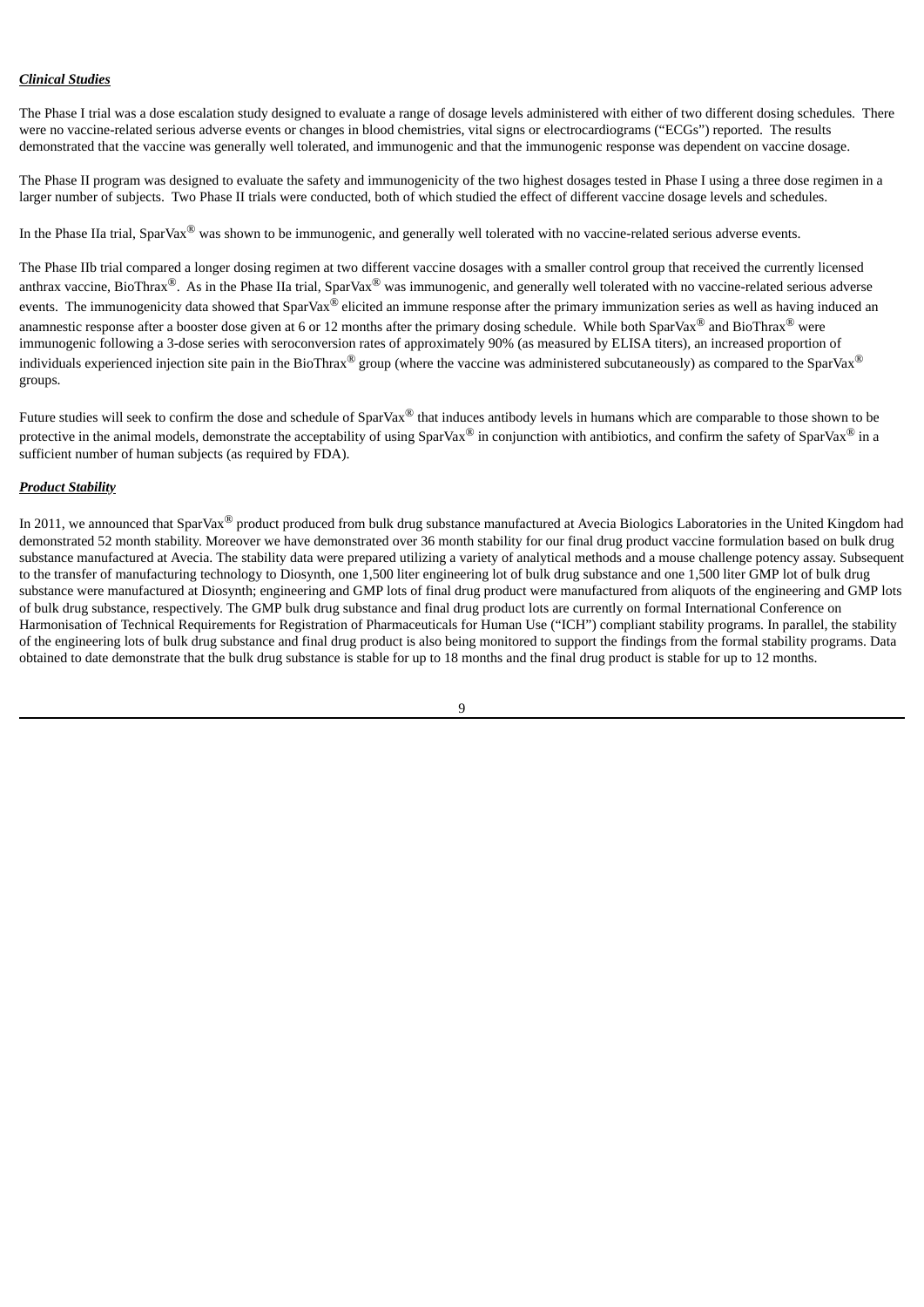In August 2012, we received notification from the FDA that our SparVax<sup>®</sup> rPA anthrax vaccine program was placed on clinical hold prior to initiating any patient dosing. The FDA has requested additional stability data and information related to the stability indicating assays. We have provided some supporting data and information to the FDA and have commenced discussions with that agency as well as our customer, Biomedical Advanced Research and Development Authority (BARDA), regarding the clinical hold. We cannot be certain that the FDA will find our current data to be satisfactory and it is unclear at this point whether or when SparVax<sup>®</sup> will be removed from clinical hold or when or if we will be able to commence the planned Phase II human clinical trial with SparVax®.

# *Funding*

To date, funding for the development of SparVax<sup>®</sup> has occurred under two contracts from the National Institutes of Health (NIH) originally entered into in 2002 and 2003 which, not including the modification discussed below, provided for aggregate funding of up to approximately \$128 million.

In April 2009, the United States Government transferred the SparVax® contract to BARDA. In February 2010, PharmAthene and BARDA entered into negotiations to modify our existing advanced development contract for SparVax®. During the base period of performance under the contract modification we have been funded up to approximately \$62 million on a cost-reimbursement-plus-fixed-fee basis, assuming that all milestones are achieved. The contract was subsequently modified to extend the period of performance through February 2014. As of December 31, 2012, approximately \$28 million remains available under base contract funding. In addition, approximately \$17 million in unfunded options remained under the contract. It is unclear when or if BARDA will consider a new funding request.

# *Recombinant Human Butyrylcholinesterase Nerve Agent Countermeasure*

In 2006 we entered into a contract with the DoD to develop our Protexia® medical countermeasure for nerve agent exposure to protect the warfighter. This program utilized the recombinant enzyme butyrylcholinesterase, or "rBChE", a naturally occurring bioscavenger, as its active ingredient. This first generation program for producing rBChE utilized transgenic goats to produce the enzyme in their milk. This contract expired on December 31, 2010, and we shut down our Protexia® related operations and sold our production facilities in December 2011.

We have also been working on a second generation approach, which we refer to as our Advanced Expression System, or "AES", that utilizes a mammaliancell-based expression system (i.e. the PER.C6® human cell line) for rBChE. In August 2011 DoD awarded us a fixed price contract for up to approximately \$5.7 million to support our on-going research into the production of rBChE using this mammalian-cell based advanced expression system. As of December 31, 2012, approximately \$3.3 million remains available under this contract. While the AES technology is still at an early research stage, if our efforts are successful, we believe this cell-based approach could have significant advantages over the transgenic goat-based approach originally developed to produce Protexia®. Specifically, we believe these advantages could include:

- · An established manufacturing platform, consistent with those used for other biotechnology products and with the U.S. government's recent advanced manufacturing system initiative.
- Final product with a pharmacokinetic (PK) profile that more closely resembles naturally occurring butyrylcholinesterase, or BChE, from human blood.
- Higher production yields than a transgenic goat based approach.
- Substantially lower costs of production to yield significant savings to our DoD and, potentially, civilian customers.
- · A more traditional regulatory path to FDA licensure.
- Greater ability to scale up production if demand increases.

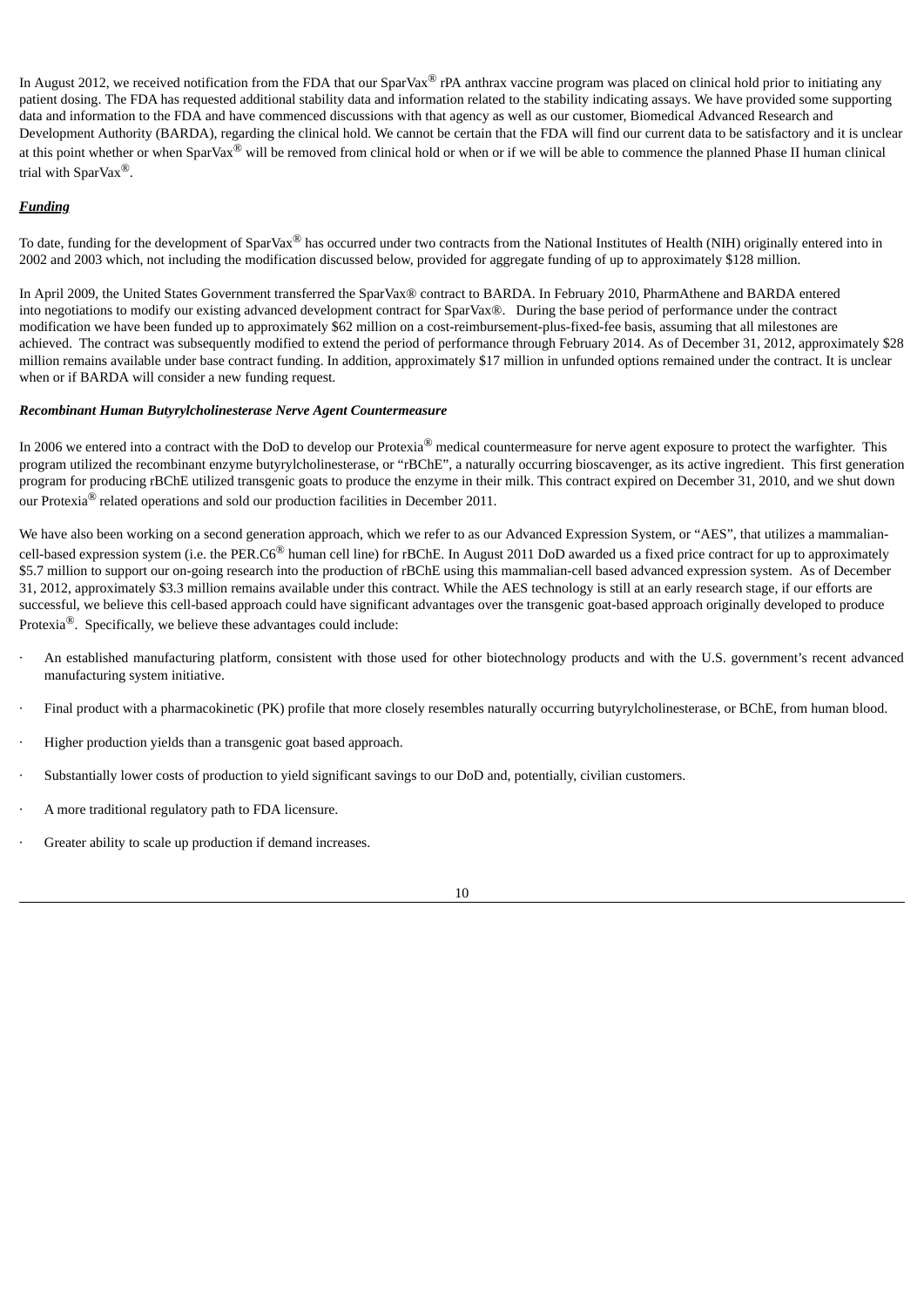In December 2012, we exclusively licensed from Percivia the rights for use of the PER.C6<sup>®</sup> human cell line for the manufacture of our rBChE product. This platform offers many advantages over traditional expression systems and should enable the final product to have a pharmacokinetic profile that more closely matches the naturally occurring BChE found in human plasma.

# *Valortim®: Anthrax Monoclonal Antibody*

Valortim<sup>®</sup> is a fully human monoclonal antibody designed to protect against and treat human inhalational anthrax, as both post-exposure prophylaxis (i.e., before symptoms manifest) and post-exposure therapy (i.e., once symptoms are evident). Valortim<sup>®</sup> is designed to bind to PA and protect the cells from damage by the anthrax toxins. In non-clinical studies, animals were protected against this fatal disease when Valortim<sup>®</sup> was administered following a lethal aerosol challenge of anthrax spores, demonstrating that Valortim<sup>®</sup> induces recovery and survival in animals exposed to inhalational anthrax.

# *BMS Collaboration and Development Timeline*

We are developing Valortim<sup>®</sup> in collaboration with Bristol Myers Squibb ("BMS") pursuant to a collaboration agreement entered into in November 2004. Under the terms of the collaboration agreement, we and BMS will share operating profits according to a formula that establishes our share of the profits at between 20% and 60%, with the final split largely dependent on the amount of funding provided by us prior to sale of product to the U.S. government. Prior to distribution of operating profits, each party is entitled to reimbursement of research and development expenses incurred that were not otherwise covered by government funding. Valortim® has received Fast Track designation from the FDA as well as orphan drug status.

# *Clinical and Non-clinical Studies*

Valortim<sup>®</sup> is being developed for two indications: (i) post-exposure prophylaxis; and (ii) as a therapeutic.

# *Clinical Phase I Studies*

In 2006 PharmAthene and BMS completed an initial Phase I open-label, dose-escalation clinical trial to evaluate the safety, tolerability, immunogenicity, and pharmacokinetics (the study of absorption, metabolism and action of drugs) of a single dose of Valortim® administered intravenously or intramuscularly in healthy volunteers. No drug-related serious adverse effects were reported. In August 2009 we began a second Phase I clinical trial of Valortim<sup>®</sup> in combination with the antibiotic ciprofloxacin. During the course of the study, there were two serious adverse events, so we halted the trial and the FDA placed the study on partial clinical hold. Following an investigation, the FDA lifted the partial clinical hold in December 2010, and we then commenced and completed an intravenous (IV) dose-escalation study of Valortim<sup>®</sup>. We submitted the final study report for the trial in January 2012.

# *Non-clinical Studies*

We have conducted studies in two animal models to evaluate the use of Valortim<sup>®</sup> as a post-exposure prophylaxis. Treatment in both animal models was initiated within one hour following exposure to the anthrax spores. Eighty-five percent (85%) of rabbits treated intravenously with doses of Valortim<sup>®</sup> survived following inhalation exposure to anthrax spores. One hundred percent (100%) of cynomolgus monkeys treated intramuscularly with doses of Valortim® were protected from death following exposure to inhalational anthrax spores.

We have conducted studies in rabbits to evaluate the use of Valortim<sup>®</sup> as a therapeutic intervention for inhalational anthrax. This indication for Valortim<sup>®</sup> would be intended to treat patients who have already developed signs and/or symptoms of inhalational anthrax. In two studies, up to 100% of the animals survived that were treated with Valortim<sup>®</sup> intravenously at the time they tested positive for the presence of PA in the blood or had significant increases in body temperature.

We have also conducted two studies in African green monkeys treated with Valortim<sup>®</sup> at the time they tested positive for the presence of PA in the blood. Up to 70% of animals treated intravenously with Valortim® survived. In contrast, the mortality rate for animals exposed to inhalational anthrax that received a saline control at the time they tested positive for the presence of PA in the blood is close to 100%.

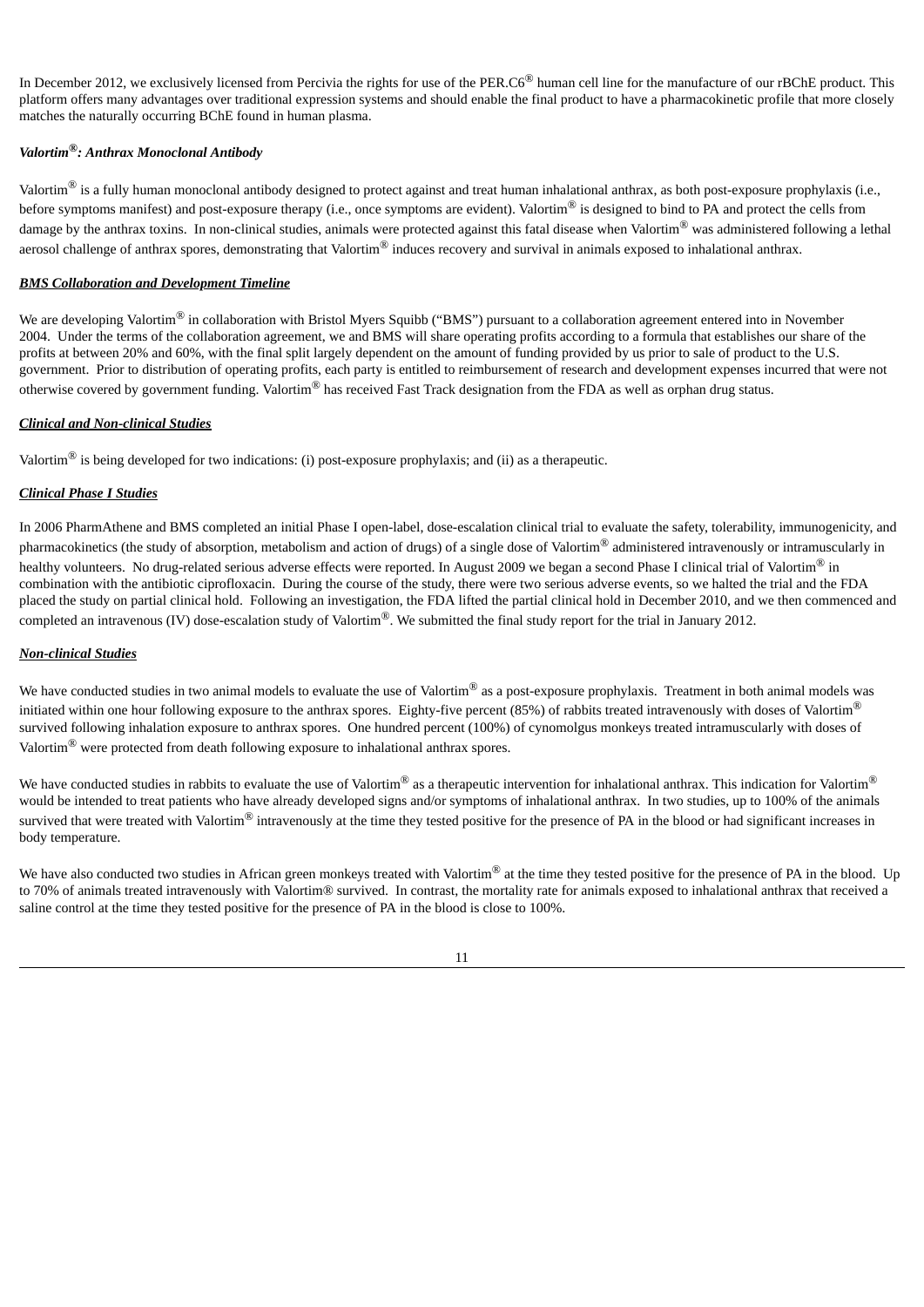# *Funding*

In 2006 and 2008, we received DoD funding for the advancement of Valortim<sup>®</sup> in the aggregate amount of \$4.2 million, all of which was received by December 31, 2012. In September 2007, NIAID awarded us a \$13.9 million contract for the advanced development of Valortim<sup>®</sup> as an anti-toxin therapeutic to treat inhalational anthrax infection. In April 2009 that amount was increased to \$15.9 million (which was reduced to \$15.3 million in August 2010). Funding from NIAID ran through January 31, 2012, when this contract ended.

In August 2012, we responded to BARDA Solicitation RFP-12-100-SOL-00026, an Indefinite-Delivery, Indefinite-Quantity (ID/IQ) contract for the acquisition of anthrax antitoxins. In November 2012, BARDA notified us that our proposal was within the competitive range for award consideration, and in January 2013 we submitted our Final Proposal Revision. While the ID/IQ would not guarantee funding for the Valortim<sup>®</sup> program, if awarded it would provide us with a contract vehicle under which to compete for specific work orders submitted by BARDA on an expedited basis with others included in the ID/IQ contract.

There can be no assurance we will be successful in obtaining additional financial support for this program.

#### *PharmAthene's Interest in ARESTVYR™: Smallpox antiviral*

Arestvyr™, which is being developed by SIGA (whose common stock is currently traded on the NASDAQ under the symbol "SIGA"), is an orally administered anti-viral drug candidate to treat orthopox virus diseases including smallpox. Arestvyr™ acts by blocking the ability of the virus to spread to other cells, preventing it from causing disease. The FDA has designated Arestvyr™ for "fast-track status" enabling potential expedited FDA review and approval. In addition, Arestvyr™ has been granted Orphan Drug designation for both the treatment and prevention of smallpox.

Pursuant to an opinion issued September 2011 and a final ruling and judgment issued May 2012 by the Delaware Court of Chancery, we were awarded the right to receive 50% of the net profits (as defined in the court's final judgment) over 10 years from all sales of Arestvyr™ and related products, once SIGA earns the first \$40 million in net profits. The Delaware Court of Chancery also awarded us one-third of our attorneys' fees and expert witness costs of approximately \$2.4 million plus interest. SIGA has appealed aspects of the decision to the Delaware Supreme Court. In response, we cross-appealed other aspects of the decision. The high court heard oral argument in the case in January 2013. While the Delaware Supreme Court generally issues rulings 90-120 days after oral argument, we cannot predict with certainty when it will issue its opinion in this case.

SIGA indicated in its year end 2012 investor conference call held on March 6, 2013 that it expects that approximately 190,000 courses of Arestvyr™ will be accepted by BARDA in March 2013 and they will surpass the delivery of the first 500,000 courses of treatment before the end of the third quarter 2013. SIGA also stated that it expects to fully deliver 2 million courses of Arestvyr™within the next two years. SIGA's ability to deliver product to the SNS, and the timing thereof, is subject to a number of significant risks and uncertainties (certain of which are outlined in SIGA's filings with the SEC), as to which we have limited knowledge and which we have no ability to control, mitigate or fully evaluate. Further, our financial interest in Arestvyr™ is subject to a number of significant risks and uncertainties, certain of which are set out below under "Risk Factors – Risks Related to Our Financial Condition - *Our interest in*  $A$ restvyr $T^M$  and related products is subject to the risk of an appeal of the judament by SIGA and other risks."

## **U.S. Government Regulation of Biological Products**

#### *General*

Regulation by governmental authorities in the United States and other countries will have a significant impact on our research, product development, manufacturing and marketing of any biopharmaceutical products. The nature and the extent to which regulations apply to us will vary depending on the nature of any such products. Our potential biopharmaceutical products will require regulatory approval by governmental agencies prior to commercialization. The products we are developing are subject to federal regulation in the United States, principally by the FDA under the Public Health Service Act and Federal Food, Drug, and Cosmetic Act ("FFDCA") and by state and local governments, as well as regulatory and other authorities in foreign governments that include rigorous preclinical and clinical testing and other approval procedures. Such regulations govern or influence, among other things, the research, development, testing, manufacture, safety and efficacy requirements, labeling, storage, recordkeeping, licensing, advertising, promotion, distribution and export of products, manufacturing and the manufacturing process. In many foreign countries, such regulations also govern the prices charged for products under their respective national social security systems and availability to consumers.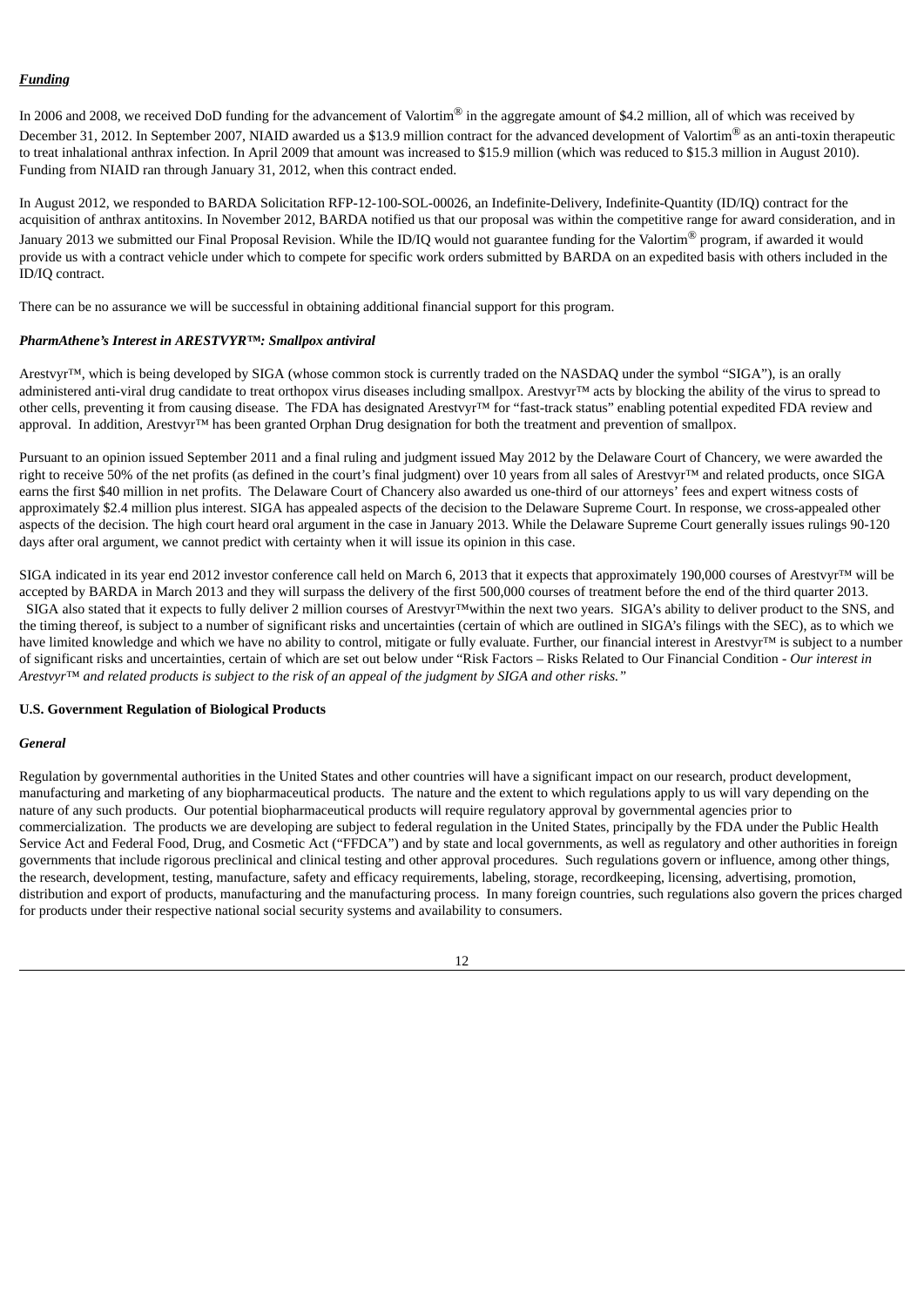The Public Health Service Act classifies our current drug candidates which are produced using biological systems, as biological drug products, or biologics ("Biologics"). All drugs intended for human use, including Biologics, are subject to rigorous regulation by the FDA in the United States and similar regulatory bodies in other countries. The steps ordinarily required by the FDA before a biological drug product may be marketed in the United States are similar to steps required in most other countries and include, but are not limited to:

- · completion of preclinical laboratory tests, preclinical animal testing and formulation studies;
- submission to the FDA of an Investigational New Drug application ("IND"), which must be in effect before clinical trials may commence;
- submission to the FDA of a Biologics License Application ("BLA") that includes preclinical data, clinical trial data and manufacturing information;
- · FDA review of the BLA;
- satisfactory completion of an FDA pre-approval inspection of the manufacturing facilities; and
- · FDA approval of the BLA, including approval of all product labeling.

The research, development and approval process requires substantial time, effort and financial resources, and approvals may not be granted on a timely or commercially viable basis, if at all.

Preclinical testing includes laboratory evaluations to characterize the product's composition, impurities, stability, and mechanism of its biologic effect, as well as animal studies to assess the potential safety, purity and potency of each product. Preclinical safety tests must be conducted by laboratories that comply with FDA regulations regarding Good Laboratory Practices ("GLP") and the U.S. Department of Agriculture's Animal Welfare Act. Violations of these laws and regulations can, in some cases, lead to invalidation of the tests, requiring such tests to be repeated and delaying approval of the BLA. The results of the preclinical tests, together with manufacturing information and analytical data, are submitted to the FDA as part of an IND and are reviewed by the FDA before the commencement of human clinical trials. Unless the FDA objects to an IND by placing the study on clinical hold, the IND will go into effect 30 days following its receipt by the FDA. The FDA may authorize trials only on specified terms and may suspend clinical trials at any time on various grounds, including a finding that patients are being exposed to unacceptable health risks. If the FDA places a study on clinical hold, the sponsor must resolve all of the FDA's concerns before the study may proceed. The IND application process may become extremely costly and substantially delay development of products. Similar restrictive requirements also apply in other countries. Additionally, positive results of preclinical tests will not necessarily indicate positive results in clinical trials.

Clinical trials involve the administration of the investigational product to humans under the supervision of qualified principal investigators. Our clinical trials must be conducted in accordance with Good Clinical Practice ("GCP") regulations under protocols submitted to the FDA as part of an IND. In addition, each clinical trial is approved and conducted under the auspices of an institutional review board ("IRB") and requires the patients' informed consent. The IRB considers, among other things, ethical factors, the safety of human subjects, and the possibility of liability of the institutions conducting the trial. The IRB at each institution at which a clinical trial is being performed may suspend a clinical trial at any time for a variety of reasons, including a belief that the test subjects are being exposed to an unacceptable health risk. Since our products are being developed using funding from the U.S. government, additional review by either the NIH's IRB or the DoD's IRB-equivalent will also be required. These reviews take place following approval by the independent IRB. As the sponsor, we can also suspend or terminate a clinical trial at any time.

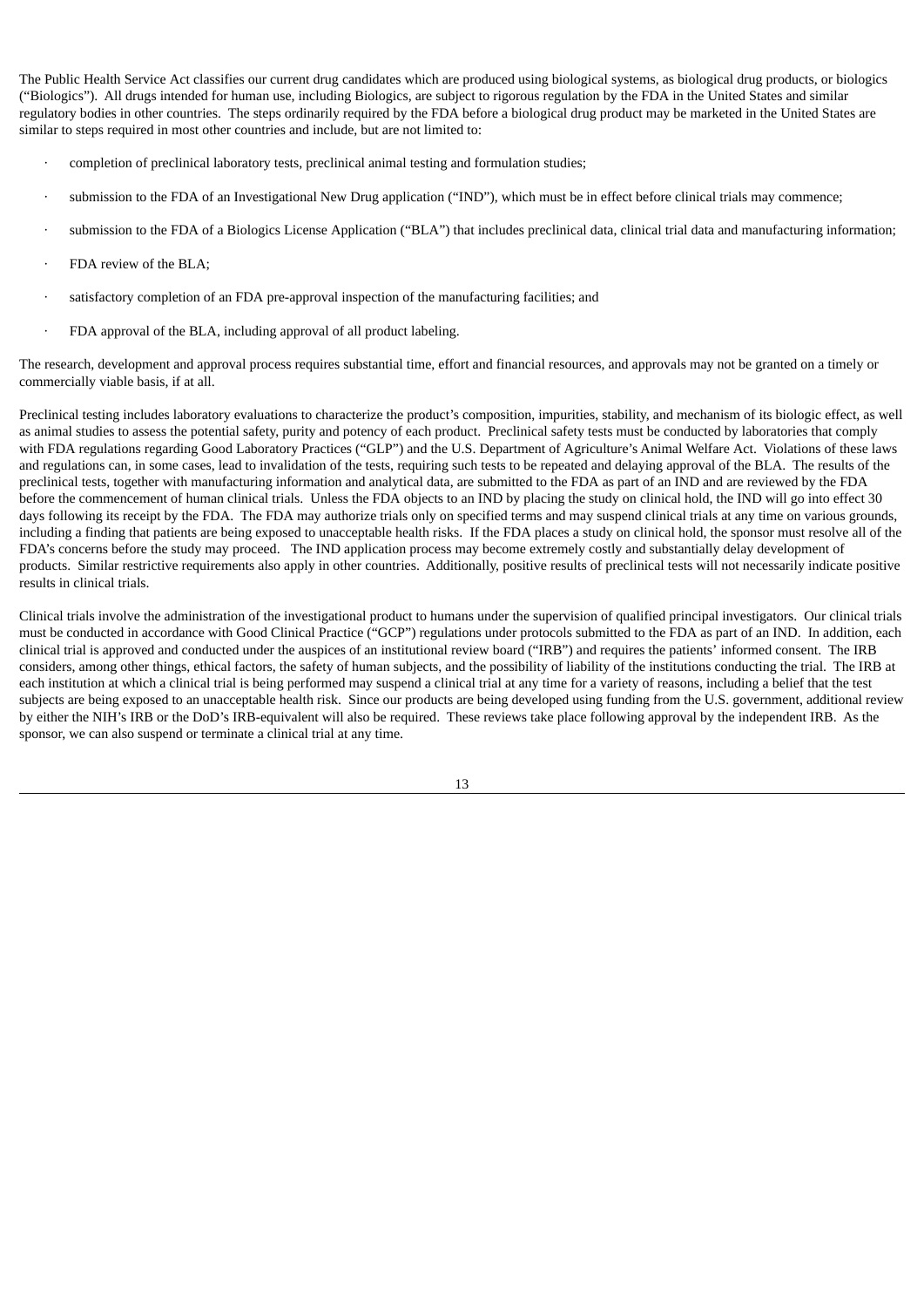Clinical trials are typically conducted in three sequential phases, Phases I, II, and III, involving an increasing number of human subjects. These phases may sometimes overlap or be combined. Phase I trials are performed in a small number of healthy human subjects or subjects with the targeted condition, and involve testing for safety, dosage tolerance, absorption, distribution, metabolism and excretion or immunogenicity for vaccine products. Phase II studies, which may involve up to hundreds of subjects, seek to identify possible adverse effects and safety risks, preliminary information related to the efficacy of the product for specific targeted diseases, dosage tolerance, and optimal dosage. Finally, Phase III trials may involve up to thousands of individuals often at geographically dispersed clinical trial sites, and are intended to provide the documentation of effectiveness and important additional safety data required for licensing. Prior to commencing Phase III clinical trials many sponsors elect to meet with FDA officials to discuss the conduct and design of the proposed trial or trials.

In addition, federal law requires the listing, on a publicly-available website, of detailed information on clinical trials for investigational drugs. Some states have similar or supplemental clinical trial reporting laws.

In 2002, the FDA amended its requirements applicable to BLAs to permit the approval of certain Biologics that are intended to reduce or prevent serious or life-threatening conditions based on evidence of safety from trial in healthy subjects and effectiveness from appropriate animal studies when human efficacy studies are not ethical or feasible. These regulations, also known as the "Animal Rule", and published in the Code of Federal Regulations (21 CFR 601 Subpart H) authorize the FDA to rely on evidence from animal studies to provide evidence of a product's effectiveness under circumstances where there is a reasonably well-understood mechanism for the toxicity of the agent. Under these requirements, and with FDA's prior agreement, Biologics used to reduce or prevent the toxicity of chemical, biological, radiological or nuclear substances may be approved for use in humans based on evidence of effectiveness derived from appropriate animal studies and any additional supporting data. Products evaluated for effectiveness under this rule are evaluated for safety under preexisting requirements for establishing the safety of new drug and biological products, including Phase I through Phase II clinical trials. Under certain circumstances a single animal species may be acceptable if that animal model is sufficiently well-characterized for predicting a response in humans. The animal study endpoint must be clearly related to the desired benefit in humans and the information obtained from animal studies must allow for selection of an effective dose in humans. Products approved under the Animal Rule are subject to additional requirements including post-marketing study requirements, restrictions imposed on marketing or distribution or requirements to provide information to patients.

We intend to rely on the Animal Rule in seeking marketing approval for our product candidates because we cannot ethically expose humans to anthrax, or nerve agents. Other countries do not, at this time, have established criteria for review and approval of these types of products outside their normal review process, i.e. there is no "Animal Rule" equivalent in countries other than the United States.

Success in early-stage animal studies and clinical trials does not necessarily assure success in later-stage clinical trials. Data obtained from animal studies and clinical activities are not always conclusive and may be subject to alternative interpretations that could delay, limit or even prevent regulatory approval.

All data obtained from the preclinical studies and clinical trials, in addition to detailed information on the manufacture and composition of the product, would be submitted in a BLA to the FDA for review and approval for the manufacture, marketing and commercial shipments of any of our products. FDA approval of the BLA is required before commercial marketing or non-investigational interstate shipment may begin in the United States. The FDA may also conduct an audit of the clinical trial data used to support the BLA.

However, under the Project BioShield Act of 2004, or Project BioShield, the Secretary of the DHHS may, with the concurrence of the Secretary of the Department of Homeland Security, or DHS, and upon the approval of the President, contract to purchase unapproved countermeasures for the SNS in specified circumstances. The U.S. Congress is notified of a recommendation for a stockpile purchase after Presidential approval. Project BioShield specifies that a company supplying the countermeasure to the SNS is paid on delivery of a substantial portion of the countermeasure. To be eligible for purchase under these provisions, the Secretary of DHHS must determine that there are sufficient and satisfactory clinical results or research data, including data, if available, from preclinical and clinical trials, to support a reasonable conclusion that the countermeasure will qualify for approval or licensing within eight years. The legislation also allows unlicensed products to be procured for the SNS so that they are available at the time an emergency is declared.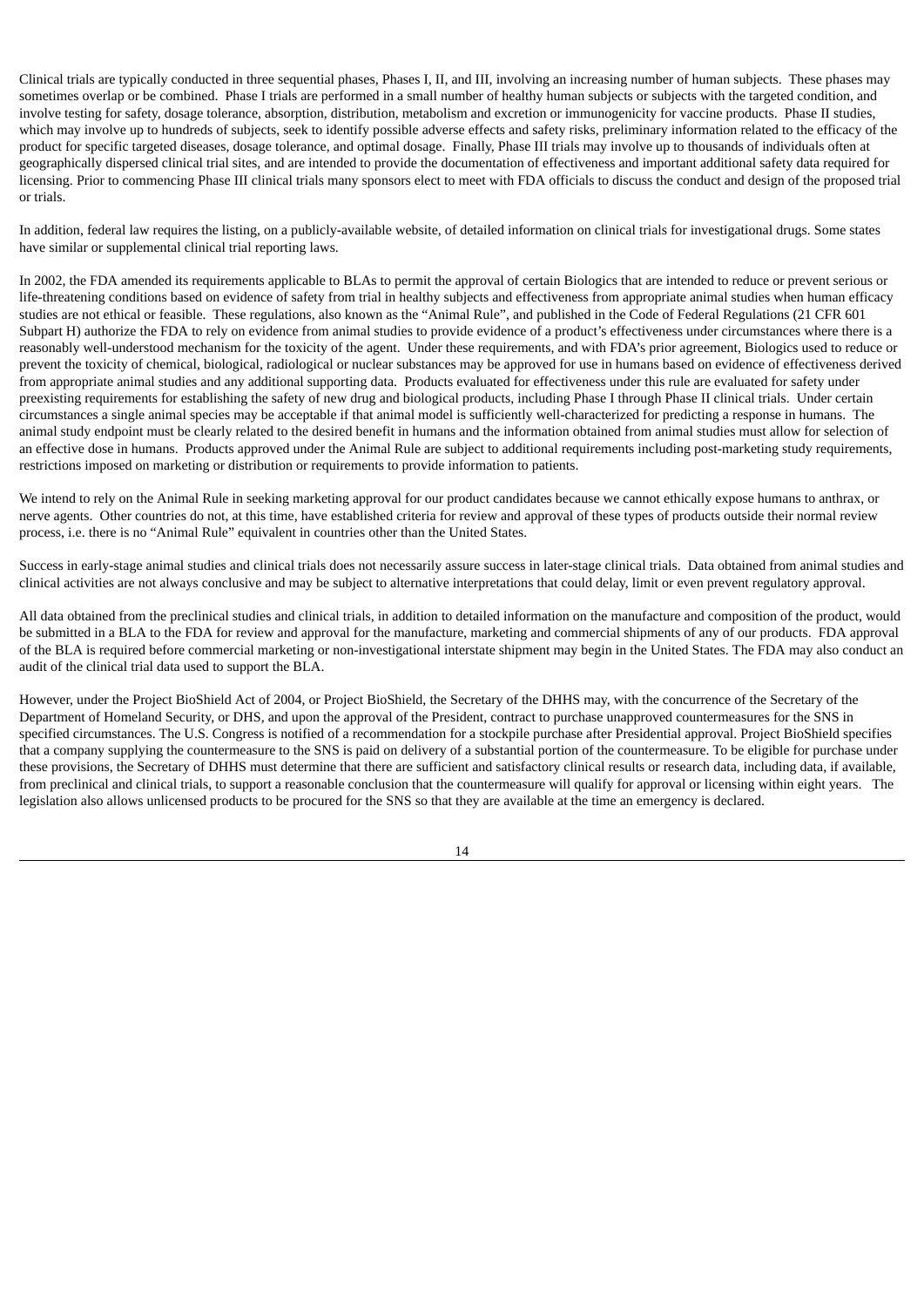Project BioShield also allows the Secretary of DHHS to authorize the emergency use of medical products that have not yet been approved by the FDA. To exercise this authority, the Secretary of DHHS must conclude that:

- · the agent for which the countermeasure is designed can cause serious or life-threatening disease;
- · the product may reasonably be believed to be effective in detecting, diagnosing, treating or preventing the disease;
- the known and potential benefits of the product outweigh its known and potential risks; and
- · there is no adequate alternative to the product that is approved and available.

Although this provision permits the Secretary of DHHS to circumvent the FDA approval process, its use would be limited to rare circumstances.

Our products will be eligible both for consideration for procurement into the SNS and for use in the event of an emergency, although there is no guarantee that our products will meet the criteria set forth by DHHS or the FDA for procurement and Emergency Use Authorization ("EUA"), respectively.

With regard to a BLA, the FDA may deny or delay approval of an application that does not meet applicable regulatory criteria, e.g. if the FDA determines that the preclinical or clinical data or the manufacturing information does not adequately establish the safety, purity and potency (including efficacy) of the Biologic. The FDA has substantial discretion in the approval process and may disagree with an applicant's interpretation of the data submitted in its BLA. The FDA can request additional information, seek clarification regarding information already provided in the submission or ask that clinical trials be conducted, all of which can delay approval. The FDA also may, at any time, require the submission of product samples and testing protocols for lot-by-lot confirmatory review or testing, known as lot release, by the FDA prior to commercial distribution. This means a specific lot of Biologic cannot be released for commercial distribution until the FDA has authorized such release. Similar types of regulatory processes will be encountered as efforts are made to market any Biologic internationally. We will be required to assure product performance and manufacturing processes from one country to another.

If the FDA approves a product, it may limit the approved uses for the product as described in the product labeling, require that contraindications, warning statements or precautions be included in the product labeling, require that additional studies be conducted following approval as a condition of the approval, impose restrictions and conditions on product distribution, prescribing or dispensing in the form of a risk evaluation and mitigation strategy, or REMS, or otherwise limit the scope of any approval or limit labeling. Once it approves a BLA, the FDA may revoke or suspend the product approval if compliance with post-market regulatory standards is not maintained or if problems occur after the product reaches the marketplace. In addition, the FDA may require postmarketing studies to monitor the effect of approved products, and may limit further marketing of the product based on the results of these post-market studies. The Animal Rule requires post-marketing studies, such as field studies, to verify and describe the product's clinical benefit and assess its safety should an exigency exists that leads to the product being used in humans; the nature of these studies will be discussed with FDA as part of the BLA process. The FDA has broad post-market regulatory and enforcement powers, including the ability to levy civil and criminal penalties, suspend or delay issuance of approvals, seize or recall products and revoke approvals.

The FDA's Fast Track designation program is designed to facilitate the development and review of new drugs, including biological products that are intended to treat serious or life-threatening conditions and that demonstrate the potential to address unmet medical needs for the conditions. Fast Track designation applies to a combination of the product and the specific indication for which it is being studied. Thus, it is the development program for a specific drug for a specific indication that receives Fast Track designation. The sponsor of a product designated as being in a Fast Track drug development program may engage in early communication with the FDA, including timely meetings and early feedback on clinical trials, and may submit portions of an application on a rolling basis rather than waiting to submit a complete application. Products in Fast Track drug development programs also may receive priority review or accelerated approval, under which an application may be reviewed within six months after a complete NDA or BLA is accepted for filing or sponsors may rely on a surrogate endpoint for approval, respectively. The FDA may notify a sponsor that its program is no longer classified as a Fast Track development program if the Fast Track designation is no longer supported by emerging data or the designated drug development program is no longer being pursued.

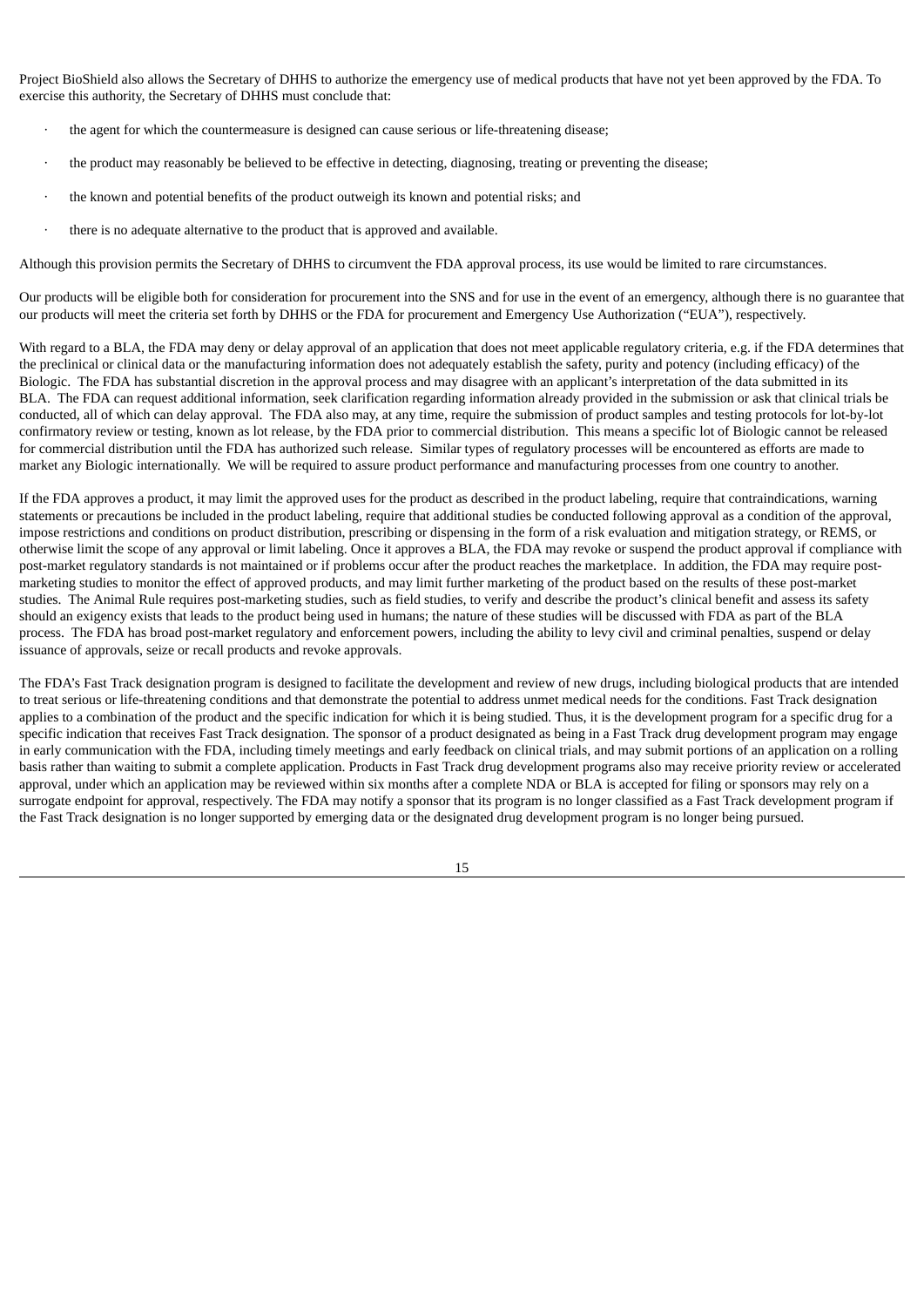Biologics manufacturers, distributors and their subcontractors are required to register their facilities with the FDA and state agencies and are subject to periodic inspection by the FDA and other authorities, where applicable, and must comply with the FDA's current Good Manufacturing Practices ("cGMP") regulations, the FDA's general biological product standards, and the product establishment standards set forth in the approved BLA. The cGMP requirements for biological products in particular are extensive and compliance with them requires considerable time, resources and ongoing investment. The regulations require manufacturers to establish validated systems to ensure that products meet high standards of sterility, purity and potency. The requirements apply to all stages of the manufacturing process, including the synthesis, processing, sterilization, packaging, labeling, storage and shipment of the biological product. For all drugs and biological products, the regulations require investigation and correction of any deviations from cGMP requirements and impose documentation requirements upon us and any third party manufacturers that we may decide to use. Manufacturing establishments are subject to periodic unannounced inspections by the FDA and state agencies for compliance with all cGMP requirements. The FDA is authorized to inspect manufacturing facilities without a warrant at reasonable times and in a reasonable manner.

We or our present or future suppliers may not be able to comply with cGMP and other FDA regulatory requirements. Failure to comply with the statutory and regulatory requirements subjects the manufacturer to possible legal or regulatory action, such as a delay or refusal to approve a BLA, suspension of manufacturing, seizure or recall of a product, or civil or criminal prosecution of the company or individual officers or employees.

# *Post-Marketing Regulation*

Any products manufactured or distributed by us pursuant to FDA licenses or approvals are subject to pervasive and continuing regulation by the FDA, including:

- · recordkeeping requirements;
- periodic reporting requirements;
- · cGMP requirements related to all stages of manufacturing, testing, storage, packaging, labeling and distribution of finished dosage forms of the product;
- reporting of adverse experiences with the product; and
- advertising and promotion restrictions.

Adverse experiences with the product must be reported to the FDA and could result in the imposition of market restriction through labeling changes or in product removal. Product approvals may be revoked if compliance with regulatory requirements is not maintained or if problems concerning safety or effectiveness of the product occur following approval. As a condition of NDA or BLA approval, the FDA may require post-approval testing and surveillance to monitor a product's safety or efficacy. The FDA also may impose other conditions, including labeling restrictions which can materially impact the potential market and profitability of a product.

With respect to post-market product advertising and promotion, the FDA imposes a number of complex regulations on entities that advertise and promote Biologics, including, among others, standards and restrictions on direct-to-consumer advertising, off-label promotion, industry-sponsored scientific and educational activities and promotional activities involving the Internet. The FDA has very broad enforcement authority under the FFDCA, and failure to abide by these regulations can result in administrative and judicial enforcement actions, including the issuance of a Warning Letter directing correction of deviations from FDA standards, a requirement that future advertising and promotional materials be pre-cleared by the FDA, and state and federal civil and criminal investigations and prosecutions. Foreign regulatory bodies also strictly enforce these and other regulatory requirements and drug marketing may be prohibited in whole or in part in other countries.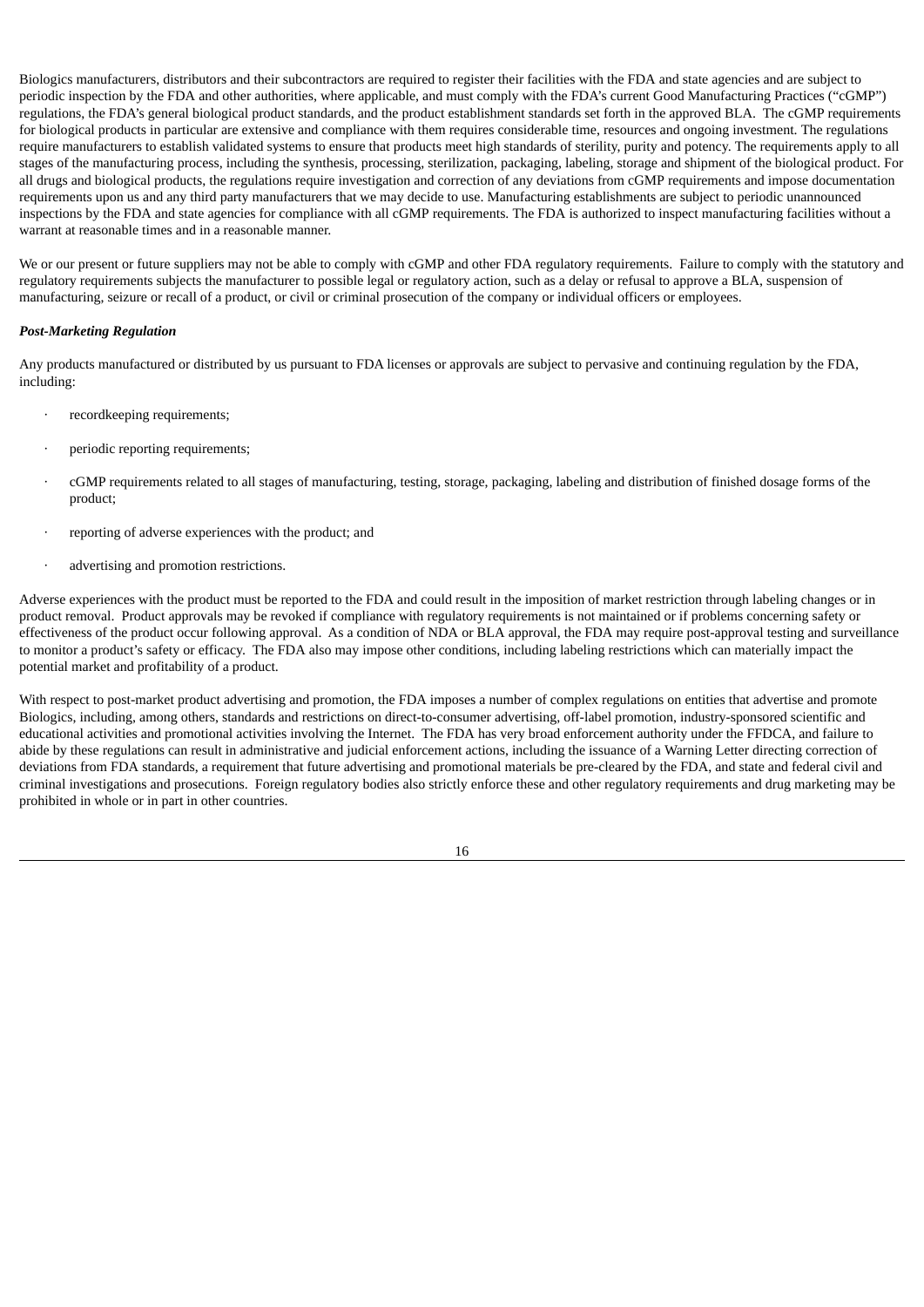We, our collaborators or our third party contract manufacturers may not be able to comply with the applicable regulations. After regulatory approvals are obtained, the subsequent discovery of previously unknown problems, or the failure to maintain compliance with existing or new regulatory requirements, may result in:

- restrictions on the marketing or manufacturing of a product;
- Warning Letters or Untitled Letters from the FDA asking us, our collaborators or third party contractors to take or refrain from taking certain actions;
- withdrawal of the product from the market;
- · FDA's refusal to approve pending applications or supplements to approved applications;
- voluntary or mandatory product recall;
- fines or disgorgement of profits or revenue;
- suspension or withdrawal of regulatory approvals;
- refusals to permit the import or export of products;
- product seizure; and
- injunctions or the imposition of civil or criminal penalties.

# *Other Regulations*

In addition to the substantial regulations enforced by the FDA, we are also subject to various federal, state and local laws, regulations and recommendations relating to safe working conditions, laboratory and manufacturing practices, the experimental use of animals, and the use and disposal of hazardous or potentially hazardous substances, including radioactive compounds and infectious disease agents, used in connection with our various activities. We cannot accurately predict the extent of government regulation that might result from any future legislation or administrative action.

# *Changing Legal and Regulatory Landscape*

Periodically legislation is introduced in the U.S. Congress that could change the statutory provisions governing the approval, manufacturing and marketing of drugs, including biological products. In addition, FDA regulations and guidance are often revised or reinterpreted by the FDA in ways that may significantly affect our business and products. We cannot predict whether or when legislation impacting our business will be enacted, what FDA regulations, guidance or interpretations may change, or what the impact of such changes, if any, may be in the future.

# **Process and Analytical Development, and Manufacturing**

While we have no drug substance or drug product development, analytical or manufacturing facilities of our own, we believe that acceptable alternatives are available through third-party contract manufacturing organizations ("CMOs") and contract research organizations ("CROs"). CMOs have experience in developing biological manufacturing processes and operating under cGMPs established by the Code of Federal Regulations and the Food, Drug and Cosmetic Act (Biologics) regulated by the FDA, and we rely on them for clinical and future commercial production of our product candidates. CROs provide cGLP/cGMP-compliant services for product analytical tests.

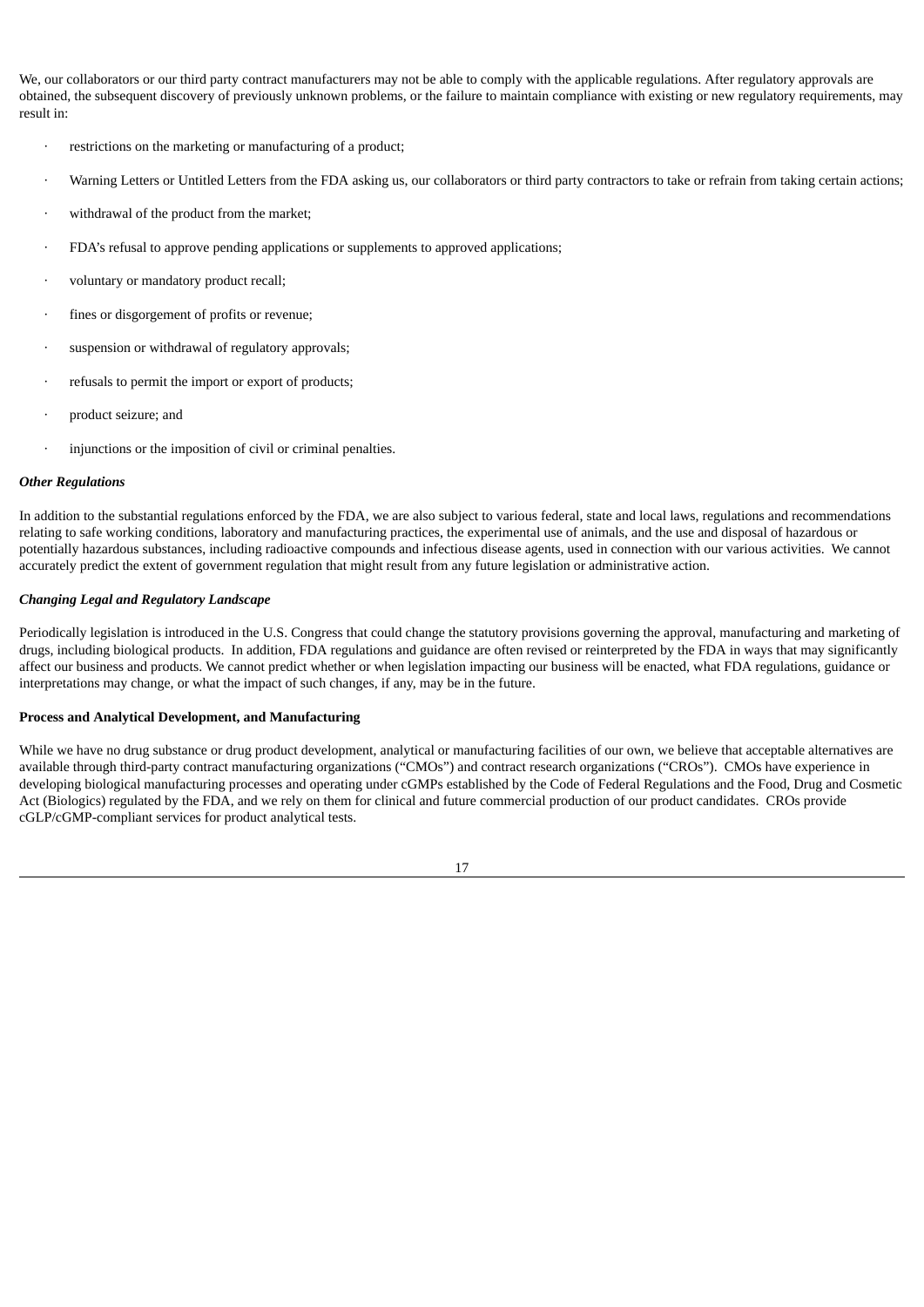For SparVax<sup>®</sup>, in June 2011 we announced the successful completion of the technology transfer of the rPA bulk drug substance manufacturing to a new CMO, Diosynth. Subsequently in 2011 we successfully completed a commercial scale 1,500 liter engineering run and a 1,500 liter cGMP run of SparVax<sup>®</sup> bulk drug substance at the Diosynth site. Formulation and filling of the final drug product, adjuvanted rPA, are performed at Baxter Pharmaceutical Solutions LLC, located in the United States. The final dosage presentation is in unit dose syringes. All analytical data generated to date demonstrate that the bulk drug substance manufactured at Diosynth is comparable to bulk drug substance manufactured previously at Avecia in the UK, and in the 4<sup>th</sup> quarter 2012 FDA confirmed its concurrence that the bulk drug substances manufactured at the two sites are comparable.

For Valortim<sup>®,</sup> the cell culture and purification process was developed by BMS, and results in a commercially feasible and high purity product. We have successfully manufactured bulk drug substance at large scale following technology transfer to a CMO, Laureate Biopharma. The final drug product has been formulated and filled, tested and released for use in clinical trials and non-clinical studies.

Certain raw materials used in producing our product candidates are available from only one source or a limited number of sources. We attempt to mitigate the risk associated with such sole source raw materials by actively managing our inventories. We have not experienced any shortages in supplies of such raw materials. Unavailability of certain materials or the loss of current sources of production could cause an interruption in production on a temporary basis pending establishment of new sources or, in some cases, implementation of alternative processes.

# **Intellectual Property**

Our success depends in part on our ability to obtain patents, to protect trade secrets, and to operate without infringing upon the proprietary rights of others. We seek to protect our proprietary position by, among other methods, filing U.S. and foreign patent applications related to the proprietary technology, inventions and improvements that are important to our business.

The following table identifies each of our issued and non-abandoned patents and published pending applications, in order of importance to us:

|                                         | Patent Number/ |                     |                        |                        |
|-----------------------------------------|----------------|---------------------|------------------------|------------------------|
| Patent/Patent                           | Application    | Country of          | <b>Issue Date/File</b> |                        |
| Application                             | Number         | Issue/Filing        | Date                   | <b>Expiration Date</b> |
| Anthrax Vaccine Formulation and         | GB2009/051293  | <b>WO</b>           | October 2, 2009        | October 2, 2029        |
| <b>Uses Thereof</b>                     | 12/998245      | U.S.                | October 2, 2009        | October 2, 2029        |
|                                         | 2011-529634    | Japan               | October 2, 2009        | October 2, 2029        |
|                                         | 09785720.5     | Europe              | October 2, 2009        | October 2, 2029        |
|                                         | 2,738,621      | Canada              | October 2, 2009        | October 2, 2029        |
|                                         | 2009299615     | Australia           | October 2, 2009        | October 2, 2029        |
|                                         | 212118         | <b>Israel</b>       | October 2, 2009        | October 2, 2029        |
|                                         |                |                     |                        |                        |
| <b>Recombinant Butyrlcholinesterase</b> | PCT/US10/03225 | <b>WO</b>           | December 21, 2010      | December 21, 2030      |
| & Truncates thereof                     | 13/517,081     | U.S.                | December 21, 2010      | December 21, 2030      |
|                                         | 2012-545932    | Japan               | June 21, 2012          | December 21, 2030      |
|                                         | 10842361.7     | Europe              | December 21, 2010      | December 21, 2030      |
|                                         | 2,784,861      | Canada<br>Australia | June 18, 2012          | December 21, 2030      |
|                                         | 2010340358     |                     | December 21, 2010      | December 21, 2030      |
|                                         | 220508         | <b>Israel</b>       | June 19, 2012          | December 21, 2030      |
| <b>Method for Assaying Antigens</b>     | GB07/001353    | <b>WO</b>           | April 12, 2007         | April 13, 2027         |
|                                         | 12/226101      | U.S.                | October 7, 2008        | April 13, 2027         |
|                                         | 2009-504819    | Japan               | October 10, 2008       | April 13, 2027         |
|                                         | 2010914        | Europe              | November 10, 2008      | April 13, 2027         |
|                                         | 2,648,850      | Canada              | October 9, 2008        | April 13, 2027         |
|                                         | 2007242647     | Australia           | October 24, 2008       | April 13, 2027         |
|                                         | 194459         | Israel              | November 1, 2012       | April 13, 2027         |
|                                         |                |                     |                        |                        |
| Long Half-Life Recombinant              | US07/017279    | <b>WO</b>           | <b>August 2, 2007</b>  | August 3, 2027         |
| Butyrylcholinesterase                   | 12/309909      | U.S.                | February 2, 2009       | August 3, 2027         |
|                                         | 2009-523781    | Japan               | February 4, 2009       | August 3, 2027         |
|                                         | 07811030.1     | Europe              | August 2, 2007         | August 3, 2027         |
|                                         | 2659809        | Canada              | February 3, 2009       | August 3, 2027         |
|                                         | 2007281998     | Australia           | February 10, 2009      | August 3, 2027         |
|                                         | 196,871        | <b>Israel</b>       | February 4, 2009       | August 3, 2027         |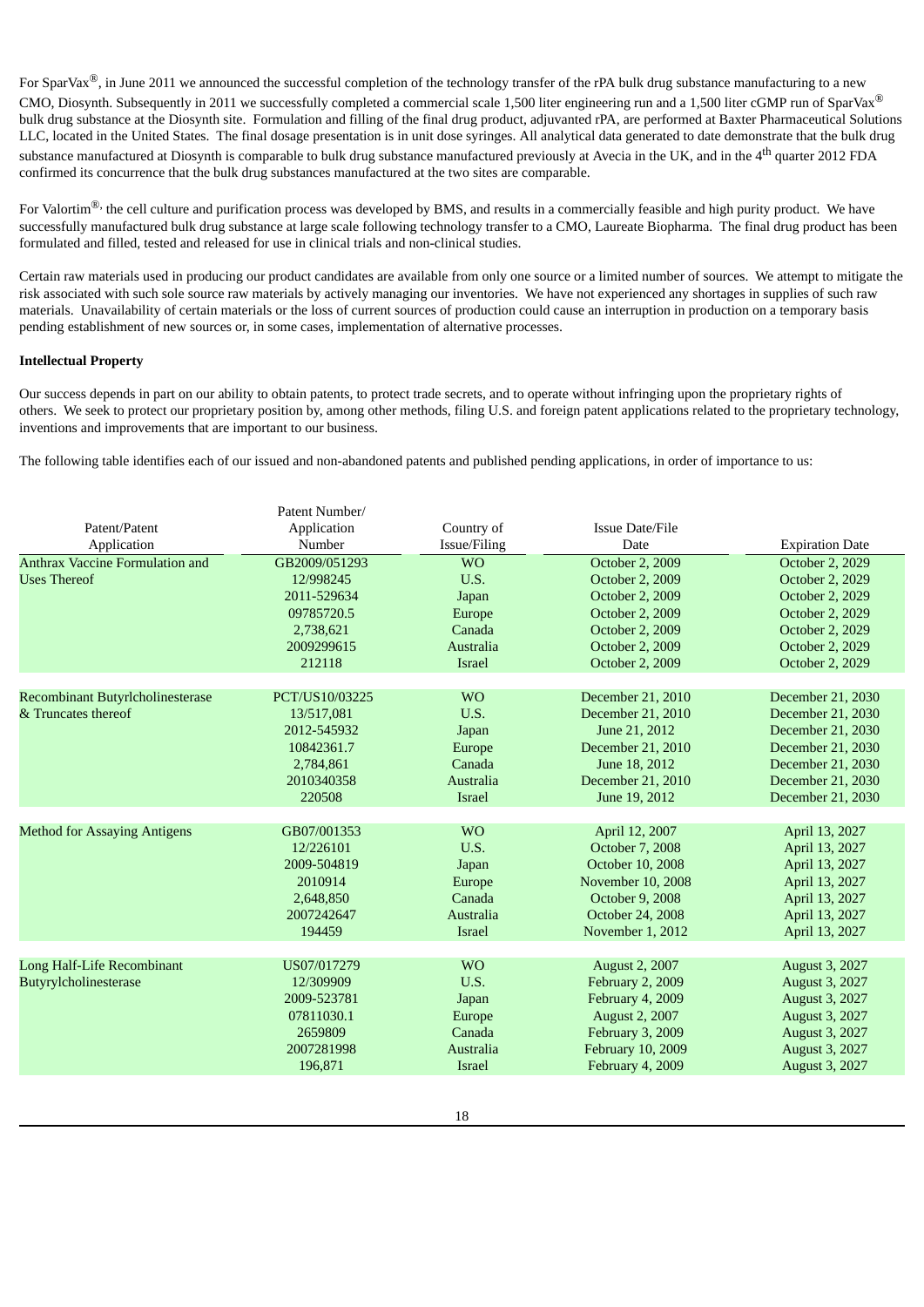In addition, we are a party to various exclusive and non-exclusive licenses, which provide access to intellectual property and know-how useful for our products. We are a party to license agreements with The Defence Science and Technology Laboratory of the United Kingdom Ministry of Defence ("DSTL") originally executed May and December 2006, and amended and restated in February 2009. These agreements allow for the licensing of certain patents and technology useful in our rPA program. Upon commercialization of a product covered by a license, the license agreements require that we make royalty payments equal to a specified percentage of future sales of products for both government procurement and commercial markets. No royalty payments on these licenses have been incurred. Some of our licenses, which generally extend for the life of any applicable patent, require us to pay royalties on sales of products that may be derived from or produced using the licensed technology. We derive rights to the patents, patent applications and know-how relating to Valortim® through our collaboration arrangement with BMS, which owns such rights. For additional information on our license agreements, please refer to Note 7—Commitments and Contingencies—License Agreements in the Notes to our Consolidated Financial Statements.

The expiration dates for the licenses described above are as follows:

| License             | <b>Expiration Date</b>                                                                                                                                                                                                                                                                            |  |  |
|---------------------|---------------------------------------------------------------------------------------------------------------------------------------------------------------------------------------------------------------------------------------------------------------------------------------------------|--|--|
|                     |                                                                                                                                                                                                                                                                                                   |  |  |
| <b>DSTL Anthrax</b> | No expiration specified                                                                                                                                                                                                                                                                           |  |  |
| Percivia            | No expiration specified                                                                                                                                                                                                                                                                           |  |  |
|                     |                                                                                                                                                                                                                                                                                                   |  |  |
| <b>BMS</b>          | Two years after the earlier of the date that (a) the collaboration product is no longer exploited under the agreement or<br>(b) Unilateral Product (as defined in our collaboration agreement with BMS) is no longer exploited under a unilateral<br>development and commercialization agreement. |  |  |

We currently own no material trademarks.

We rely upon certain proprietary trade secrets, know-how and continuing technological advances to develop a competitive position. In efforts to maintain confidentiality and ownership of trade secrets, proprietary information and developments, all of our employees are required to execute agreements regarding confidentiality and assigning to us all rights to any inventions and processes they develop while they are employed by us.

We intend to use license agreements to access external products and technologies, as well as to convey our own intellectual property to others. We will be able to protect our proprietary rights from unauthorized use by third parties only to the extent that our proprietary rights are covered by valid and enforceable patents or are effectively maintained as trade secrets.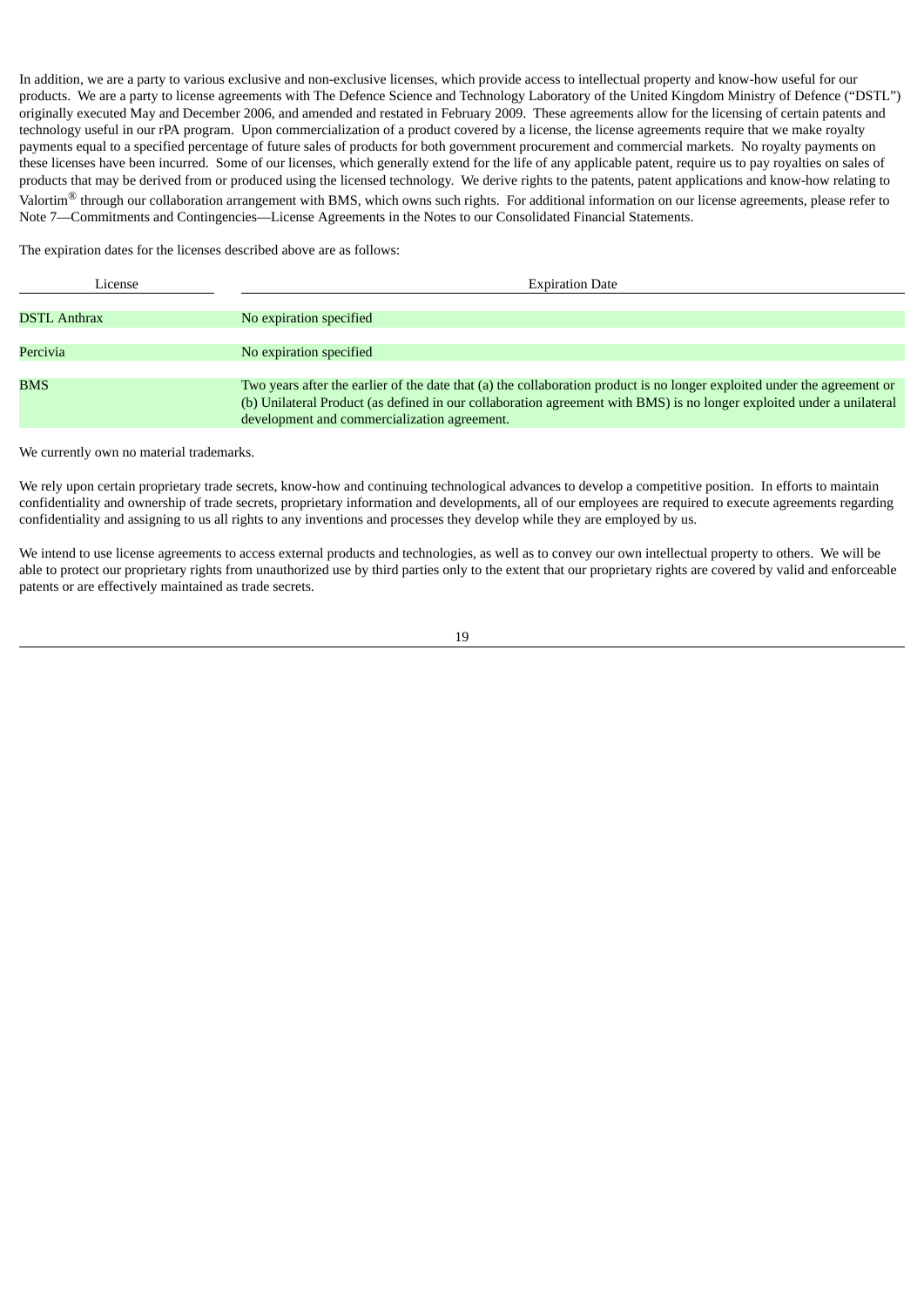### **Competition**

The pharmaceutical industry is characterized by rapidly evolving technology and intense competition. A large number of companies of all sizes engage in activities similar to our activities and many of our competitors have substantially greater financial and other resources available to them.

# *Anthrax Product Competition*

With respect to the development of a recombinant PA-based vaccine, we are aware of three other companies developing competing vaccines that are in the clinical stage of development: Emergent BioSolutions, Inc., which is the sole supplier to the U.S. government of the only currently FDA-licensed anthrax vaccine - BioThrax® Anthrax Vaccine Adsorbed, Green Cross, and Panacea Biotec Ltd. There are a number of companies with anthrax vaccines in preclinical development including Bavarian Nordic, Dynavax, IBio, Immunovaccine, PaxVax, Vaxin, and Pfenex and there may be other companies developing competing vaccines that we are not aware of.

Monoclonal antibodies ("MAbs") directed against PA are being developed for post-exposure prophylaxis and as symptomatic therapy for anthrax infection. There are a limited number of companies we are aware of with anti-anthrax MAbs and/or polyclonal antibodies in development, including: Cangene Corporation, GlaxoSmithKline plc., Elusys Therapeutics, Inc., Emergent BioSolutions, Inc., and IQ Corporation BV.

There are a number of orally available small molecule and other drugs approved and/or under development for the treatment of anthrax. These include broad spectrum antibiotics as well as anthrax specific products. Bayer AG produces ciprofloxacin, or Cipro®, which has been approved for the post-exposure prophylaxis of inhalational anthrax. In late 2004, generic versions of Cipro® were also approved by the FDA. In addition, levofloxacin, an antibiotic marketed in the United States by Ortho-McNeil Pharmaceuticals, and the generic antibiotic, doxycycline, are both approved for post-exposure prophylaxis of inhalational anthrax. There may be other companies developing competing therapies that we are not aware of.

### *Nerve Agent Product Competition*

We are aware of antidotes to nerve agents being developed by pharmaceutical companies, including Countervail Corporation, Meridian Medical Technologies, a subsidiary of Pfizer, Inc., Protalix BioTherapeutics, Inc. and Dynport Vaccine Company, LLC, in collaboration with Baxter Healthcare Corporation.

# **U.S. Government Contracts**

For the foreseeable future, we believe our main customer will continue to be national governments, primarily the U.S. government. Substantially all of our revenues to date have been derived from grants and U.S. government contracts. There can be no assurances that existing government contracts will be renewed or that we can enter into new contracts or receive new grants to supply the U.S. or other governments with our products. The process of obtaining government contracts is lengthy and uncertain.

U.S. government contracts typically contain unilateral termination provisions for the government and are subject to audit and modification by the government at its sole discretion, which will subject us to additional risks. These risks include the ability of the U.S. government unilaterally to:

- suspend or prevent us for a set period of time from receiving new contracts or extending existing contracts based on violations or suspected violations of laws or regulations;
- · terminate our contracts, including if funds become unavailable or are not provided to the applicable governmental agency;
- reduce the scope and value of our contracts and/or revise the timing for work to be performed;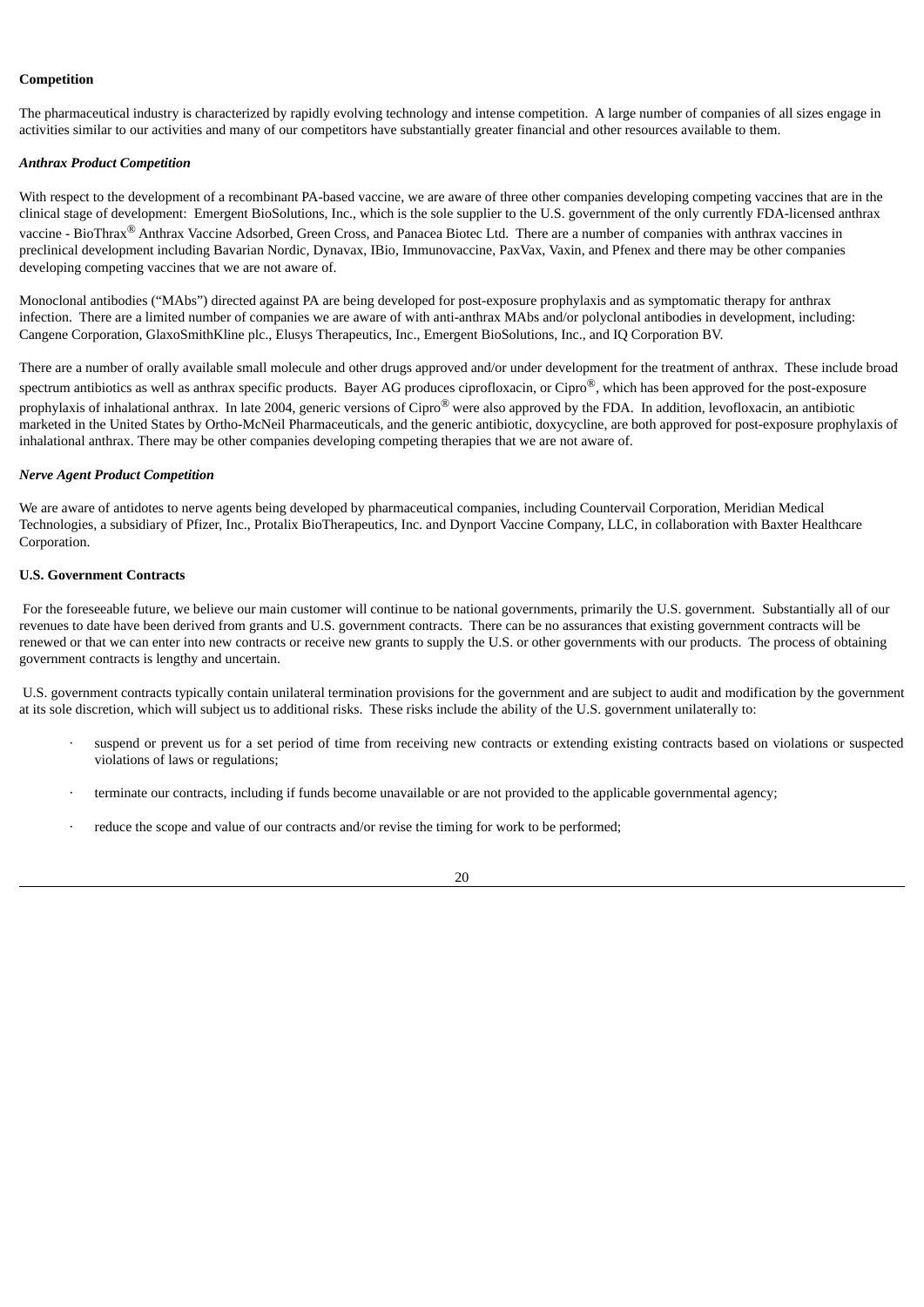- audit and object to our contract-related costs and fees, including allocated indirect costs;
- control and potentially prohibit the export of our products;
- · claim rights to products, including intellectual property, developed under the contract;
- · change certain terms and conditions in our contracts; and
- · cancel outstanding RFP solicitations (as was the case with RFP-BARDA-08-15) or BAAs.

The U.S. government will be able to terminate any of its contracts with us either for its convenience or if we default by failing to perform in accordance with the contract schedule and terms. Termination-for-convenience provisions generally enable us to recover only our costs incurred or committed, settlement expenses, and profit on the work completed prior to termination. Termination-for-default provisions do not permit these recoveries and would make us liable for excess costs incurred by the U.S. government in procuring undelivered items from another source.

## **Employees**

As of December 31, 2012, we employed 57 persons on a full-time basis, including 37 individuals engaged in research and development activities and 20 individuals engaged in general and administrative functions, such as human resources, finance, accounting, legal and investor relations. At that date, our staff included 13 employees with Ph.D. degrees. None of our employees are party to any collective bargaining agreement, and we believe that our relationship with our employees is good.

Information concerning our directors and executive officers can be found in Part III, Item 10 under the caption "Directors, Executive Officers and Corporate Governance."

### **Financial Information by Geographic Area**

For the fiscal years ended December 31, 2012, 2011 and 2010 all revenues from external customers were attributed to United States customers. PharmAthene, Inc.'s country of domicile is the United States.

As of December 31, 2012, 2011 and 2010 all long-lived assets, with a net book value, were located in the United States. PharmAthene Canada's long-lived assets were reclassified as assets held for sale as of December 31, 2010. Canadian long-lived assets had a net book value on January 1, 2010 of approximately \$5.9 million.

## **Item 1A. Risk Factors**

Investing in our securities involves risks. In addition to the other information in this annual report on Form 10-K, stockholders and potential investors should carefully consider the risks described below relating to investment in our common stock. The risks and uncertainties described below are not the only ones we face. Additional risks and uncertainties not presently known to us or that we currently consider immaterial may also impair our business operations. If any of the following risks actually occur, our business, financial condition and/or results of operations could be materially adversely affected, the trading price of our common stock could decline and a stockholder could lose all or part of his or her investment.

#### **Risks Related to Our Financial Condition**

We have a history of losses and negative cash flow, anticipate future losses and negative cash flow, and cannot provide assurances that we will achieve *profitability.*

We have incurred significant losses since we commenced operations. We have accumulated losses of \$198.6 million since our inception, and have had net losses of approximately \$4.9 million, \$3.8 million, and \$34.8 million during the last three years, respectively. Our losses to date have resulted principally from research and development costs related to the development of our product candidates and general and administrative costs related to operations. Currently our development efforts are primarily focused on one product candidate, SparVax®. At December 31, 2012 we had cash on hand of approximately \$12.7 million.

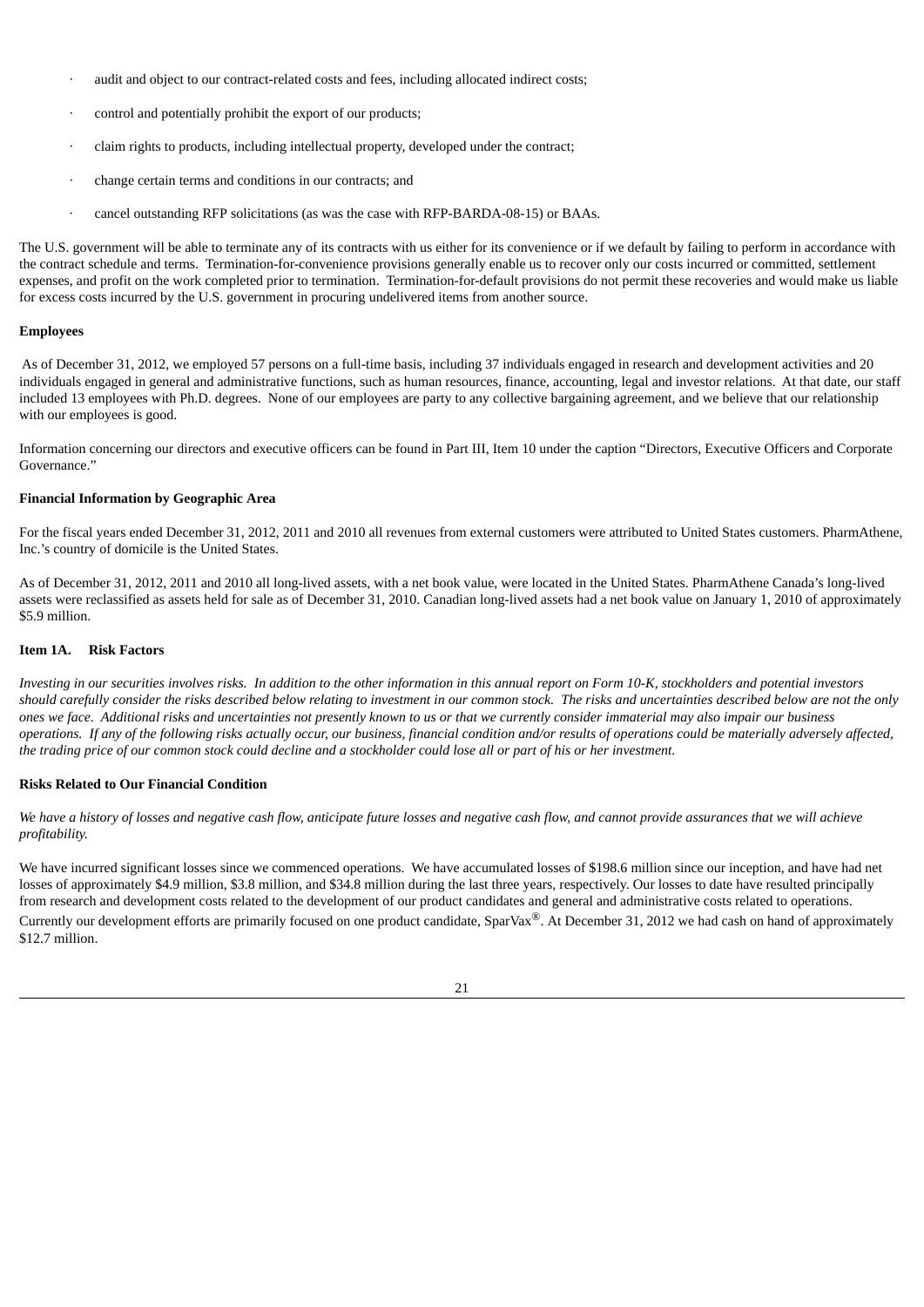We expect that we will incur substantial losses for the foreseeable future as a result of increases in our research and development costs, including costs associated with conducting preclinical testing, clinical trials and regulatory compliance activities. If we continue to incur losses and are not able to raise adequate funds to cover those losses, we may be required to curtail significantly our development and commercialization activities. This would have a material adverse effect on our business, financial condition and/or results of operations.

Our likelihood for achieving profitability will depend on numerous factors, including success in:

- · prevailing in SIGA's appeal of the September 22, 2011 Delaware Court of Chancery opinion issued;
- the timing, amount and profitability of sales of Arestvyr™ (including the timing of SIGA's recognition of revenue related thereto), and our ability to receive our allocable portion of "net profits" (as defined in the court's final judgment), if any;
- developing our existing products and developing and testing new product candidates;
- · continuing to receive government funding and identifying new government funding opportunities;
- receiving regulatory approvals;
- carrying out our intellectual property strategy;
- establishing our competitive position;
- · pursuing third-party collaborations*;*
- acquiring or in-licensing products; and
- manufacturing and marketing products.

Many of these factors will depend on circumstances beyond our control. We cannot guarantee that we will achieve sufficient revenues for profitability. Even if we do achieve profitability, we cannot guarantee that we can sustain or increase profitability on a quarterly or annual basis in the future. If revenues grow more slowly than we anticipate, or if operating expenses exceed our expectations or cannot be adjusted accordingly, then our business, results of operations, financial condition and cash flows will be materially and adversely affected. Because our strategy includes potential acquisitions of other businesses, acquisition expenses and any cash used to make these acquisitions will reduce our available cash.

At December 31, 2012, we have \$12.7 million of cash on hand, and \$11.7 million of total equity. While we believe we have sufficient resources to fund our operations at least through December 31, 2013, there can be no assurances that we will be able to do so without significantly curtailing our operations or raising additional debt and/or equity capital. In addition, we have several contingent liabilities and commitments that may require additional resources. Under the terms of our agreements with Avecia, we are required to pay Avecia (now a subsidiary of Fujifilm) \$5 million within 90 days of entering into a multi-year funded development contract that was to be issued by BARDA under solicitation number RFP-BARDA-08-15 (or any substitution or replacement thereof) for the further development of SparVax<sup>®</sup>. RFP-BARDA-08-15 was cancelled by BARDA in December 2009. We have received funds from BARDA and other U.S. government agencies under various development agreements between us and BARDA. Any development contract deemed to be a substitute or replacement of RFP-BARDA-08-15 could trigger our obligation to make the \$5 million payment.

Global economic uncertainty continues to make capital markets more volatile and is threatening to once again tighten the credit markets. As a result, there can be no assurances that we would be successful in obtaining sufficient financing on commercially reasonable terms or at all. Our requirements for additional capital may be substantial and will be dependent on many factors, including the success of our research and development efforts, our ability to commercialize and market products, our ability to successfully pursue our licensing and collaboration strategy, the receipt of continued government funding, competing technological and marketing developments, costs associated with the protection of our intellectual property and any future change in our business strategy.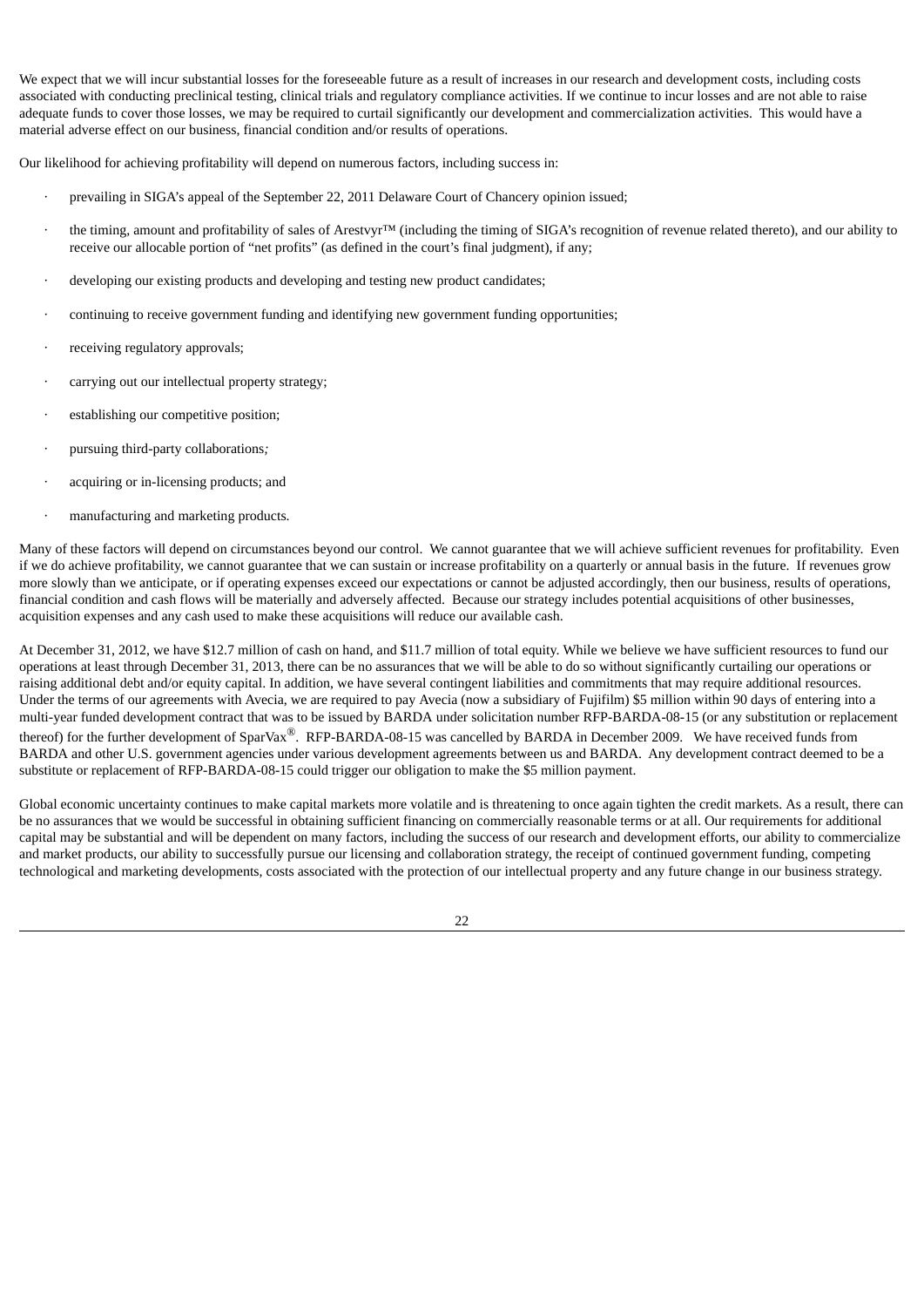To the extent that we raise additional capital through the sale of securities, the issuance of those securities or shares underlying such securities would result in dilution that could be substantial to our stockholders. In addition, if we incur additional debt financing, a substantial portion of our operating cash flow may be dedicated to the payment of principal and interest on such indebtedness, thus limiting funds available for our business activities.

If adequate funds are not available, we may be required to curtail significantly our development and commercialization activities. This would have a material adverse effect on our business, financial condition and/or results of operations.

Our interest in Arestvyr<sup>TM</sup> and related products is subject to the risk of an appeal of the judgment by SIGA and other risks.

We may never receive any proceeds from our court-ordered financial interest in a portion of net profits related to SIGA's future sales of Arestvyr*™*.

In addition to the risks that ordinarily accompany the development and commercialization of biodefense products, including with respect to government contracting activities (including protests filed by third parties), competition (which with respect to Arestyy $T^M$  includes potential competing products being developed by Chimerix, Inc.), FDA and other regulatory approval and commercialization efforts, which are described elsewhere in these risk factors, our interest in future sales of SIGA's product Arestvyr™ and related products is subject to additional risks, including, but not limited to the following.

We can provide no assurances that SIGA will not prevail on its appeal of the decision of the Chancery Court and that the Delaware Supreme Court will not overturn or modify the trial court's decision awarding us a 10 year 50% net profit interest in sales of Arestvyr™ and related products or that sales of Arestvyr<sup>™</sup> (if any) in the future will result in our receiving any payments from SIGA. If the Delaware Supreme Court rules in favor of SIGA, our award can be modified, reduced or reversed completely. As a result, we may lose all of our rights, we may incur additional expense or our ability to recover any amounts could be delayed further.

In addition, SIGA's ability to deliver product to the SNS (and potential foreign government purchasers), and the timing and profitability thereof (including the timing of SIGA's recognition of revenue related thereto), is subject to a number of significant risks and uncertainties (certain of which are outlined in SIGA's filings with the SEC) as to which we have limited knowledge and no ability to control, mitigate or fully evaluate. We have no first-hand knowledge of, and SIGA has not publicly disclosed, any information related to the potential margins or profitability of Arestvyr™ and related products.

#### **Risks Related to Product Development and Commercialization**

We have not commercialized any products or recognized any revenues from sales. SparVax<sup>®</sup> has been placed on clinical hold. All of our product candidates are still under development, and there can be no assurance of successful commercialization of any of our products.

We have not commercialized any products or recognized any revenues from product sales. In general, our research and development programs are in development stages. There can be no assurances that one or more of our future product candidates will not fail to meet safety standards in human testing, even if those product candidates are found to be effective in animal studies. To develop and commercialize biodefense treatment and prophylactic product candidates, we must provide the FDA and foreign regulatory authorities with human clinical and non-clinical animal data that demonstrate adequate safety and effectiveness. To generate these data, we will have to subject our product candidates to significant additional research and development efforts, including extensive non-clinical studies and clinical testing. We cannot be sure that our approach to drug discovery will be effective or will result in the development of any drug. Currently our development efforts are primarily focused on one product candidate, SparVax®. Even if our product candidates are successful when tested in animals, such success would not be a guarantee of the safety or effectiveness of such product candidates in humans.

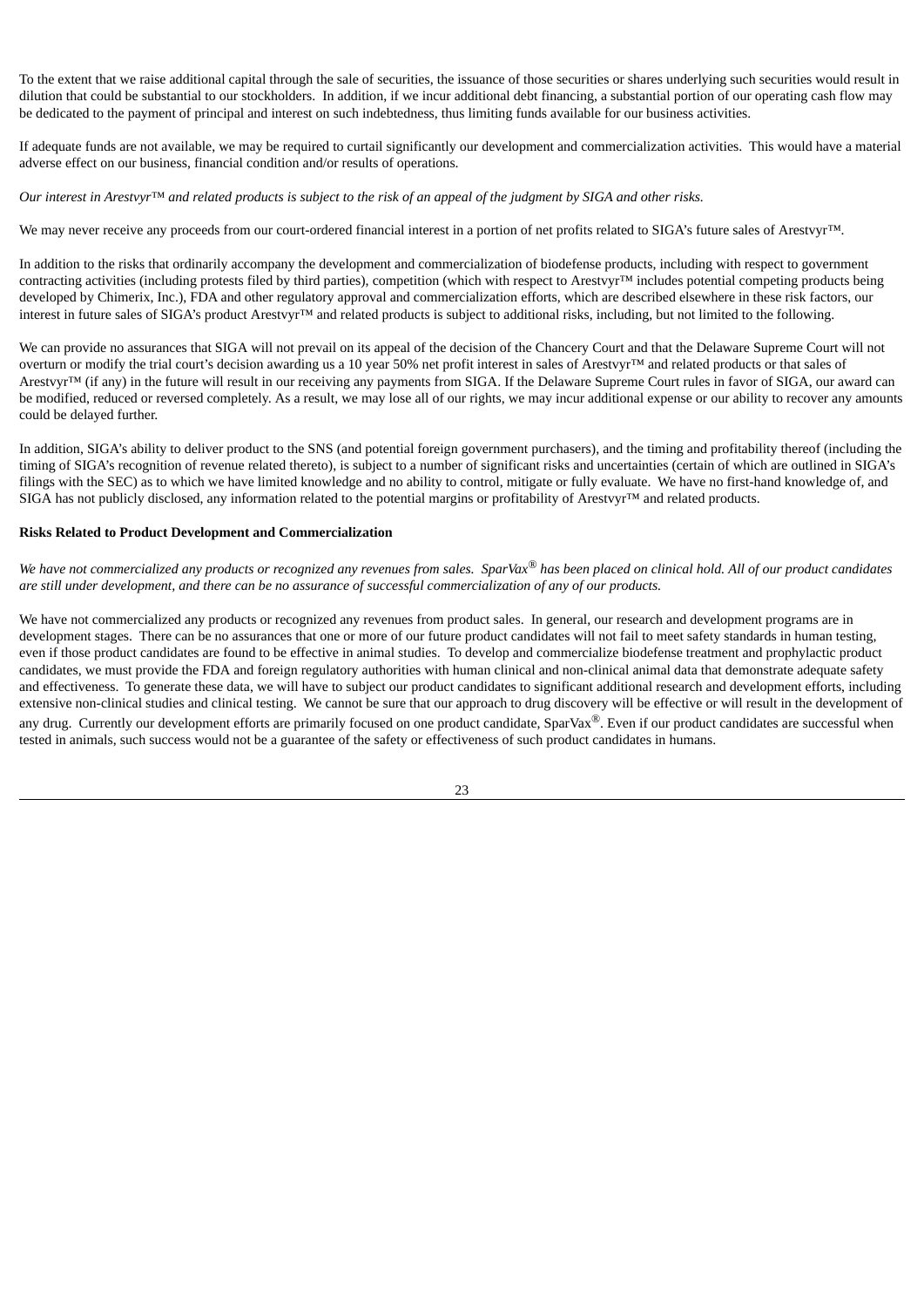In August 2012 we received notification from the FDA that our SparVax® rPA anthrax vaccine program was placed on clinical hold. The FDA requested additional stability data and information related to the stability indicating assays. We have provided some supporting data and information to the FDA and commenced discussions with that agency as well as our customer, BARDA, regarding the clinical hold. We cannot be certain that the FDA will find our current data to be satisfactory and it is unclear at this point when or if we will be able to commence the planned Phase II human clinical trial with SparVax<sup>®</sup>. Consequently, revenues we recognize in future periods under our SparVax<sup>®</sup> contract will not include those related to this clinical trial until such time, if ever, as we are able to move forward with the clinical trial and overall SparVax<sup>®</sup> revenues until such time will be substantially less than they otherwise would have been had we commenced the clinical trial as planned. It is also unclear whether or to what extent the clinical hold will affect future government funding for our SparVax<sup>®</sup> program. The clinical hold has the effect of delaying the commercialization, if any, of SparVax<sup>®</sup> and we cannot offer any assurance that we will ever be able to continue or complete product development for SparVax<sup>®</sup>.

Research and development efforts in the biodefense industry are time-consuming and subject to delays. Even if we initially receive positive early-stage preclinical or clinical results, such results may not be indicative of results that could be anticipated in the later stages of drug development. Delays in obtaining results in our non-clinical studies and clinical testing can occur for a variety of reasons, such as slower than anticipated enrollment by volunteers in the trials, adverse events related to the products, failure to comply with Good Clinical Practices, unforeseen safety issues, unsatisfactory results in trials, perceived defects in the design of clinical trials, changes in regulatory policy as well as for reasons detailed in "—Necessary Reliance on the Animal Rule in Conducting Trials is Time-Consuming and Expensive."

Any delay or adverse clinical event arising during any of our clinical trials could force us to conduct additional clinical trials in order to obtain approval from the FDA and other regulatory bodies. Our development costs will increase substantially if we experience material delays in any clinical trials or if we need to conduct more or larger trials than planned.

If delays are significant, or if any of our products do not prove to be safe, pure, and potent (including efficacy) or do not receive required regulatory approvals, we may have to abandon the product altogether and will be unable to recognize revenues from the sale of that product. In addition, our collaborative partners may not be able to conduct clinical testing or obtain necessary approvals from the FDA or other regulatory authorities for any product candidates jointly developed by us and our partners. If we fail to obtain required governmental approvals, we and our collaborative partners will experience delays in, or be precluded from, marketing products developed through them or, as applicable, their research.

If we cannot maintain successful licensing arrangements and collaborations, enter into new licensing arrangements and collaborations, or effectively accomplish strategic acquisitions, our ability to develop and commercialize a diverse product portfolio could be limited and our ability to compete may be *harmed.*

A key component of our business strategy is the in-licensing of compounds and products developed by other pharmaceutical and biotechnology companies or academic research laboratories. In addition, we have entered into licensing and research and development agreements with a number of other parties and collaborators. There can be no assurances that the research and development conducted pursuant to these agreements will result in revenue generating product candidates. If our suppliers, vendors, licensors, or other collaboration partners experience financial difficulties as a result of the weak economy, change in strategic direction (like the decision of our main CRO vendor on our rBChE program to suddenly cease its research and development operations), or if they are acquired as part of the current wave of consolidations in the pharmaceutical industry (such as, for example, with the acquisitions of Medarex by Bristol-Myers Squibb and Diosynth Biotechnologies, Inc.'s parent company by Merck & Co., Inc. in 2009 and of Avecia's CMO subsidiary (Avecia Biologics) by Merck in 2010 and the subsequent acquisition of these two entities by Fujifilm in 2011), their priorities or our working relationship with them might change. As a result, they might shift resources away from the research, development and/or manufacturing efforts intended to benefit our products, which could lead to significant delays in our development programs and potential future sales. Our current licensing, research and development, and supply agreements may expire and may not be renewable or could be terminated if we do not meet our obligations.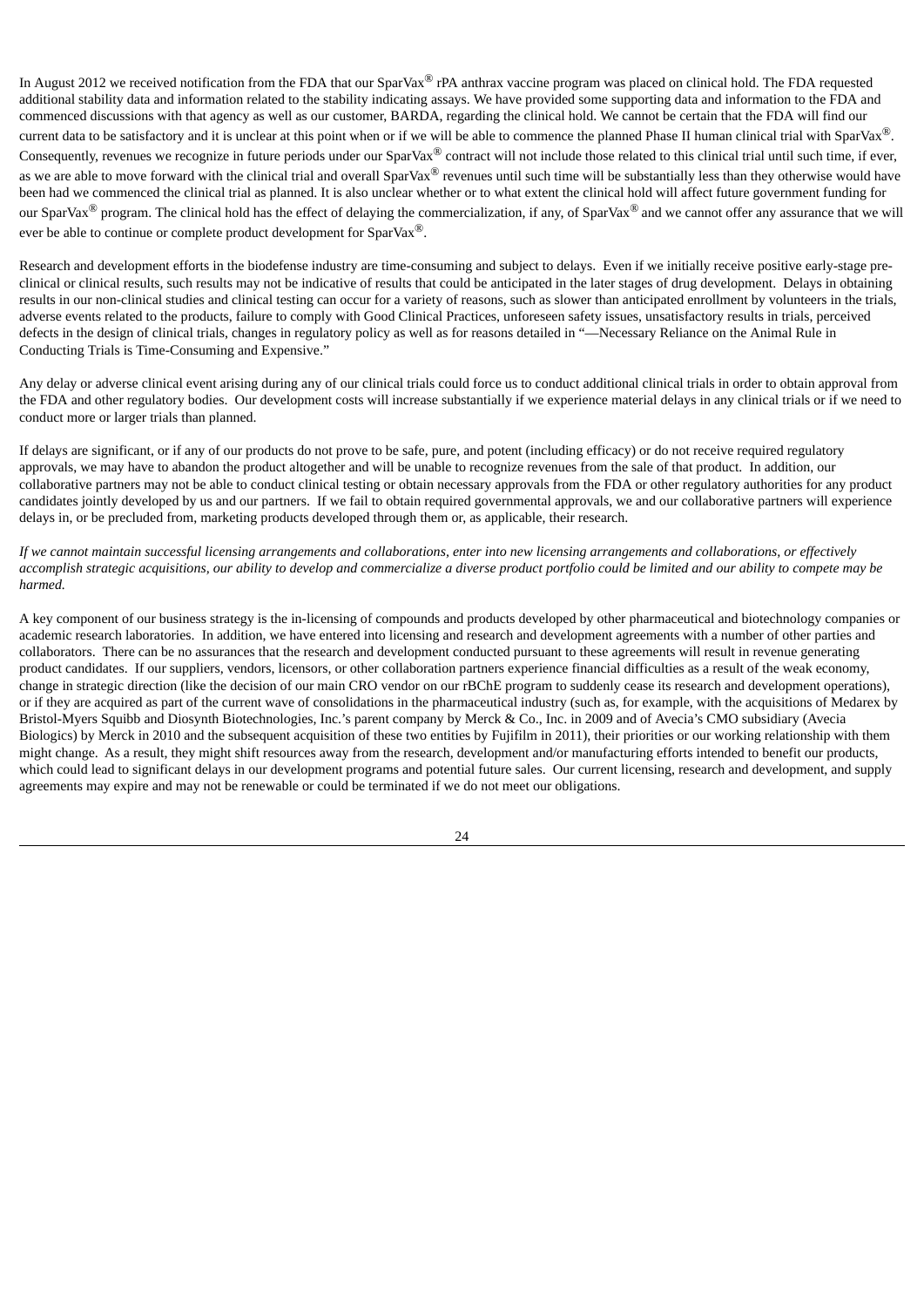If we are not able to identify new licensing opportunities or enter into other licensing arrangements on acceptable terms, we may be unable to develop a diverse portfolio of products. For our future collaboration efforts to be successful, we must first identify partners whose capabilities complement and integrate well with ours. We face, and will continue to face, significant competition in seeking appropriate collaborators. Collaboration arrangements are complex and time consuming to negotiate, document and implement. We may not be successful in our efforts to establish and implement collaborations or other similar arrangements. The terms of any collaboration or other arrangements that we establish may not be favorable to us. Furthermore, technologies to which we gain access may prove ineffective, become obsolete, or unsafe or our partners may prove difficult to work with or less skilled than we originally expected. In addition, any past collaborative successes are no indication of potential future success.

# If we cannot effectively accomplish strategic acquisitions, our ability to develop and commercialize a diverse product portfolio could be limited and our *ability to compete may be harmed.*

We may pursue strategic acquisitions to further our development and commercialization efforts, which could result in our incurring significant out of pocket costs as well as expending management time and those of other employees. To achieve the anticipated benefits of an acquisition, we must integrate the acquired company's business, technology and employees in an efficient and effective manner. The successful combination of companies in a rapidly changing biodefense industry may be more difficult to accomplish than in other industries. The combination of two companies requires, among other things, integration of the companies' respective technologies and research and development efforts. We cannot assure you that any integration will be accomplished smoothly or successfully. The difficulties of integration are increased by the need to coordinate geographically separated organizations and address possible differences in corporate cultures and management philosophies. The integration of certain operations will require the dedication of management resources that may temporarily distract attention from the day-to-day operations of the combined companies. The business of the combined companies may also be disrupted by employee retention uncertainty and lack of focus during integration. The inability of management to integrate successfully the operations of the two companies, in particular, to integrate and retain key scientific personnel, or the inability to integrate successfully two technology platforms, could have a material adverse effect on our business, results of operations and financial condition.

### *Necessary Reliance on the Animal Rule in Conducting Trials is Time-Consuming and Expensive.*

As further described above under "Business—U.S. Government Regulatory Pathway—General", to obtain FDA approval for our biological warfare defense products under current FDA regulations, we are required to utilize animal model studies for efficacy and provide animal and human safety data under the "Animal Rule." For many of the biological and chemical threats, animal models are not yet available, and as such we are developing, or will have to develop, appropriate animal models, which is a time-consuming and expensive research effort. Further, we may not be able to sufficiently demonstrate the animal correlation to the satisfaction of the FDA, as these corollaries are difficult to establish and are often unclear. The FDA may decide that our data are insufficient for approval and require additional preclinical, clinical or other studies, refuse to approve our products, or place restrictions on our ability to commercialize those products. Further, other countries have not, at this time, established criteria for review and approval of these types of products outside their normal review process; i.e., there is no "Animal Rule" equivalent, and consequently there can be no assurance that we will be able to make a submission for marketing approval in foreign countries based on such animal data.

Additionally, few facilities in the U.S. and internationally have the capability to test animals with anthrax, nerve agents, or other lethal biotoxins or chemical agents or otherwise assist us in qualifying the requisite animal models. We have to compete with other biodefense companies for access to this limited pool of highly specialized resources. We therefore may not be able to secure contracts to conduct the testing in a predictable timeframe or at all.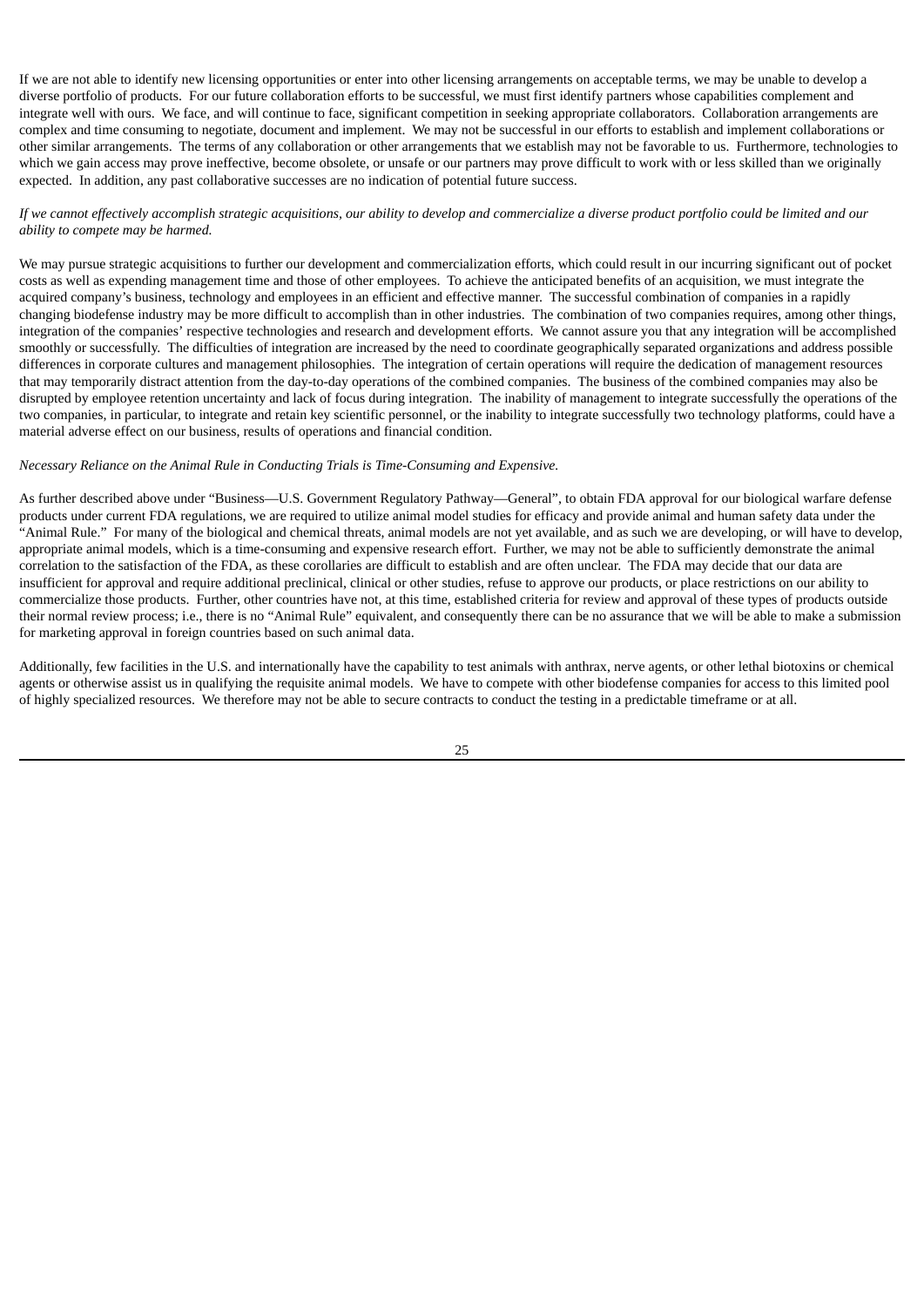Even if we succeed in commercializing our product candidates, they may not become profitable and manufacturing problems or side effects discovered at *later stages can further increase costs of commercialization.*

We cannot assure you that any drugs resulting from our research and development efforts will become commercially available. Even if we succeed in developing and commercializing our product candidates, we may never generate sufficient or sustainable revenues to enable us to be profitable. Even if effective, a product that reaches market may be subject to additional clinical trials, changes to or re-approvals of our manufacturing facilities or a change in labeling if we or others identify side effects or manufacturing problems after a product is on the market. This could harm sales of the affected products and could increase the cost and expenses of commercializing and marketing them. It could also lead to the suspension or revocation of regulatory approval for the products.

We and our CMOs will also be required to comply with the applicable FDA current Good Manufacturing Practice, or cGMP, regulations. These regulations include requirements relating to quality control and quality assurance as well as the corresponding maintenance of records and documentation. Manufacturing facilities are subject to inspection by the FDA. These facilities must be approved to supply licensed products to the commercial marketplace. We and our contract manufacturers may not be able to comply with the applicable cGMP requirements and other FDA regulatory requirements. Should we or our contract manufacturers fail to comply, we could be subject to fines or other sanctions or could be precluded from marketing our products.

## We may become subject to product liability claims, which could reduce demand for our product candidates or result in damages that exceed our insurance *coverage.*

We face an inherent risk of exposure to product liability suits in connection with our product candidates being tested in human clinical trials or sold commercially. We may become subject to a product liability suit if any product we develop causes injury, or if treated individuals subsequently become infected or suffer adverse effects from our products. Regardless of merit or eventual outcome, product liability claims may result in decreased demand for a product, injury to our reputation, withdrawal of clinical trial volunteers, and loss of revenues.

In addition, if a product liability claim is brought against us, the cost of defending the claim could be significant and any adverse determination may result in liabilities in excess of our insurance coverage. Although our anthrax countermeasures are covered under the general immunity provisions of the U.S. Public Readiness and Emergency Preparedness Act (the "Public Readiness Act"), there can be no assurance that the U.S. Secretary of Health and Human Services will make other declarations in the future that cover any of our other product candidates or that the U.S. Congress will not act in the future to reduce coverage under the Public Readiness Act or to repeal it altogether. For further discussion of that act, see "—Legislation limiting or restricting liability for medical products used to fight bioterrorism is new, and we cannot be certain that any such protection will apply to our products or if applied what the scope of any such coverage will be." Additionally, we are considering applying for indemnification under the U.S. Support Anti-terrorism by Fostering Effective Technologies (SAFETY) Act of 2002 which preempts and modifies tort laws so as to limit the claims and damages potentially faced by companies who provide certain "qualified" anti-terrorism products. However, we cannot be certain that we will be able to obtain or maintain coverage under the SAFETY Act or adequate insurance coverage on acceptable terms, if at all.

# **Risks Related to Our Dependence on U.S. Government Contracts**

All of our immediately foreseeable future revenues are contingent upon grants and contracts from the U.S. government and we may not achieve sufficient *revenues from these agreements to attain profitability.*

For the foreseeable future, we believe our main customer will be national governments, primarily the U.S. government. Substantially all of our revenues to date have been derived from grants and U.S. government contracts. There can be no assurances that existing government contracts will be renewed or that we can enter into new contracts or receive new grants to supply the U.S. or other governments with our products. The process of obtaining government contracts is lengthy and uncertain.

If the U.S. government makes significant contract awards to our competitors, rather than to us, for the supply to the U.S. emergency stockpile, our business will be harmed and it is unlikely that we will ultimately be able to supply that particular treatment or product to foreign governments or other third parties. Further, changes in government budgets and agendas, funding strategies, cost overruns in our programs, or advances by our competitors, may result in changes in the timing of funding for, a decreased and de-prioritized emphasis on, or termination of, government contracts that support the development and/or procurement of the biodefense products we are developing. For example, while RFP-BARDA-08-15 for an rPA-based anthrax vaccine for the SNS initially indicated that the government would make an award by September 26, 2008, the award was delayed multiple times and ultimately canceled in December 2009.

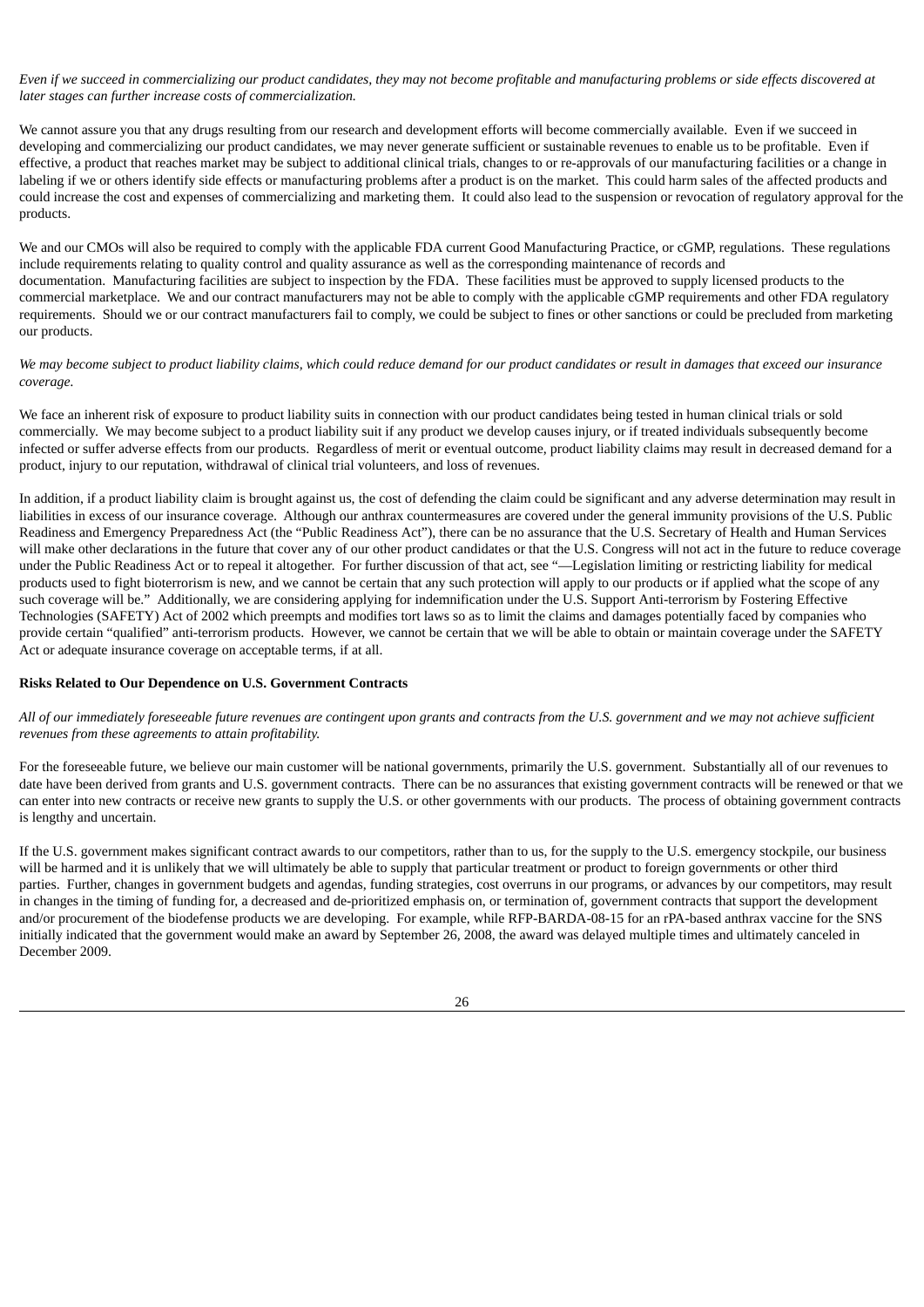Funding is subject to Congressional appropriations generally made on an annual basis even for multi-year contracts. More generally, due to the ongoing economic uncertainty, the U.S. government may reduce or delay spending in the biodefense field or eliminate funding of certain programs altogether, which could decrease the likelihood of future government contract awards or that the government would procure products from us. Future funding levels for two of our key government customers, BARDA and DoD, for the advanced development and procurement of medical countermeasures are uncertain, and may be subject to budget cuts as the U.S. Congress and the President look to reduce the nation's budget deficit.

For example, due to DoD budget constraints and concerns about potential duration of protection with the current route of Protexia<sup>®</sup> administration, the DoD did not extend our September 2006 contract for Protexia®, which contract expired on December 31, 2010. As a result of DoD's decision not to continue funding Protexia<sup>®</sup> development, we closed down our Protexia®-related operations. We incurred wind-down costs in the fourth quarter of 2010 and approximately \$0.5 million in 2011, for which we did not get reimbursed by the government. We also wrote down the net book value of our Protexia<sup>®</sup> related assets recognizing approximately \$4.6 million of impairment charges for the year ended December 31, 2010.

The U.S. government deficit and budget crisis has created increasing pressure to reduce government spending. In August 2011, President Obama signed into law the Budget Control Act of 2011 (the "Budget Control Act"), which increased the U.S. government's debt ceiling and enacted 10-year discretionary spending caps expected to generate substantial savings for the U.S. government. The Budget Control Act also established a joint bipartisan committee of Congress responsible for identifying at least \$1.2 trillion in additional savings by November 2011. The joint committee did not meet the deadline for proposing recommended legislation and Congress missed a related deadline in January 2013. Under the Budget Control Act, additional automatic spending cuts (referred to as "sequestration") totaling \$1.2 trillion (subsequently adjusted downward to approximately \$1.0 trillion) over nine years would be triggered. These discretionary spending cuts are expected to be evenly split between defense and non-defense areas.

On March 1, 2013, the sequestration became effective and the law required the President to issue a sequestration order cancelling \$85 billion in budgetary resources across the federal government for the government fiscal year, which ends on September 30, 2013. The Office of Management and Budget calculated that, over the course of the government fiscal year, the sequestration requires a 7.8 percent reduction in non-exempt defense discretionary spending and a 5.0 percent reduction in non-exempt nondefense discretionary spending. The sequestration also requires reductions of 2.0 percent to Medicare, 5.1 percent to other non-exempt nondefense mandatory programs, and 7.9 percent to non-exempt defense mandatory programs. Because these cuts must be achieved over only 7 months instead of 12, the effective percentage reductions will be approximately 13 percent for non-exempt defense programs and 9 percent for non-exempt nondefense programs.

At the end of calendar year 2012, of the total \$5.6 billion allotted under Project BioShield in 2004, over \$2.5 billion in procurement contracts had been awarded and approximately \$2.0 billion had been transferred out of the Project BioShield Special Reserve fund ("SRF") for non-procurement related activities. Remaining funds in the SRF are now approximately \$1.0 billion. Currently, the government is operating under a continuing resolution at the fiscal year 2012 level. As \$415 million was the level of funding for BARDA in fiscal year 2012, a portion of that amount is being transferred from the SRF to cover fiscal year 2013 expenses. The continuing resolution expires on March 27, 2013. It is unclear at this time how Congress will choose to move forward with funding the government for the remainder of fiscal year 2013. The amount and nature of federal budget spending reductions in general could severely limit our ability to maintain, renew or enter into new contracts and therefore materially adversely impact our business.

Further, at times BARDA has expressed concerns regarding our past performance under our SparVax<sup>®</sup> development contract, and if we are unable to perform adequately under this contract, we may be at increased risk that BARDA will curtail our activities under, or terminate, that contract. As of December 31, 2012, approximately \$28 million remains available under base contract funding.

Our current development contract for Valortim® with NIAID expired January 31, 2012. There can be no assurance we will be successful in obtaining additional financial support for this program.

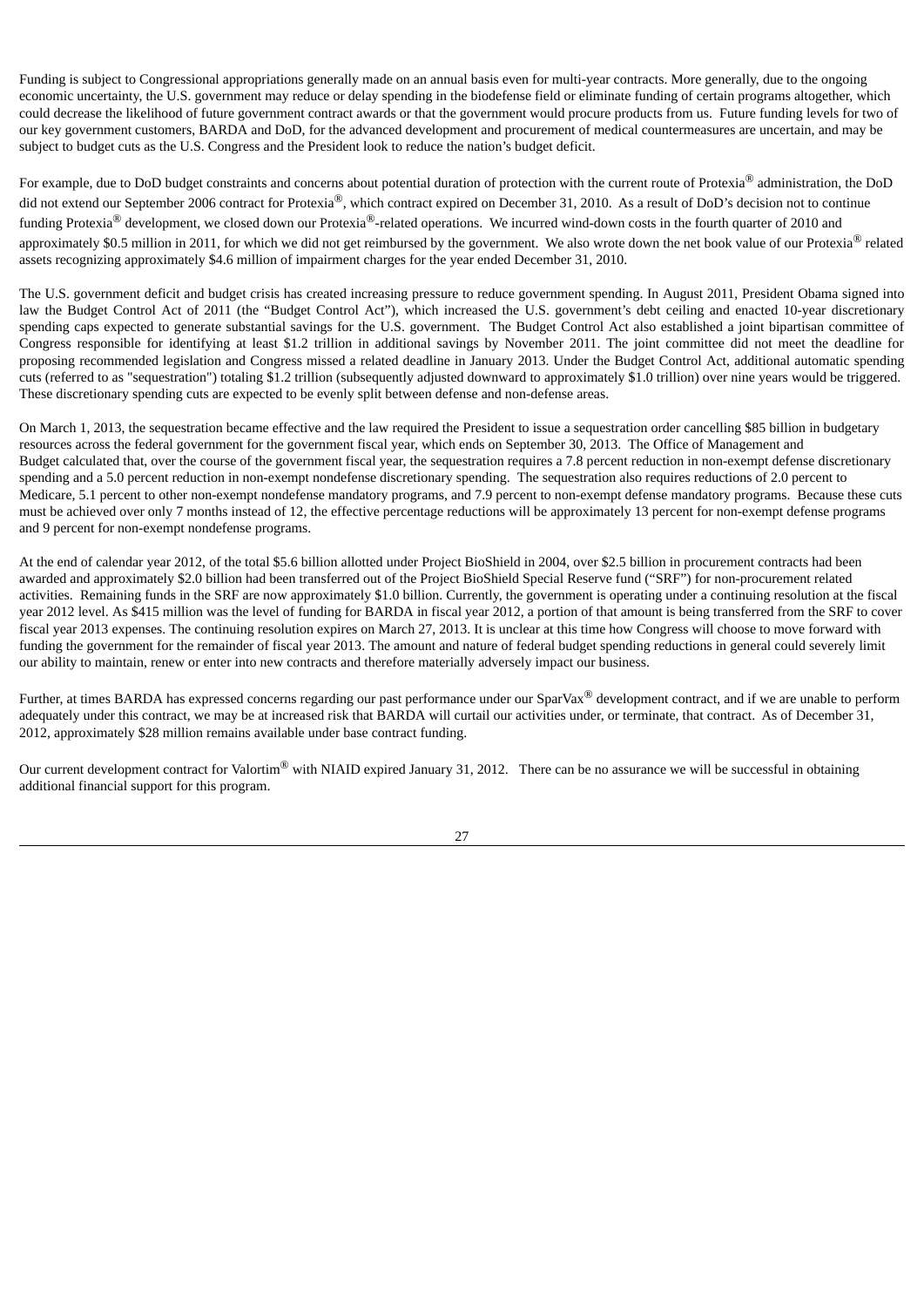## U.S. government gaencies have special contracting requirements that give them the ability to unilaterally control our contracts.

U.S. government contracts typically contain unilateral termination provisions for the government and are subject to audit and modification by the government at its sole discretion, which will subject us to additional risks. These risks include the ability of the U.S. government unilaterally to:

- · suspend or prevent us for a set period of time from receiving new contracts or extending existing contracts based on violations or suspected violations of laws or regulations;
- · terminate our contracts, including if funds become unavailable or are not provided to the applicable governmental agency;
- reduce the scope and value of our contracts and/or revise the timing for work to be performed;
- audit and object to our contract-related costs and fees, including allocated indirect costs;
- control and potentially prohibit the export of our products;
- · claim rights to products, including intellectual property, developed under the contract;
- change certain terms and conditions in our contracts; and
- cancel outstanding RFP solicitations (as was the case with RFP-BARDA-08-15) or BAAs.

The U.S. government will be able to terminate any of its contracts with us either for its convenience or if we default by failing to perform in accordance with the contract schedule and terms. Termination-for-convenience provisions generally enable us to recover only our costs incurred or committed, settlement expenses, and profit on the work completed prior to termination. Termination-for-default provisions do not permit these recoveries and would make us liable for excess costs incurred by the U.S. government in procuring undelivered items from another source.

The U.S. government may reduce or delay spending in the biodefense field or eliminate funding of certain programs altogether, which could decrease the likelihood of future government contract awards, the likelihood that the government will exercise its right to extend any of its existing contracts with us and/or the likelihood that the government would procure products from us.

The U.S. government's determination to award any contracts may be challenged by an interested party, such as another bidder, at the GAO or in federal *court. If such a challenge is successful, a contract award may be re-evaluated and terminated.*

The laws and regulations governing the procurement of goods and services by the U.S. government provide procedures by which other bidders and other interested parties may challenge the award of a government contract. If we are awarded a government contract, such challenges or protests could be filed even if there are not any valid legal grounds on which to base the protest. If any such protests are filed, the government agency may decide, and in certain circumstances will be statutorily required, to suspend our performance under the contract while such protests are being considered by the GAO or the applicable federal court, thus potentially delaying delivery of goods and services and payment. In addition, we could be forced to expend considerable funds to defend any potential award. If a protest is successful, the government may be ordered to terminate our contract and re-evaluate bids. The government could even be directed to award a potential contract to one of the other bidders.

For example, in March 2010, a third-party filed a bid protest with the GAO challenging the February 2010 decision of the DHHS to modify its existing research and development contract with us for the development of SparVax®. In March 2010 DHHS suspended performance under the modification pursuant to the automatic stay provisions of the FAR, pending a decision by the GAO on the protest. While the bid protest was ultimately denied, and the related DHHS "stop work" order canceled in June 2010, the protest contributed to a reduction in revenues and cash and cash equivalents over the period that work could not be performed under the modification. In addition, we incurred unexpected general and administrative expenses to intervene in the protest. In October 2010 a losing bidder filed a successful protest with the small business administration claiming that SIGA did not qualify as a small business entitled to a contract award under RFP-BARDA-09-35 for a smallpox antiviral. When the government subsequently issued a contract to SIGA in May 2011 without the small business requirement, this same losing bidder filed a second protest, this time with the GAO. While this protest was withdrawn, in exchange for dropping the protest, the government agreed to remove an option from the contract permitting the government to purchase up to 12 million additional courses of therapy of Arestvyr™ beyond the base purchase of 1.7 million courses of therapy.

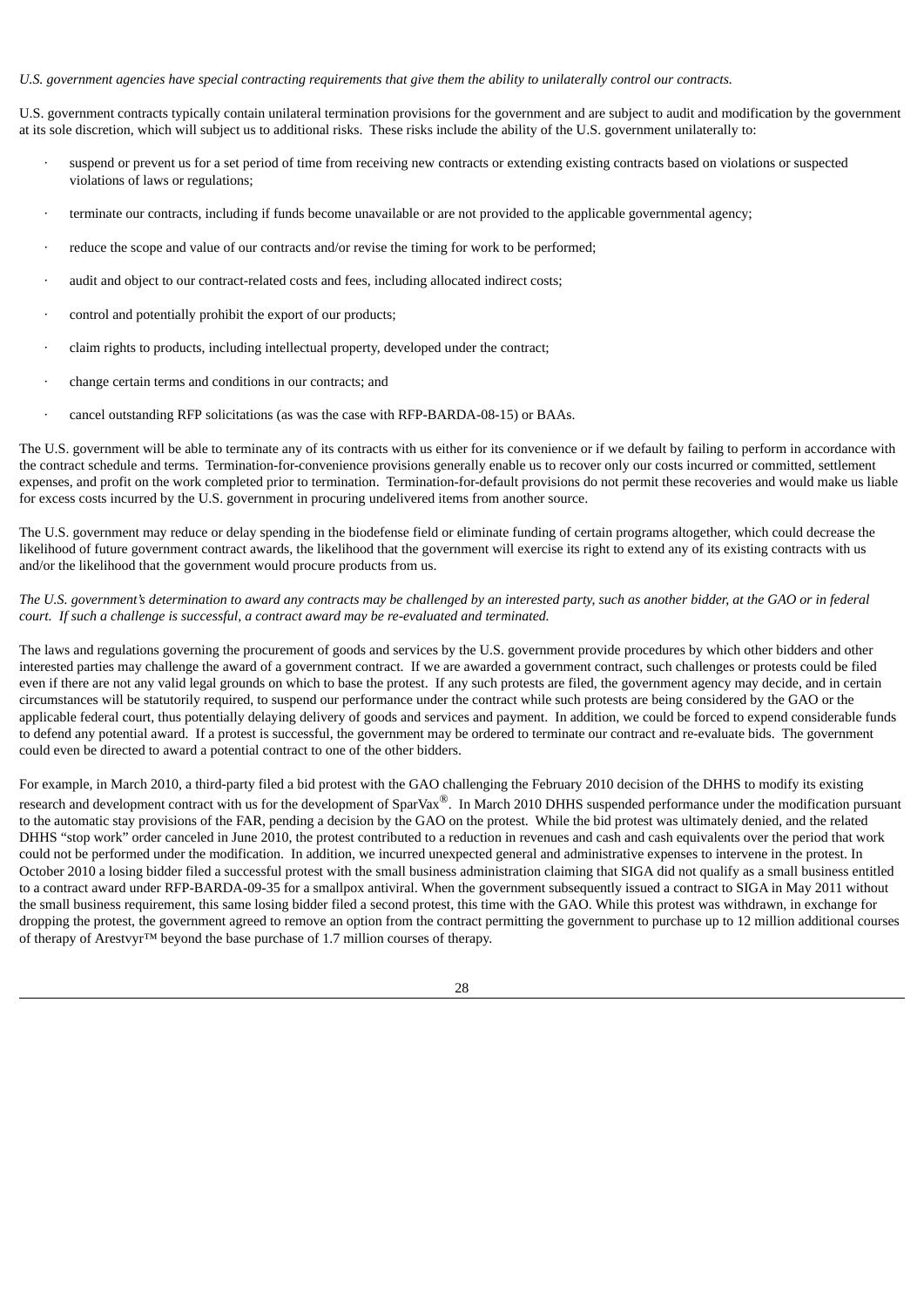Our business is subject to audit by the U.S. aovernment and a neaative audit could adversely affect our business.

U.S. government agencies such as the Defense Contract Audit Agency, or the DCAA, routinely audit and investigate government contractors. These agencies review a contractor's performance under its contracts, cost structure and compliance with applicable laws, regulations and standards.

The DCAA also reviews the adequacy of, and a contractor's compliance with, its internal control systems and policies, including the contractor's purchasing, property, estimating, compensation and management information systems. Any costs found to be improperly allocated to a specific contract will not be reimbursed, while such costs already reimbursed must be refunded. If an audit uncovers improper or illegal activities, we may be subject to civil and criminal penalties and administrative sanctions, including:

- termination of contracts;
- forfeiture of profits;
- suspension of payments;
- fines; and
- suspension or prohibition from conducting business with the U.S. government.

In addition, we could suffer serious reputational harm if allegations of impropriety were made against us.

Laws and requlations affecting government contracts make it more costly and difficult for us to successfully conduct our business.

We must comply with numerous laws and regulations relating to the formation, administration and performance of government contracts, which can make it more difficult for us to retain our rights under these contracts. These laws and regulations affect how we conduct business with government agencies. Among the most significant government contracting regulations that affect our business are:

- · the Federal Acquisition Regulation, or FAR, and agency-specific regulations supplemental to the Federal Acquisition Regulation, which comprehensively regulate the procurement, formation, administration and performance of government contracts;
- the business ethics and public integrity obligations, which govern conflicts of interest and the hiring of former government employees, restrict the granting of gratuities and funding of lobbying activities and incorporate other requirements such as the Anti-Kickback Act, the Procurement Integrity Act, the False Claims Act and Foreign Corrupt Practices Act;
- export and import control laws and regulations; and
- laws, regulations and executive orders restricting the use and dissemination of information classified for national security purposes and the exportation of certain products and technical data

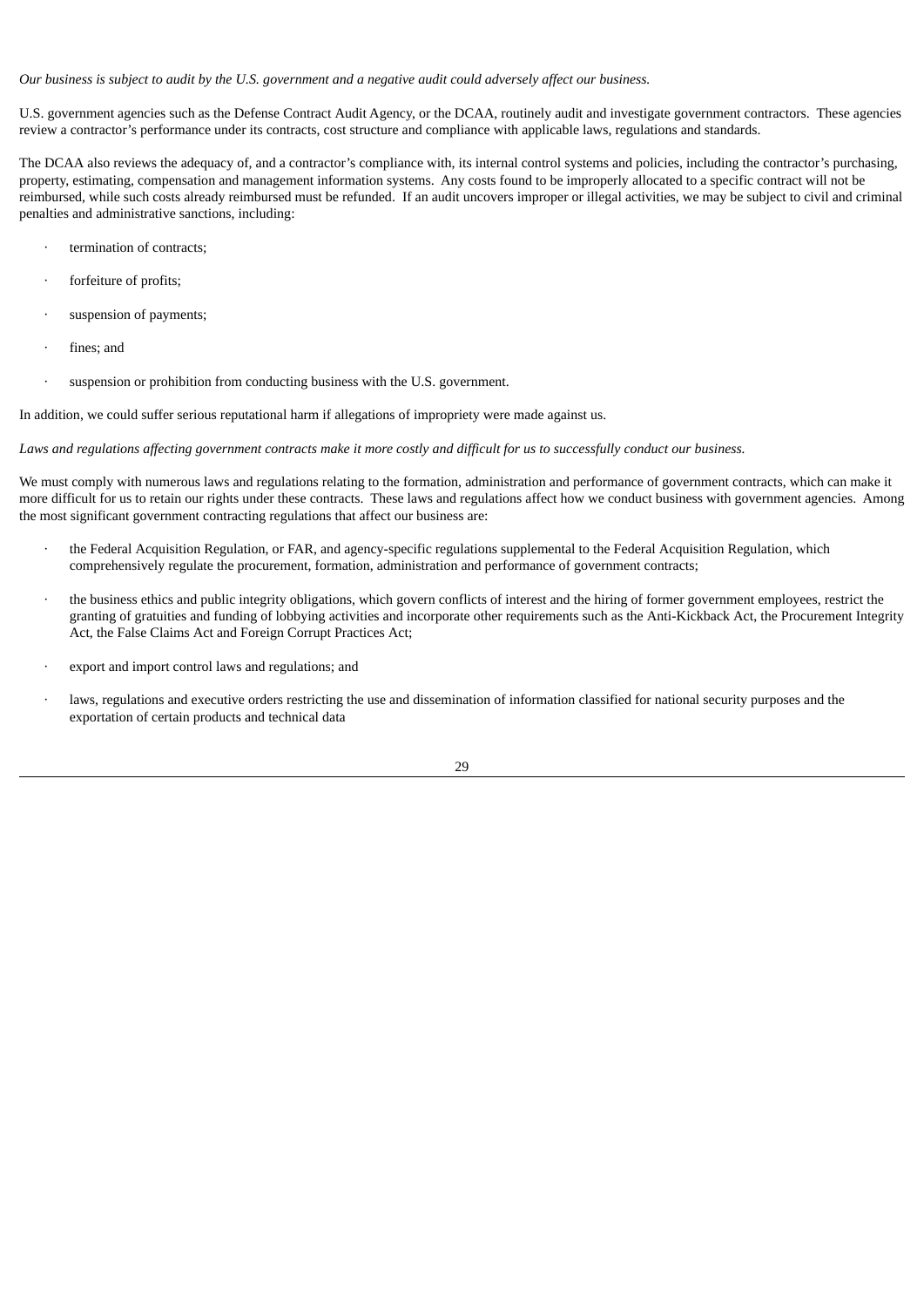Foreign governments typically also have laws and regulations governing contracts with their respective agencies. These foreign laws and regulations affect how we and our customers conduct business and, in some instances, impose added costs on our business. Any changes in applicable laws and regulations could restrict our ability to maintain our existing contracts and obtain new contracts, which could limit our ability to conduct our business and materially adversely affect our revenues and results of operations.

## **Risks Related to Dependence on or Competition From Third Parties**

The amount of revenue, if any, we realize from our profit split interest in Arestyyr™ and related products is among other things, dependent on SIGA's ability *to finish development and deliver Arestvyr™ and related products to the U.S. and foreign governments.*

SIGA's ability to deliver product to the SNS (and potential foreign government purchasers), and the timing and profitability thereof (including the timing of SIGA's recognition of revenue related thereto), is subject to a number of significant risks and uncertainties (certain of which are outlined in SIGA's filings with the SEC) as to which we have limited knowledge and no ability to control, mitigate or fully evaluate along with many of the risks related to drug development and commercialization set forth elsewhere in this "Risk Factors" Section. We have no first-hand knowledge of, and SIGA has not publicly disclosed, any information related to the potential margins or profitability of Arestvyr™ and related products.

Because we depend on clinical research centers and other contractors for clinical and non-clinical testing, including testing under the Animal Rule, and for certain research and development activities, the results of our clinical trial, non-clinical animal efficacy studies, and research and development activities are *largely beyond our control.*

The nature of clinical trials and our business strategy of outsourcing substantially all of our research and development and manufacturing work require that we rely on clinical research centers and other contractors to assist us with research and development, clinical and non-clinical testing (including animal efficacy studies under the Animal Rule), patient enrollment, manufacturing and other activities. As a result, our success depends largely on the success of these third parties in performing their responsibilities. Although we prequalify our contractors and believe that they are fully capable of performing their contractual obligations, we cannot directly control the adequacy and timeliness of the resources and expertise that they apply to these activities. Furthermore, we have to compete with other biodefense and biopharmaceutical companies for access to this limited pool of highly specialized resources. If our contractors do not perform their obligations in an adequate and timely manner or we are unable to enter into contracts with them because of prior commitments to our competitors, the pace of clinical or non-clinical development, regulatory approval and commercialization of our product candidates could be significantly delayed and our prospects could be adversely affected.

We depend on third parties to manufacture, package and distribute compounds for our product candidates and key components for our product candidates. The failure of these third parties to provide their services or to perform them successfully could harm our business.

We do not have any of our own manufacturing facilities. We have therefore utilized, and intend to continue utilizing, third parties to manufacture, package and distribute our product candidates and key components of our product candidates. Any material disruption in manufacturing (i.e. due to third party capacity or availability limitations) could cause a delay in our development programs and potential future sales. Furthermore, certain compounds, media, or other raw materials used to manufacture our drug candidates are available from any one or a limited number of sources. Any delays or difficulties in obtaining key components for our product candidates or in manufacturing, packaging or distributing our product candidates could delay clinical trials and further development of these potential products. Additionally, the third parties we rely on for manufacturing and packaging are subject to regulatory review, and any regulatory compliance problems with these third parties could significantly delay or disrupt our commercialization activities.

Finally, third-party manufacturers, suppliers and distributors, like most companies, have been adversely affected by the credit crisis and weakening of the global economy and as such may be more susceptible to being acquired as part of the current wave of consolidations in the pharmaceutical industry. It has, for example, become challenging for companies to secure debt capital to fund their operations as financial institutions have significantly curtailed their lending activities. If our third-party suppliers continue to experience financial difficulties as a result of weak demand for their products or for other reasons and are unable to obtain the capital necessary to continue their present level of operations or are acquired by others, they may have to reduce their activities and/or their priorities or our working relationship with them might change. A material deterioration in their ability or willingness to meet their obligations to us could cause a delay in our development programs and potential future sales and jeopardize our ability to meet our obligations under our contracts with the government or other third parties.

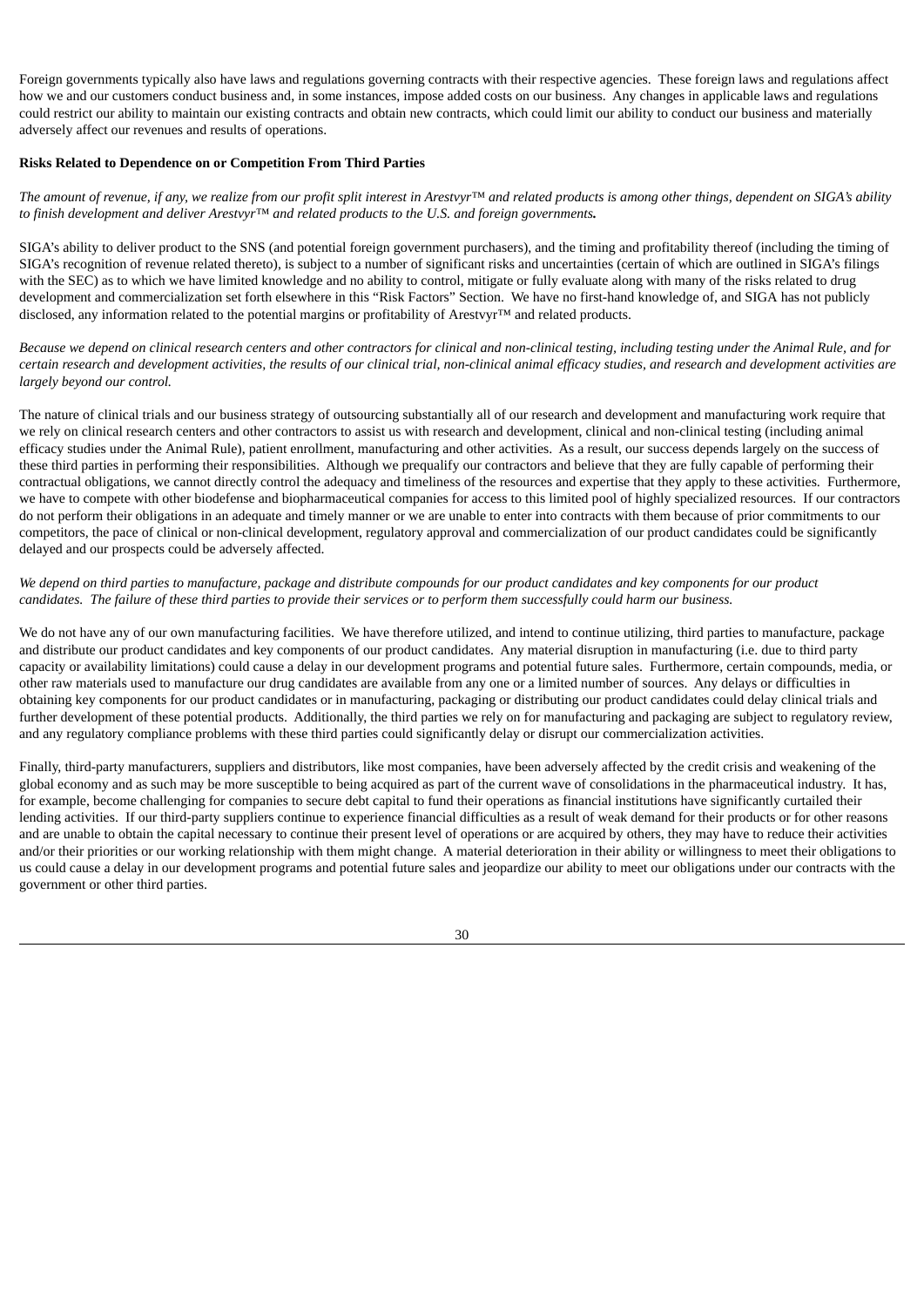We face, and likely will continue to face, competition from companies with areater financial, personnel and research and development resources. Our commercial opportunities will be reduced or eliminated if our competitors are more successful in the development and marketing of their products.

The biopharmaceutical industry is characterized by rapid and significant technological change. Our success will depend on our ability to develop and apply our technologies in the design and development of our product candidates and to establish and maintain a market for our product candidates. There are many organizations, both public and private, including major pharmaceutical and chemical companies, specialized biotechnology firms, universities and other research institutions engaged in developing pharmaceutical and biotechnology products. Many of these organizations have substantially greater financial, technical, intellectual property, research and development, and human resources than we have. Competitors may develop products or other technologies that are more effective than any that we are developing or may obtain FDA approval for products more rapidly. For example, the U.S. government selected a plague vaccine product candidate from a competitor for advanced development funding, causing us to wind down activities related to the development of our RypVax™ product candidate in 2010.

If we commence commercial sales of products, we still must compete in the manufacturing and marketing of such products, areas in which we have limited experience. Many of these organizations also have manufacturing facilities and established marketing capabilities that would enable such companies to market competing products through existing channels of distribution. Our commercial opportunities will be reduced or eliminated if our competitors develop and market products that:

- are more effective:
- have fewer or less severe adverse side effects;
- are more adaptable to various modes of dosing;
- obtain orphan drug exclusivity that blocks the approval of our application for seven years;
- are easier to administer; or
- are less expensive than the products or product candidates that we are, or in the future will be, developing.

While the regulatory climate for generic versions of biological products approved under a Biologics License Application (or a BLA) in the United States remains uncertain, and currently there is no formalized mechanism by which the FDA can approve a generic version of an approved biological product, Federal legislation has been introduced to establish a legal pathway for the approval of generic versions of approved biological products. If enacted, the legislation may impact the revenue projections for our products.

Even if we are successful in developing effective products, and obtain FDA and other regulatory approvals necessary for commercializing them, our products may not compete effectively with other successful products. Our competitors may succeed in developing and marketing products either that are more effective than those that we may develop, alone or with our collaborators, making our products obsolete, or that are marketed before any products that we develop are marketed.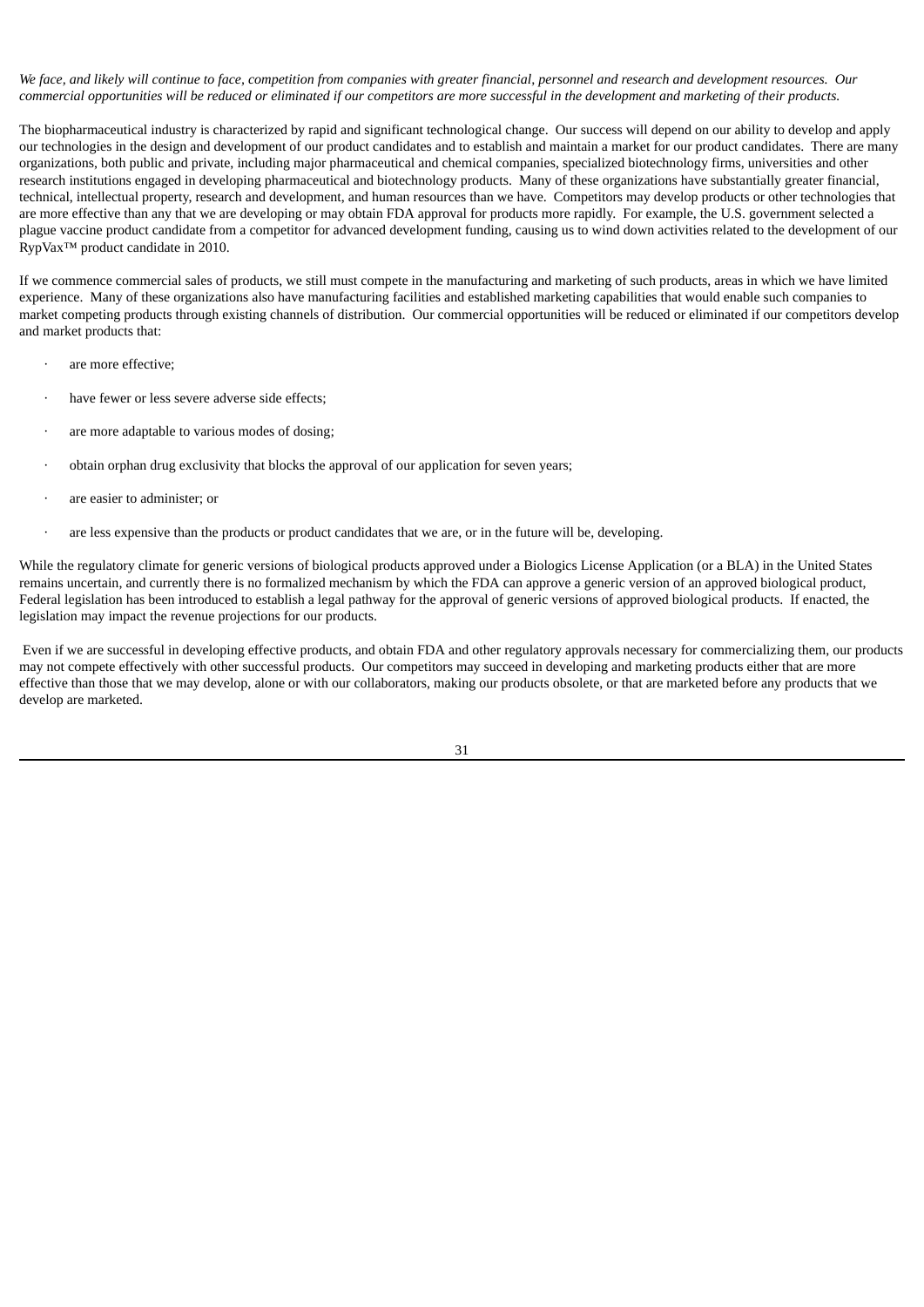### **Risks Related to Political and Social Factors**

Political or social factors may delay or impair our ability to market our products and our business may be materially adversely affected.

Products developed to treat diseases caused by, or to combat the threat of, bioterrorism will be subject to changing political and social environments. The political and social responses to bioterrorism have been unpredictable. Political or social pressures may delay or cause resistance to bringing our products to market or limit pricing of our products, which would harm our business.

## **Risks Related to Intellectual Property**

Our commercial success will be affected significantly by our ability (i) to obtain and maintain protection for our proprietary technology and that of our *licensors and collaborators and (ii) not to infringe on patents and proprietary rights of third parties.*

Issues surrounding patents of biotechnology firms often involve complex legal and factual questions, and, therefore, validity and enforceability cannot be predicted with certainty. To date, no consistent policy has emerged regarding the breadth of claims allowed in biotechnology patents. We currently have five pending U.S. patent applications, and have a limited number of foreign patents and pending international and foreign patents applications. In addition, we have rights under numerous other patents and patent applications pursuant to exclusive and non-exclusive license arrangements with licensors and collaborators. However, there can be no assurance that patent applications owned or licensed by us will result in patents being issued or that the patents, whether existing or issued in the future, will afford protection against competitors with similar technology. Any conflicts resulting from third-party patent applications and patents could significantly reduce the coverage of the patents owned, optioned by or licensed to us or our collaborators and limit our ability or that of our collaborators to obtain meaningful patent protection.

Further, our commercial success will depend significantly on our ability to operate without infringing the patents and proprietary rights of third parties. We

are aware of one U.S. patent covering recombinant production of an antibody and a license may be required under such patent with respect to Valortim<sup>®</sup>, which is a monoclonal antibody and uses recombinant production technologies. Although the patent owner has granted licenses under such patent, we cannot provide any assurances that we will be able to obtain such a license or that the terms thereof will be reasonable. If we do not obtain such a license and if a legal action based on such patent was to be brought against us or our distributors, licensees or collaborators, we cannot provide any assurances that we or our distributors, licensees or collaborators would prevail or that we have sufficient funds or resources to defend such claims.

The costs associated with establishing the validity of patents, of defending against patent infringement claims of others and of asserting infringement claims against others is expensive and time consuming, even if the ultimate outcome is favorable. An outcome of any patent prosecution or litigation that is unfavorable to us or one of our licensors or collaborators may have a material adverse effect on us. The expense of a protracted infringement suit, even if ultimately favorable, would also have a material adverse effect on us.

We furthermore rely upon trade secrets protection for our confidential and proprietary information. We have taken measures to protect our proprietary information; however, these measures may not provide adequate protection to us. We have sought to protect our proprietary information by entering into confidentiality agreements with employees, collaborators and consultants. Nevertheless, employees, collaborators or consultants may still disclose our proprietary information, and we may not be able to meaningfully protect our trade secrets. In addition, others may independently develop substantially equivalent proprietary information or techniques or otherwise gain access to our trade secrets.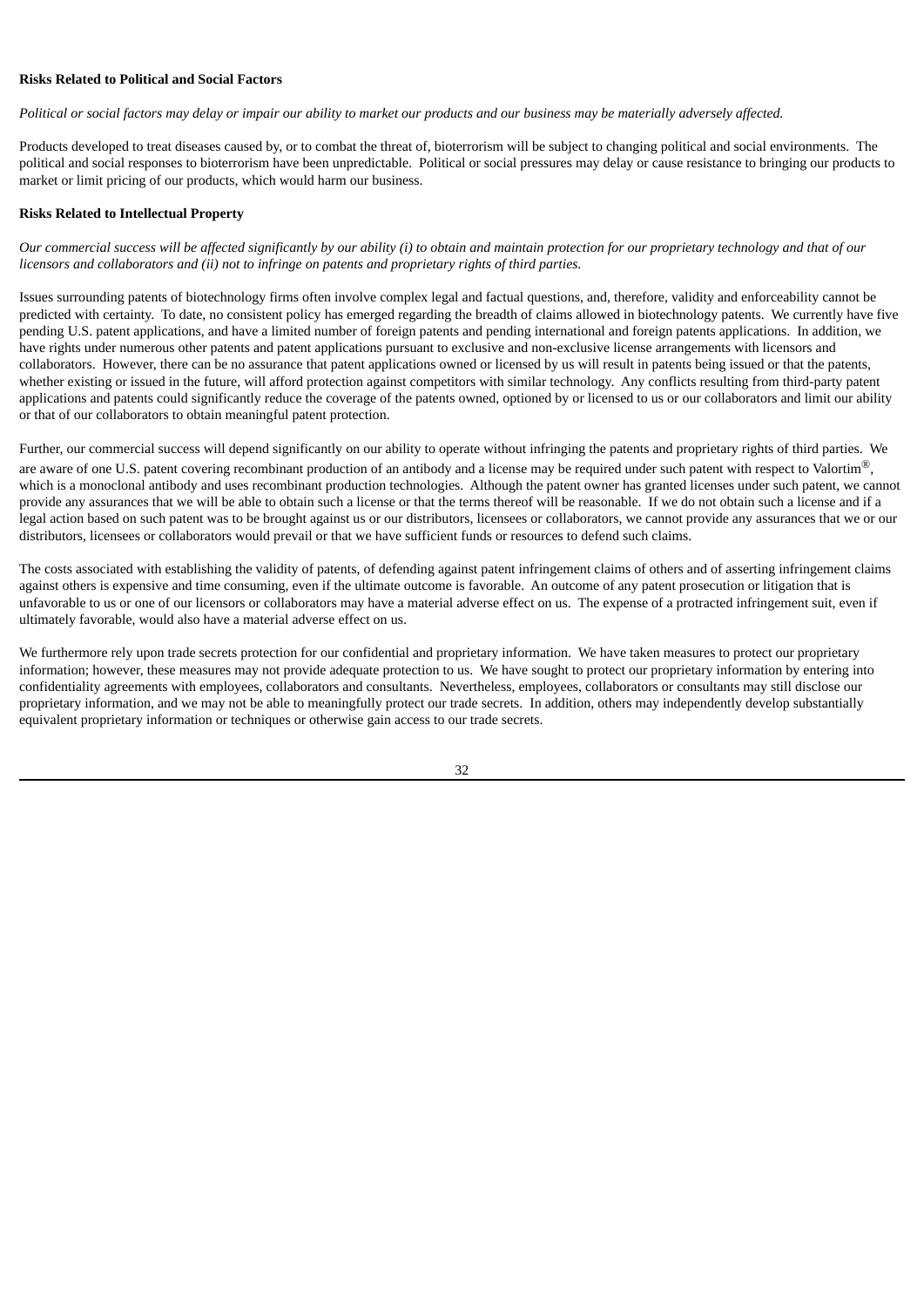## **Risks Related to Regulatory Approvals and Legislation**

Our use of hazardous materials and chemicals requires us to comply with requlatory requirements which may result in significant costs and expose us to *potential liabilities.*

Our research and development involves the controlled use of hazardous materials and chemicals. We are subject to federal, state, local and foreign laws governing the use, manufacture, storage, handling and disposal of such materials. We will not be able to eliminate the risk of accidental contamination or injury from these materials. In the event of such an accident, we could be forced to pay significant damages or fines, and these damages could exceed our resources and any applicable insurance coverage. In addition, we may be required to incur significant costs to comply with regulatory requirements in the future.

Legislation limiting or restricting liability for medical products used to fight bioterrorism is new, and we cannot be certain that any such protection will apply *to our products or if applied what the scope of any such coverage will be.*

The U.S. Public Readiness Act was signed into law in December 2005 and creates general immunity for manufacturers of countermeasures, including security countermeasures (as defined in Section 319F-2(c)(1)(B) of that act), when the U.S. Secretary of Health and Human Services issues a declaration for their manufacture, administration or use. The declaration is meant to provide general immunity from all claims under state or federal law for loss arising out of the administration or use of a covered countermeasure. Manufacturers are excluded from this protection in cases of willful misconduct. Although our anthrax countermeasures have been covered under the general immunity provisions of the Public Readiness Act since October 1, 2008, there can be no assurance that the Secretary of Health and Human Services will make other declarations in the future that would cover any of our other product candidates or that the U.S. Congress will not act in the future to reduce coverage under the Public Readiness Act or to repeal it altogether.

Upon a declaration by the Secretary of Health and Human Services, a compensation fund would be created to provide "timely, uniform, and adequate compensation to eligible individuals for covered injuries directly caused by the administration or use of a covered countermeasure." The "covered injuries" to which the program applies are defined as serious physical injuries or death. Individuals are permitted to bring a willful misconduct action against a manufacturer only after they have exhausted their remedies under the compensation program. A willful misconduct action could be brought against us if an individual(s) has exhausted their remedies under the compensation program which thereby could expose us to liability. Furthermore, there is no assurance that the Secretary of Health and Human Services will issue under this act a declaration to establish a compensation fund. We may also become subject to standard product liability suits and other third party claims if products we develop which fall outside of the Public Readiness Act cause injury or if treated individuals subsequently become infected or otherwise suffer adverse effects from such products.

We are required to comply with certain export control laws, which may limit our ability to sell our products to non-U.S. persons and may subject us to *regulatory requirements that may delay or limit our ability to develop and commercialize our products.*

Our product candidates are subject to the Export Administration Regulations, or EAR, administered by the U.S. Department of Commerce and are, in certain instances (such as aspects of our nerve agent countermeasure product candidates) subject to the International Traffic in Arms Regulations, or ITAR, administered by the U.S. Department of State. EAR restricts the export of dual-use products and technical data to certain countries, while ITAR restricts the export of defense products, technical data and defense services. The U.S. government agencies responsible for administering EAR and ITAR have significant discretion in the interpretation and enforcement of these regulations. Failure to comply with these regulations can result in criminal and civil penalties and may harm our ability to enter into contracts with the U.S. government. It is also possible that these regulations could adversely affect our ability to sell our products to non-U.S. customers.

# **Risks Related to Personnel**

We depend on our key technical and management personnel, and the loss of these personnel could impair the development of our products.

We rely, and will continue to rely, on our key management and scientific staff, all of whom are employed at-will. The loss of key personnel or the failure to recruit necessary additional qualified personnel could have a material adverse effect on our business and results of operations. There is intense competition from other companies, research and academic institutions and other organizations for qualified personnel. We may not be able to continue to attract and retain the qualified personnel necessary for the development of our business. If we do not succeed in retaining and recruiting necessary personnel or developing this expertise, our business could suffer significantly.

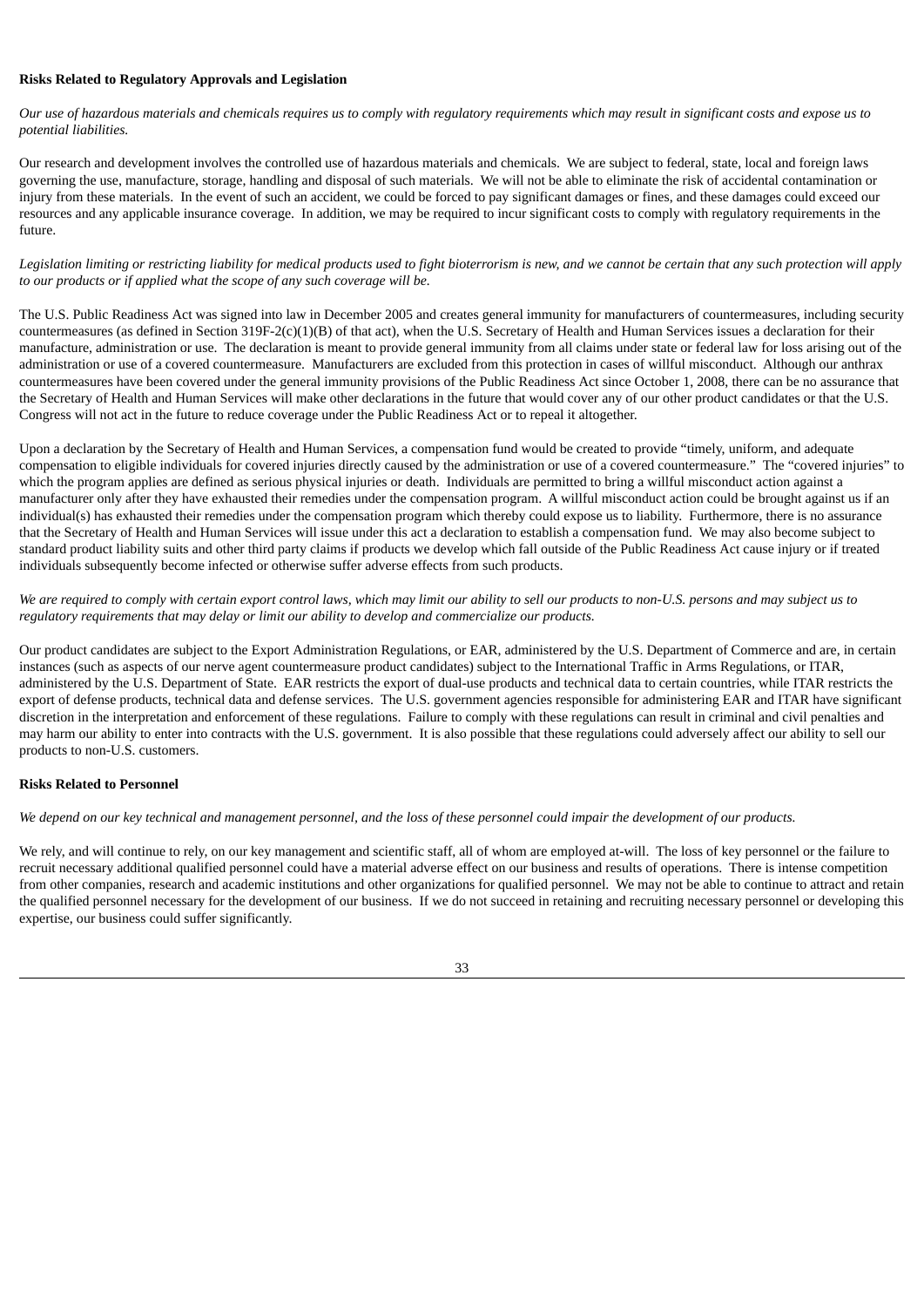Biotechnology companies often become subject to claims that they or their employees wrongfully used or disclosed alleged trade secrets of the employees' *former employers. Such litigation could result in substantial costs and be a distraction to our management.*

As is commonplace in the biotechnology industry, we employ individuals who were previously employed at other biotechnology or pharmaceutical companies, including at competitors or potential competitors. Although no claims against us are currently pending, we may be subject to claims that we or our employees have inadvertently or otherwise used or disclosed trade secrets or other proprietary information of their former employers. Litigation may be necessary to defend against these claims. Even if we are successful in defending against these claims, litigation could result in substantial costs and distract management.

## **Risks Related to Our Common Stock and Under our GE Loan Agreement**

If we do not meet the continued listing standards of the NYSE MKT our common stock could be delisted from trading, which could limit investors' ability to *make transactions in our common stock and subject us to additional trading restrictions.*

Our common stock is listed on the NYSE MKT, a national securities exchange, which imposes continued listing requirements with respect to listed shares. If, however, we fail to satisfy the continued listing standards, such as, for example, the requirement that our shares not trade "for a substantial period of time at a low price per share" or that we not dispose of our principal operating assets or discontinue a substantial portion of our operations, among other requirements, the NYSE MKT may issue another non-compliance letter or initiate delisting proceedings.

If our securities are delisted from trading on the NYSE MKT and we are not able to list our securities on another exchange or to have them quoted on NASDAQ, our securities could be quoted on the OTC Bulletin Board or on the "pink sheets." As a result, we could face significant adverse consequences including:

- a limited availability of market quotations for our securities;
- a determination that our common stock is a "penny stock" which will require brokers trading in our common stock to adhere to more stringent rules and possibly result in a reduced level of trading activity in the secondary trading market for our securities;
- a limited amount of news and analyst coverage for us; and
- a decreased ability to issue additional securities (including pursuant to short-form registration statements on Form S-3 or obtain additional financing in the future).

#### *Our stock price is volatile.*

The market price of our common stock has been, and we expect will continue to be, subject to significant volatility. The value of our common stock may decline regardless of our operating performance or prospects. Factors that may affect our market price include:

- our perceived prospects;
- variations in our operating results and whether we have achieved key business targets;
- · changes in, or our failure to meet, revenue estimates;
- · changes in securities analysts' buy/sell recommendations;

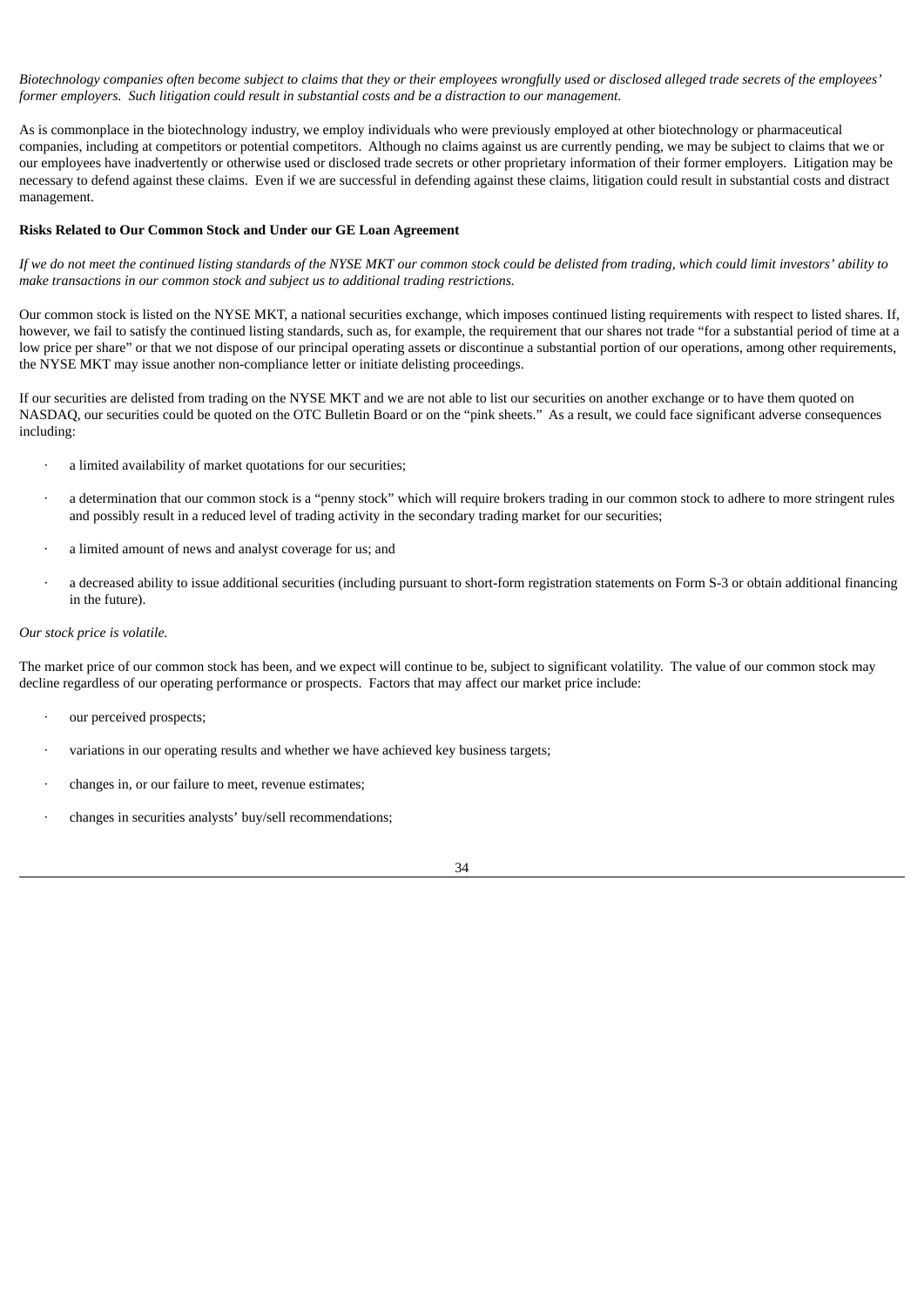- · differences between our reported results and those expected by investors and securities analysts;
- announcements of new contracts by us or our competitors;
- reaction to any acquisitions, joint ventures or strategic investments announced by us or our competitors; and
- general economic, political or stock market conditions.

Shares that we may issue in the future in connection with certain capital-raising transactions and shares available for future issuance upon exercise of *warrants and options could dilute our shareholders and depress the market price of our common stock.*

The issuance of our securities in the future may depress the market price of our stock, and any such financing(s) will dilute our existing shareholders.

In addition, as of December 31, 2012 we had outstanding options to purchase approximately 6.2 million shares of common stock (not including restricted shares). Additional shares are reserved for issuance under our 2007 Long-Term Incentive Compensation Plan. Our stock options are generally exercisable for ten years, with a significant portion exercisable either immediately or beginning one year after the date of the grant.

We filed two registration statements on Form S-3 (File No. 333-161587 and 333-176607) covering the resale of shares issued upon conversion of our 10% convertible notes and issuable upon exercise of related warrants by certain of our affiliates, among other security holders. Both registration statements have been declared effective. We are obligated under the terms of the related registration rights agreement to keep these registration statements effective. The sale by these security holders of their shares pursuant to the registration statement or otherwise could depress the market price of our common stock.

Finally, as of December 31, 2012, we had issued and outstanding additional warrants to purchase up to approximately 5.6 million shares of common stock.

The issuance or even the expected issuance of a large number of shares of our common stock upon conversion or exercise of the securities described above could depress the market price of our stock and the issuance of such shares will dilute the stock ownership of our existing shareholders. Shares that we may issue in the future in connection with certain capital-raising transactions and shares available for future issuance upon exercise of warrants and options could dilute our shareholders and depress the market price of our common stock.

# *We can give no assurances that we will ever pay dividends.*

We have not paid any dividends on our common stock in 2012, 2011, or 2010 and do not intend to declare any dividends in the foreseeable future. While subject to periodic review, our current policy is to retain all earnings, if any, primarily to finance our future growth. The current GE Loan Agreement specifically restricts the declaration or payment of any dividends. We make no assurances that we will ever pay dividends, cash or otherwise. Whether we pay any dividends in the future will depend on our financial condition, results of operations, and other factors that we will consider.

Our fully-secured loan agreement with GE Capital is subject to acceleration in specified circumstances, which may result in GE Capital taking possession *and disposing of any collateral.*

In the first quarter 2012, we closed on a senior fully-secured debt facility with GE Capital providing for a \$2.5 million term loan and a revolving line of credit of up to \$5 million based on a percentage of our outstanding qualified accounts receivable. The Company's obligations under the loan and security agreement with GE Capital ("Loan Agreement") are secured by a security interest in substantially all of the Company's assets. While the security interest does not, except in limited circumstances, cover the Company's intellectual property, it does cover any proceeds to the Company from the use of intellectual property. The Loan Agreement contains customary representations, warranties and covenants, including limitations on acquisitions, dispositions, incurrence of indebtedness and the granting of security interests. Upon the occurrence and during the continuance of any event of default, GE Capital may, and at the written request of the requisite lenders shall, terminate the commitments under the facilities and declare any or all of the obligations to be immediately due and payable, without demand or notice to the Company. However, any event of default relating to timely payment of debts, insolvency, liquidation, bankruptcy or similar events will result in automatic acceleration. Among the remedies available to GE Capital in case of an event of default are the taking possession and disposition of any collateral under the Loan Agreement.

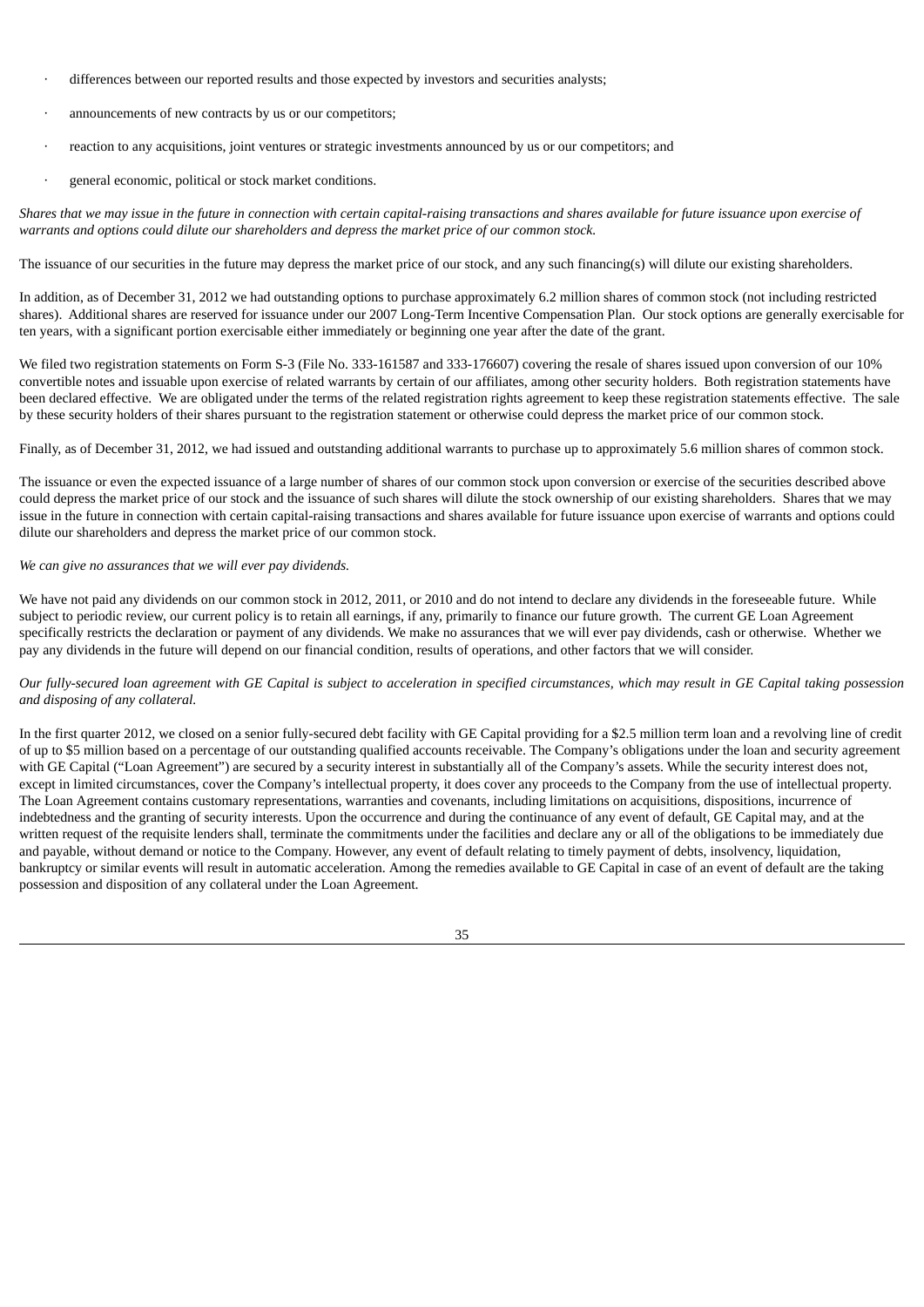# **Item 1.B. Unresolved Staff Comments.**

Not applicable.

### **Item 2. Properties.**

Our principal executive offices are located at One Park Place, Annapolis, MD 21401 and are comprised of approximately 21,900 square feet. The lease expires in 2017. We have also leased approximately 2,300 square feet of office space in Durham, North Carolina. This lease expires on September 30, 2013.

Management believes that these facilities are suitable and adequate to meet our anticipated needs.

#### **Item 3. Legal Proceedings.**

Except as noted below, we are not a defendant in any legal proceedings.

In December 2006, we filed a complaint against SIGA in the Delaware Court of Chancery. The complaint alleges, among other things, that we have the right to license exclusively development and marketing rights for SIGA's drug candidate, Arestvyr™, pursuant to a merger agreement between the parties that was terminated in October 2006. The complaint also alleges that SIGA failed to negotiate in good faith the terms of such a license pursuant to the terminated merger agreement.

In September 2011, the Delaware Court of Chancery issued an opinion in the case finding that SIGA had breached certain contractual obligations to us and upholding our claims of promissory estoppel. The Court awarded us the right to receive 50% of all net profits (as defined in the court's final judgment) related to the sale of Arestvyr™ and related products for 10 years following initial commercial sale of the drug once SIGA earns \$40 million in net profits from the sale of Arestvyr™ and related products. The Court also awarded us one-third of our reasonable attorney's fees and expert witness fees, which amounts to approximately \$2.4 million plus interest. In May 2012, the Delaware Court of Chancery issued its final judgment. SIGA has appealed aspects of the decision to the Delaware Supreme Court. In response, we have cross-appealed other aspects of the decision. The Delaware Supreme Court heard oral argument in the case in January 2013.

We can provide no assurances that SIGA will not prevail on its appeal, that we will be successful in our appeal, or that the Delaware Supreme Court will not overturn or modify the trial court's decision.

One of our vendors mishandled the storage of certain biological materials. While we have recently been engaged in discussions with the vendor to address our concerns, so far we have not come to agreement. The vendor recently filed suit against us in Delaware state court seeking a declaration that they are not liable for damages and seeking damages from us for allegedly not maintaining the required amount and type of insurance. We filed suit against the vendor in Maryland state court seeking damages related to the loss of the property. We believe we did maintain the appropriate amount and type of insurance, that in no event did we harm the vendor, and thus their damages claim is without merit. We plan to vigorously defend against their claims while pursuing our own.

# **Item 4. Mine Safety Disclosures**

Not applicable.

# **PART II**

# **Item 5. Market for Registrant's Common Equity and Related Stockholder Matters**

#### **Market**

Our common stock trades on the NYSE MKT (formerly NYSE Amex) under the symbol "PIP". The following table sets forth the range of high and low sales prices per share of our common stock on the NYSE MKT for the past two years during the fiscal periods shown.

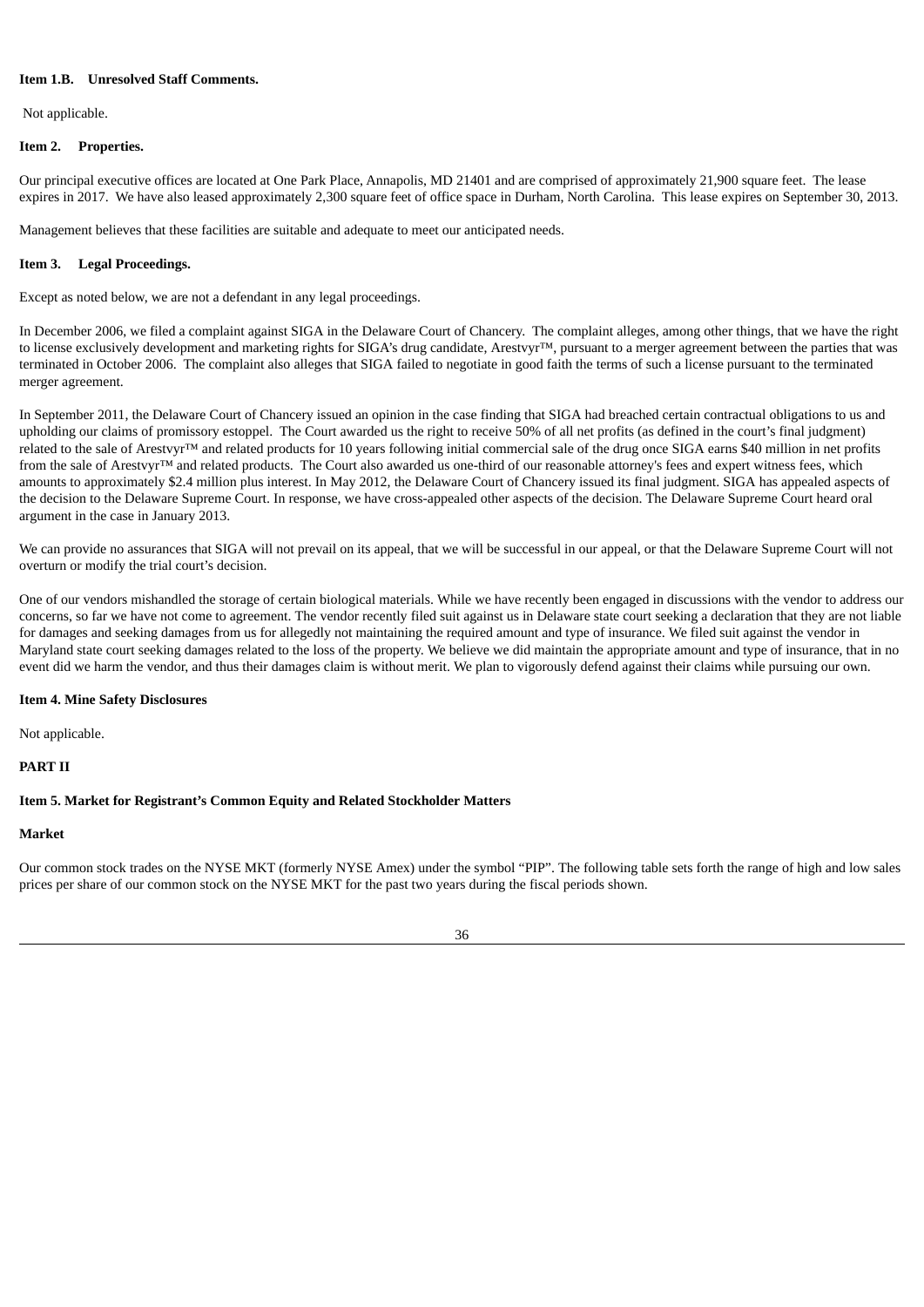| <b>Fiscal Year 2012</b>        |    | High        | Low          |      |  |
|--------------------------------|----|-------------|--------------|------|--|
|                                |    |             |              |      |  |
| 4th Quarter Ended December 31  | \$ | 1.47        | \$           | .98  |  |
| 3rd Quarter Ended September 30 |    | 1.70        | \$           | 1.13 |  |
| 2nd Quarter Ended June 30      | \$ | 1.89        | $\mathbb{S}$ | 1.18 |  |
| 1st Quarter Ended March 31     | S  | 2.10        | \$           | 1.20 |  |
| <b>Fiscal Year 2011</b>        |    | <b>High</b> |              | Low  |  |
| 4th Quarter Ended December 31  | \$ | 1.88        | \$           | 1.07 |  |
| 3rd Quarter Ended September 30 |    | 3.35        | S            | 1.74 |  |
| 2nd Quarter Ended June 30      | \$ | 4.08        | \$           | 2.41 |  |
| 1st Quarter Ended March 31     | \$ | 4.58        | \$           | 3.01 |  |

# **Holders**

As of February 28, 2013 in accordance with our transfer agent records, we had 72 record holders of our common stock. The number of record holders is based on the actual number of holders registered on the books of our transfer agent and does not reflect holders of shares in "street name" or persons, partnerships, associations, corporations or other entities identified in security position listings maintained by depository trust companies.

# **Dividends**

We have not paid any dividends on our common stock in 2012 and 2011 and do not intend to declare any dividends in the foreseeable future. While subject to periodic review, the current policy of our Board of Directors is to retain all earnings, if any, primarily to finance our future growth. The GE Loan Agreement entered in to in March 2012 specifically restricts the declaration or payment of any dividends. We make no assurances that we will ever pay dividends, cash or otherwise. Whether we pay any dividends in the future will depend on our financial condition, results of operations, and other factors that the Board of Directors will consider.

# **Performance Graph**

The following line graph compares the cumulative total stockholder return through December 31, 2012, assuming reinvestment of dividends, by an investor who invested \$100 on December 31, 2007 in each of (i) our common stock, (ii) the NYSE MKT Composite Index; and (iii) the Nasdaq Biotech Composite Index.

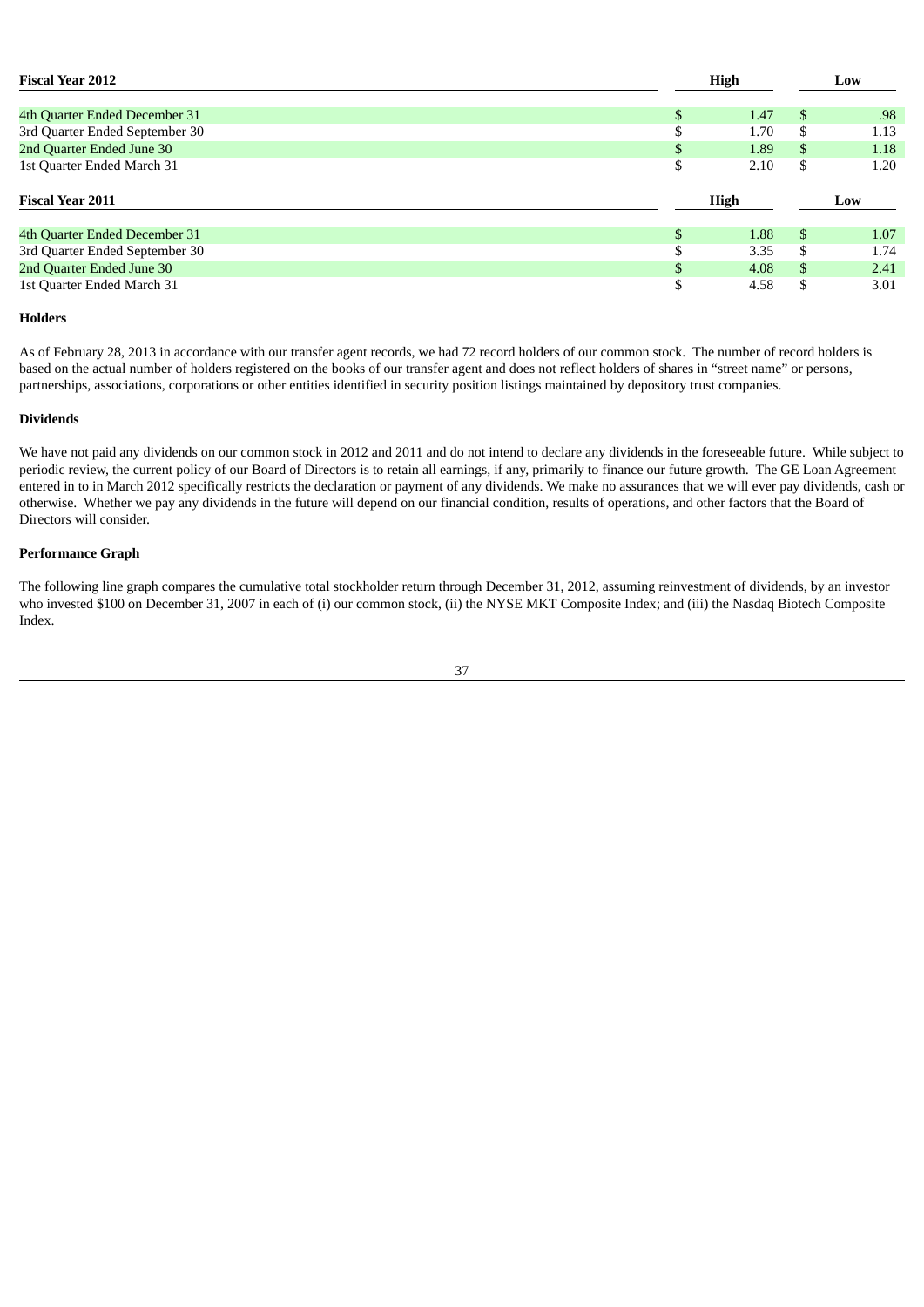# COMPARISON OF 5 YEAR CUMULATIVE TOTAL RETURN\* Among PharmAthene, Inc., NYSE MKT Composite Index, and the NASDAQ Biotechnology Index



\* \$100 invested on 12/31/2007 in stock or index, including reinvestment of dividends. Fiscal year ending December 31.

|                                       | December 31. |  |       |  |        |  |        |  |        |  |        |  |
|---------------------------------------|--------------|--|-------|--|--------|--|--------|--|--------|--|--------|--|
|                                       | 2007         |  | 2008  |  | 2009   |  | 2010   |  | 2011   |  | 2012   |  |
| PharmAthene, Inc.                     | 100          |  | 58.23 |  | 49.62  |  | 107.09 |  | 32.15  |  | 28.35  |  |
| NYSE MKT Composite Index              | 100          |  | 58.00 |  | 75.74  |  | 91.65  |  | 94.55  |  | 97.76  |  |
| <b>NASDAQ Biotech Composite Index</b> | 100          |  | 87.37 |  | 101.03 |  | 116.19 |  | 129.91 |  | 171.36 |  |

The stock price performance included in this graph is not necessarily indicative of future stock price performance.

# **Securities Authorized for Issuance Under Equity Compensation Plans**

The information required by this Item concerning securities authorized for issuance under equity compensation plans is set forth in Item 12, "Security Ownership of Certain Beneficial Owners and Management and Related Stockholder Matters," which Item is incorporated herein by reference to our definitive proxy statement or an amendment to our Annual Report on Form 10-K to be filed within 120 days of our fiscal year end.

# **Recent Sales of Unregistered Securities**

None.

# **Use of Proceeds**

Not applicable.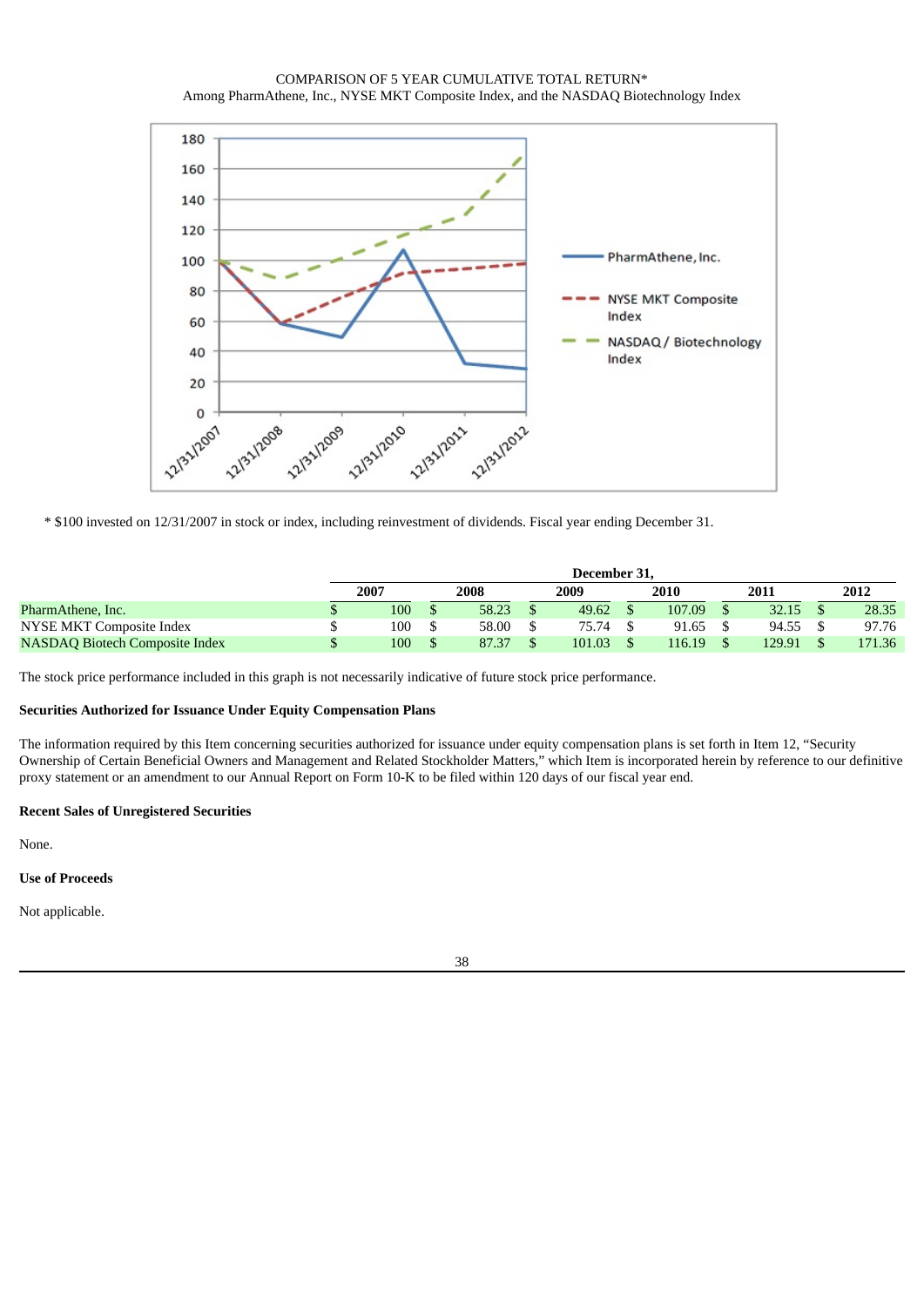# **Purchases of Equity Securities**

Not applicable.

### **Item 6. Selected Financial Data**

You should read the following selected consolidated financial data together with our consolidated financial statements and the related notes included in this annual report on Form 10-K and the "Management's Discussion and Analysis of Financial Condition and Results of Operations" section of this annual report.

We have derived the consolidated statement of operations data for the years ended December 31, 2012, 2011, and 2010 and the consolidated balance sheet data as of December 31, 2012 and 2011 from our audited consolidated financial statements, which are included in this annual report on Form 10-K. We have derived the consolidated statements of operations data for the years ended December 31, 2009 and 2008 and the consolidated balance sheet data as of December 31, 2010, 2009 and 2008 from our audited consolidated financial statements, which are not included in this annual report on Form 10-K. Our historical results for any prior period are not necessarily indicative of results to be expected in any future period.

# **Selected Financial Data**

|                                                 | Year Ended December 31, |             |    |                |    |                    |                 |                |                 |                |  |
|-------------------------------------------------|-------------------------|-------------|----|----------------|----|--------------------|-----------------|----------------|-----------------|----------------|--|
|                                                 |                         | 2012        |    | 2011           |    | 2010               |                 | 2009           |                 | 2008           |  |
| Statements of operations data:                  |                         |             |    |                |    |                    |                 |                |                 |                |  |
| Revenue                                         | \$                      | 25,175,887  | \$ | 24,266,274     | \$ | 20,993,605         | \$              | 27,549,978     | \$              | 34,179,363     |  |
| Operating expenses:                             |                         |             |    |                |    |                    |                 |                |                 |                |  |
| <b>Research and development</b>                 |                         | 19,509,629  |    | 21,219,853     |    | 20,875,536         |                 | 30,219,758     |                 | 31,812,431     |  |
| General and administrative                      |                         | 11,628,732  |    | 14,311,079     |    | 18,015,761         |                 | 22,432,585     |                 | 19,397,532     |  |
| Acquired in-process research and<br>development |                         |             |    |                |    |                    |                 |                |                 | 16,131,002     |  |
| Depreciation and amortization (including        |                         |             |    |                |    |                    |                 |                |                 |                |  |
| \$4,635,489 impairment charges in 2010)         |                         | 303,916     |    | 461,073        |    | 5,655,865          |                 | 872,304        |                 | 813,891        |  |
| <b>Total operating expenses</b>                 |                         | 31,442,277  |    | 35,992,005     |    | 44,547,162         |                 | 53,524,647     |                 | 68,154,856     |  |
|                                                 |                         |             |    |                |    |                    |                 |                |                 |                |  |
| Loss from operations                            |                         | (6,266,390) |    | (11, 725, 731) |    | (23,553,557)       |                 | (25, 974, 669) |                 | (33, 975, 493) |  |
| Other income (expense):                         |                         |             |    |                |    |                    |                 |                |                 |                |  |
| Interest income                                 |                         | 17,808      |    | 16,660         |    | 6,955              |                 | 269,133        |                 | 1,225,471      |  |
| Interest expense                                |                         | (342, 561)  |    | (54, 573)      |    | (5,936,480)        |                 | (2,837,302)    |                 | (2,573,406)    |  |
| Change in fair value of derivative              |                         |             |    |                |    |                    |                 |                |                 |                |  |
| instruments                                     |                         | 591,039     |    | 7,144,983      |    | (5,457,550)        |                 | 1,043,782      |                 | 118,244        |  |
| Other income (expense)                          |                         | 47,862      |    | 39,328         |    | 91,355             |                 | (90, 655)      |                 | 58,106         |  |
| Realization of cumulative translation           |                         |             |    |                |    |                    |                 |                |                 |                |  |
| adjustmemt                                      |                         | 1,227,656   |    |                |    |                    |                 |                |                 |                |  |
| Gain on the sale of assets held for sale        |                         |             |    | 781,760        |    |                    |                 |                |                 |                |  |
| Loss on the early extinguishment of debt        |                         |             |    |                |    |                    |                 | (4,690,049)    |                 |                |  |
| Total other income (expense)                    |                         | 1,541,804   |    | 7,928,158      |    | (11, 295, 720)     |                 | (6,305,091)    |                 | (1, 171, 585)  |  |
|                                                 |                         |             |    |                |    |                    |                 |                |                 |                |  |
| Net loss before income taxes                    |                         | (4,724,586) |    | (3,797,573)    |    | (34, 849, 277)     |                 | (32, 279, 760) |                 | (35, 147, 078) |  |
| Provision for income taxes                      |                         | (195, 529)  |    |                |    |                    |                 |                |                 |                |  |
| Net loss                                        | \$                      | (4,920,115) | \$ | (3,797,573)    | \$ | (34, 849, 277)     | $\overline{\$}$ | (32, 279, 760) | $\overline{\$}$ | (35, 147, 078) |  |
|                                                 |                         |             |    |                |    |                    |                 |                |                 |                |  |
| Basic and diluted net loss per share            | \$                      | (0.10)      | \$ | (0.08)         | \$ | (1.08)             | \$              | (1.17)         | \$              | (1.53)         |  |
| Weighted average shares used in calculation     |                         |             |    |                |    |                    |                 |                |                 |                |  |
| of basic and diluted net loss per share         |                         | 48,323,067  |    | 47,331,763     |    | 32,309,621         |                 | 27,575,332     |                 | 22,944,066     |  |
|                                                 |                         |             |    |                |    | As of December 31. |                 |                |                 |                |  |

|                             | As of December 31, |    |            |  |            |     |            |    |            |  |
|-----------------------------|--------------------|----|------------|--|------------|-----|------------|----|------------|--|
|                             | 2012               |    | 2011       |  | 2010       |     | 2009       |    | 2008       |  |
| Balance Sheet Data:         |                    |    |            |  |            |     |            |    |            |  |
| Cash and cash equivalents   | 12,701,517         | \$ | 11,236,771 |  | 11,785,327 | \$. | 2,673,567  | \$ | 19,752,404 |  |
| Working capital             | 12,307,429         |    | 14,997,664 |  | 17,420,242 |     | 12,018,438 |    | 11,536,932 |  |
| <b>Total assets</b>         | 22,741,404         |    | 22,803,509 |  | 27,199,045 |     | 35,333,049 |    | 57,659,305 |  |
| Total long-term liabilities | 3.579.148          |    | 2,336,361  |  | 8.824.853  |     | 18,714,430 |    | 1,554,698  |  |
| Total stockholders' equity  | 11,673,840         |    | 15,851,806 |  | 12,210,705 |     | 3,152,399  |    | 20,231,474 |  |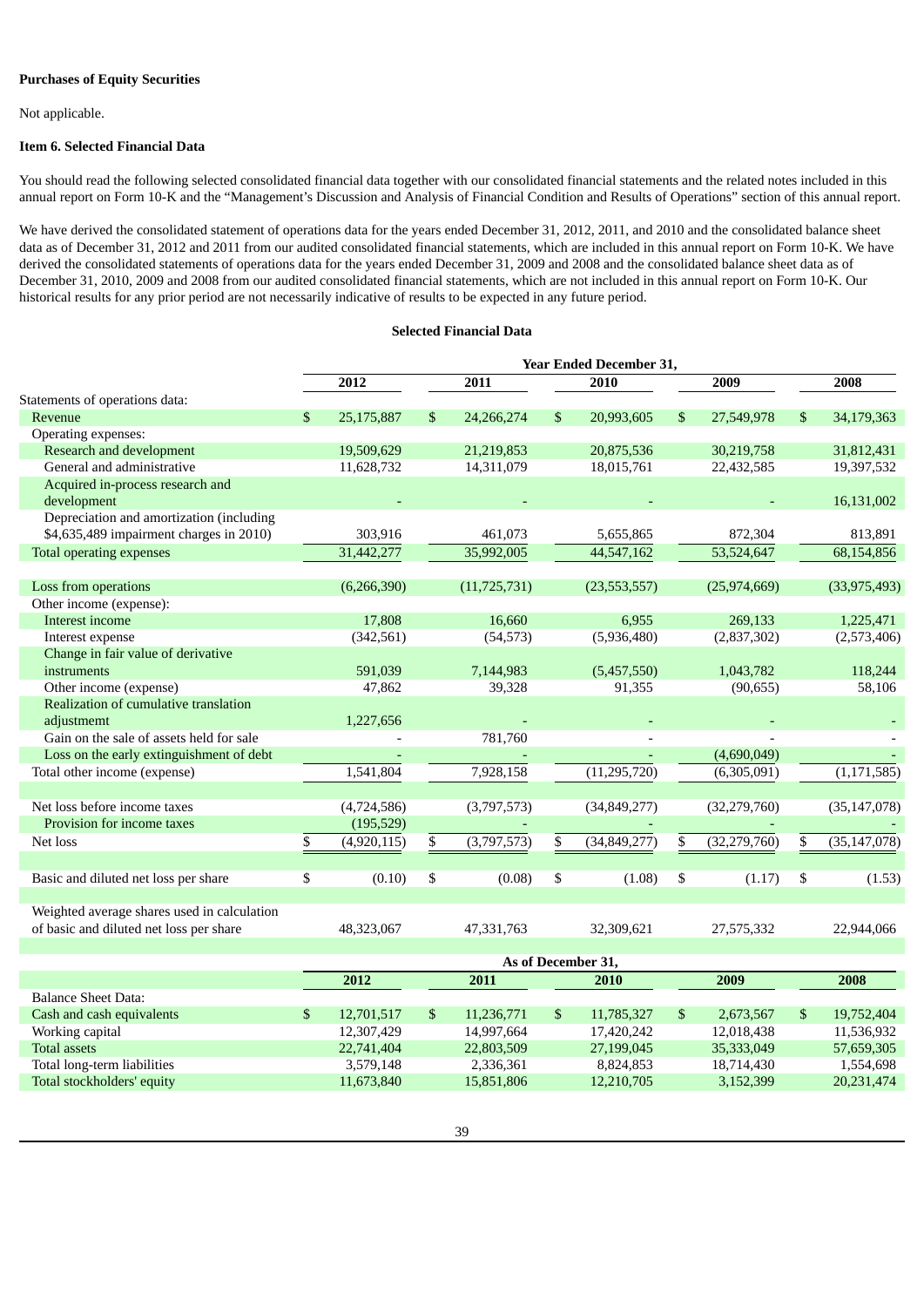#### **Item 7. Management's Discussion and Analysis of Financial Condition and Results of Operations**

The following discussion should be read in conjunction with our consolidated financial statements, which present our results of operations for the years ended December 31, 2012 and 2011 as well as our financial positions at December 31, 2011 and 2010, contained elsewhere in this Annual Report on Form 10-K. Some of the information contained in this discussion and analysis or set forth elsewhere in this Annual Report on Form 10-K, including information with respect to our plans and strategy for our business and related financing, includes forward-looking statements that involve risks and uncertainties. You should review the "Special Note Regarding Forward Looking Statements" and "Risk Factors" sections of this Annual Report for a discussion of important factors that could cause actual results to differ materially from the results described in or implied by the forward-looking statements contained in the *following discussion and analysis.*

#### **Overview**

We are a biodefense company engaged in the development and commercialization of next generation medical countermeasures against biological and chemical threats. Our current biodefense portfolio includes the following product candidates:

- SparVax $^{\circledR}$ , a next generation recombinant protective antigen ("rPA") anthrax vaccine,
- rBChE (recombinant butyrylcholinesterase) bioscavanger, a medical countermeasure for nerve agent poisoning by organophosphorous compounds, including nerve gases and pesticides, and
- Valortim®, a fully human monoclonal antibody for the prevention and treatment of anthrax infection.

In addition, we were awarded by the Delaware Court of Chancery in September 2011 the right to receive 50% of all net profits (as defined in the court's final judgment) related to the sale of SIGA Technologies, Inc.'s ("SIGA") Arestvyr™ and related products for 10 years following initial commercial sale of the drug once SIGA earns \$40 million in net profits from sales of Arestvyr™ and related products. In May 2012, the Court issued its final judgment. SIGA has appealed aspects of the decision to the Delaware Supreme Court. In response, we have cross-appealed other aspects of the decision. In January 2013, the Delaware Supreme Court heard oral argument in the case.

We can provide no assurances that SIGA will not prevail on its appeal, that we will be successful in our appeal, or that the Delaware Supreme Court will not overturn the trial court's decision. If the Delaware Supreme Court rules in favor of SIGA, our award can be modified, reduced or reversed completely. As a result, we may lose all of our rights, we may incur additional expense or our ability to recover any amounts could be delayed further.

#### **Critical Accounting Policies**

A summary of our critical accounting policies, including those that require the use of significant estimates and judgment, follows. A more comprehensive description of all of our significant accounting policies is contained in Note 2 to our consolidated financial statements.

#### *Revenue Recognition*

We generate our revenue from different types of contractual arrangements: cost-plus-fee contracts, cost reimbursable grants and fixed price contracts.

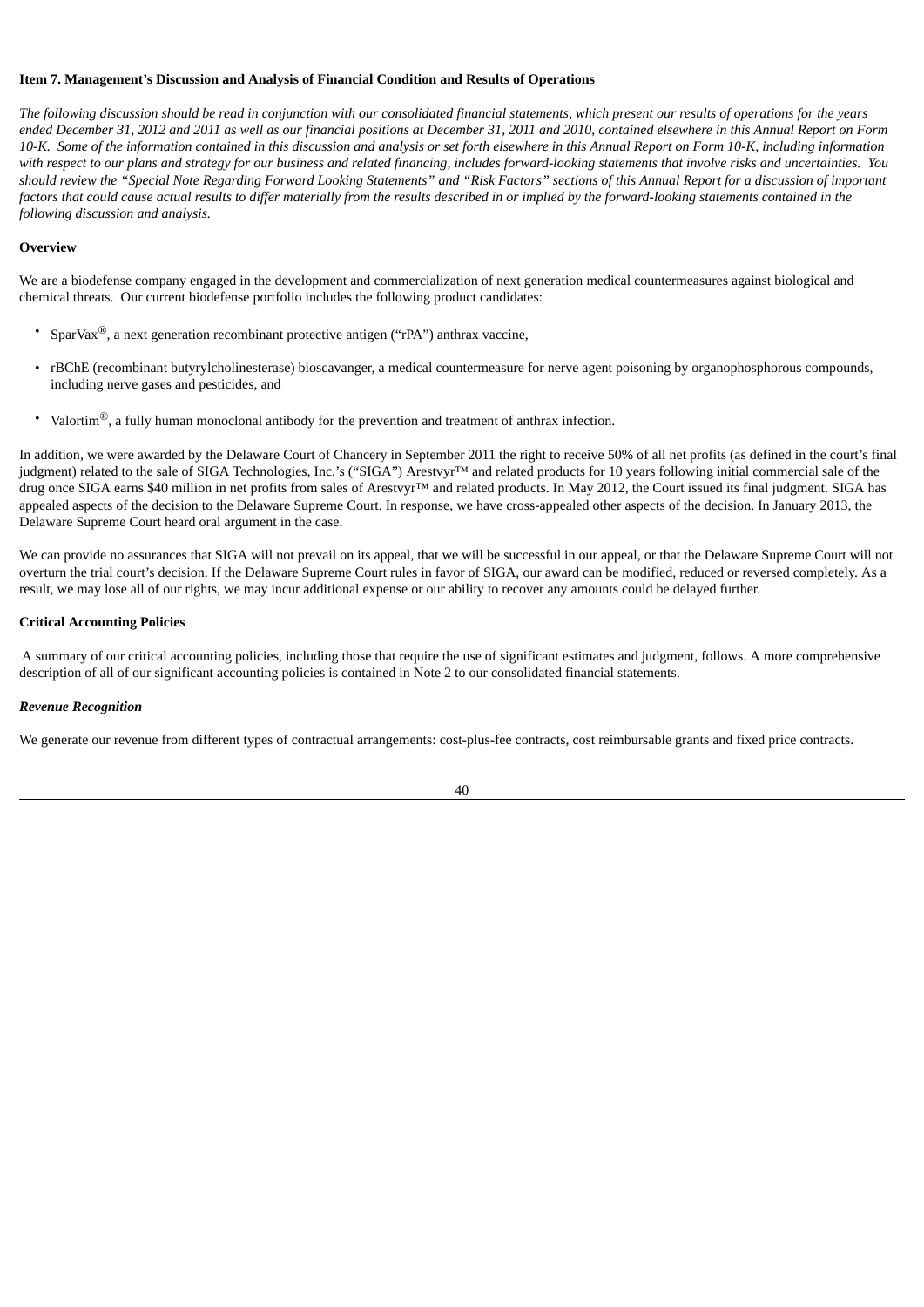Revenues on cost-plus-fee contracts are recognized in an amount equal to the costs incurred during the period plus an estimate of the applicable fee earned. The estimate of the applicable fee earned is determined by reference to the contract: if the contract defines the fee in terms of risk-based milestones and specifies the fees to be earned upon the completion of each milestone, then the fee is recognized when the related milestones are earned, as further described below; otherwise, we estimate the fee earned in a given period by using a proportional performance method based on costs incurred during the period as compared to total estimated project costs and application of the resulting fraction to the total project fee specified in the contract.

When we use the milestone method of revenue recognition, milestone payments (including milestone payments for fees) contained in research and development arrangements are recognized as revenue when: (i) the milestones are achieved; (ii) no further performance obligations with respect to the milestone exist; (iii) collection is reasonably assured; and (iv) substantive effort was necessary to achieve the milestone.

Milestones are considered substantive if all of the following conditions are met:

- it is commensurate with either our performance to meet the milestone or the enhancement of the value of the delivered item or items as a result of a specific outcome resulting from our performance to achieve the milestone,
- it relates solely to past performance,
- · the value of the milestone is reasonable relative to all the deliverables and payment terms (including other potential milestone consideration) within the arrangement.

If a milestone is deemed not to be substantive, the Company recognizes the portion of the milestone payment as revenue that correlates to work already performed; the remaining portion of the milestone payment is deferred and recognized as revenue as the Company completes its performance obligations.

Revenue on fixed price contracts (without substantive milestones as described above) is recognized on the percentage-of-completion method. The percentage-of-completion method recognizes income as the contract progresses (generally related to the costs incurred in providing the services required under the contract). The use of the percentage-of-completion method depends on the ability to make reasonable dependable estimates and the fact that circumstances may necessitate frequent revision of estimates does not indicate that the estimates are unreliable for the purpose for which they are used.

As a result of our revenue recognition policies and the billing provisions contained in our contracts, the timing of customer billings may differ from the timing of recognizing revenue. Amounts invoiced to customers in excess of revenue recognized are reflected on the balance sheet as deferred revenue. We recorded approximately \$1.4 million and \$0.5 million as deferred revenue as of December 31, 2012 and 2011, respectively. Amounts recognized as revenue in excess of amounts billed to customers are reflected on the balance sheet as unbilled accounts receivable.

We analyze each cost reimbursable grant to determine whether we should report such reimbursements as revenue or as an offset to our expenses incurred. For the years ended December 31, 2012, 2011 and 2010, we recorded approximately \$1.1 million, \$0.7 million and \$2.9 million, respectively, of costs reimbursed by the government as an offset to research and development expenses. Included in the 2010 grants was approximately \$0.9 million in therapeutic discovery tax grants which was offset against research and development expense in 2010.

# *Research and Development Expenses*

Research and development costs are expensed as incurred; advance payments are deferred and expensed as performance occurs. Research and development costs include salaries, facilities expense, overhead expenses, material and supplies, pre-clinical expense, clinical trials and related clinical manufacturing expenses, share-based compensation expense, contract services and other outside services.

# *Share-Based Payments*

We have a long-term incentive compensation plan (the "LTIP") under which options to purchase shares of our common stock may be granted to employees, consultants and directors at a price no less than the quoted market value on the date of grant. The LTIP also provides for awards in the form of stock appreciation rights, restricted or unrestricted stock awards, stock-equivalent units or performance-based stock awards.

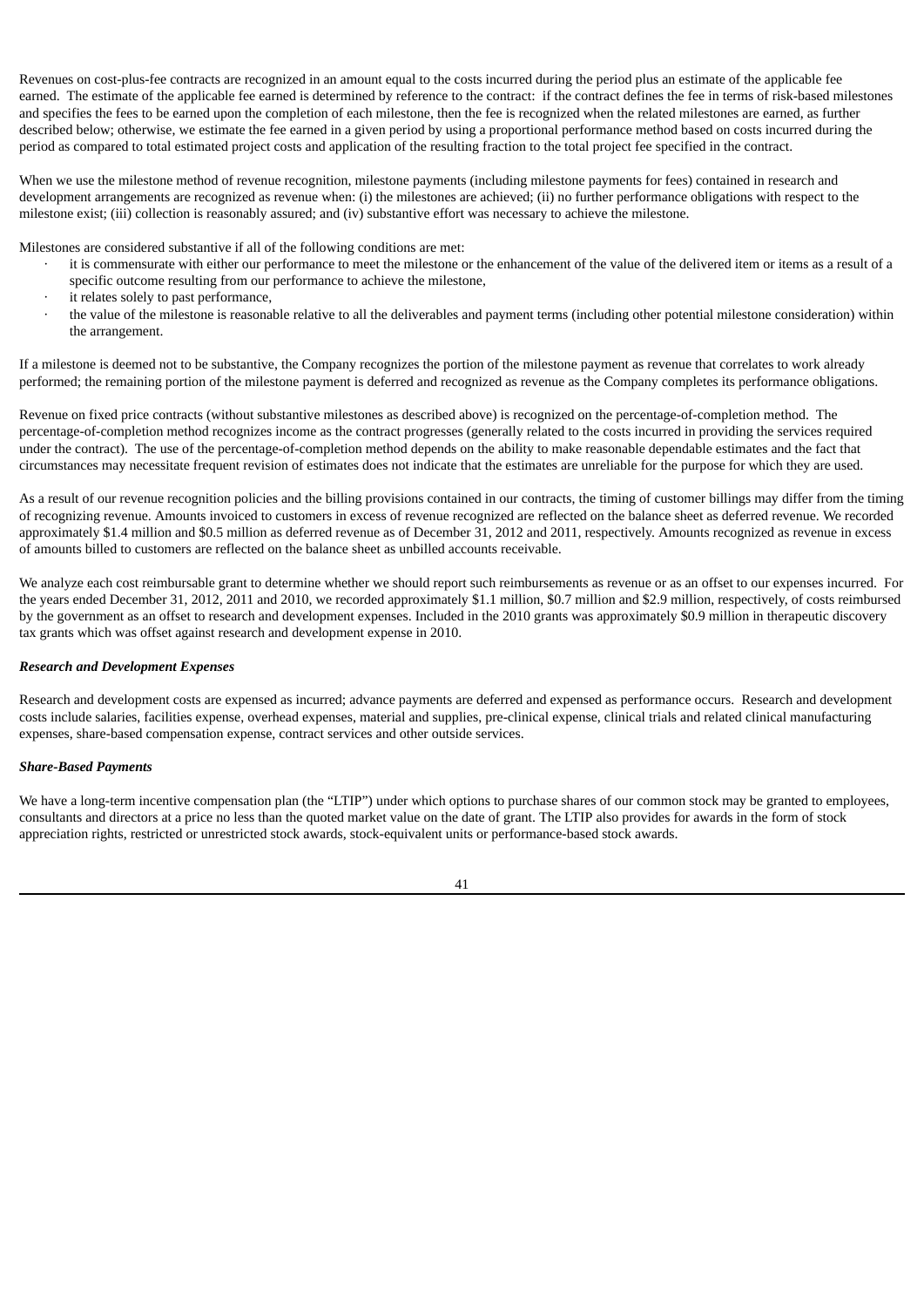We account for share-based awards to employees and non-employee directors at fair value. The amount of compensation expense recognized using the fair value method requires us to exercise judgment and make assumptions relating to the factors that determine the fair value of our stock option grants. We use the Black-Scholes model to estimate the fair value of our option grants. The fair value calculated by this model is a function of several factors, including grant price, the risk-free interest rate, the expected term of the option and the anticipated volatility of the option.

## *Intangible Assets and Goodwill*

We continually assess the realizability and recoverability of our intangible assets and goodwill. These assessments contain substantial judgment in determining the fair value of such assets and with respect to future usage of the assets and potential cash flows associated with them.

## *Financial Instruments*

Our financial instruments, and/or embedded features contained in those instruments, often are classified as derivative liabilities and are recorded at their fair values. The determination of fair value of these instrument and features requires estimates and judgments. Some of our stock purchase warrants are considered to be derivative liabilities due to the presence of net settlement features; the fair value of our warrants is determined based on the Black-Scholes option pricing model. Use of the Black-Scholes option-pricing model requires the use of unobservable inputs such as the expected term, anticipated volatility and expected dividends.

#### **Results of Operations**

# *Year Ended December 31, 2012 Compared to December 31, 2011*

*Revenue*

We recognized revenue of \$25.2 million and \$24.3 million during the years ended December 31, 2012 and 2011, respectively. Our revenue in 2012 was derived from contracts with the U.S. government for the development of our product candidates.

|                          | Year ended December 31, |      |  |      |            |  |  |  |  |  |
|--------------------------|-------------------------|------|--|------|------------|--|--|--|--|--|
| Revenue (\$ in millions) |                         | 2012 |  | 2011 | % Change   |  |  |  |  |  |
| <b>SparVax</b>           |                         | 22.9 |  | 19.3 | 18.7%      |  |  |  |  |  |
| rBChE - AES              |                         | 1.8  |  | 0.7  | 157.1%     |  |  |  |  |  |
| rBChE - Protexia         |                         |      |  | 0.6  | $-100.0\%$ |  |  |  |  |  |
| Valortim                 |                         | 0.5  |  | 3.7  | $-86.5%$   |  |  |  |  |  |
| <b>Total Revenue</b>     |                         | 25.2 |  | 24.3 | 3.7%       |  |  |  |  |  |

Our revenue changed in 2012 from 2011 primarily due to the following:

Under our contract for the development of SparVax<sup>®</sup>, we recognized approximately \$22.9 million of revenue in 2012, an increase of \$3.6 million (or 18.7%) from 2011. During 2012, revenue for the Company's SparVax® program was primarily attributable to completion of Final Drug Product (FDP) manufacture, the initiation of Bulk Drug Substance (BDS) Process Characterization, progression in the development of bioanalytical and analytical assays, the execution of non-clinical activities and the achievement of several contract milestones. During 2011, revenue was primarily attributable to activities related to the manufacturing platform for SparVax<sup>®</sup> and additional work performed to develop and qualify analytical and stability-indicating assays for characterization of the product. Milestone revenue for the achievement of key technical milestones was approximately \$2.2 million and \$3.5 million for the years ended December 31, 2012 and 2011, respectively.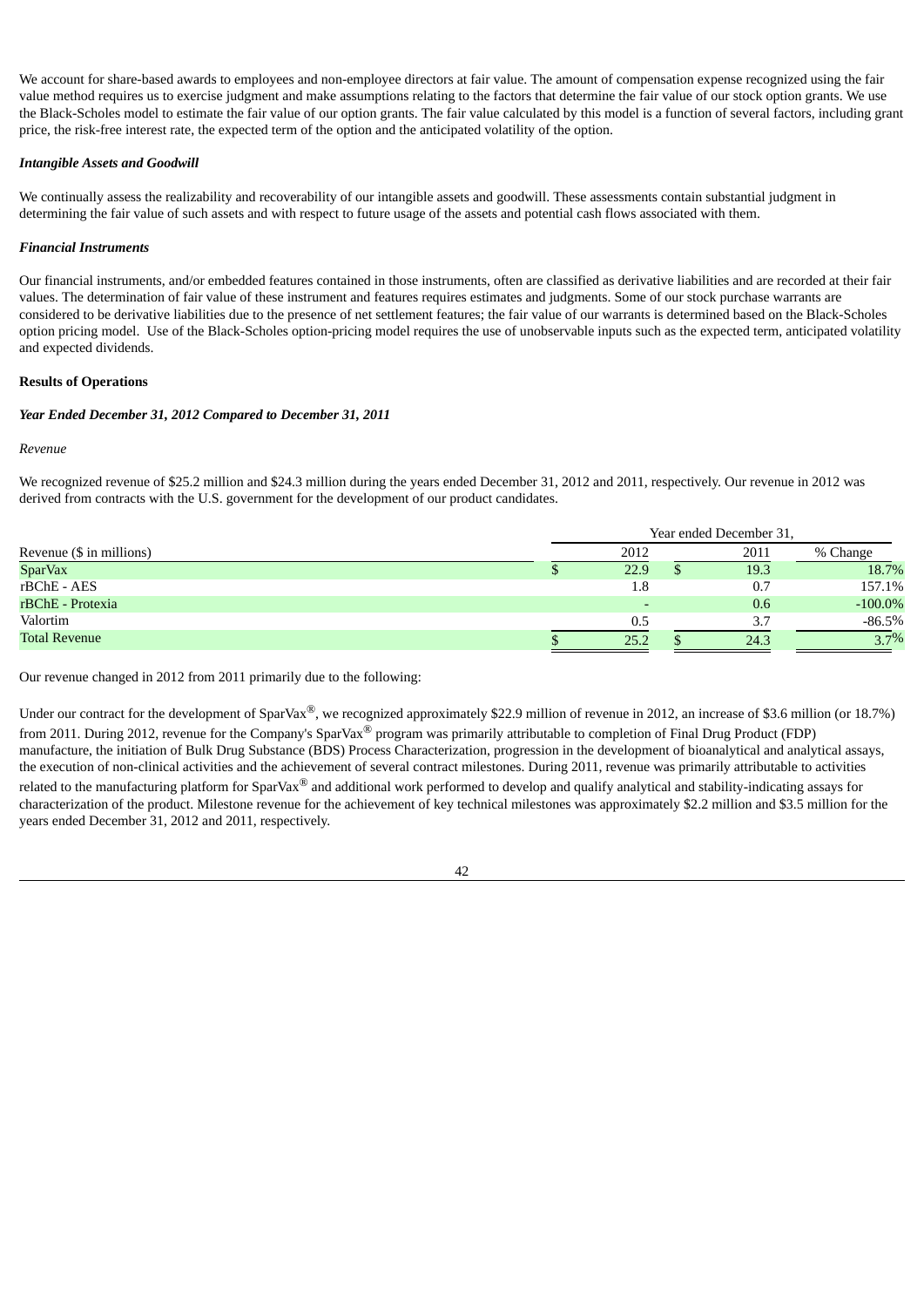In August 2012, we received notification from the FDA that our SparVax<sup>®</sup> rPA anthrax vaccine program was placed on clinical hold. The FDA has requested additional stability data and information related to the stability indicating assays. We have provided some supporting data and information to the FDA and have commenced discussions with that agency as well as our customer, BARDA, regarding the clinical hold. We cannot be certain that the FDA will find our current data to be satisfactory and it is unclear at this point when or if we will be able to commence the planned Phase II human clinical trial with SparVax<sup>®</sup>. Consequently, revenues we recognize in future periods under our SparVax<sup>®</sup> contract will not include those related to this clinical trial until such time, if ever, as we are able to move forward with the clinical trial and overall SparVax<sup>®</sup> revenues until such time will be substantially less than they otherwise would have been had we commenced the clinical trial as planned. It is also unclear whether or to what extent the clinical hold will affect future government funding for our SparVax $^{\circledR}$  program.

Under our contract with the Department of Defense (DoD) for the development of an advanced expression system (AES) for rBChE, our second generation rBChE bioscavanger, we recognized approximately \$1.8 million, representing an increase of approximately \$1.1 million (or 157.1%) from 2011. Significant technical progress was made in the development of our second generation rBChE bioscavanger in 2012, including the establishment of final clones, genetic stability and fed batch evaluation to establish the bioreactor conditions for manufacturing. On July 31, 2012, the DoD exercised a \$2.5 million option to continue to fund work under this contract in 2013.

Under our NIAID contracts for the advanced development of Valortim®, we recognized \$0.5 million of revenue in 2012, a substantial decrease of \$3.2 million (or 86.5%) from 2011 levels as a result of our 2007 contract with NIAID for Valortim<sup>®</sup> ending (in accordance with its terms) in the first quarter 2012. Additional government funding has not been awarded for Valortim®. There can be no assurance we will be successful in obtaining additional financial support for this program.

# *Research and Development Expenses*

Our research and development expenses were \$19.5 million and \$21.2 million for the years ended December 31, 2012 and 2011, respectively. These expenses resulted from research and development activities related to SparVax®, rBChE bioscavanger and Valortim®. Research and development expenses include direct expenses (salaries and other costs of personnel, raw materials and supplies, contract research, consulting and clinical development costs) and an allocation of indirect expenses.

Research and development expenses for the years ended December 31, 2012 and 2011 were attributable to research programs as follows:

|                                         | Year ended December 31, |      |  |      |          |  |  |  |  |  |
|-----------------------------------------|-------------------------|------|--|------|----------|--|--|--|--|--|
| $(S \in \mathbb{N})$ in millions)       |                         | 2012 |  | 2011 | % Change |  |  |  |  |  |
| Anthrax therapeutic and vaccines        |                         | 18.3 |  | 18.8 | $-2.7\%$ |  |  |  |  |  |
| Chemical nerve agent bioscavenger       |                         |      |  | 0.6  | 83.3%    |  |  |  |  |  |
| Internal research and development       |                         | 0.1  |  | 1.8  | $-94.4%$ |  |  |  |  |  |
| Total research and development expenses |                         | 19.5 |  | 21.2 | $-8.0\%$ |  |  |  |  |  |

Research and development expenses for both 2012 and 2011 were net of cost reimbursements under certain of our government grants of \$1.1 million and \$0.7 million, respectively.

In 2012, research and development expenses decreased approximately \$1.7 million from 2011, primarily due to a reduction in (i) indirect operating expenses including overhead and internal research and development, and (ii) direct costs related to our Valortim® program as a result of the completion in the first quarter of 2012 of work under our 2007 contract with NIAID, offset by higher direct SparVax<sup>®</sup> program expenses. As a result of the FDA clinical hold related to SparVax<sup>®</sup>, costs we recognize in future periods under our SparVax<sup>®</sup> contract related to the SparVax<sup>®</sup> clinical trial, may be substantially less than they otherwise would have been until such time, if ever, as we are able to move forward with the clinical trial.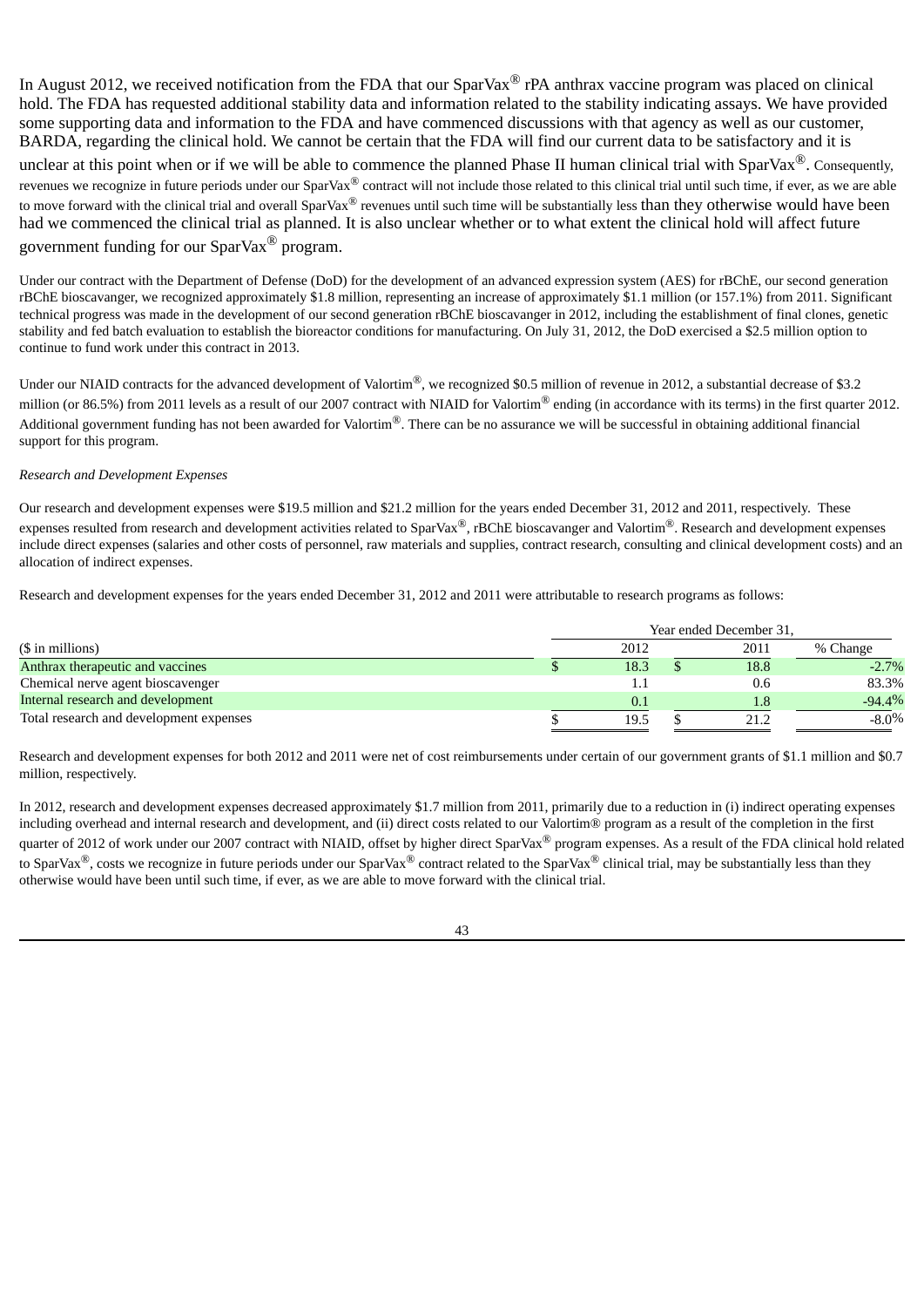#### *General and Administrative Expenses*

General and administrative functions include executive management, finance and administration, government affairs and regulations, corporate development, human resources, legal, and compliance. For each function, we may incur expenses such as salaries, supplies and third-party consulting and other external costs and non-cash expenditures such as expense related to stock option and restricted share awards. An allocation of indirect costs such as facilities, utilities and other administrative overhead is also included in general and administrative expenses.

Expenses associated with general and administrative functions were \$11.6 million for 2012 and \$14.3 million for 2011, an approximate 19% decrease. The decrease in general and administrative expenses from 2011 to 2012 was largely due to (i) a \$2.3 million reduction in legal and professional expenses primarily related to the SIGA litigation and trial activities and (ii) a planned reduction in headcount, offset in part by a \$1.4 million insurance recovery that was received in 2011.

#### *Depreciation Expense*

Depreciation expenses were approximately \$0.3 million and \$0.5 million for the years ended December 31, 2012 and 2011, respectively. The decrease was related to previously purchased assets being fully depreciated during the year ended December 31, 2012.

#### *Other Income (Expense)*

Other income in 2012 was \$1.5 million, compared to \$7.9 million in 2011, a decrease of \$6.4 million. The decrease was primarily the result of (i) a \$6.5 million difference in gains related to the changes in fair value of our derivative instruments, (ii) a \$0.8 million gain in 2011 from the sale of Canadian assets held for sale, and (iii) approximately \$0.3 million of additional interest expense in 2012 generated from our loans with GE Capital, offset by \$1.2 million of income related to the realization of the cumulative translation adjustment upon the substantial liquidation of PharmAthene Canada, Inc. in July 2012.

#### *Income Taxes*

The provision for income taxes was approximately \$0.2 million for the year ended December 31, 2012, compared to no provision in 2011. The provision for income taxes in 2012 resulted from the difference between the treatment of goodwill for income tax purposes and for U.S. GAAP.

#### *Year Ended December 31, 2011 Compared to December 31, 2010*

#### *Revenue*

We recognized revenue of \$24.3 million and \$21.0 million during the years ended December 31, 2011 and 2010, respectively. Our revenue was derived primarily from contracts with the U.S. government for the development of our product candidates.

|                          | Year ended December 31, |      |  |      |            |  |  |  |  |  |
|--------------------------|-------------------------|------|--|------|------------|--|--|--|--|--|
| Revenue (\$ in millions) |                         | 2011 |  | 2010 | % Change   |  |  |  |  |  |
| <b>SparVax</b>           |                         | 19.3 |  | 11.7 | 65.0%      |  |  |  |  |  |
| rBChE - AES              |                         | 0.7  |  |      | 100.0%     |  |  |  |  |  |
| rBChE - Protexia         |                         | 0.6  |  | 5.8  | $-89.7%$   |  |  |  |  |  |
| Valortim                 |                         | 3.7  |  | 3.0  | 23.3%      |  |  |  |  |  |
| Other                    |                         |      |  | 0.5  | $-100.0\%$ |  |  |  |  |  |
| <b>Total Revenue</b>     |                         | 24.3 |  | 21.0 | 15.7%      |  |  |  |  |  |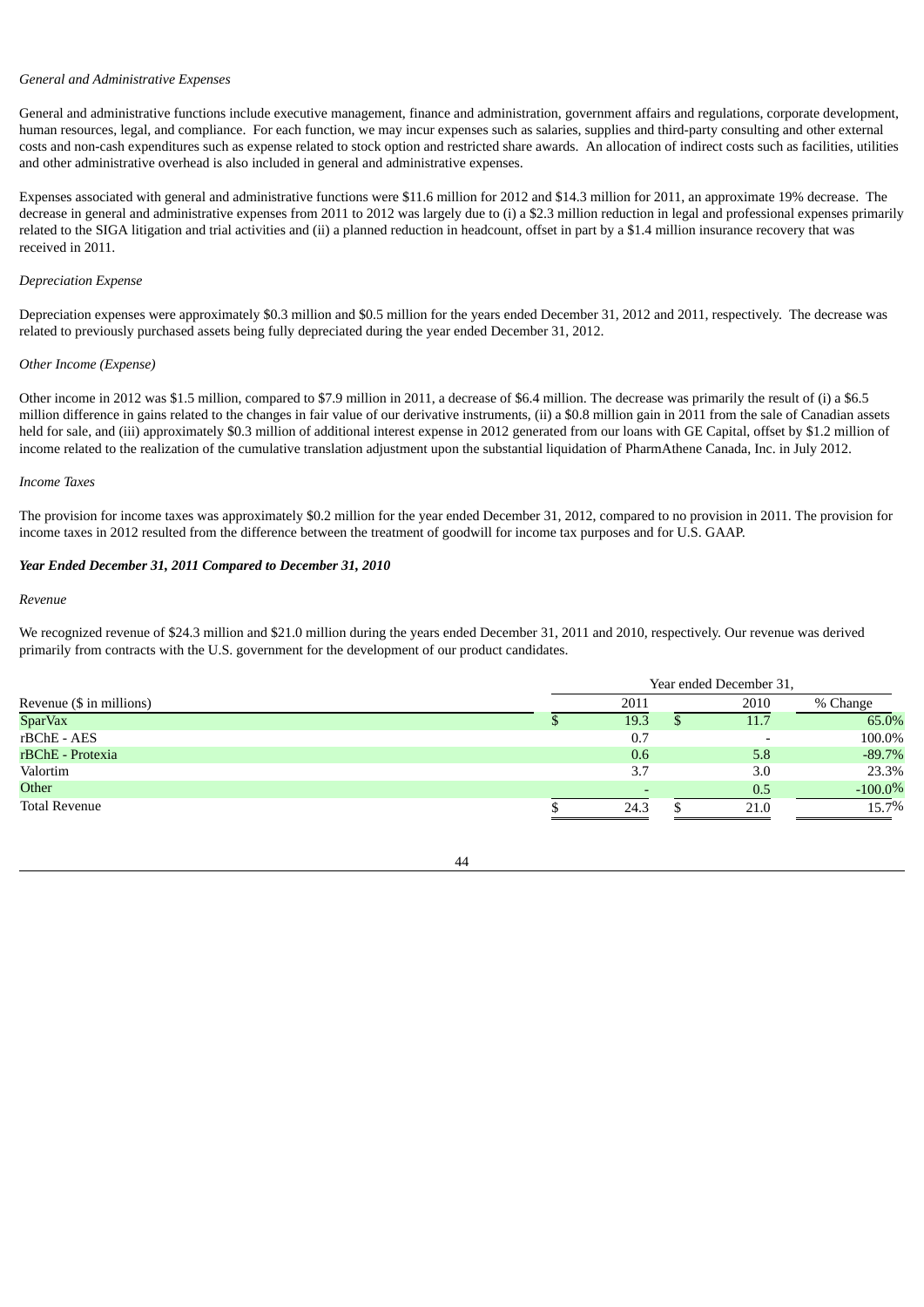Our revenue for the year ended December 31, 2011 changed from 2010 primarily due to the following:

Under our contract for the development of SparVax®, we recognized approximately \$19.3 million in 2011, an increase of 65.0% from 2010 levels. The increase in revenue for the SparVax<sup>®</sup> program during 2011 is attributable to additional work in preparation and execution of the scale up campaign at our U.S.-based SparVax® bulk drug substance manufacturer as well as an increase in our billing rate under the contract. Additional activities related to the establishment of analytical and stability-indicating assays for characterization of the product. Of the revenue amounts set forth above, \$3.5 million in 2011 and \$1.8 million in 2010 represent substantive milestone payments that were tied to our successful achievement of certain technical activities.

Under the September 2007 contract for the advanced development of Valortim®, we recognized approximately \$3.7 million in 2011 a 23.3% increase from 2011 levels. Revenue in 2011 reflects both clinical and non clinical work following the release of the FDA partial clinical hold in December 2010. Final patient dosing in clinical trial was completed in April 2011 and the in-life portion of the trial ended in the third quarter 2011. Revenue in 2010 was largely attributable to reimbursement of costs related to clinical and non-clinical studies, including work in connection with the investigation related to the partial clinical hold and certain manufacturing-related activities.

Under the September 2006 contract for the advanced development of Protexia®, we recognized approximately \$5.8 million in the year ended December 31, 2010, of which \$0.7 million in 2010 represent substantive milestone payments that were tied to our successful achievement of certain technical activities. The decline in revenue is attributed to completion of major development activities for this program in past years. In 2011, we generated additional revenue of \$0.7 million under the fixed price contract with the DoD for the development of the AES for rBChE, our nerve agent medical countermeasure, which was awarded in August 2011.

#### *Research and Development Expenses*

Our research and development expenses were approximately \$21.2 million and \$20.9 million for the years ended December 31, 2011 and 2010, respectively. Research and development expenses for the years ended December 31, 2011 and 2010 were attributable to research programs as follows:

|                                         |  | % Change |      |            |
|-----------------------------------------|--|----------|------|------------|
| $($$ in millions)                       |  | 2011     | 2010 |            |
| Anthrax therapeutic and vaccines        |  | 18.8     | 15.2 | 23.7%      |
| Chemical nerve agent protectants        |  | 0.6      | 4.7  | $-87.2\%$  |
| Recombinant dual antigen plague vaccine |  |          | 0.1  | $-100.0\%$ |
| Internal research and development       |  | 1.8      | 0.9  | 100.0%     |
| Total research and development expenses |  | 21.2     | 20.9 | $1.4\%$    |

For the year ended December 31, 2011, research and development expenses increased \$0.3 million from the prior year. This change was primarily due to the increased technical activity and the achievement of key technical milestones on our SparVax® program and the completion of the Phase I Valortim<sup>®</sup> dose escalation clinical trial partially offset by a decrease in development expenses related to the clinical nerve agent protectants program as a result of the December 31, 2010 shut down of the Protexia® program.

Research and development expenses for the years ended December 31, 2011 and 2010 were net of cost reimbursements under certain of our government grants of \$0.7 million and \$2.9 million, respectively. Included in the 2010 grants were \$0.9 million in therapeutic discovery tax grants.

#### *General and Administrative Expenses*

General and administrative expenses were approximately \$14.3 million and \$18.0 million for the years ended December 31, 2011 and 2010, respectively. The decrease in 2011 primarily resulted from a \$3.0 million reduction in bad debt expense and a property loss insurance recovery of \$1.4 million in 2011, partially offset by an increase in non-cash stock compensation expenses as well as taxes and other expenses. The bad debt expenses in 2010 consisted primarily of provisions associated with an invoice to our U.S. government customer for the work at Avecia as well as the wind down of the third generation anthrax vaccine program.

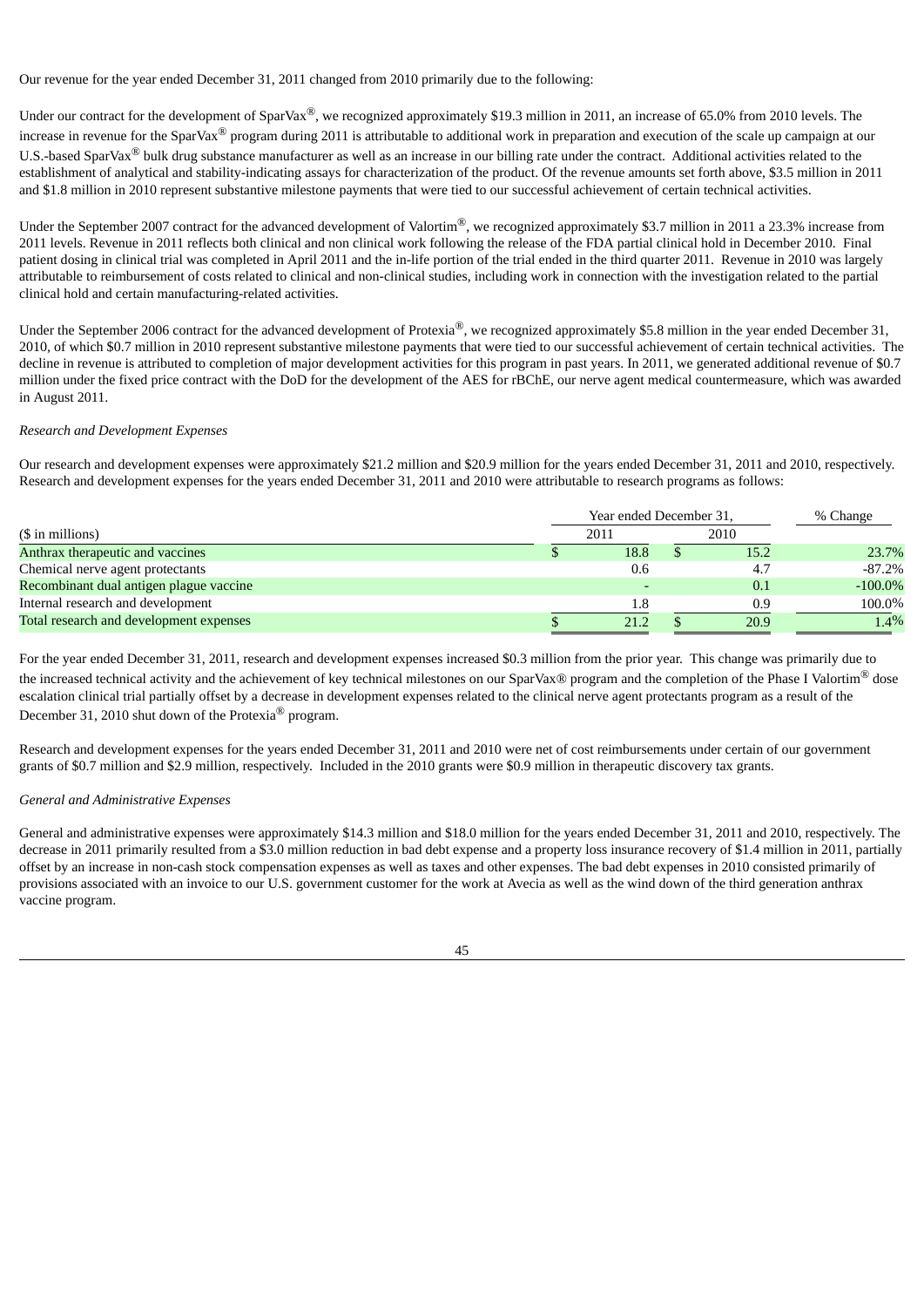## *Depreciation and Intangible Amortization (including impairment charges)*

Depreciation and amortization expenses were approximately \$0.5 million and \$5.7 million for the years ended December 31, 2011 and 2010, respectively. The decrease in 2011 is primarily a result of the impairment charge taken in December 2010 of approximately \$4.6 million with the closing of our Canadian operations.

# *Other Income (Expense)*

Other income (expense) in 2011 was a net income of \$7.9 million, compared to a net expense of \$11.3 million in 2010. Most of the change was due to (i) a significant reduction in interest expense of \$5.9 million resulting from the conversion of our convertible notes in the fourth quarter of 2010, (ii) a significant change in the fair value of our derivatives instruments (a \$5.5 million loss in 2010 compared to a \$7.1 million gain in 2011) primarily as a result of the change in our stock price, and (iii) a \$0.8 million gain on the sale of Canadian assets held for sale in 2011.

# **Liquidity and Capital Resources**

# *Overview*

Our primary use of cash during 2012 was to fund our operations (including our research and development programs) and support our general and administrative activities. Our future capital requirements will depend on many factors, including, the progress of our research and development programs; the progress of pre-clinical and clinical testing; the time and cost involved in obtaining regulatory approval; the cost of filing, prosecuting, defending and enforcing any patent claims and other intellectual property rights; changes in our existing research relationships; competing technological and marketing developments; our ability to establish collaborative arrangements and to enter into licensing agreements and contractual arrangements with others; and any future change in our business strategy. These cash requirements could change materially as a result of shifts in our business and strategy. The need to raise additional capital will depend on many factors, including but not limited to, our future cash requirements, future contract funding, whether SIGA prevails in its appeal challenging the trial court ruling awarding us an interest in a portion of the net profits of Arestvyr™, the timing, amount, and profitability of sales of Arestvyr™, if any (including the timing of SIGA's recognition of revenue related thereto), and if the trial court ruling is upheld, our ability to collect our portion of net profits related to Arestvyr™.

Historically, we have not generated positive cash flows from operations. To bridge the gap between payments made to us under our government contracts and grants and our operating and capital needs, we have had to rely on a variety of financing sources, including the issuance of equity securities and equity-linked securities and proceeds from loans and other borrowings. For the foreseeable future, we will continue to need these types of financing vehicles and potentially others to help fund our future operating and capital requirements.

Global economic uncertainty continues to make capital markets more volatile and is threatening to once again tighten the credit markets. As a result, there can be no assurances that we would be successful in obtaining sufficient financing on commercially reasonable terms or at all. In addition, due to the U.S. government's continuing substantial efforts to stabilize the economy, the U.S. government may be forced or choose to reduce or delay spending in the biodefense field, which could decrease the likelihood of future government contract awards, the likelihood that the government will exercise its right to extend any of its existing contracts with us and/or the likelihood that the government would procure products from us.

We have \$12.7 million of cash on hand at December 31, 2012. We also had approximately \$1.6 million in additional funding available to borrow on our revolving line of credit with GE Capital. As a result of the clinical hold placed on our SparVax® program in 2012, it is unclear when or if we will be able to commence the planned Phase II human clinical trial. Consequently we expect SparVax<sup>®</sup> related revenues and corresponding research and development expenses until such time, if ever, as we are able to move forward with the clinical trial to be substantially less than they otherwise would have been had we commenced the clinical trial as planned. Nevertheless, we still currently anticipate that our cash on hand, amounts available under the line of credit, and cash to be collected from our various contracts currently in place, will be sufficient to meet the Company's ongoing expenses and capital requirements through at least December 31, 2013.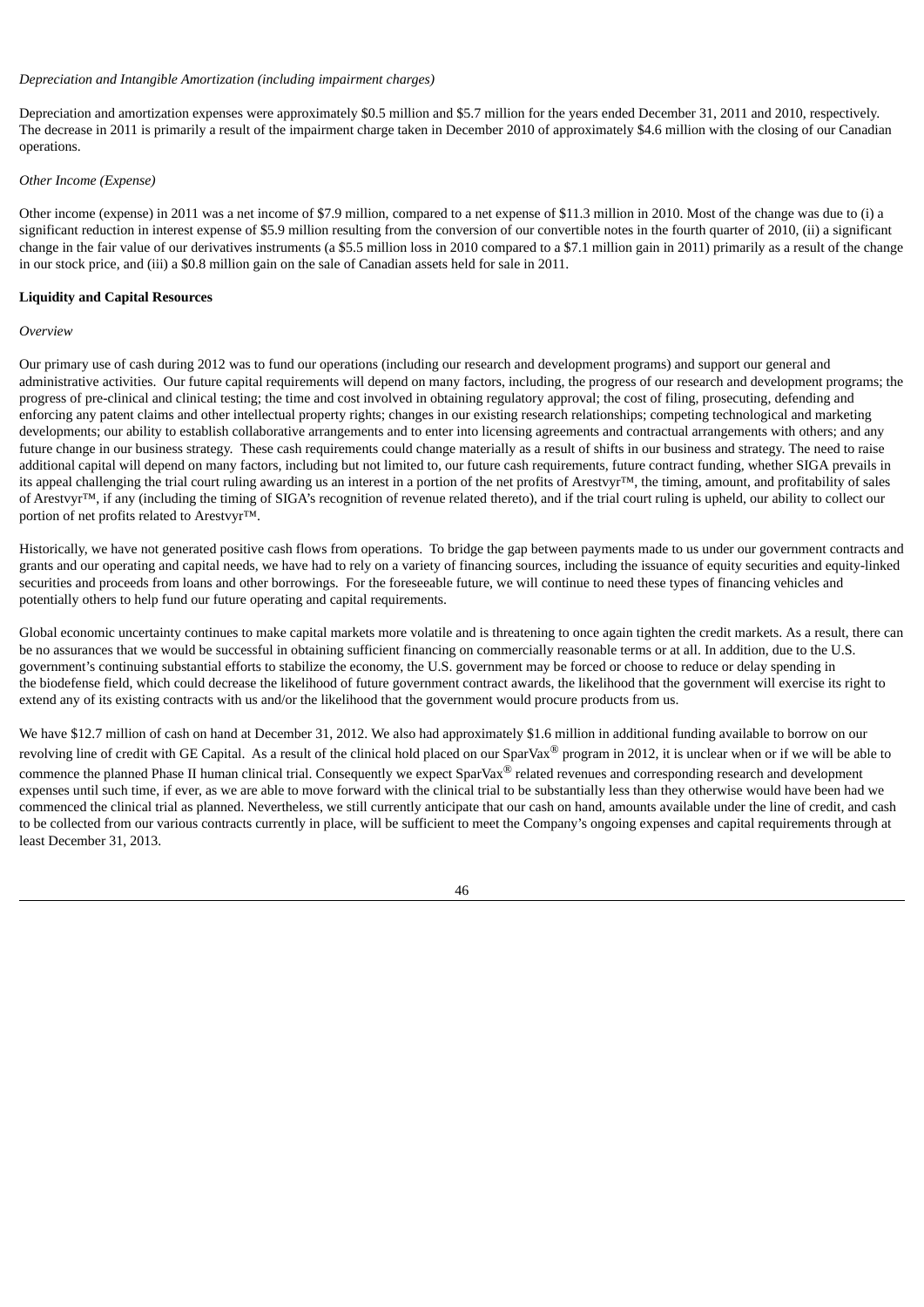# *Cash Flows*

The following table provides information regarding our cash flows for the years ended December 31, 2012, 2011 and 2010.

|                                       | <b>Year ended December 31,</b> |  |             |  |                |  |  |
|---------------------------------------|--------------------------------|--|-------------|--|----------------|--|--|
|                                       | 2012                           |  | 2011        |  | 2010           |  |  |
| Net cash provided by (used in):       |                                |  |             |  |                |  |  |
| Operating activities                  | (2,322,906)                    |  | (7,808,553) |  | (14, 864, 577) |  |  |
| <b>Investing activities</b>           | 67,400                         |  | 1,687,521   |  | 2,756,007      |  |  |
| <b>Financing activities</b>           | 3,720,071                      |  | 5,781,328   |  | 21,460,452     |  |  |
| Effects of exchange rates on cash     | 181                            |  | (208, 852)  |  | (240, 122)     |  |  |
| Total increase (decrease) in net cash | 1,464,746                      |  | (548, 556)  |  | 9,111,760      |  |  |

#### *Sources and Uses of Cash*

Cash and cash equivalents were \$12.7 million, \$11.2 million and \$11.8 million at December 31, 2012, 2011 and 2010, respectively. The \$1.5 million increase at December 31, 2012 compared to December 31, 2011 was primarily attributable to the \$2.5 million term loan, which we closed in the first quarter 2012, and the \$1.3 million borrowed under the revolving line of credit, partially offset by \$2.3 million of cash used in operations. The \$0.6 million decrease at December 31, 2011as compared to December 31, 2010 was primarily due to the receipt of net proceeds of \$5.8 million from a registered direct public offering of common stock and warrants, as well as \$1.8 million related to the sale of assets in Canada, offset by \$7.8 million of cash used in operations.

#### *Operating Activities*

Net cash used in operating activities was approximately \$2.3 million, \$7.8 million and \$14.9 million for the years ended December 31, 2012, 2011 and 2010, respectively.

Net cash used in operations during the year ended December 31, 2012 reflects our net loss of \$4.9 million, adjusted for non-cash share-based compensation expense of \$1.9 million, the \$1.2 million gain on the realization of the cumulative translation adjustment related to PharmAthene Canada, Inc., the decrease in the fair value of derivative instruments of \$0.6 million and other noncash expenses of \$0.6 million. The decrease in accounts receivable of approximately \$2.0 million and increase in deferred revenue of approximately \$0.9 million was partially offset by an increase in unbilled accounts receivable of approximately \$1.1 million.

Net cash used in operations during the year ended December 31, 2011 reflects our net loss of \$3.8 million, adjusted for the change in market value of noncash derivative instruments of \$7.1 million, the sale of the assets held for sale for a net gain of \$0.8 million and depreciation of \$0.5 million. Net cash used in operations was also impacted by non-cash shared-based compensation expense of \$2.6 million, a decrease in unbilled accounts receivable of \$1.0 million, prepaid expenses and other current assets of \$1.5 million, and accounts payable of \$1.7 million.

Net cash used in operations during the year ended December 31, 2010 reflects our net loss of \$34.8 million, adjusted for the change in market value of derivative instruments of \$5.5 million, non-cash interest of \$4.7 million, bad debt expense of \$2.9 million, and non-cash shared-based compensation expenses of \$2.5 million, decreases in unbilled accounts receivable of \$5.4 million and in accounts receivable of \$1.3 million, increases in depreciation and amortization of \$5.7 million (including an impairment charge of \$4.6 million) primarily associated with the write down of Canadian assets, and an increase in accounts payable of \$1.2 million, and adjusted upward by a decrease in accrued expenses and other liabilities of \$8.5 million.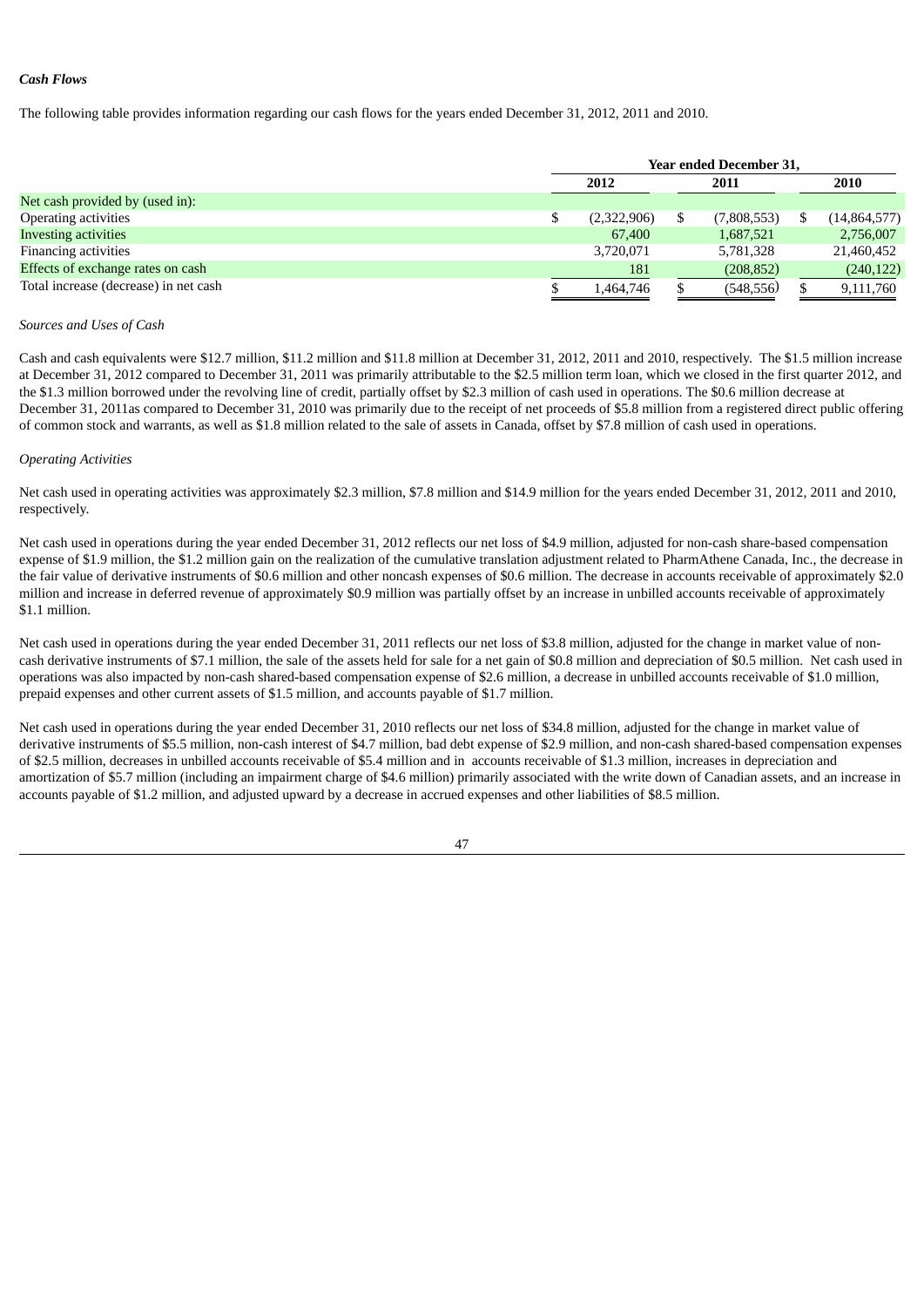#### *Investing Activities*

There were no significant investing activities for the year ended December 31, 2012. The net cash provided by investing activities was approximately \$1.7 million for the year ended December 31, 2011 as compared to net cash provided of approximately \$2.8 million for the year ended December 31, 2010. Investing activities in 2011 consisted primarily of the sale of the Canadian farm operations.

Investing activities for 2010 related primarily to liquidating available for sale investments to meet working capital requirements.

*Financing Activities*

Net cash provided by financing activities was \$3.7 million for the year ended December 31, 2012 as compared to \$5.8 million for the year ended December 31, 2011 and \$21.5 million provided by financing activities for the year ended December 31, 2010.

The majority of our cash provided by financing for the year ended December 31, 2012, related to our debt arrangements with GE Capital, as described in Note 6 to the consolidated financial statements. The term loan of \$2.5 million and approximately \$1.3 million under the revolving line of credit were outstanding as of December 31, 2012.

In 2011, we raised net proceeds of approximately \$5.8 million primarily from the issuance and sale of 1,857,143 shares of common stock and warrants to purchase up to an additional 371,423 shares of common stock at an exercise price of \$3.50 per share.

Net cash provided from financing activities for the year ended December 31, 2010 was primarily the result of the proceeds from the issuance of common stock and warrants.

In April 2010, we completed a public offering of 1,666,668 shares of our common stock at \$1.50 per share and warrants to purchase an aggregate of 500,000 shares of our common stock at an exercise price of \$1.89 per share, generating net proceeds of approximately \$2.2 million.

In July 2010, we completed a public offering of 2,785,714 shares of our common stock at \$1.40 per share and warrants to purchase an aggregate of 1,323,214 shares of our common stock at an exercise price of \$1.63 per share, generating net proceeds of approximately \$3.5 million.

In November 2010, we completed an underwritten public offering of 4,945,000 shares of our common stock at a price to the public of \$3.50 per share, generating net proceeds of approximately \$15.9 million.

As discussed in Note 8 to the consolidated financial statements, we have issued and sold certain stock purchase warrants for fixed exercise prices that range from \$1.61 to \$3.97. Since these warrants are classified in stockholders' equity, any loss in value upon exercise as a result of the warrant being "in the money" will result in dilution to existing shareholders and such dilution will not be reflected in our consolidated statements of operations or consolidated statements of comprehensive loss.

#### **Off-Balance Sheet Arrangements**

We do not have any off-balance sheet arrangements.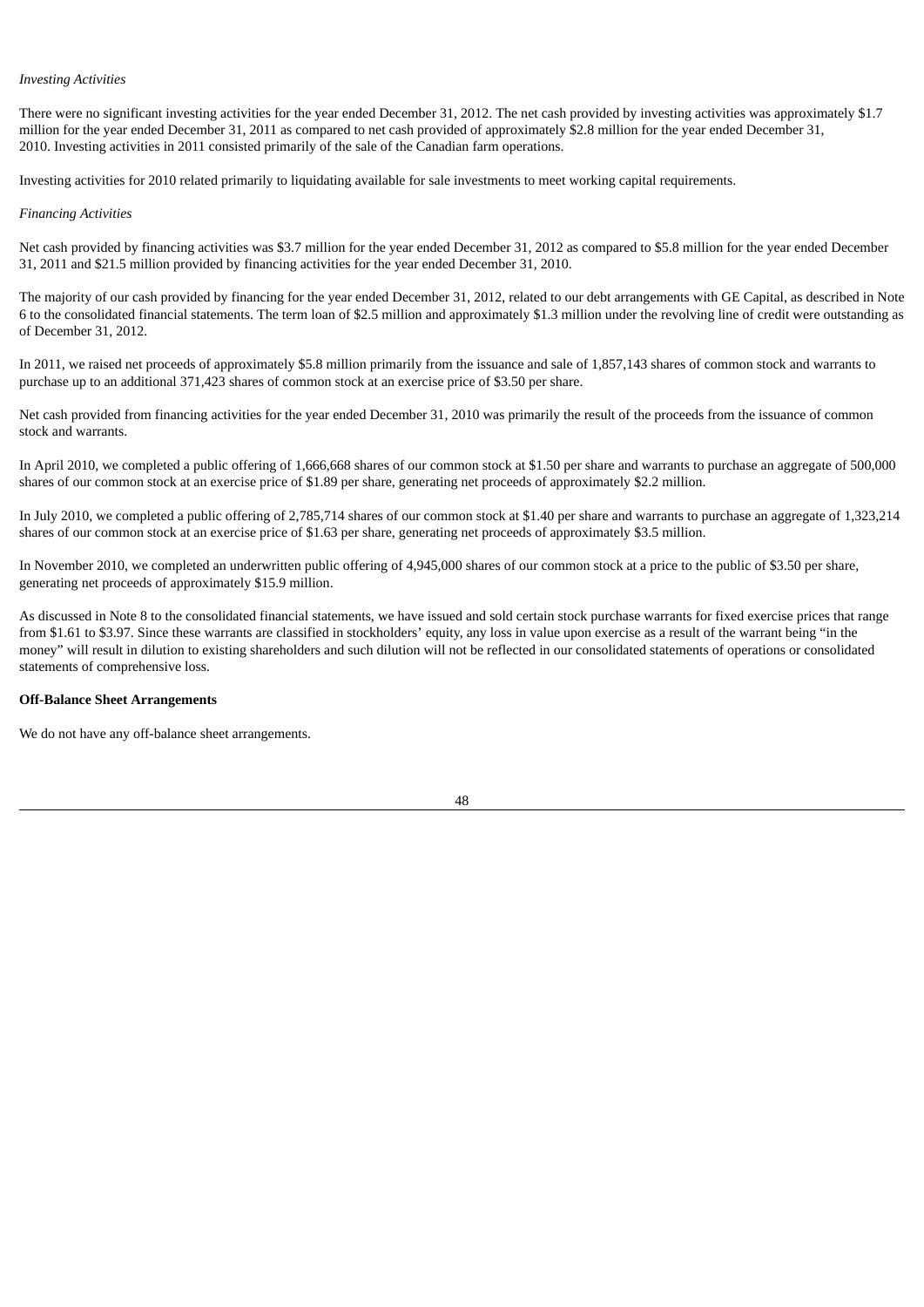## **Contractual Obligations**

The following are contractual commitments at December 31, 2012:

|                                        |            | Less than 1 |                 |                          | More than 5  |
|----------------------------------------|------------|-------------|-----------------|--------------------------|--------------|
| Contractual Obligations <sup>(1)</sup> | Total      | Year        | 1-3 Years       | 3-5 Years                | <b>Years</b> |
| <b>Operating facility leases</b>       | 3.631.800  | 809,400     | $$1,619,300$ \$ | 1.203.100                |              |
| Research and development agreements    | 7.252.600  | 7.252,600   |                 | $\overline{\phantom{0}}$ |              |
| Term loan                              | 2.500,000  | 749.997     | 1,750,003       | $\overline{\phantom{0}}$ |              |
| Total contractual obligations          | 13,384,400 | 8,811,997   | \$3,369,303 \$  | 1,203,100                |              |

(1) This table does not include any royalty payments relating to future sales of products subject to license agreements the Company has entered into in relation to its in-licensed technology, as the timing and likelihood of such payments are not known. In addition, the table does not include the final payment fee of \$75,000 on the term loan, which is being accrued and expensed over the term of the agreement, using the effective interest method or the debt discount, which is being amortized over the term of the agreement. The debt discount and final payment accrual at December 31, 2012 were \$45,895 and \$25,278 respectively.

#### **Item 7A. Quantitative and Qualitative Disclosures about Market Risks**

Our exposure to market risk is currently confined to our cash and cash equivalents and our revolving line of credit. We currently do not hedge interest rate exposure or foreign currency exchange exposure. We have not used derivative financial instruments for speculation or trading purposes.

The Company's current operations in foreign countries are minimal. We have closed our active operations in Canada and maintain only nominal operations in the United Kingdom. A 10% change in exchange rates (against the U.S. dollar) would not have a material impact on earnings, fair values or cash flow.

Because of the short-term maturities of our cash and cash equivalents, we do not believe that an increase in market interest rates would have a significant impact on their realized value. Our term loan with GE Capital is at a fixed 10.14% rate. Because of the fixed rate, a change in market interest rates would not have a material impact on interest expense associated with the loan. The interest rate on the revolving line of credit is variable; therefore, a 1% increase in market interest rates above the interest rate floor of 1.5%, would increase interest expense associated with the line by \$50,000 if the maximum amount of the line (\$5.0 million) was drawn for a full year.

The change in fair value of our derivative instruments is calculated utilizing the Black-Scholes model; therefore, a 10% increase/decrease in the closing price of PharmAthene's common stock at December 31, 2012, would have resulted in a change in fair value of derivative instruments and our earnings of approximately \$0.2 million.

### **Item 8. Financial Statements and Supplementary Data.**

Our financial statements and supplementary data required to be filed pursuant to this Item 8 appear in a separate section of this report beginning on page F-1.

# **Item 9. Changes In and Disagreements with Accountants on Accounting and Financial Disclosure.**

None.

# **Item 9A. Controls and Procedures**

# **Disclosure Controls and Procedures**

Our management has evaluated, with the participation of our Chief Executive Officer and our Chief Financial Officer, the effectiveness of our disclosure controls and procedures, as defined in Rules 13a-15(e) and 15d-15(e) under the Securities Exchange Act of 1934, as of December 31, 2012. Based upon this evaluation, our management has concluded that our disclosure controls and procedures were effective as of December 31, 2012.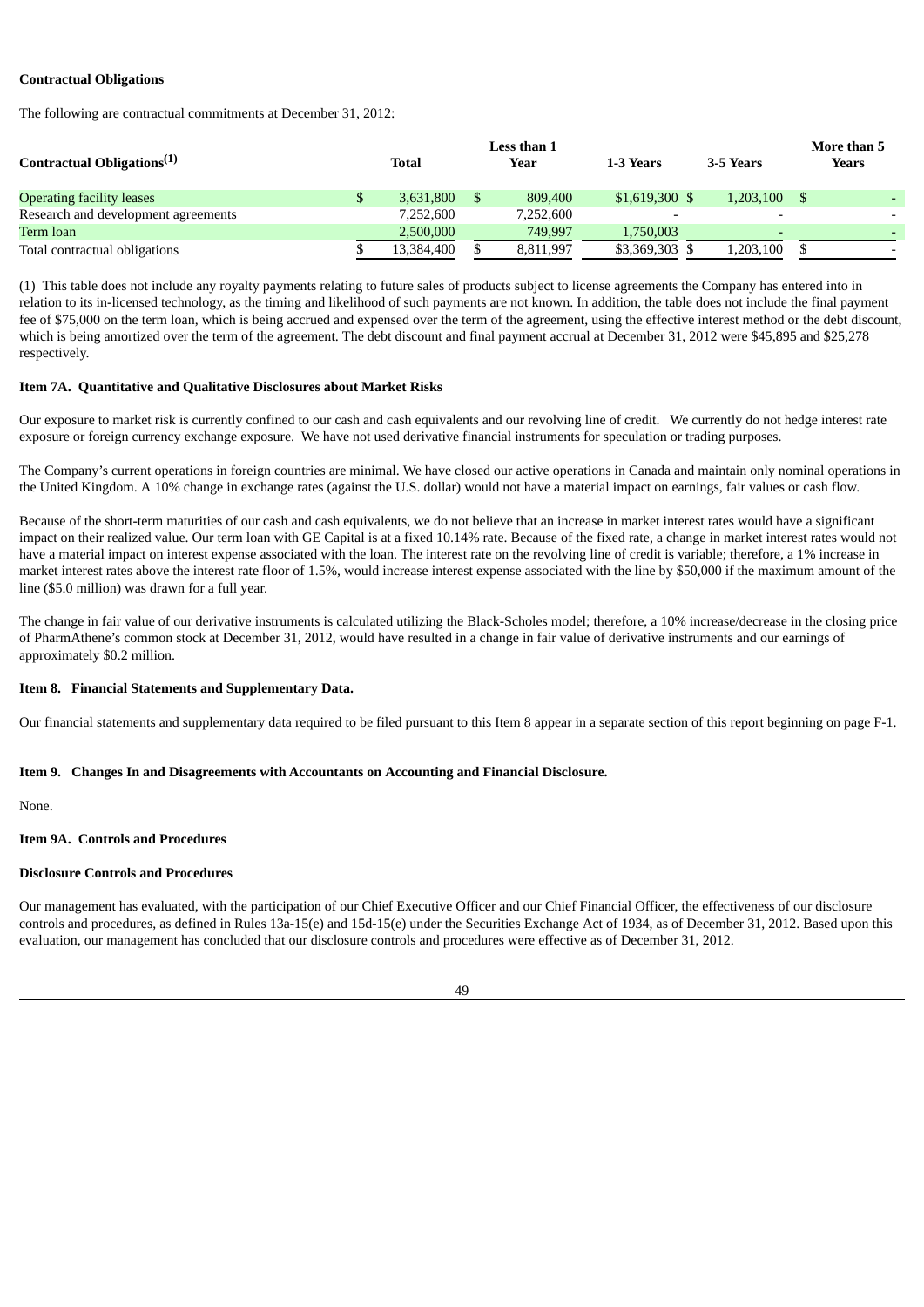## **Management's Annual Report on Internal Control Over Financial Reporting**

The management of the Company is responsible for establishing and maintaining adequate internal control over financial reporting for the Company. Internal control over financial reporting is defined in Rules 13a-15(f) and 15d-15(f) promulgated under the Securities Exchange Act of 1934.

The Company's management assessed the effectiveness of the Company's internal control over financial reporting as of December 31, 2012. In making this assessment, the Company's management used the criteria set forth by the Committee of Sponsored Organization of the Treadway Commission ("COSO") in "Internal Control-Integrated Framework." Based on this assessment, management concluded that as of December 31, 2012, the Company's internal control over financial reporting is effective at the reasonable assurance level.

The Company's independent registered public accounting firm has issued a report on the effectiveness of internal control over financial reporting. This report dated March 13, 2013 appears on page F-2 of this Form 10-K.

## **Changes in Internal Control Over Financial Reporting**

There was no change in the Company's internal control over financial reporting during the most recently completed quarter that has materially affected, or is reasonably likely to materially affect, the Company's internal control over financial reporting.

#### **Item 9B. Other Information.**

None.

# **Part III**

#### **Item 10. Directors, Executive Officers and Corporate Governance.**

The information required by this Item 10 is incorporated by reference to our definitive proxy statement or an amendment to our Annual Report on Form 10-K to be filed within 120 days of our fiscal year end.

#### **Item 11. Executive Compensation.**

The information required by this Item 11 is incorporated by reference to our definitive proxy statement or an amendment to our Annual Report on Form 10-K to be filed within 120 days of our fiscal year end.

#### **Item 12. Security Ownership of Certain Beneficial Owners and Management and Related Stockholder Matters.**

The information required by this Item 12 is incorporated by reference to our definitive proxy statement or an amendment to our Annual Report on Form 10-K to be filed within 120 days of our fiscal year end.

# **Item 13. Certain Relationships and Related Transactions, and Director Independence.**

The information required by this Item 13 is incorporated by reference to our definitive proxy statement or an amendment to our Annual Report on Form 10-K to be filed within 120 days of our fiscal year end.

# **Item 14. Principal Accountant Fees and Services.**

The information required by this Item 14 is incorporated by reference to our definitive proxy statement or an amendment to our Annual Report on Form 10-K to be filed within 120 days of our fiscal year end.

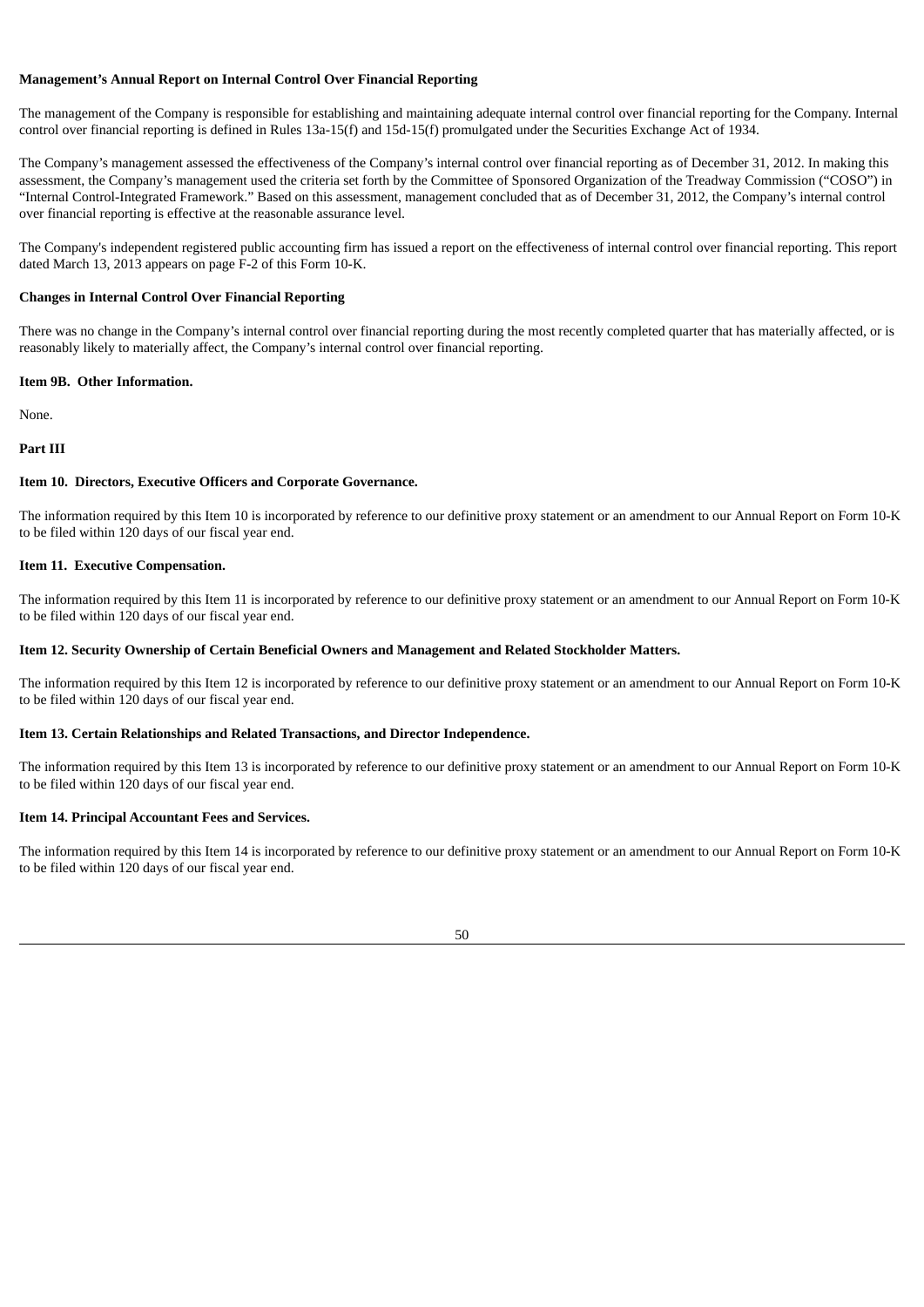# **Part IV**

# **Item 15. Exhibits and Financial Statement Schedules.**

# **Financial Statements**

Reference is made to the Index to the Consolidated Financial Statements beginning on page F-1 of this report.

# **Financial Statement Schedules**

Required information is included in the footnotes to the financial statements.

# **Exhibit Index**

| <b>Exhibit</b><br>No. | <b>Description</b>                                                                                                                                                                                                          |
|-----------------------|-----------------------------------------------------------------------------------------------------------------------------------------------------------------------------------------------------------------------------|
| 2.1                   | Agreement and Plan of Merger, dated January 19, 2007, by and among Healthcare Acquisition Corp., PAI Acquisition Corp., and PharmAthene, Inc.<br>(2)                                                                        |
| 2.2                   | Sale and Purchase Agreement, dated March 20, 2008, by and among the Registrant and Avecia Investments Limited, Avecia Biologics Limited and<br>Avecia Biologics, Inc. (5)                                                   |
| 2.3                   | Amendment Agreement, dated April 2, 2008, by and among, PharmAthene, Inc., PharmAthene UK Limited and PharmAthene US Corporation and<br>Avecia Investments Limited, Avecia Biologics Limited and Avecia Biologics, Inc. (6) |
| 3.1                   | Amended and Restated Certificate of Incorporation of the Company, as amended. (17)                                                                                                                                          |
| 3.2                   | By-laws, as amended. (7)                                                                                                                                                                                                    |
| 4.1                   | Specimen Unit Certificate. (1)                                                                                                                                                                                              |
| 4.2                   | Specimen Common Stock Certificate. (4)                                                                                                                                                                                      |
| 4.3                   | Amendment to Unit Purchase Option by and between the Registrant and Maxim Partners, LLC dated January 28, 2007. (3)                                                                                                         |
| 4.4                   | Form of Warrant in connection with Securities Purchase Agreement dated as of March 23, 2009. (15)                                                                                                                           |
| 4.5                   | Form of Warrant in connection with Note and Warrant Purchase Agreement, as amended as of July 28, 2009. (14)                                                                                                                |
| 4.6                   | Form of Warrant in connection with Securities Purchase Agreement dated as of April 7, 2010. (21)                                                                                                                            |
| 4.7                   | Form of Warrant in connection with Securities Purchase Agreement dated as of July 20, 2010. (22)                                                                                                                            |
| 4.8                   | Form of Warrant in connection with Subscription Agreement dated as of June 10, 2011. (30)                                                                                                                                   |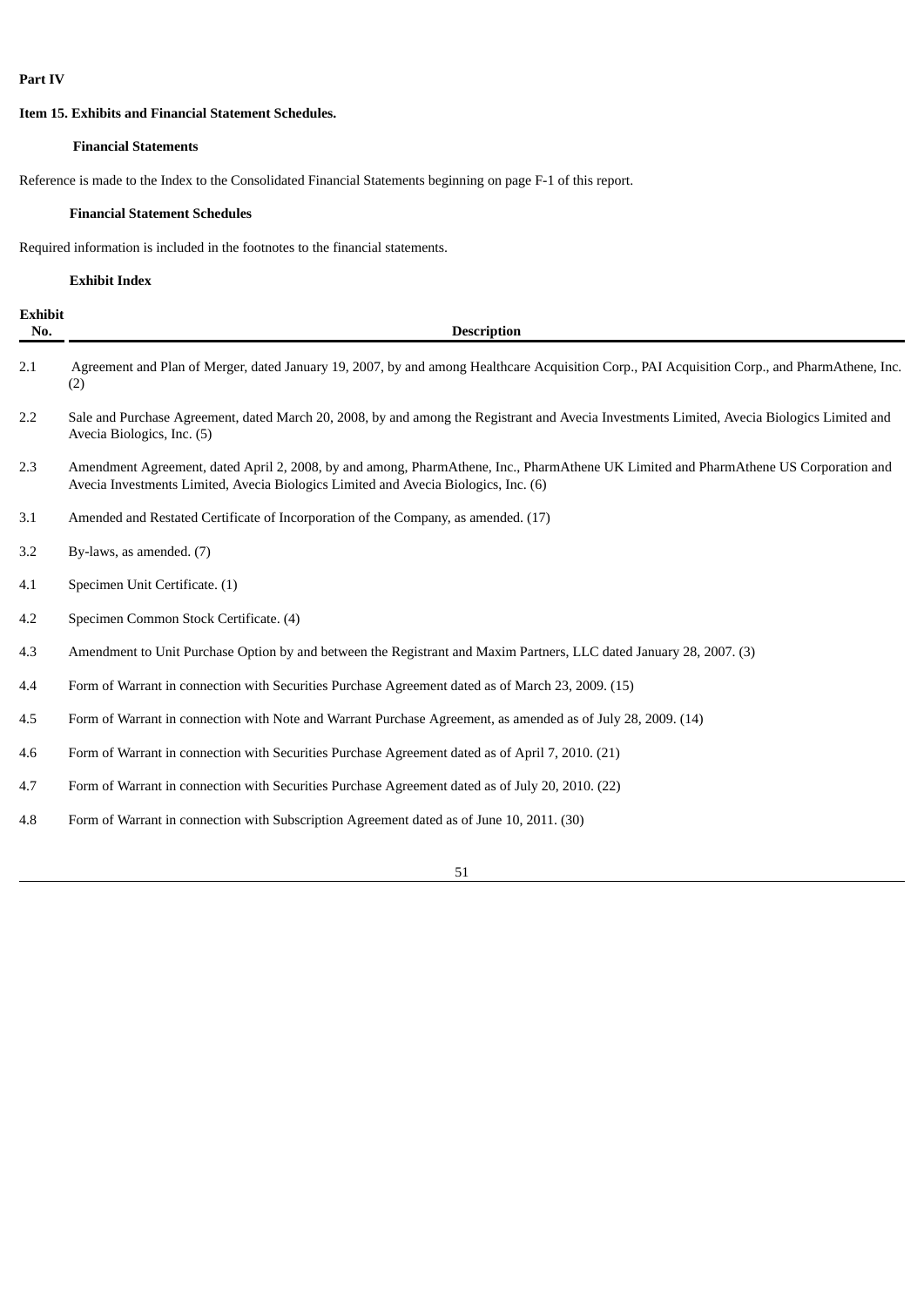- 4.9 Form of Warrant in connection with Loan and Security Agreement, dated March 30, 2012. (31)
- 10.4 Form of Registration Rights Agreement among the Registrant and the Initial Stockholders. (1)
- 10.9 Form of Registration Rights Agreement by and among Healthcare Acquisition Corp. and the former stockholders and note holders of PharmAthene, Inc. (2)
- 10.12 Amended and Restated 2007 Long-Term Incentive Compensation Plan. (8)
- 10.23 Collaboration Agreement, dated November 29, 2004, by and between the Company and Medarex, Inc. (4) +
- 10.28 Office Lease, dated September 14, 2006, by and between the Company and Park Place Trust, as amended by First Amendment to Office Lease, dated January 22, 2007. (4) +
- 10.28.2 Second Amendment to Office Lease, by and between the Company and Park Place Trust, dated September 16, 2008. (28)
- 10.30 Form of PharmAthene Inc. Executive Employment Agreement. (9) ++
- 10.30.1 Employment Agreement, dated April 18, 2008, by and between Eric Richman and the Company ++ (26)
- 10.30.3 Amendment, dated as of May 18, 2010, to Employment Agreement, dated as of April 18, 2008, by and between Eric I. Richman and the Company.  $++$  (25)
- 10.30.5 Employment Agreement, dated April 5, 2010, by and between Thomas Fuerst and the Company. ++ (28)
- 10.30.6 Form of Executive Restricted Stock Award Agreement.++ (29)
- 10.30.7 Form of Executive Stock Option Agreement. ++ (29)
- 10.30.8 Form of Director Stock Option Agreement. ++ (29)
- 10.30.9 Employment Agreement, dated June 30, 2008, by and between Jordan P. Karp and the Company. ++
- 10.30.10 Employment Agreement, dated February 7, 2012, by and between Linda Chang and the Company. ++
- 10.31 Form of PharmAthene Inc. Confidentiality and Non-Solicitation Agreement. (9)
- 10.33 Master Service Agreement, dated December 15, 2004, between Avecia Limited and the Secretary of State for Defence, acting through the Defence Science and Technology Laboratory (DSTL). (10)+
- 10.34 Master Service Agreement, dated August 18, 2005, between Avecia Limited and DSTL. (10) +
- 10.35 Manufacturing Licence Agreement, dated June 20, 2006, between Avecia Limited and DSTL. (10) +
- 10.36.1 Amended and Restated Manufacturing and Marketing Licence Agreement between the Secretary of State for Defence as represented by the Defence Science and Technology Laboratory (Dstl) and PharmAthene UK Ltd. in respect of Recombinant [\*\*\*] Vaccine, dated February 11,  $2009. (13) +$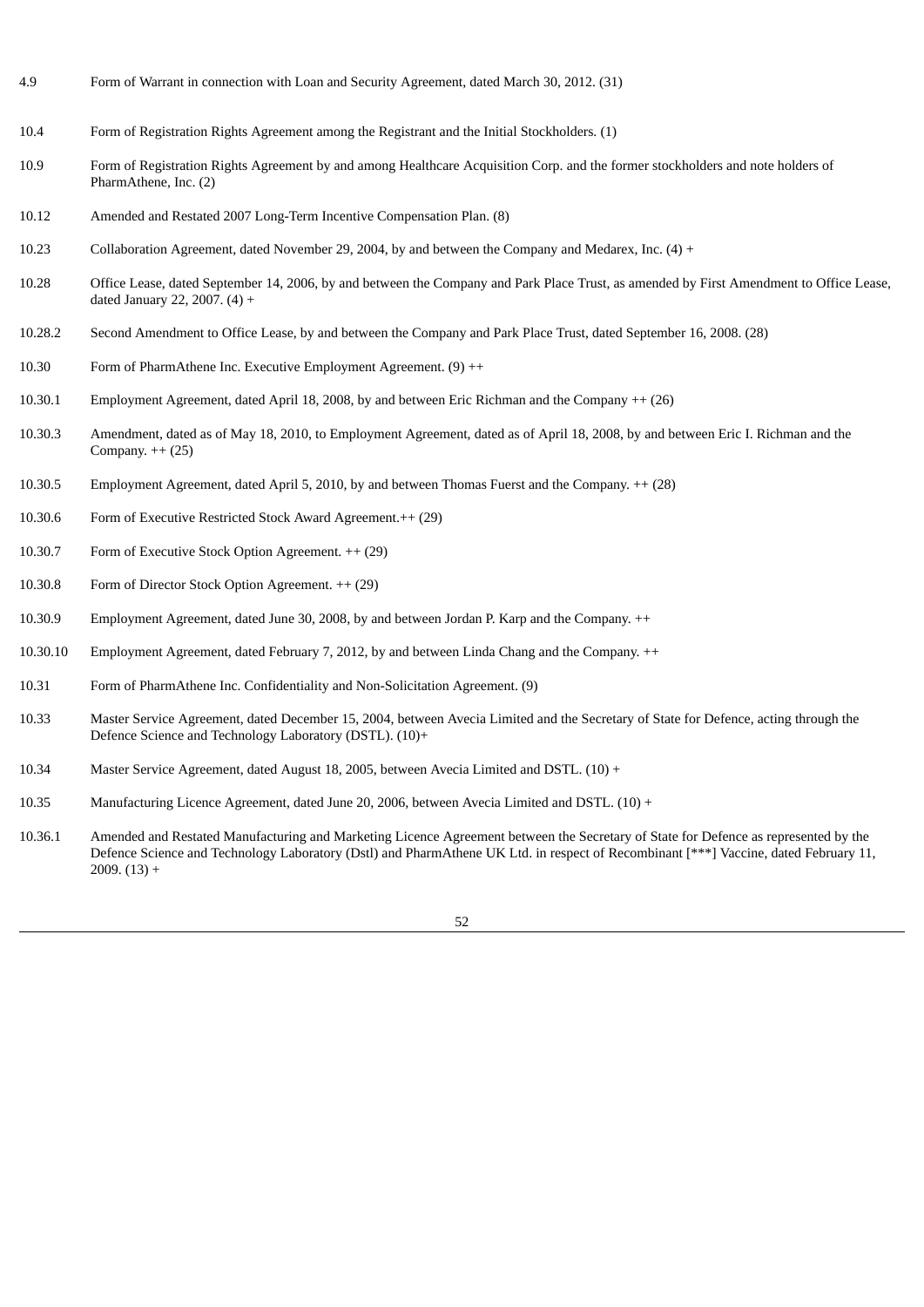- 10.37 Letter Agreement, dated March 20, 2008, between Avecia Biologics Limited and DSTL. (10)+
- 10.37.1 Amended and Restated Licence Agreement between the Secretary of State for Defence as represented by the Defence Science and Technology Laboratory (Dstl) and PharmAthene UK Ltd. in respect of Recombinant [\*\*\*] Vaccine, dated February 5, 2009. (13) +
- 10.44 Contract with the National Institutes of Health for the Production and Testing of Anthrax Recombinant Protective Antigen (rPA) Vaccine (#N01- AI-30052) ("NIH Prime Contract-Anthrax"), dated September 29, 2003. (19) +
- 10.45 Amendments 1 through 13 to the NIH Prime Contract-Anthrax. (19) + , \*\*
- 10.45.1 Modification (Amendment) 16 to the Contract with the National Institutes of Health for the Production and Testing of Anthrax Recombinant Protective Antigen (rPA) Vaccine (#N01-AI-30052). (18) +
- 10.45.2 Modification (Amendment) 18 to the Contract with the National Institutes of Health for the Production and Testing of Anthrax Recombinant Protective Antigen (rPA) Vaccine (HHSO100200900203C). (27) +
- 10.48 Form of Indemnification Agreement (12)
- 10.49 Form of Securities Purchase Agreement dated as of March 23, 2009 between the Company and the Purchasers party thereto. (15)
- 10.51 Form of Note and Warrant Purchase Agreement, dated as of July 24, 2009, by and among PharmAthene, Inc. and the investors signatories thereto, as amended by Amendment No. 1 to Note and Warrant Purchase Agreement, dated as of July 26, 2009 and Amendment No. 2 to Note and Warrant Purchase Agreement, dated as of July 28, 2009. (14)
- 10.52 Form of Registration Rights Agreement, dated as of July 28, 2009 by and among PharmAthene, Inc. and the investors signatories thereto. (14)
- 10.53 Technology Transfer and Development Services Subcontract, dated as of September 17, 2009, by and between Diosynth Biotechnologies Inc. and PharmAthene, Inc. (18) +
- 10.55 Form of Securities Purchase Agreement, dated as of April 7, 2010, between PharmAthene and the Purchasers party thereto.(23)
- 10.56 Form of Securities Purchase Agreement, dated as of July 20, 2010, between PharmAthene and the Purchasers party thereto.(24)
- 10.57 Form of Subscription Agreement, dated as of June 10, 2011, between PharmAthene and the Investors party thereto. (30)
- 10.58 Loan and Security Agreement, dated March 30, 2012. (31)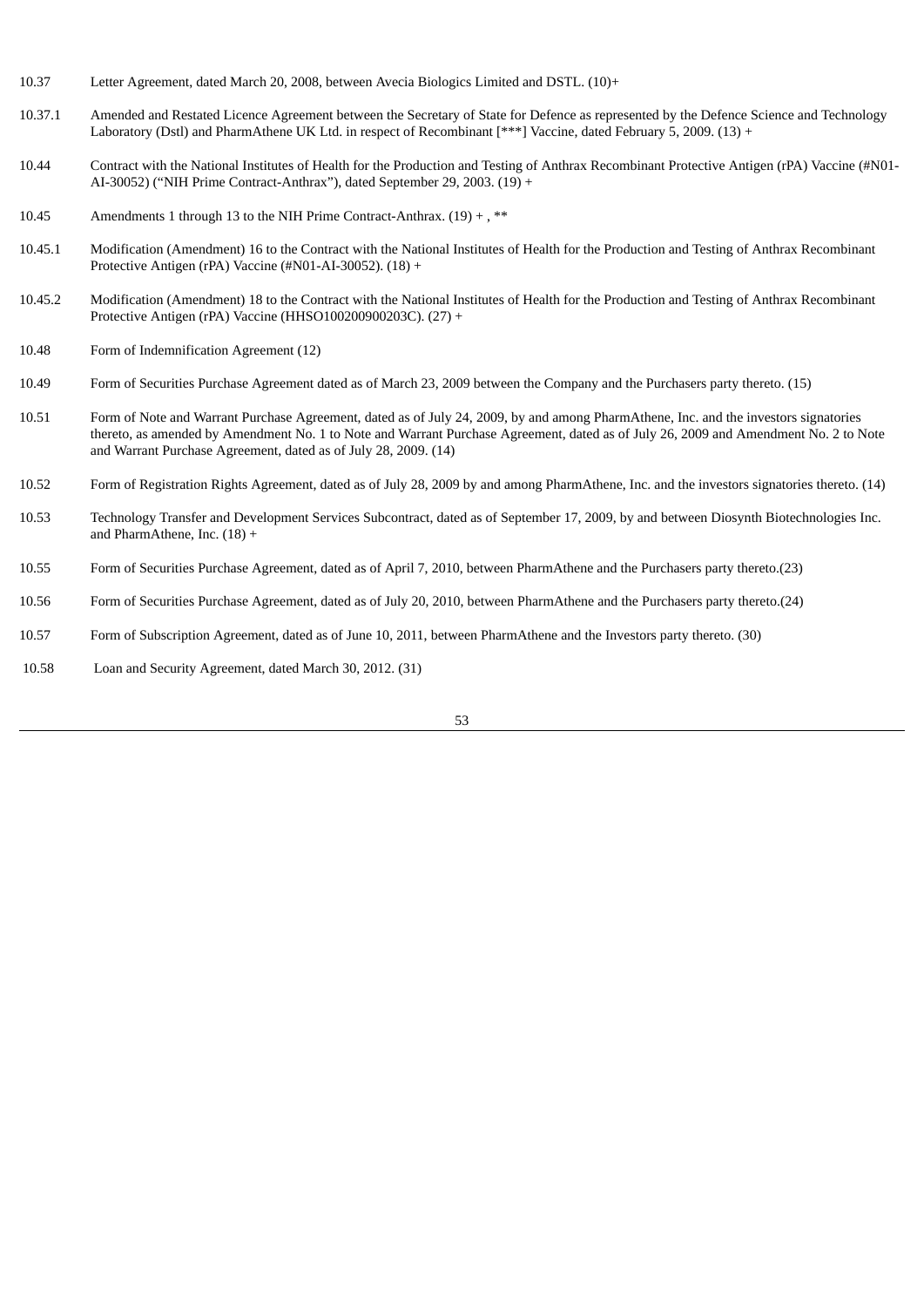- 10.59 Agreement, dated December 5, 2011, between PharmAthene Canada, Inc. and Ferme Pillar Hill Enr., regarding the sale of real estate.\*
- 21 Subsidiaries. (28)
- 23 Consent of Ernst & Young LLP, Independent Registered Public Accounting Firm \*
- 31.1 Certification of Principal Executive Officer Pursuant to SEC Rule 13a-14(a)/15d-14(a).\*
- 31.2 Certification of Principal Financial Officer Pursuant to SEC Rule 13a-14(a)/15d-14(a).\*
- 32.1 Certification of Principal Executive Officer Pursuant to 18 U.S.C. Section 1350.\*
- 32.2 Certification of Principal Financial Officer Pursuant to 18 U.S.C. Section 1350.\*
- (101) The following consolidated financial statements from the PharmAthene, Inc. Annual Report on Form 10-K for the year ended December 31, 2012, formatted in Extensive Business Reporting Language ("XBRL"): (i) Consolidated Balance Sheets as of December 31, 2012 and December 31, 2011, (ii) Consolidated Statements of Operations for the years ended December 31, 2012, 2011 and 2010, (iii) Consolidated Statements of Comprehensive Loss, (iv) Consolidated Statements of Stockholders' Equity for the years ended December 31, 2012, 2011 and 2010, (v) Consolidated Statements of Cash Flows for the years ended December 31, 2012, 2011 and 2010, and (v) Notes to consolidated financial statements.\*
- 101.INS Instance Document\*
- 101.SCH XBRL Taxonomy Extension Schema Document\*
- 101.CAL XBRL Taxonomy Extension Calculation Linkbase Document\*
- 101.DEF XBRL Taxonomy Extension Definition Linkbase Document\*
- 101.LAB XBRL Taxonomy Extension Label Linkbase Document\*
- 101.PRE XBRL Taxonomy Extension Presentation Linkbase Document\*
- (1) Incorporated by reference to the Registration Statement on Form S-1 of the Registrant filed on May 6, 2005.
- (2) Incorporated by reference to the Current Report on Form 8-K filed by the Registrant on January 22, 2007.
- (3) Incorporated by reference to the Current Report on Form 8-K filed by the Registrant on January 25, 2007.
- (4) Incorporated by reference to the Current Report on Form 8-K/A filed by the Registrant on September 24, 2007.
- (5) Incorporated by reference to the Current Report on Form 8-K filed by the Registrant on March 26, 2008.
- (6) Incorporated by reference to the Current Report on Form 8-K filed by the Registrant on April 8, 2008.
- (7) Incorporated by reference to the Current Report on Form 8-K filed by the Registrant on May 2, 2008.
- (8) Incorporated by reference to Appendix B to the Proxy Statement on Schedule 14A filed by the Registrant on May 15, 2008.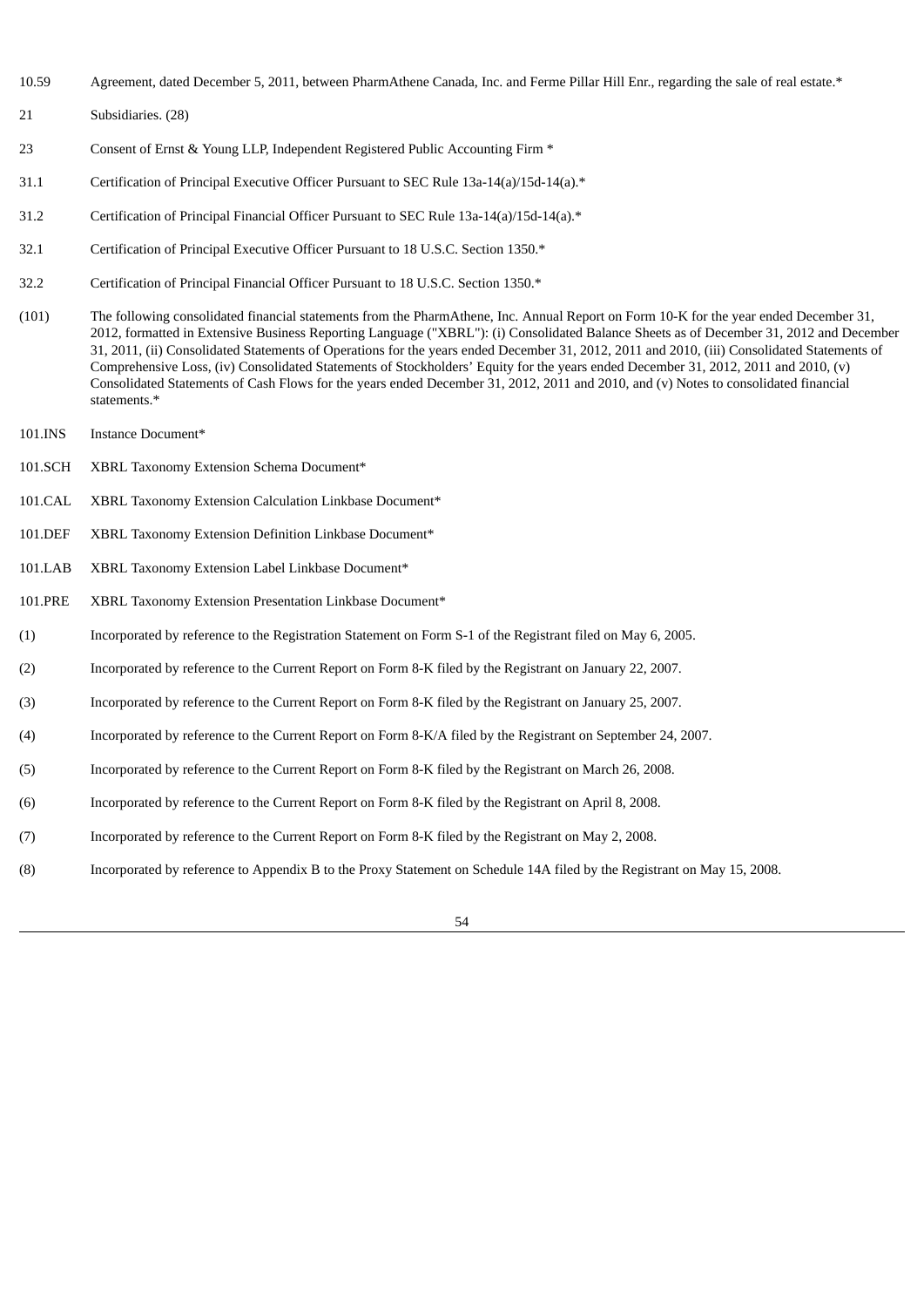- (9) Incorporated by reference to the corresponding exhibit to the Quarterly Report on Form 10-Q filed by the Registrant on August 14, 2008.
- (10) Incorporated by reference to the corresponding exhibit to the Amendment to the Quarterly Report on Form 10-Q/A filed by the Registrant on August 19, 2008.
- (11) Incorporated by reference to the corresponding exhibit to the Quarterly Report on Form 10-Q filed by the Registrant on November 14, 2008.
- (12) Incorporated by reference to Exhibit 10.45 to the Current Report on Form 8-K filed by the Registrant on January 27, 2009.
- (13) Incorporated by reference to the corresponding exhibit to the Quarterly Report on Form 10-Q filed by the Registrant on May 15, 2009.
- (14) Incorporated by reference to Amendment No. 1 to the Company's current report on Form 8-K filed on August 3, 2009.
- (15) Incorporated by reference to Exhibits 10.1 and 10.2, respectively, to the Current Report on Form 8-K filed by the Registrant on March 27, 2009 (File No. 001-32587).
- (16) Intentionally omitted.
- (17) Incorporated by reference to the Company's current report on Form 8-K filed on November 4, 2009.
- (18) Incorporated by reference to the Exhibits 10.45.1 and 10.52, respectively, to the Company's quarterly report on Form 10-Q filed on November 13, 2009.
- (19) Incorporated by reference to the corresponding exhibit to the Company's annual report on Form 10-K for the year ended December 31, 2008.
- (20) Incorporated by reference to Exhibit 10.44 to the Quarterly Report on Form 10-Q filed by the Registrant on November 14, 2008.
- (21) Incorporated by reference to Exhibit 10.2 to the Company's current report on Form 8-K filed on April 8, 2010.
- (22) Incorporated by reference to Exhibit 10.2 to the Company's current report on Form 8-K filed on July 20, 2010.
- (23) Incorporated by reference to Exhibit 10.1 to the Company's current report on Form 8-K filed on April 8, 2010.
- (24) Incorporated by reference to Exhibit 10.1 to the Company's current report on Form 8-K filed on July 20, 2010.
- (25) Incorporated by reference to Exhibit 10.30.3 to the Company's current report on Form 8-K filed on May 24, 2010.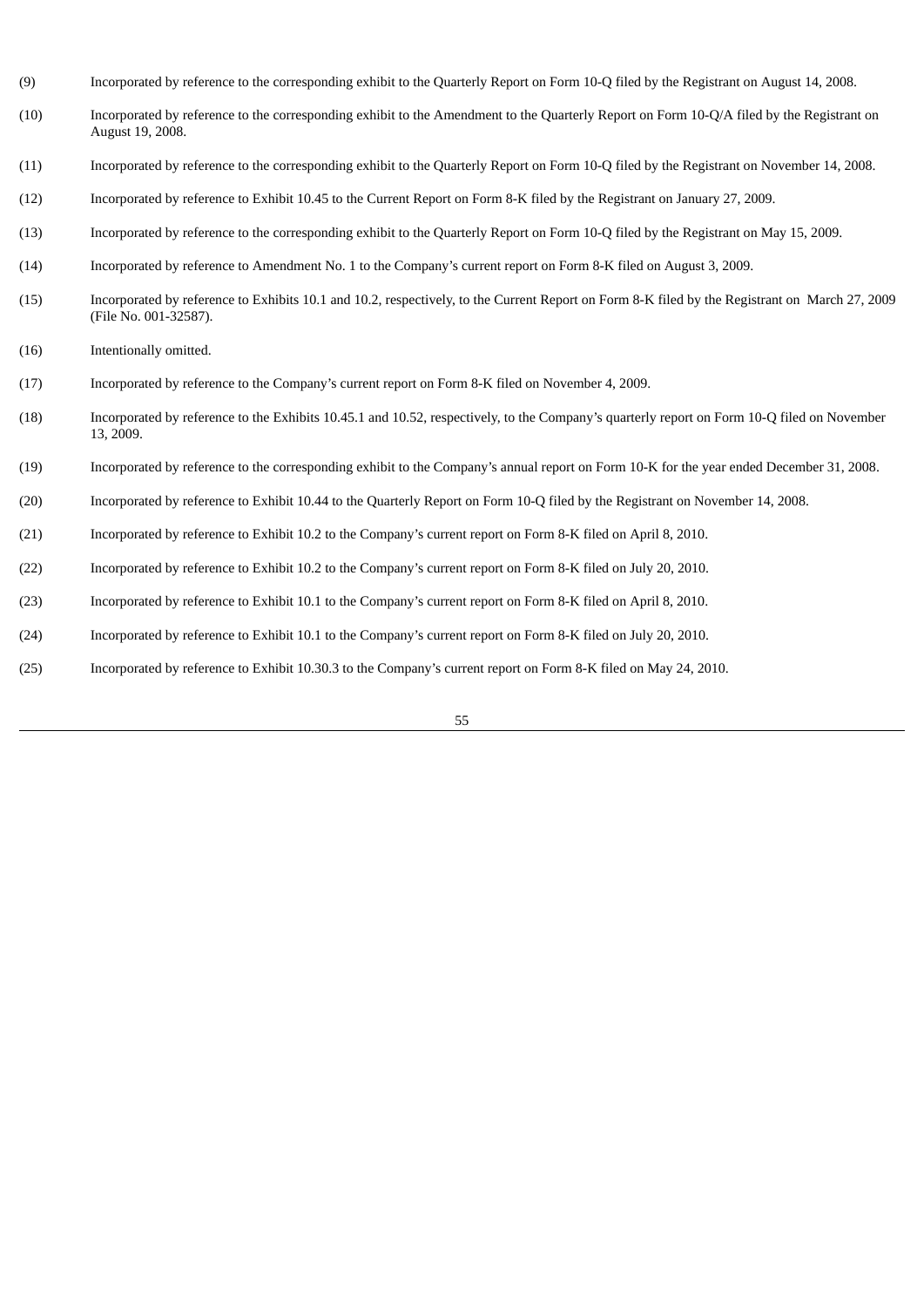- (26) Incorporated by reference to the Company's annual report on Form 10-K for the year ended December 31, 2009.
- (27) Incorporated by reference to the Company's quarterly report on Form 10-Q for the quarter ended March 31, 2010.
- (28) Incorporated by reference to the Company's annual report on Form 10-K for the year ended December 31, 2010.
- (29) Incorporated by reference to the Company's quarterly report on Form 10-Q for the quarter ended March 31, 2011.
- (30) Incorporated by reference to the Current Report on Form 8-K filed by the Registrant on June 10, 2011.
- (31) Incorporated by reference to the Current Report on Form 8-K filed by the Registrant on April 3, 2012.
- Filed herewith.
- \*\* Amendments No. 2 and 5 to the NIH Prime Contract-Anthrax have been superseded in full by subsequent amendments filed herewith and are therefore omitted. Amendment No. 12 to the NIH Prime Contract-Anthrax and Amendment No. 8 to the NIH Prime Contract-Plague were never executed and are therefore omitted.
- + Certain confidential portions of this exhibit have been omitted and filed separately with the Securities and Exchange Commission pursuant to a request for confidential treatment under Rule 24b-2 of the Securities Exchange Act of 1934.
- ++ Management Compensation Arrangement.

# **Financial Statements and Schedules of Subsidiaries and Affiliates**

None.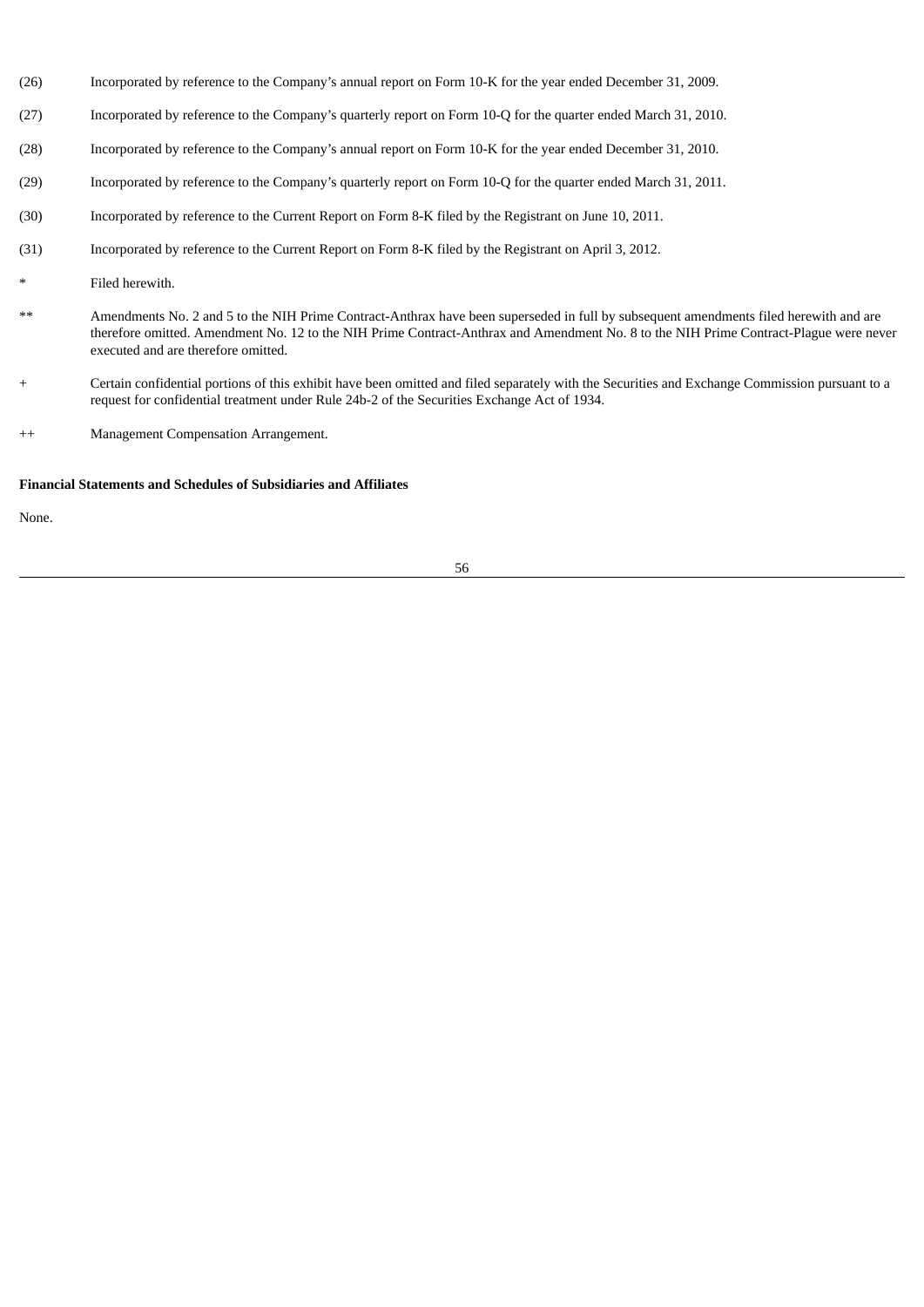# **SIGNATURES**

Pursuant to the requirements of Section 13 or 15(d) of the Securities Exchange Act of 1934, the Registrant has duly caused this report to be signed on its behalf by the undersigned thereunto duly authorized, in the city of Annapolis, State of Maryland, on the 13<sup>th</sup> day of March, 2013.

# **PHARMATHENE, INC.**

By: /s/ Eric I. Richman

Eric I. Richman *President & Chief Executive Officer*

# **POWER OF ATTORNEY**

BY THESE PRESENTS, each person whose signature appears below constitutes and appoints Eric I. Richman, Linda L. Chang, and Jordan P. Karp his true and lawful attorney-in-fact and agents, with full power of substitution and resubstitution for him and in his name, place and stead, in any and all capacities to sign any and all amendments to this Annual Report on Form 10-K, and to file the same, with all exhibits thereto, and other documents in connection therewith, with the Securities and Exchange Commission, hereby ratifying and confirming all that said attorney-in-fact or his substitute, each acting alone, may lawfully do or cause to be done by virtue thereof.

Pursuant to the requirements of the Securities Exchange Act of 1934, this report has been signed below by the following persons on behalf of the registrant and in the capacities and on the dates indicated.

| Signature                                      | Date                                                                                             |                |
|------------------------------------------------|--------------------------------------------------------------------------------------------------|----------------|
| /s/ Eric I. Richman<br>Eric I. Richman         | Chief Executive Officer and Director<br>(Principal Executive Officer)                            | March 13, 2013 |
| /s/ Linda L. Chang<br>Linda L. Chang           | <b>Chief Financial Officer</b><br>(Principal Financial Officer and Principal Accounting Officer) | March 13, 2013 |
| /s/ Mitchel Sayare<br>Mitchel Sayare, Ph.D.    | Chairman of the Board                                                                            | March 13, 2013 |
| /s/ John Gill<br>John Gill                     | <b>Director</b>                                                                                  | March 13, 2013 |
| /s/ Brian Markison<br><b>Brian Markison</b>    | Director                                                                                         | March 13, 2013 |
| /s/ Derace Schaffer<br>Derace Schaffer, M.D.   | Director                                                                                         | March 13, 2013 |
| /s/ Joel McCleary<br><b>Joel McCleary</b>      | <b>Director</b>                                                                                  | March 13, 2013 |
| /s/ Jeffrey W. Runge<br>Jeffrey W. Runge, M.D. | Director                                                                                         | March 13, 2013 |
| /s/ Steven St. Peter<br>Steven St. Peter, M.D. | Director                                                                                         | March 13, 2013 |

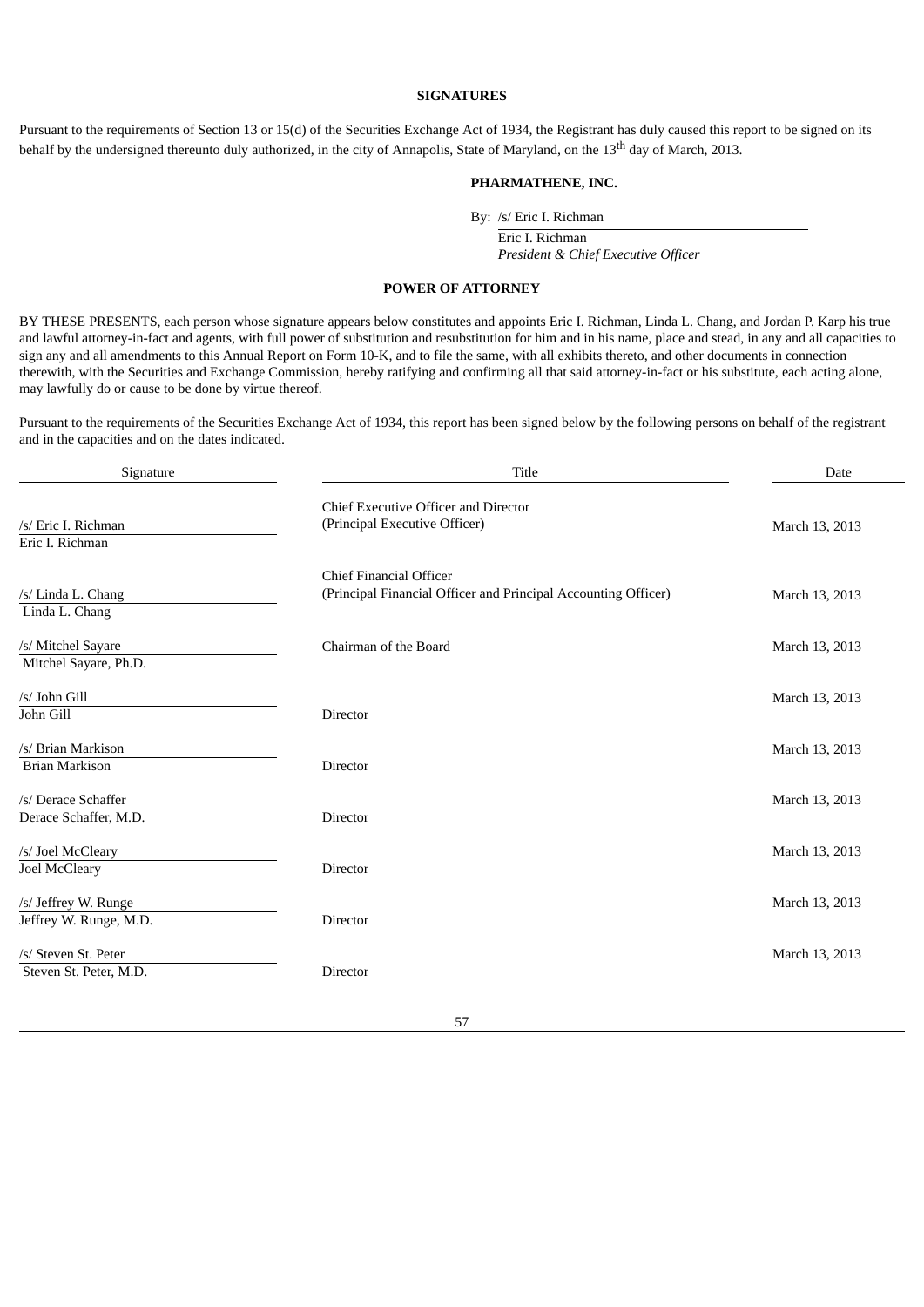# **PHARMATHENE, INC.**

# **INDEX TO CONSOLIDATED FINANCIAL STATEMENTS**

| Report of Independent Registered Public Accounting Firm - Internal Control over Financial Reporting | $F-2$ |
|-----------------------------------------------------------------------------------------------------|-------|
|                                                                                                     |       |
| Report of Independent Registered Public Accounting Firm - Consolidated Financial Statements         | $F-3$ |
|                                                                                                     |       |
| <b>Consolidated Balance Sheets</b>                                                                  | $F-4$ |
|                                                                                                     |       |
| <b>Consolidated Statements of Operations</b>                                                        | $F-5$ |
|                                                                                                     |       |
| <b>Consolidated Statements of Comprehensive Loss</b>                                                | $F-6$ |
|                                                                                                     |       |
| <b>Consolidated Statements of Stockholders' Equity</b>                                              | $F-7$ |
|                                                                                                     |       |
| <b>Consolidated Statements of Cash Flows</b>                                                        | $F-8$ |
|                                                                                                     |       |
| <b>Notes to Consolidated Financial Statements</b>                                                   | $F-9$ |
|                                                                                                     |       |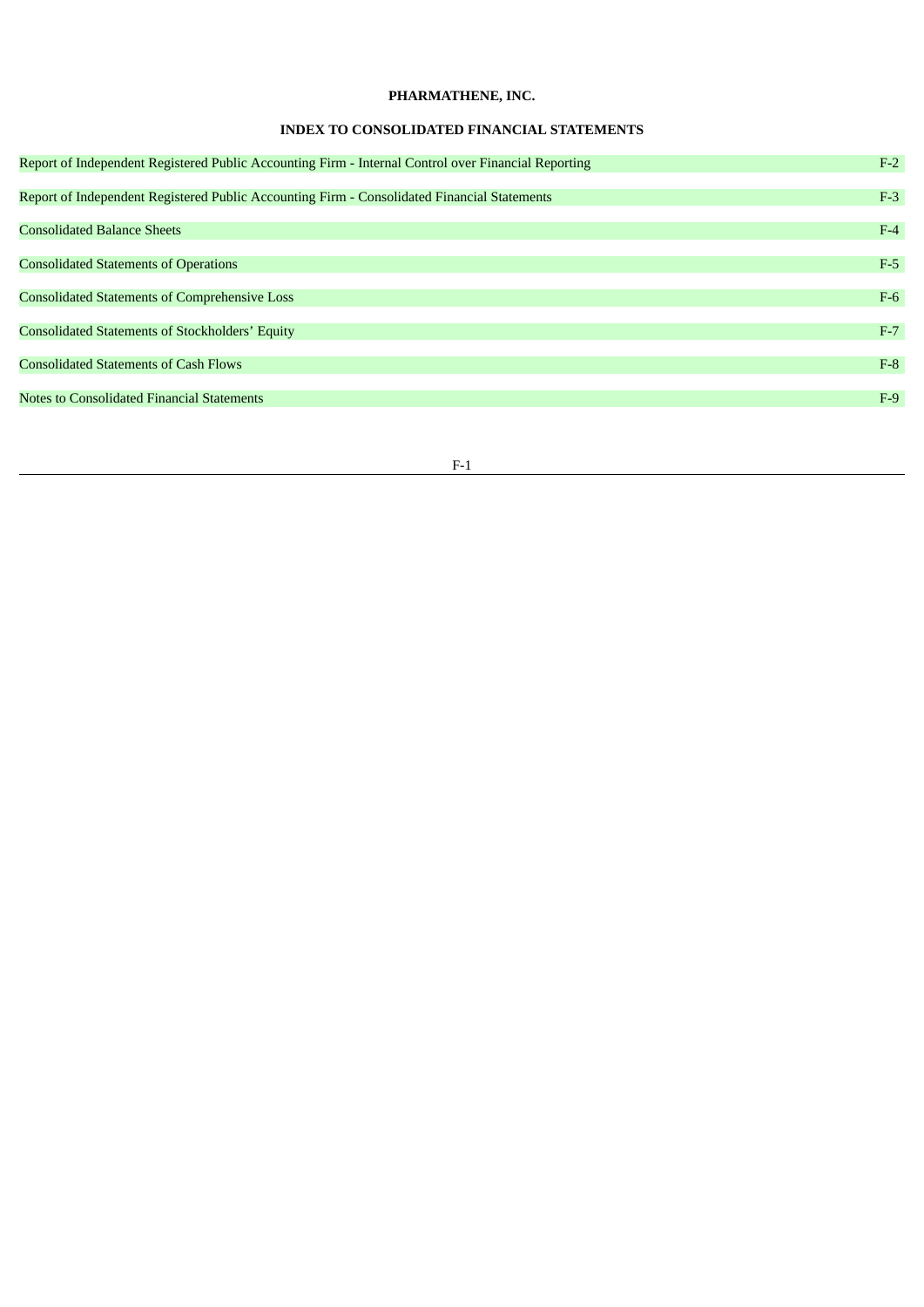# **REPORT OF INDEPENDENT REGISTERED PUBLIC ACCOUNTING FIRM**

#### **INTERNAL CONTROL OVER FINANCIAL REPORTING**

Board of Directors and Stockholders of PharmAthene, Inc.

We have audited PharmAthene, Inc.'s internal control over financial reporting as of December 31, 2012, based on criteria established in Internal Control — Integrated Framework issued by the Committee of Sponsoring Organizations of the Treadway Commission (the COSO criteria). PharmAthene, Inc.'s management is responsible for maintaining effective internal control over financial reporting, and for its assessment of the effectiveness of internal control over financial reporting included in the accompanying "Management Report on Internal Control over Financial Reporting." Our responsibility is to express an opinion on the Company's internal control over financial reporting based on our audit.

We conducted our audit in accordance with the standards of the Public Company Accounting Oversight Board (United States). Those standards require that we plan and perform the audit to obtain reasonable assurance about whether effective internal control over financial reporting was maintained in all material respects. Our audit included obtaining an understanding of internal control over financial reporting, assessing the risk that a material weakness exists, testing and evaluating the design and operating effectiveness of internal control based on the assessed risk, and performing such other procedures as we considered necessary in the circumstances. We believe that our audit provides a reasonable basis for our opinion.

A company's internal control over financial reporting is a process designed to provide reasonable assurance regarding the reliability of financial reporting and the preparation of financial statements for external purposes in accordance with generally accepted accounting principles. A company's internal control over financial reporting includes those policies and procedures that (1) pertain to the maintenance of records that, in reasonable detail, accurately and fairly reflect the transactions and dispositions of the assets of the company; (2) provide reasonable assurance that transactions are recorded as necessary to permit preparation of financial statements in accordance with generally accepted accounting principles, and that receipts and expenditures of the company are being made only in accordance with authorizations of management and directors of the company; and (3) provide reasonable assurance regarding prevention or timely detection of unauthorized acquisition, use, or disposition of the company's assets that could have a material effect on the financial statements.

Because of its inherent limitations, internal control over financial reporting may not prevent or detect misstatements. Also, projections of any evaluation of effectiveness to future periods are subject to the risk that controls may become inadequate because of changes in conditions, or that the degree of compliance with the policies or procedures may deteriorate.

In our opinion, PharmAthene, Inc. maintained, in all material respects, effective internal control over financial reporting as of December 31, 2012, based on the COSO criteria.

We also have audited, in accordance with the standards of the Public Company Accounting Oversight Board (United States), the consolidated balance sheets of PharmAthene, Inc. as of December 31, 2012 and 2011, and the related consolidated statements of operations, comprehensive loss, stockholders' equity, and cash flows for each of the three years in the period ended December 31, 2012 and our report dated March 13, 2013 expressed an unqualified opinion thereon.

/s/ Ernst & Young LLP

Baltimore, Maryland March 13, 2013

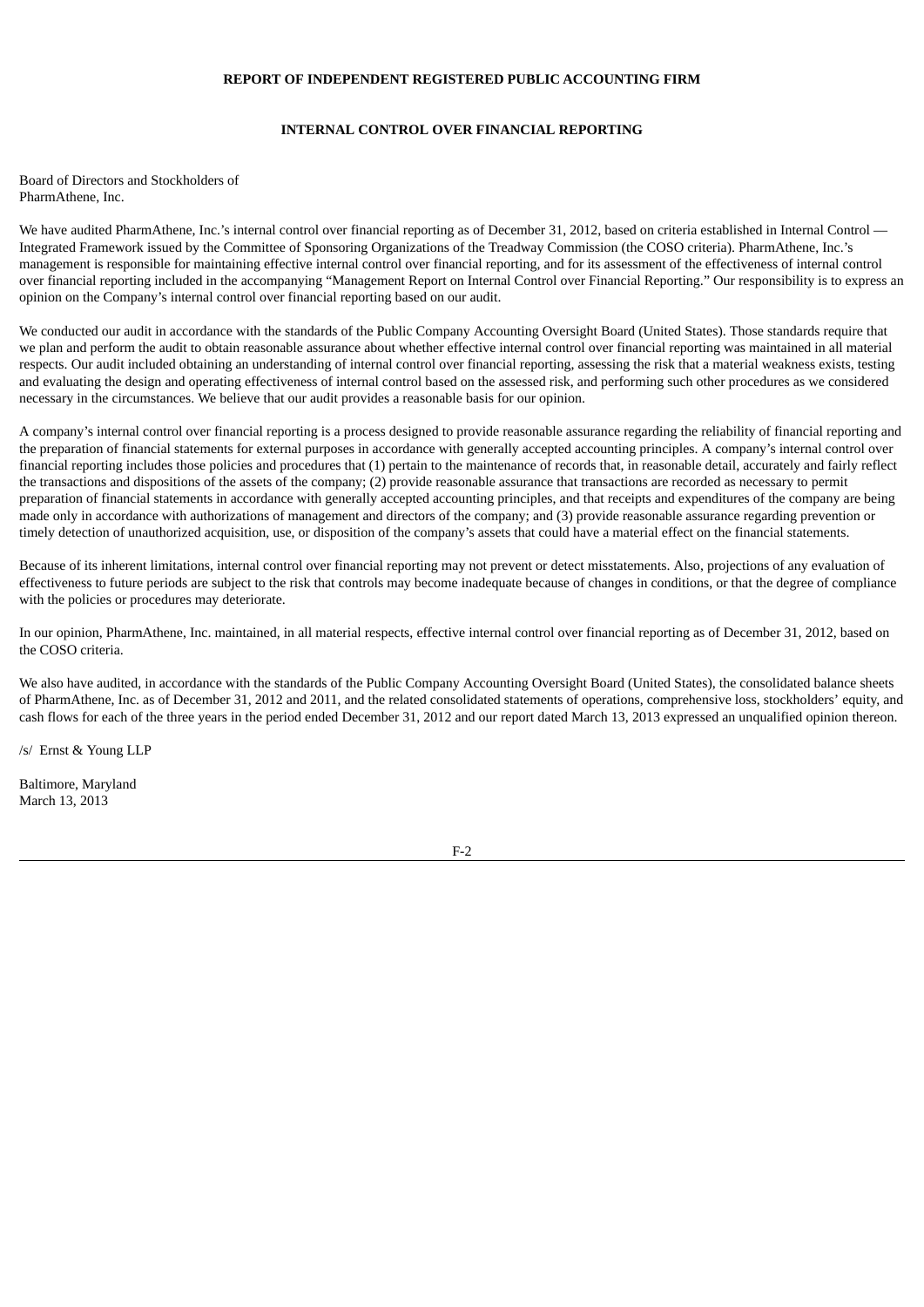# **REPORT OF INDEPENDENT REGISTERED PUBLIC ACCOUNTING FIRM**

#### **CONSOLIDATED FINANCIAL STATEMENTS**

Board of Directors and Stockholders of PharmAthene, Inc.

We have audited the accompanying consolidated balance sheets of PharmAthene, Inc. as of December 31, 2012 and 2011, and the related consolidated statements of operations, comprehensive loss, stockholders' equity and cash flows for each of the three years in the period ended December 31, 2012. These financial statements are the responsibility of the Company's management. Our responsibility is to express an opinion on these financial statements based on our audits.

We conducted our audits in accordance with the standards of the Public Company Accounting Oversight Board (United States). Those standards require that we plan and perform the audit to obtain reasonable assurance about whether the financial statements are free of material misstatement. An audit includes examining, on a test basis, evidence supporting the amounts and disclosures in the financial statements. An audit also includes assessing the accounting principles used and significant estimates made by management, as well as evaluating the overall financial statement presentation. We believe that our audits provide a reasonable basis for our opinion.

In our opinion, the financial statements referred to above present fairly, in all material respects, the consolidated financial position of PharmAthene, Inc. at December 31, 2012 and 2011, and the consolidated results of its operations and its cash flows for each of the three years in the period ended December 31, 2012, in conformity with U.S. generally accepted accounting principles.

We also have audited, in accordance with the standards of the Public Company Accounting Oversight Board (United States), PharmAthene, Inc.'s internal control over financial reporting as of December 31, 2012, based on criteria established in Internal Control — Integrated Framework issued by the Committee of Sponsoring Organizations of the Treadway Commission and our report dated March 13, 2013 expressed an unqualified opinion thereon.

/s/ Ernst & Young LLP

Baltimore, Maryland March 13, 2013

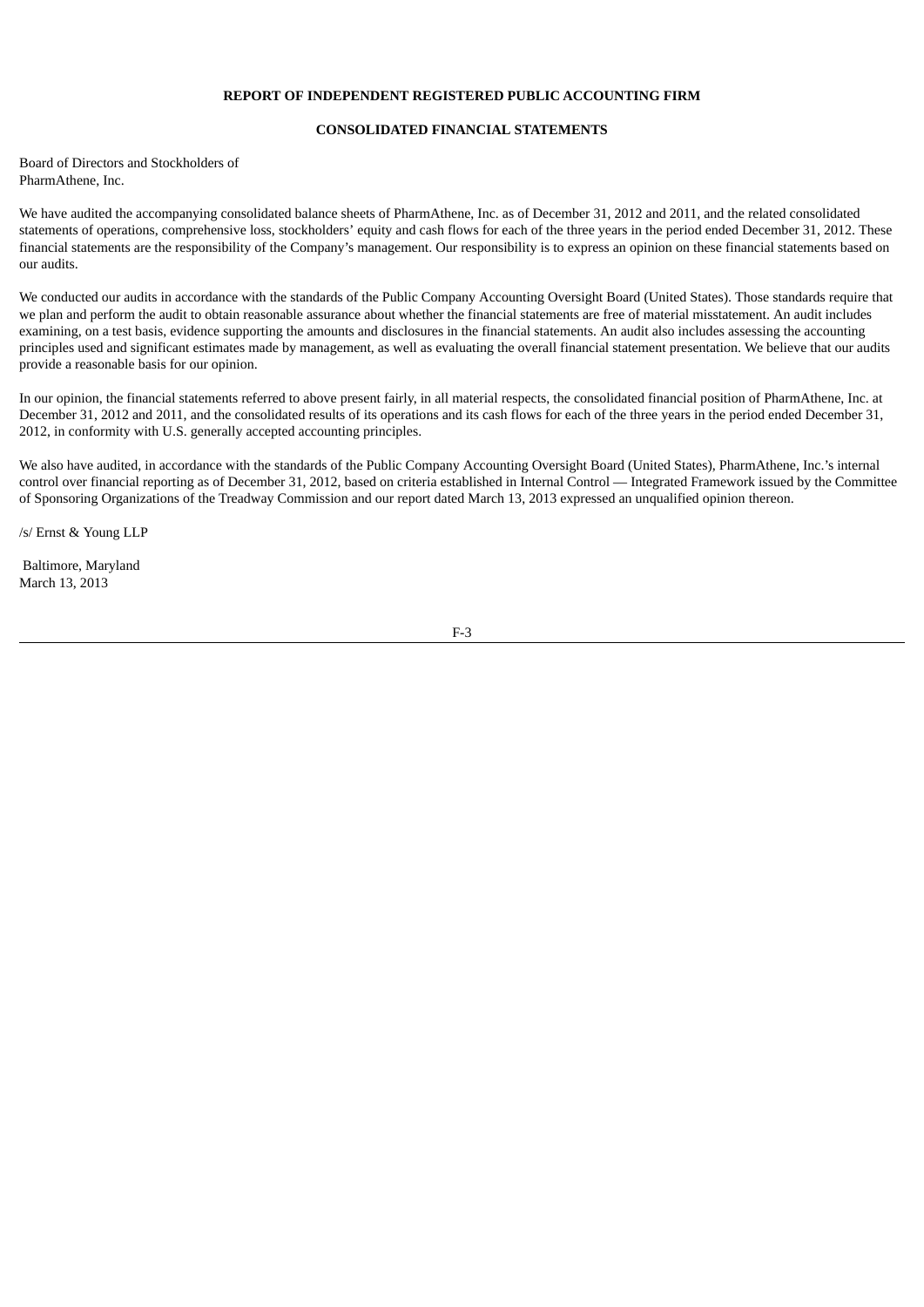# **PHARMATHENE, INC. CONSOLIDATED BALANCE SHEETS**

|                                                                                                          | December 31, |                 |    |                 |
|----------------------------------------------------------------------------------------------------------|--------------|-----------------|----|-----------------|
|                                                                                                          |              | 2012            |    | 2011            |
| <b>ASSETS</b>                                                                                            |              |                 |    |                 |
| Current assets:                                                                                          |              |                 |    |                 |
| Cash and cash equivalents                                                                                | \$           | 12,701,517      | \$ | 11,236,771      |
| Accounts receivable (billed)                                                                             |              | 2,432,641       |    | 4,424,442       |
| Unbilled accounts receivable                                                                             |              | 4,114,442       |    | 3,021,208       |
| Prepaid expenses and other current assets                                                                |              | 547,245         |    | 830,585         |
| Restricted cash                                                                                          |              |                 |    | 100,000         |
| <b>Total current assets</b>                                                                              |              | 19,795,845      |    | 19,613,006      |
| Property and equipment, net                                                                              |              | 483,976         |    | 788,666         |
| Other long-term assets and deferred costs                                                                |              | 113,130         |    | 53,384          |
| Goodwill                                                                                                 |              | 2,348,453       |    | 2,348,453       |
| <b>Total assets</b>                                                                                      | \$           | 22,741,404      | \$ | 22,803,509      |
|                                                                                                          |              |                 |    |                 |
| <b>LIABILITIES AND STOCKHOLDERS' EQUITY</b><br><b>Current liabilities:</b>                               |              |                 |    |                 |
| Accounts payable                                                                                         | \$           | 1,697,280       | \$ | 1,445,700       |
| Accrued expenses and other liabilities                                                                   |              | 2,328,877       |    | 2,655,330       |
| Deferred revenue                                                                                         |              | 1,381,755       |    | 514,312         |
| Current portion of long-term debt                                                                        |              | 749,997         |    |                 |
| Short-term debt                                                                                          |              | 1,330,507       |    |                 |
| <b>Total current liabilities</b>                                                                         |              | 7,488,416       |    | 4,615,342       |
| Other long-term liabilities                                                                              |              | 579,427         |    | 449,709         |
| Long-term debt, less current portion                                                                     |              | 1,704,108       |    |                 |
| Derivative instruments                                                                                   |              | 1,295,613       |    | 1,886,652       |
| <b>Total liabilities</b>                                                                                 |              | 11,067,564      |    | 6,951,703       |
|                                                                                                          |              |                 |    |                 |
| Stockholders' equity:                                                                                    |              |                 |    |                 |
| Common stock, \$0.0001 par value; 100,000,000 shares authorized; 48,352,651 and 48,236,172 shares issued |              |                 |    |                 |
| and outstanding at December 31, 2012 and 2011, respectively                                              |              | 4,835           |    | 4,824           |
| Additional paid-in-capital                                                                               |              | 210,495,905     |    | 208,525,917     |
| Accumulated other comprehensive (loss) income<br>Accumulated deficit                                     |              | (217, 328)      |    | 1,010,522       |
|                                                                                                          |              | (198, 609, 572) |    | (193, 689, 457) |
| Total stockholders' equity                                                                               |              | 11,673,840      |    | 15,851,806      |
| Total liabilities and stockholders' equity                                                               | \$           | 22,741,404      | \$ | 22,803,509      |

The accompanying notes are an integral part of the consolidated financial statements.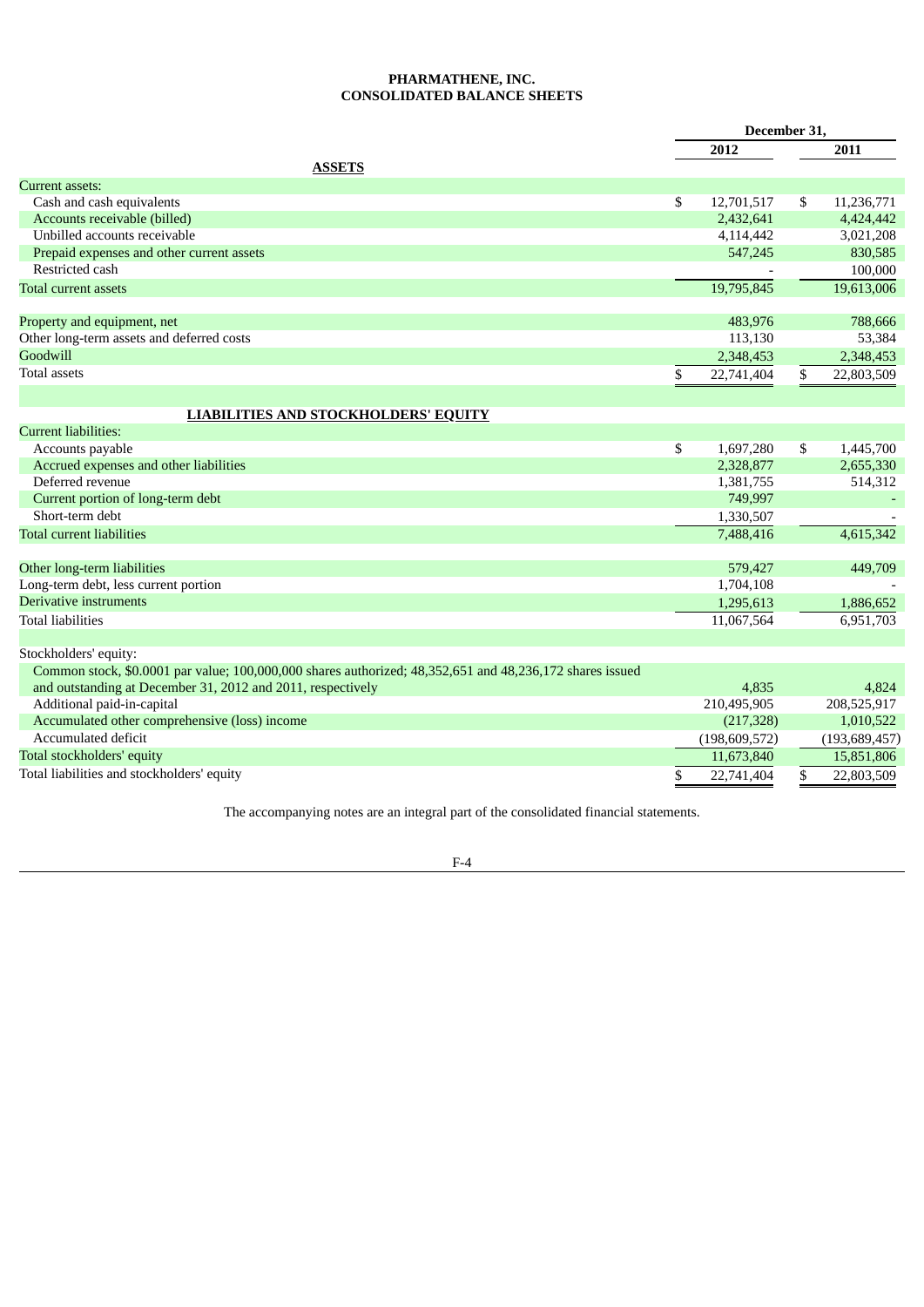# **PHARMATHENE, INC. CONSOLIDATED STATEMENTS OF OPERATIONS**

|                                                                                     | <b>Year Ended December 31,</b> |               |    |                |     |                |  |
|-------------------------------------------------------------------------------------|--------------------------------|---------------|----|----------------|-----|----------------|--|
|                                                                                     |                                | 2012          |    | 2011           |     | 2010           |  |
| Revenue                                                                             | \$                             | 25,175,887    | \$ | 24,266,274     | \$. | 20,993,605     |  |
| <b>Operating expenses:</b>                                                          |                                |               |    |                |     |                |  |
| Research and development                                                            |                                | 19,509,629    |    | 21,219,853     |     | 20,875,536     |  |
| General and administrative                                                          |                                | 11,628,732    |    | 14,311,079     |     | 18,015,761     |  |
| Depreciation and amortization (including \$4,635,489 of impairment charges in 2010) |                                | 303,916       |    | 461,073        |     | 5,655,865      |  |
| Total operating expenses                                                            |                                | 31,442,277    |    | 35,992,005     |     | 44,547,162     |  |
| Loss from operations                                                                | \$                             | (6, 266, 390) | \$ | (11, 725, 731) | \$  | (23, 553, 557) |  |
| Other income (expense):                                                             |                                |               |    |                |     |                |  |
| Interest income                                                                     |                                | 17,808        |    | 16.660         |     | 6,955          |  |
| Interest expense                                                                    |                                | (342, 561)    |    | (54, 573)      |     | (5,936,480)    |  |
| Gain on the sale of assets held for sale                                            |                                |               |    | 781,760        |     |                |  |
| Realization of cumulative translation adjustment                                    |                                | 1,227,656     |    |                |     |                |  |
| Change in fair value of derivative instruments                                      |                                | 591,039       |    | 7,144,983      |     | (5,457,550)    |  |
| Other income, net                                                                   |                                | 47,862        |    | 39,328         |     | 91,355         |  |
| Total other income (expense)                                                        |                                | 1,541,804     |    | 7,928,158      |     | (11, 295, 720) |  |
| Net loss before income taxes                                                        |                                | (4,724,586)   |    | (3,797,573)    |     | (34, 849, 277) |  |
| Provision for income taxes                                                          |                                | (195, 529)    |    |                |     |                |  |
| Net loss                                                                            | \$                             | (4,920,115)   | \$ | (3,797,573)    | \$  | (34, 849, 277) |  |
|                                                                                     |                                |               |    |                |     |                |  |
| Basic and diluted net loss per share                                                | \$                             | (0.10)        | \$ | (0.08)         | \$  | (1.08)         |  |
| Weighted average shares used in calculation of basic and diluted net loss per share |                                | 48,323,067    |    | 47,331,763     |     | 32,309,621     |  |

The accompanying notes are an integral part of the consolidated financial statements.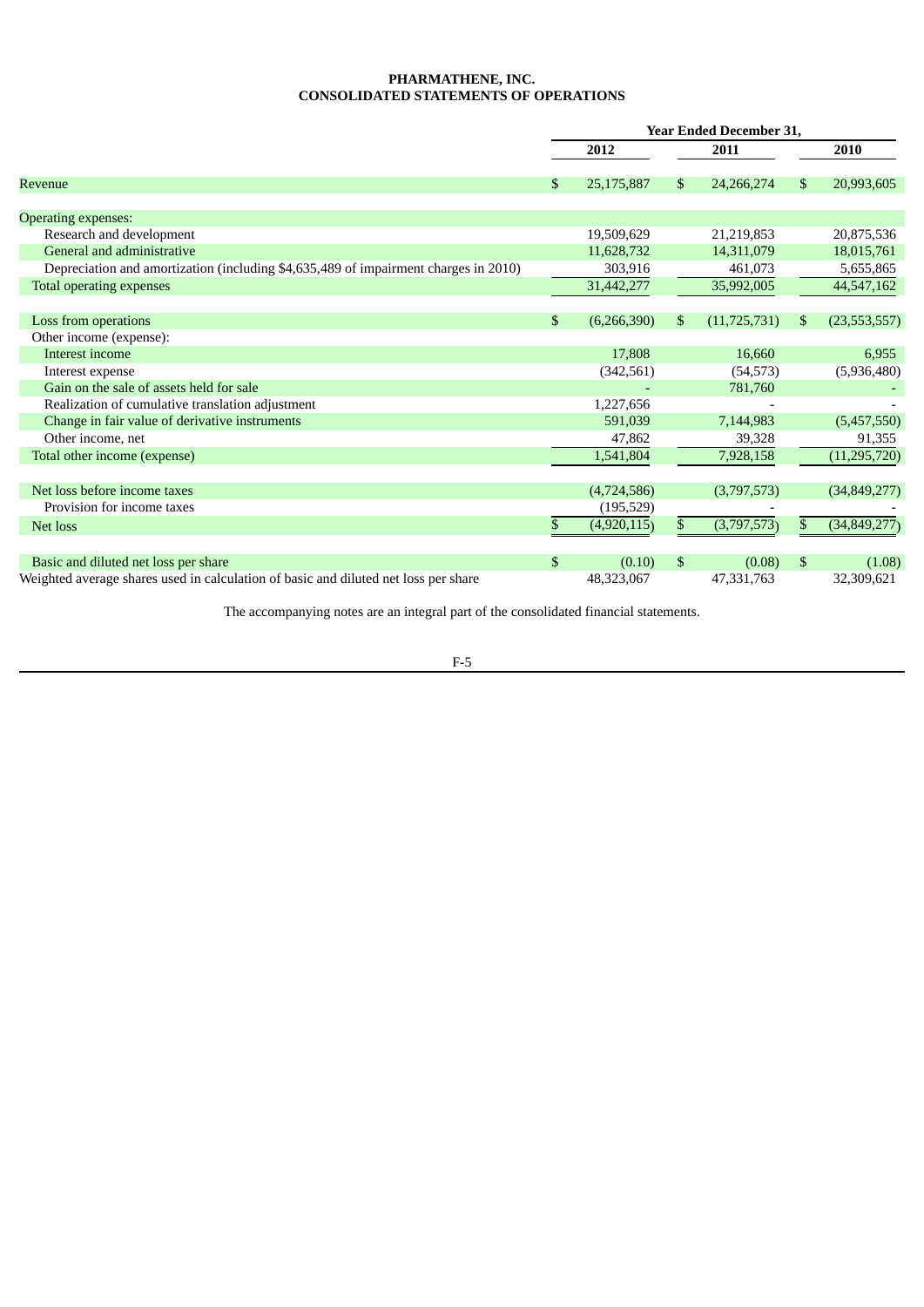# **PHARMATHENE, INC. CONSOLIDATED STATEMENTS OF COMPREHENSIVE LOSS**

|                                                                       | <b>Year ended December 31,</b> |               |  |             |  |                |  |
|-----------------------------------------------------------------------|--------------------------------|---------------|--|-------------|--|----------------|--|
|                                                                       |                                | 2012          |  | 2011        |  | 2010           |  |
| Net loss                                                              |                                | (4,920,115)   |  | (3,797,573) |  | (34, 849, 277) |  |
| Other comprehensive (loss) income:                                    |                                |               |  |             |  |                |  |
| Realization of cumulative translation adjustment included in net loss |                                | (1,227,656)   |  |             |  |                |  |
| Foreign currency translation adjustments                              |                                | (194)         |  | (239, 975)  |  | 68,824         |  |
| Net unrealized losses on investments                                  |                                |               |  |             |  | (6,483)        |  |
| Comprehensive loss                                                    |                                | (6, 147, 965) |  | (4,037,548) |  | (34,786,936)   |  |

The accompanying notes are an integral part of the consolidated financial statements.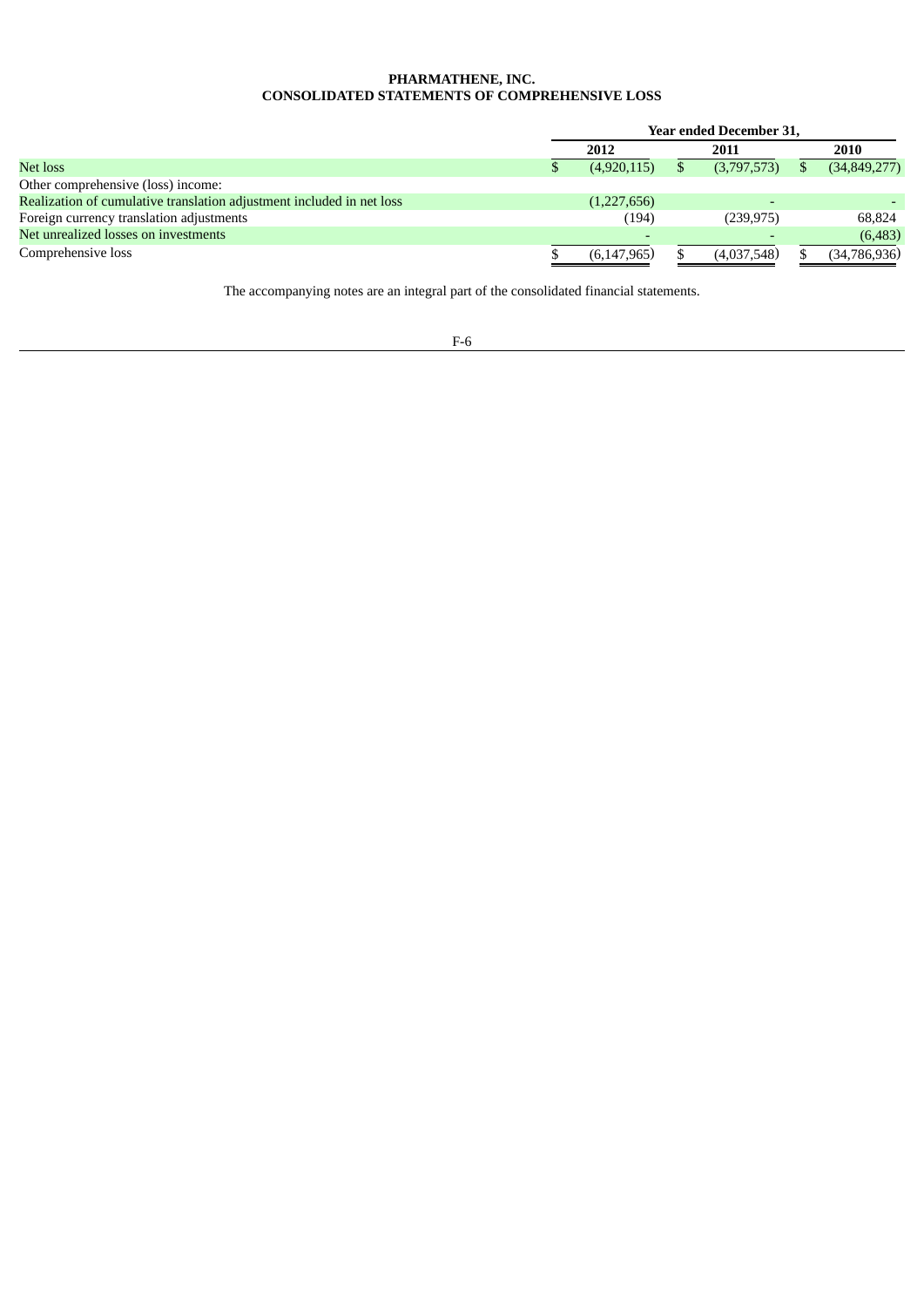# **PHARMATHENE, INC. CONSOLIDATED STATEMENTS OF STOCKHOLDERS' EQUITY**

## **Common Stock**

|                                            |               |                           |                          |              | <b>Additional</b>         |              | <b>Accumulated</b><br>Other           |                                      |                |                                |
|--------------------------------------------|---------------|---------------------------|--------------------------|--------------|---------------------------|--------------|---------------------------------------|--------------------------------------|----------------|--------------------------------|
|                                            | <b>Shares</b> |                           | Amount                   |              | Paid-In<br><b>Capital</b> |              | Comprehensive<br><b>Income (Loss)</b> | <b>Accumulated</b><br><b>Deficit</b> |                | Stockholders'<br><b>Equity</b> |
| <b>Balance as of 12/31/2009</b>            | 28,130,284    | \$                        | 2,813                    | \$           | 157,004,037               | \$           | 1,188,156                             | \$(155,042,607)                      | S.             | 3,152,399                      |
| <b>Net loss</b>                            |               |                           |                          |              |                           |              |                                       | (34, 849, 277)                       |                | (34, 849, 277)                 |
| Net unrealized (losses) on short-term      |               |                           |                          |              |                           |              |                                       |                                      |                |                                |
| investments                                |               |                           |                          |              |                           |              | (6,483)                               |                                      |                | (6,483)                        |
| Foreign currency translation adjustments   |               |                           |                          |              |                           |              | 68,824                                |                                      |                | 68,824                         |
| Issuance of common stock, net issuance     |               |                           |                          |              |                           |              |                                       |                                      |                |                                |
| costs                                      | 9,397,382     |                           | 940                      |              | 19,471,084                |              |                                       |                                      |                | 19,472,024                     |
| Exercise of stock purchase warrants        | 14,537        |                           | $\mathbf{1}$             |              | 2,698                     |              |                                       |                                      |                | 2,699                          |
| Share-based compensation - stock options   |               |                           |                          |              | 2,292,479                 |              |                                       |                                      |                | 2,292,479                      |
| Shares issued upon exercise of stock       |               |                           |                          |              |                           |              |                                       |                                      |                |                                |
| options                                    | 22,316        |                           | $\overline{2}$           |              | 56,206                    |              |                                       |                                      |                | 56,208                         |
| Employee vesting of restricted shares, net | 84,742        |                           | 9                        |              | 191,486                   |              |                                       |                                      |                | 191,495                        |
| Conversion of July 2009 Convertible Debt   | 8,588,983     |                           | 859                      |              | 21,829,478                |              |                                       |                                      |                | 21,830,337                     |
| <b>Balance as of 12/31/2010</b>            | 46,238,244    | $\overline{\$}$           | 4,624                    | \$           | 200,847,468               | \$           | 1,250,497                             | $\overline{189,891,884}$             | $\mathbb{S}$   | 12,210,705                     |
| <b>Net loss</b>                            |               |                           | $\overline{\phantom{a}}$ |              | $\overline{a}$            |              |                                       | (3,797,573)                          |                | (3,797,573)                    |
| Foreign currency translation adjustments   |               |                           |                          |              |                           |              | (239, 975)                            | $\overline{\phantom{a}}$             |                | (239, 975)                     |
| Issuance of common stock, net issuance     |               |                           |                          |              |                           |              |                                       |                                      |                |                                |
| <b>COStS</b>                               | 1,857,143     |                           | 186                      |              | 5,068,542                 |              |                                       |                                      |                | 5,068,728                      |
| Share-based compensation - stock options   |               |                           | $\overline{a}$           |              | 2,251,501                 |              |                                       | $\overline{\phantom{a}}$             |                | 2,251,501                      |
| Shares issued upon exercise of stock       |               |                           |                          |              |                           |              |                                       |                                      |                |                                |
| options                                    | 44,464        |                           | $\overline{4}$           |              | 118,305                   |              |                                       |                                      |                | 118,309                        |
| Employee vesting of restricted shares, net | 96.321        |                           | 10                       |              | 240.101                   |              |                                       |                                      |                | 240.111                        |
| <b>Balance as of 12/31/2011</b>            | 48,236,172    | $\boldsymbol{\mathsf{S}}$ | 4,824                    | $\mathbb{S}$ | 208,525,917               | $\mathbb{S}$ | 1,010,522                             | $\overline{\$$ (193,689,457)         | $\mathfrak{S}$ | 15,851,806                     |
| Net loss                                   |               |                           |                          |              |                           |              |                                       | (4,920,115)                          |                | (4,920,115)                    |
| Reclassification of the cumulative         |               |                           |                          |              |                           |              |                                       |                                      |                |                                |
| translation adjustment on substantial      |               |                           |                          |              |                           |              |                                       |                                      |                |                                |
| liquidation of PharmAthene Canada          |               |                           |                          |              |                           |              | (1,227,656)                           |                                      |                | (1,227,656)                    |
| Foreign currency translation adjustments   |               |                           |                          |              |                           |              | (194)                                 |                                      |                | (194)                          |
| Share-based compensation - stock options   |               |                           |                          |              | 1,803,427                 |              |                                       |                                      |                | 1,803,427                      |
| Shares issued upon exercise of stock       |               |                           |                          |              |                           |              |                                       |                                      |                |                                |
| options                                    | 31,474        |                           | 3                        |              | 38,981                    |              |                                       |                                      |                | 38,984                         |
| Employee vesting of restricted shares, net | 85,005        |                           | 8                        |              | 57,704                    |              |                                       |                                      |                | 57,712                         |
| Warrants to purchase common stock issued   |               |                           |                          |              |                           |              |                                       |                                      |                |                                |
| in connection with issuance of long-term   |               |                           |                          |              |                           |              |                                       |                                      |                |                                |
| debt                                       |               |                           |                          |              | 69,876                    |              |                                       |                                      |                | 69,876                         |
| <b>Balance as of 12/31/2012</b>            | 48,352,651    | \$                        | 4,835                    | \$           | 210,495,905               | \$           | (217, 328)                            | \$(198,609,572)                      | \$             | 11,673,840                     |

The accompanying notes are an integral part of the consolidated financial statements.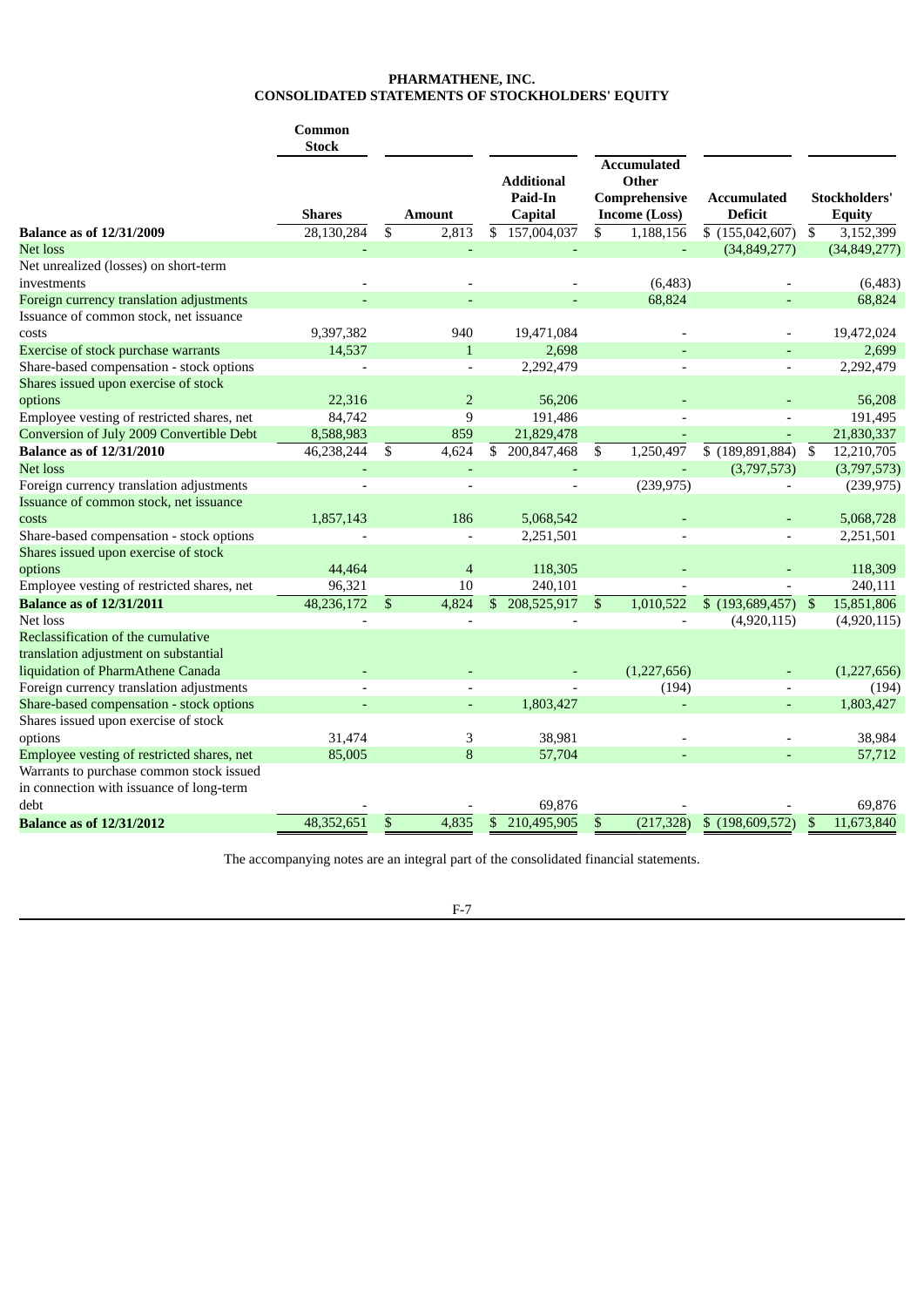# **PHARMATHENE, INC. CONSOLIDATED STATEMENTS OF CASH FLOWS**

|                                                                             | <b>Year ended December 31,</b> |             |    |               |    |                |
|-----------------------------------------------------------------------------|--------------------------------|-------------|----|---------------|----|----------------|
|                                                                             |                                | 2012        |    | 2011          |    | 2010           |
| <b>Operating activities</b>                                                 |                                |             |    |               |    |                |
| Net loss                                                                    | \$                             | (4,920,115) | \$ | (3,797,573)   | \$ | (34, 849, 277) |
| Adjustments to reconcile net loss to net cash used in operating activities: |                                |             |    |               |    |                |
| Realization of cumulative translation adjustment                            |                                | (1,227,656) |    |               |    |                |
| Bad debt (recovery) expense                                                 |                                |             |    | (40, 524)     |    | 2,935,063      |
| Change in fair value of derivative instruments                              |                                | (591,039)   |    | (7, 144, 983) |    | 5,457,550      |
| Depreciation and amortization expense                                       |                                | 303,916     |    | 461,073       |    | 1,020,376      |
| Impairment of assets held for sale                                          |                                |             |    |               |    | 4,635,489      |
| Gain on the disposal of assets held for sale                                |                                |             |    | (781,760)     |    |                |
| Gain of the disposal of property and equipment                              |                                | (66, 626)   |    |               |    |                |
| Share-based compensation expense                                            |                                | 1,894,099   |    | 2,565,961     |    | 2,513,159      |
| Deferred income taxes                                                       |                                | 195,529     |    |               |    |                |
| Non-cash interest expense                                                   |                                | 122,342     |    |               |    | 4,653,633      |
| Changes in operating assets and liabilities:                                |                                |             |    |               |    |                |
| Accounts receivable                                                         |                                | 1,991,801   |    | 20,748        |    | 1,279,875      |
| Unbilled accounts receivable                                                |                                | (1,093,234) |    | 987,408       |    | 5,408,216      |
| Prepaid expenses and other current assets                                   |                                | 367,149     |    | 1,481,150     |    | (650, 722)     |
| Accounts payable                                                            |                                | 251,561     |    | (1,682,461)   |    | 1,245,975      |
| Accrued expenses and other liabilities                                      |                                | (418,076)   |    | (391, 904)    |    | (8,513,914)    |
| Deferred revenue                                                            |                                | 867,443     |    | 514,312       |    |                |
| Net cash used in operating activities                                       |                                | (2,322,906) |    | (7,808,553)   |    | (14, 864, 577) |
| <b>Investing activities</b>                                                 |                                |             |    |               |    |                |
| Purchases of property and equipment                                         |                                |             |    | (71, 439)     |    | (374, 581)     |
| Proceeds from the disposal of assets held for sale                          |                                |             |    | 1,758,960     |    |                |
| Proceeds from the sale of property and equipment                            |                                | 67,400      |    |               |    |                |
| Proceeds from sales of short-term investments                               |                                |             |    |               |    | 3,130,588      |
| Net cash provided by investing activities                                   |                                | 67,400      |    | 1,687,521     |    | 2,756,007      |
| <b>Financing activities</b>                                                 |                                |             |    |               |    |                |
| Proceeds from issuance (repayment) of debt                                  |                                | 2,500,000   |    |               |    | (11, 439)      |
| Proceeds from revolving credit agreement                                    |                                | 1,330,507   |    |               |    |                |
| Deferred financing costs                                                    |                                | (216, 460)  |    |               |    |                |
| Change in restricted cash requirements                                      |                                | 100,000     |    |               |    | (100,000)      |
| Proceeds from issuance of common stock and warrants                         |                                | 38,984      |    | 5,855,689     |    | 21,601,075     |
| Other                                                                       |                                | (32,960)    |    |               |    | (29, 184)      |
|                                                                             |                                | 3,720,071   |    | (74, 361)     |    |                |
| Net cash provided by financing activities                                   |                                |             |    | 5,781,328     |    | 21,460,452     |
| Effects of exchange rates on cash                                           |                                | 181         |    | (208, 852)    |    | (240, 122)     |
| Increases (decreases) in cash and cash equivalents                          |                                | 1,464,746   |    | (548, 556)    |    | 9,111,760      |
| Cash and cash equivalents, at beginning of period                           |                                | 11,236,771  |    | 11,785,327    |    | 2,673,567      |
| Cash and cash equivalents, at end of period                                 | \$                             | 12,701,517  | \$ | 11,236,771    | \$ | 11,785,327     |
| Supplemental disclosure of cash flow information                            |                                |             |    |               |    |                |
| Cash paid for interest                                                      | \$                             | 220,219     | \$ | 54,573        | \$ | 1,234,142      |
| Cash paid for income taxes                                                  | \$                             |             | \$ | 10,630        | \$ |                |
| <b>Financing activity</b>                                                   |                                |             |    |               |    |                |
| Value of warrants issued to lender in connection with loan                  | \$                             | 69,876      | \$ |               | \$ |                |
| Value of warrants issued in connection with the issuance of common stock    | \$                             |             | \$ | 668,640       | \$ | 2,070,146      |
|                                                                             |                                |             |    |               |    |                |

The accompanying notes are an integral part of the consolidated financial statements.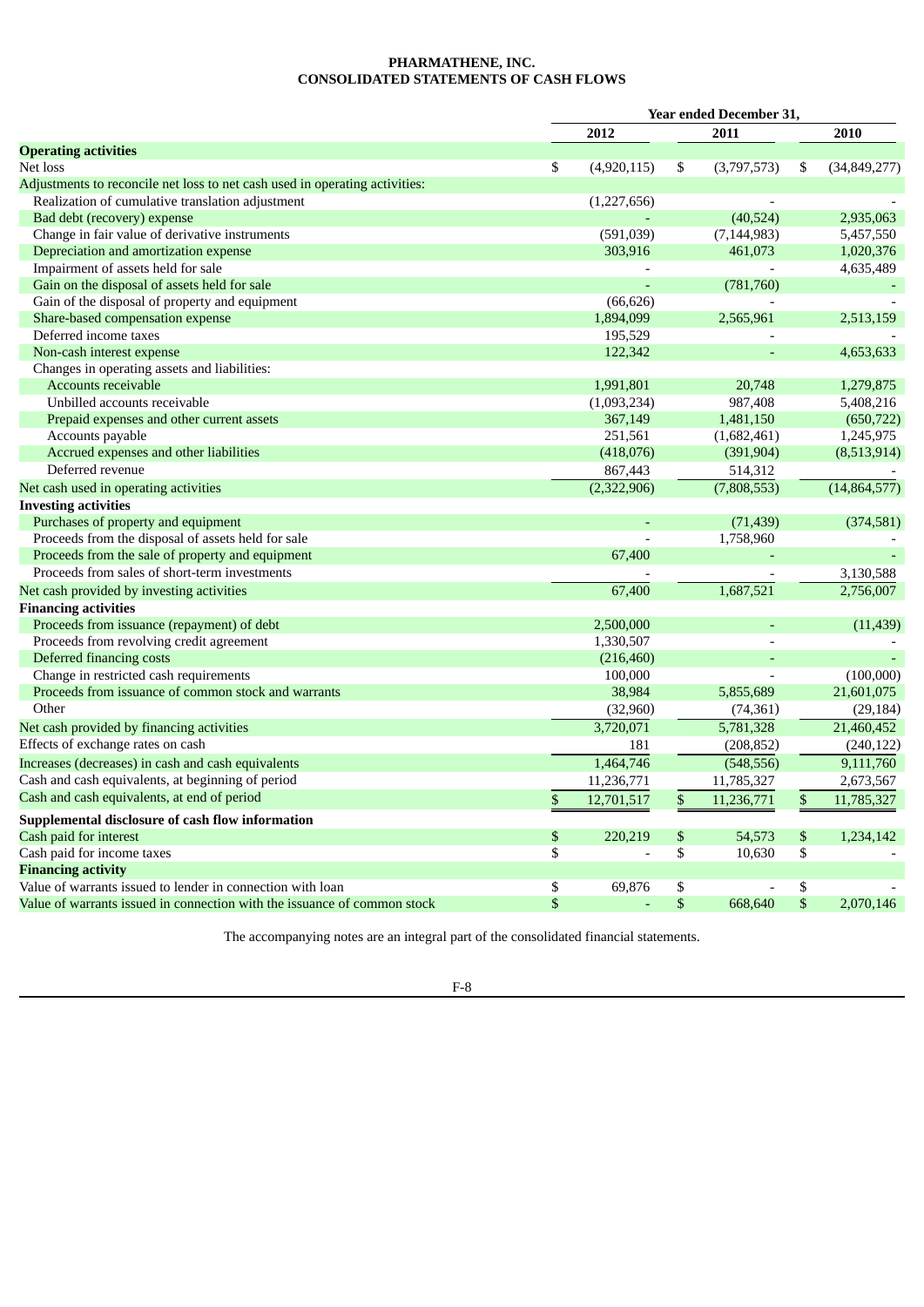# **PharmAthene, Inc. Notes to Consolidated Financial Statements As of and For the Year Ended December 31, 2012**

#### **Note 1 - Organization and Business**

We were formed in April 2005 as Healthcare Acquisition Corp. ("HAQ"), a special purpose acquisition company, formed solely to acquire a then unidentified business. On August 3, 2005, we consummated our initial public offering. On August 3, 2007, we acquired all the outstanding equity of PharmAthene, Inc., a Delaware Corporation, and changed our name from Healthcare Acquisition Corp. to PharmAthene, Inc. In March 2008, PharmAthene Inc., through its wholly-owned subsidiary PharmAthene UK Limited, acquired substantially all the assets and liabilities related to the biodefense vaccines business of Avecia Biologics Limited.

We are incorporated under the laws of the State of Delaware and are a biopharmaceutical company focused on developing biodefense countermeasure applications. We are subject to those risks associated with any biopharmaceutical company that has substantial expenditures for research and development. There can be no assurance that our research and development projects will be successful, that products developed will obtain necessary regulatory approval, or that any approved product will be commercially viable. In addition, we operate in an environment of rapid technological change and are largely dependent on the services and expertise of our employees, consultants and other third parties.

Historically, we have performed under government contracts and grants and raised funds from investors (including additional debt and equity issued in 2012, 2011 and 2010) to sustain our operations. The Company has spent and will continue to spend substantial funds in the research, development, clinical and preclinical testing of the Company's product candidates with the goal of ultimately obtaining approval from the FDA, to market and sell our products. We may elect to raise additional capital through debt and or equity to strengthen our financial position.

### **Note 2 - Summary of Significant Accounting Policies**

#### *Basis of Presentation*

Our consolidated financial statements include the accounts of PharmAthene, Inc. and its wholly-owned subsidiaries. All significant intercompany transactions and balances have been eliminated in consolidation. Our consolidated financial statements have been prepared in accordance with generally accepted accounting principles in the United States. We currently operate in one business segment. Certain receivables, primarily related to tax credits or grants, of approximately \$0.5 million and \$0.6 million as of December 31, 2011 and 2010 respectively, previously classified in our consolidated balance sheets as "accounts receivable," have been reclassified as "prepaid expenses and other current assets" to conform with current period presentation.

#### *Use of Estimates*

The preparation of financial statements in conformity with generally accepted accounting principles in the United States ("U.S. GAAP") requires management to make estimates and assumptions that affect the reported amounts of assets and liabilities, disclosure of contingent assets and liabilities at the date of the financial statements, and the reported amounts of revenues and expenses during the reporting period. Our consolidated financial statements include significant estimates for the expected economic life and value of our intangible assets, and the amount of our net operating losses, our share-based compensation, our financial instruments, among other things. Because of the use of estimates inherent in the financial reporting process, actual results could differ significantly from those estimates.

# *Foreign Currency Translation*

The functional currency of our wholly owned foreign subsidiaries is their local currency. Assets and liabilities of our foreign subsidiaries are translated into United States dollars based on exchange rates at the end of the reporting period. Income and expense items are translated at the weighted average exchange rates prevailing during the reporting period. Translation adjustments for subsidiaries that have not been sold, substantially liquidated or otherwise disposed of, are accumulated in other comprehensive income (loss), a component of stockholders' equity. Foreign currency translation adjustments are the sole component of accumulated other comprehensive income (loss) at December 31, 2012 and 2011. Transaction gains or (losses) are included in the determination of net income or loss, and were approximately (\$0.01) million, (\$0.1) million and \$0.1 million for the years ended December 31, 2012, 2011 and 2010, respectively.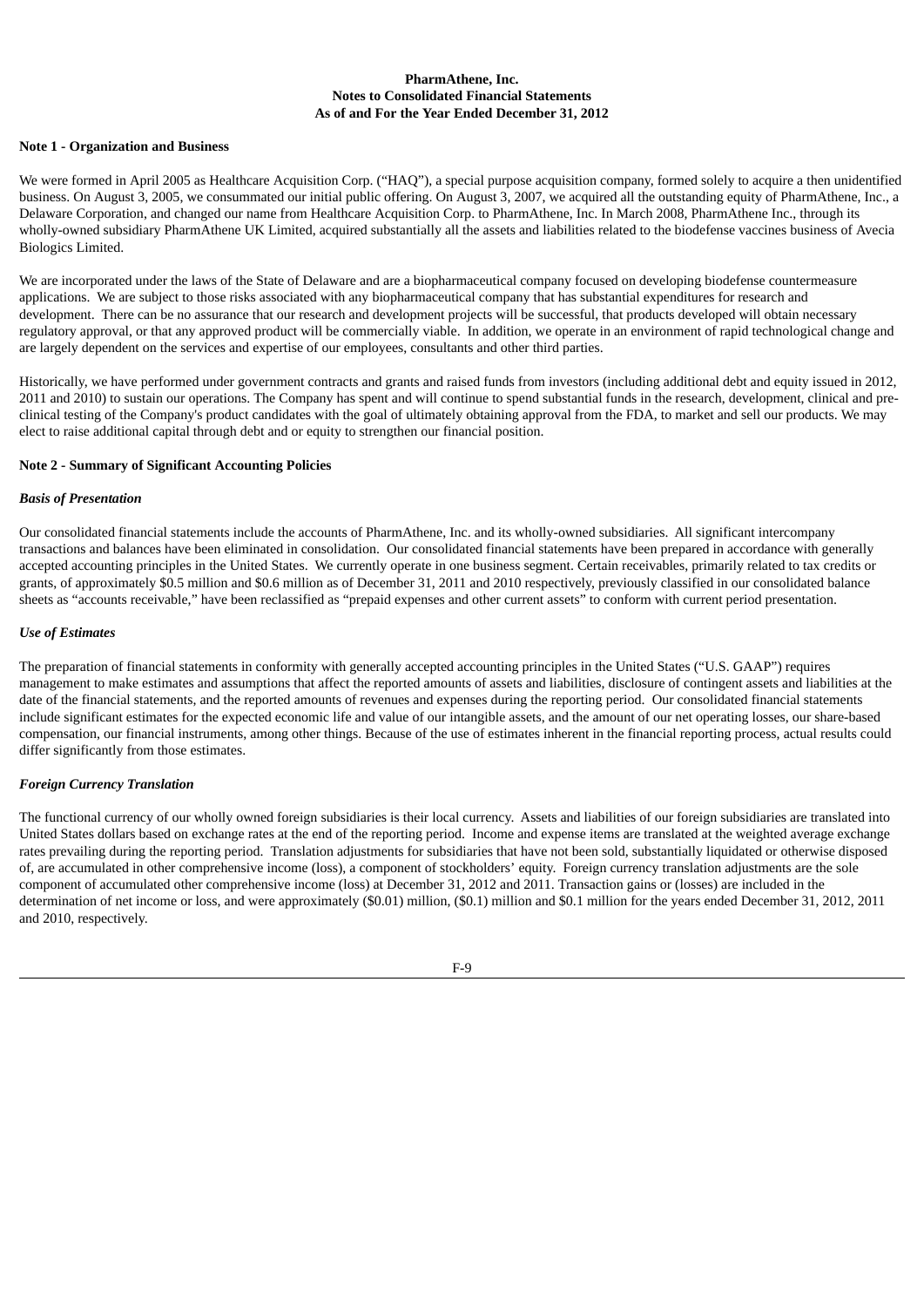In July 2012, we substantially liquidated our Canadian subsidiary, which we acquired in 2005. As a result, we realized approximately \$1.2 million of income in our consolidated statement of operations, which represents the amount of previously recorded foreign currency translation adjustments related to our Canadian subsidiary.

# *Comprehensive Loss and Accumulated Other Comprehensive Income*

Comprehensive loss includes the total of our net loss and all other changes in equity other than transactions with owners, including (i) changes in equity for cumulative translation adjustments resulting from the consolidation of foreign subsidiaries as the financial statements of the subsidiaries located outside of the United States are accounted for using the local currency as the functional currency, and (ii) unrealized gains and losses on short term available-for-sale investments.

Effective January 1, 2012, the Company adopted ASU 2011-05, *Comprehensive Income (Topic 220): Presentation of Comprehensive Income* (ASU 2011-05). As a result, the Company now presents comprehensive income (loss) in its consolidated financial statements as a single financial statement. The adoption of ASU 2011-05 did not affect the Company's consolidated results of operations, financial position, or liquidity.

# *Cash and Cash Equivalents and Restricted Cash*

Cash and cash equivalents are stated at market value. We consider all highly liquid investments with original maturities of three months or less to be cash equivalents. Interest income earned on cash and cash equivalents and short-term investments was approximately \$0.02 million, \$0.02 million and \$0.01 million in 2012, 2011 and 2010, respectively.

As of December 31, 2011 and 2010 we had \$0.1 million in restricted cash associated with a letter of credit to support our corporate credit card program. As of December 31, 2012, none of our cash was restricted.

# *Concentration of Credit Risk*

Financial instruments that potentially subject us to concentrations of credit risk are primarily cash, restricted cash and cash equivalents, and billed and unbilled accounts receivable. We maintain our cash, restricted cash and cash equivalents in the form of money market accounts and overnight deposits with financial institutions that we believe are credit worthy. Because our billed and unbilled accounts receivable consist of amounts due from the U.S. federal government, management deems there to be minimal credit risk.

# *Revolving Line of Credit and Term Loan*

As discussed further in Note 6, we entered into a loan agreement with General Electric Capital Corporation ("GE Capital") in March 2012. As part of that agreement, we issued stock purchase warrants to GE Capital that expire in March 2022. The fair value of the warrants was charged to additional paid-incapital, resulting in a debt discount at the date of issuance. The debt discount is being amortized over the term of the loan agreement using the effective interest method. Financing costs incurred in connection with this agreement are being amortized over the term of the agreement using the effective interest method. The amortization of both the debt discount and deferred financing costs are included in interest expense in the consolidated statement of operations.

# *Significant Customers and Accounts Receivable*

Our primary customers are the U.S. Department of Defense (the "DoD"), Chemical Biological Medical Systems ("CBMS"), the National Institute of Allergy and Infectious Diseases ("NIAID"), the Biomedical Advanced Research and Development Authority ("BARDA"), and the National Institute of Health ("NIH").

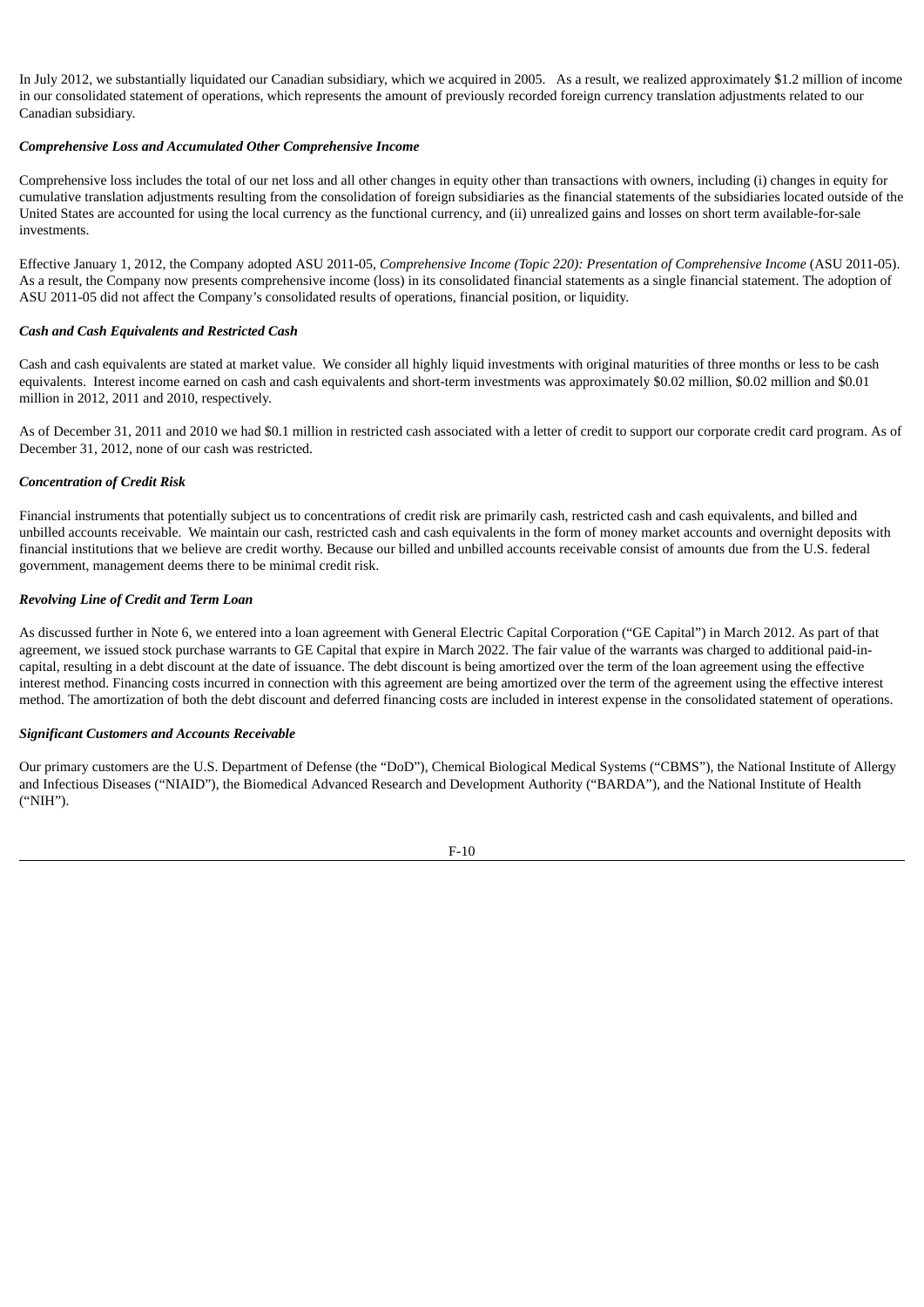As of December 31, 2012 and 2011, the Company's trade receivable balances were comprised solely of receivables from these customers. Unbilled accounts receivable totaling \$4.1 million and \$3.0 million as of December 31, 2012 and 2011, respectively, relate to the contracts with these same customers.

# *Property and Equipment*

Property and equipment consist of leasehold improvements, furniture and office equipment and computer and other equipment and are recorded at cost. Leasehold improvements are amortized over the economic life of the asset or the lease term, whichever is shorter. Property and equipment are depreciated using the straight-line method over the estimated useful lives of the respective assets as follows:

| <b>Asset Category</b>          | <b>Estimated Useful Life</b><br>(in Years) |
|--------------------------------|--------------------------------------------|
|                                |                                            |
| Leasehold improvements         | $8 - 10$                                   |
| Furniture and office equipment |                                            |
| Computer and other equipment   | $3 - 5$                                    |

#### *Impairment of Long-Lived Assets*

Long-lived assets consist primarily of property and equipment. We review long-lived assets for impairment whenever events or changes in circumstances indicate that the carrying amount of an asset may not be recoverable. Recoverability of assets to be held and used is measured by a comparison of the carrying amount of an asset to future undiscounted net cash flows expected to be generated by the asset. Recoverability measurement and estimating of undiscounted cash flows is done at the lowest possible level for which we can identify assets. If such assets are considered to be impaired, the impairment to be recognized is measured by the amount by which the carrying amount of assets exceeds the fair value of the assets.

In the fourth quarter of 2010, we realized an impairment of certain assets associated with the closing of our Canadian operations upon the expiration of the Protexia<sup>®</sup> contract with the DoD. As a result we recognized an impairment charge of approximately \$4.6 million which is included in depreciation and amortization expense in the accompanying 2010 consolidated statement of operations. The remaining assets consisting of land and buildings of approximately \$1.0 million were reclassified as assets held for sale as of December 31, 2010, and subsequently sold in 2011.

## *Exit Activities*

In the fourth quarter 2011, we recognized a gain on the sale of assets of PharmAthene Canada of approximately \$0.8 million, which is included in 2011 in the consolidated statement of operations. We substantially completed the liquidation of our Canadian subsidiary in July 2012 and at that time realized approximately \$1.2 million of accumulated foreign currency translation adjustments, which is included in 2012, in the consolidated statement of operations and the consolidated statement of comprehensive loss.

#### *Fair Value of Financial Instruments*

The carrying amounts of our short term financial instruments, which primarily include cash and cash equivalents, restricted cash, accounts receivable (billed and unbilled), other current assets, accounts payable, accrued and other liabilities, and short term debt, approximate their fair values due to their short maturities. The fair value of our long-term indebtedness is estimated based on the current rates offered to the Company for debt of the same remaining maturities. See Note 3 for further details.

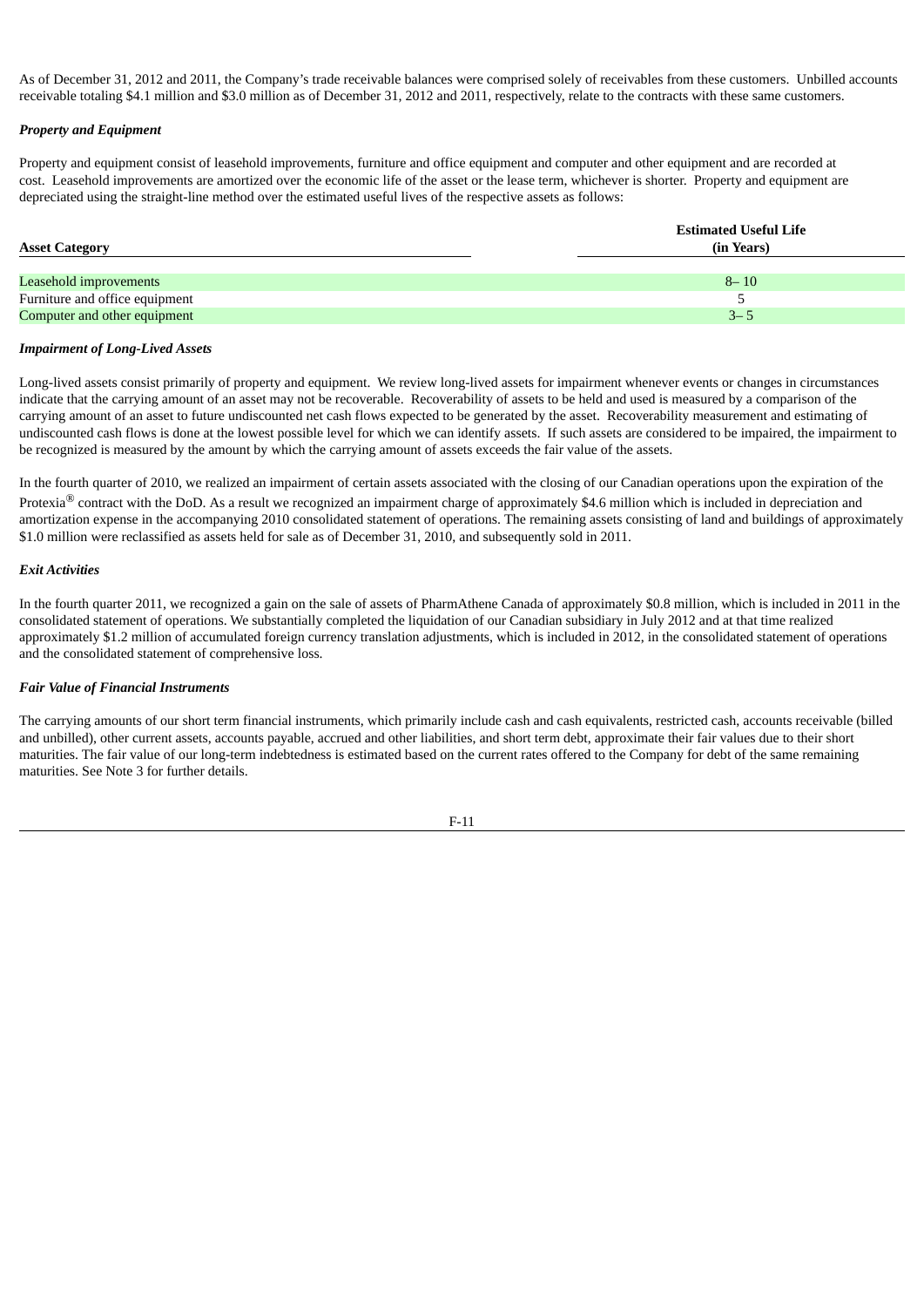## *Goodwill and Intangible Assets*

Goodwill represents the excess of purchase price over the fair value of net identifiable assets associated with acquisitions. We review the recoverability of goodwill by comparing our market value (as measured by our stock price multiplied by the number of outstanding shares as of the end of the year) to the net book value of our equity. If our market value exceeds our net book value, no further analysis is required. Changes in our business strategy or adverse changes in market conditions could impact the impairment analyses and require the recognition of an impairment charge equal to the excess of the carrying value over its estimated fair value. We completed our annual impairment assessment of goodwill on December 31, 2012 and determined that there was no impairment as of that date.

In 2010 we recognized an impairment charge of \$0.8 million associated with our patents related to Protexia<sup>®</sup> as a result of our decision to shut down the Canadian operation upon the expiration of the Protexia® contract with the DoD. The impairment charge is included within depreciation and amortization in 2010, in our consolidated statement of operations.

#### *Revenue Recognition*

We generate our revenue from different types of contractual arrangements: cost-plus-fee contracts, cost reimbursable grants and fixed price contracts.

Revenues on cost-plus-fee contracts are recognized in an amount equal to the costs incurred during the period plus an estimate of the applicable fee earned. The estimate of the applicable fee earned is determined by reference to the contract: if the contract defines the fee in terms of risk-based milestones and specifies the fees to be earned upon the completion of each milestone, then the fee is recognized when the related milestones are earned, as further described below; otherwise, we estimate the fee earned in a given period by using a proportional performance method based on costs incurred during the period as compared to total estimated project costs and application of the resulting fraction to the total project fee specified in the contract.

Under the milestone method of revenue recognition, milestone payments (including milestone payments for fees) contained in research and development arrangements are recognized as revenue when: (i) the milestones are achieved; (ii) no further performance obligations with respect to the milestone exist; (iii) collection is reasonably assured; and (iv) substantive effort was necessary to achieve the milestone.

Milestones are considered substantive if all of the following conditions are met:

- it is commensurate with either our performance to meet the milestone or the enhancement of the value of the delivered item or items as a result of a specific outcome resulting from our performance to achieve the milestone,
- · it relates solely to past performance,
- the value of the milestone is reasonable relative to all the deliverables and payment terms (including other potential milestone consideration) within the arrangement.

If a milestone is deemed not to be substantive, the Company recognizes the portion of the milestone payment as revenue that correlates to work already performed; the remaining portion of the milestone payment is deferred and recognized as revenue as the Company completes its performance obligations.

Revenue on fixed price contracts (without substantive milestones as described above) is recognized on the percentage-of-completion method. The percentage-of-completion method recognizes income as the contract progresses (generally related to the costs incurred in providing the services required under the contract). The use of the percentage-of-completion method depends on the ability to make reasonable dependable estimates and the fact that circumstances may necessitate frequent revision of estimates does not indicate that the estimates are unreliable for the purpose for which they are used.

As a result of our revenue recognition policies and the billing provisions contained in our contracts, the timing of customer billings may differ from the timing of recognizing revenue. Amounts invoiced to customers in excess of revenue recognized are reflected on the balance sheet as deferred revenue. We recorded approximately \$1.4 million and \$0.5 million as deferred revenue as of December 31, 2012 and 2011. Amounts recognized as revenue in excess of amounts billed to customers are reflected on the balance sheet as unbilled accounts receivable.

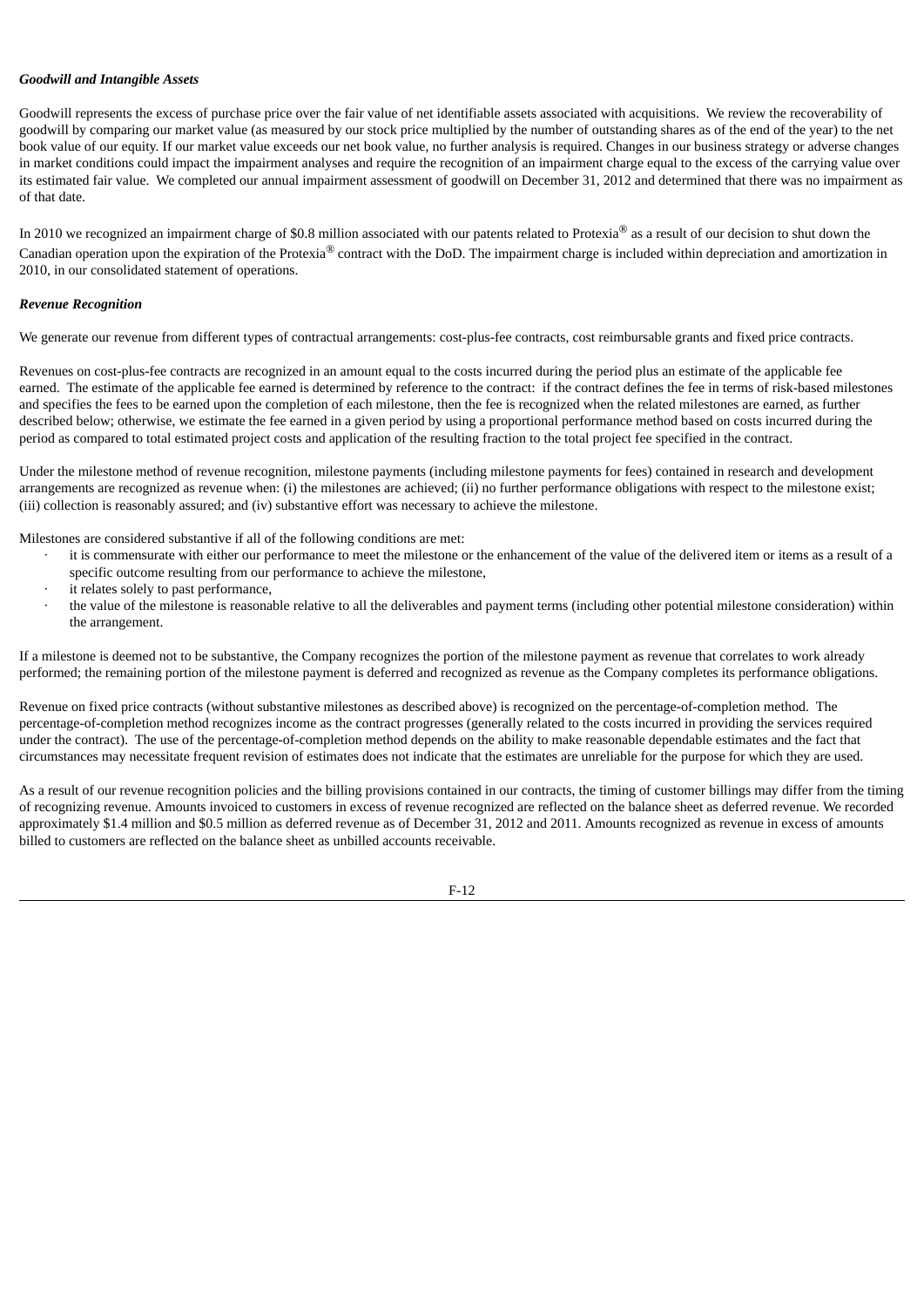We analyze each cost reimbursable grant to determine whether we should report such reimbursements as revenue or as an offset to our expenses incurred. For the years ended December 31, 2012, 2011 and 2010, we recorded approximately \$1.1 million, \$0.7 million and \$2.9 million, respectively, of costs reimbursed by the government as a reduction of research and development expenses. Included in the 2010 grants was approximately \$0.9 million in therapeutic discovery tax grants, which was offset against research and development expense in 2010.

# *Collaborative Arrangements*

Even though most of our products are being developed in conjunction with support by the U.S. Government, we are an active participant in that development, with exposure to significant risks and rewards of commercialization relating to the development of these pipeline products. In collaborations where we are deemed to be the principal participant of the collaboration, we recognize costs and revenues generated from third parties using the gross basis of accounting; otherwise, we use the net basis of accounting.

#### *Research and Development*

Research and development costs are expensed as incurred; advance payments are deferred and expensed as performance occurs. Research and development costs include salaries, facilities expense, overhead expenses, material and supplies, pre-clinical expense, clinical trials and related clinical manufacturing expenses, share-based compensation expense, contract services and other outside services.

#### *Share-Based Compensation*

We expense the estimated fair value of share-based awards granted to employees under our stock compensation plans. The fair value of stock options is determined at the grant date using an option pricing model. We have estimated the fair value of each stock option award using the Black-Scholes option pricing model. The Black-Scholes model considers, among other factors, the expected life of the award and the expected volatility of our stock price. The value of the award that is ultimately expected to vest is recognized as expense on a straight line basis over the employee's requisite service period.

The fair value of restricted stock grants is determined based on the closing price of our common stock on the award date and is recognized as expense ratably over the requisite service period.

Employee share-based compensation expense in 2012, 2011 and 2010 is calculated based on awards ultimately expected to vest and is reduced for estimated forfeitures at a rate of 12%.

Share-based compensation expense for 2012, 2011 and 2010 is as follows:

|                                        | Year ended December 31, |  |           |  |           |  |  |  |
|----------------------------------------|-------------------------|--|-----------|--|-----------|--|--|--|
|                                        | 2012                    |  | 2011      |  | 2010      |  |  |  |
| Research and development               | 518,375                 |  | 754.554   |  | 1,008,368 |  |  |  |
| General and administrative             | 1.375.724               |  | 1,811,407 |  | 1,504,791 |  |  |  |
| Total share-based compensation expense | 1,894,099               |  | 2,565,961 |  | 2,513,159 |  |  |  |

During 2012, we granted 852,139 options to employees and non-employee directors and made no restricted stock grants. At December 31, 2012, we had total unrecognized share-based compensation expense related to unvested awards of options and restricted shares of approximately \$2.3 million, net of estimated forfeitures, which we expect to recognize as expense over a weighted-average period of 2.36 years.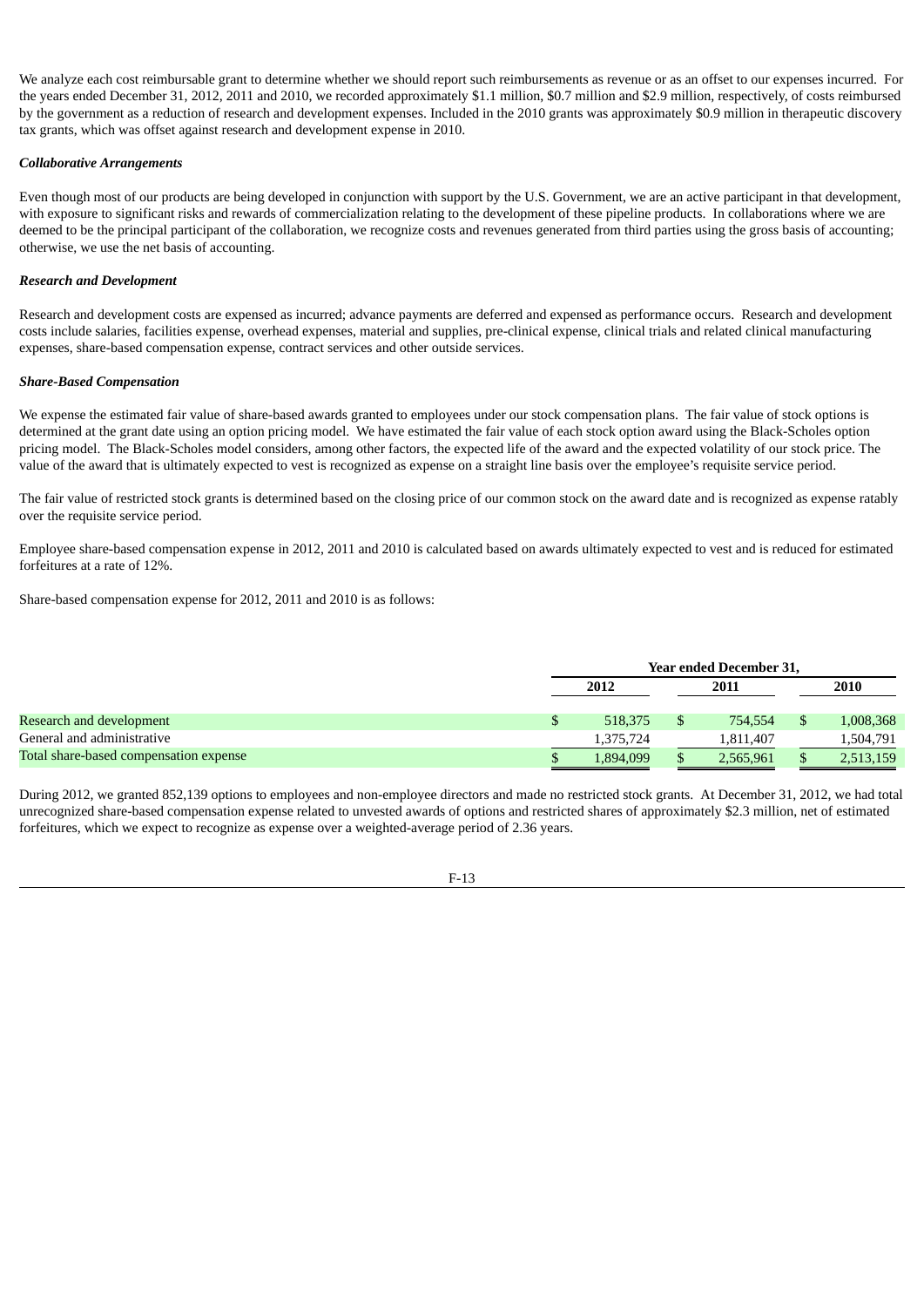During the years ended December 31, 2012, 2011 and 2010, we received \$38,984, \$118,309 and \$56,208 from stock options exercised, respectively.

# *Income Taxes*

We account for income taxes using the asset and liability approach, which requires the recognition of future tax benefits or liabilities on the temporary differences between the financial reporting and tax bases of our assets and liabilities. A valuation allowance is established when necessary to reduce deferred tax assets to the amounts expected to be realized. We also recognize a tax benefit from uncertain tax positions only if it is "more likely than not" that the position is sustainable based on its technical merits. Our policy is to recognize interest and penalties on uncertain tax positions as a component of income tax expense. As of December 31, 2012 and 2011, we had recognized a full valuation allowance since the likelihood of realization of our tax deferred assets does not meet the more likely than not threshold.

For the year ended December 31, 2012, we incurred income tax expense of approximately \$0.2 million relating exclusively to the generation of a deferred tax liability associated with the amortization of goodwill, which is included as a component of other long-term liabilities on our consolidated balance sheets. There was no income tax expense for the periods ended December 31, 2011 or 2010.

We file a U.S. federal income tax return as well as returns for various state and foreign jurisdictions. Our income taxes have not been examined by any tax jurisdiction since our inception. Uncertain tax positions taken on our tax returns are accounted for as liabilities for unrecognized tax benefits. We recognize interest and penalties, if any, related to unrecognized tax benefits in other income (expense) in the consolidated statements of operations.

# *Basic and Diluted Net Loss Per Share*

*Income (loss) per share:* Basic income (loss) per share is computed by dividing consolidated net income (loss) by the weighted average number of common shares outstanding during the period, excluding unvested restricted stock.

For periods of net income when the effects are not anti-dilutive, diluted earnings per share is computed by dividing our net income by the weighted average number of shares outstanding and the impact of all potential dilutive common shares, consisting primarily of stock options, unvested restricted stock and stock purchase warrants. The dilutive impact of our dilutive potential common shares resulting from stock options and stock purchase warrants is determined by applying the treasury stock method.

For the periods of net loss, diluted loss per share is calculated similarly to basic loss per share because the impact of all dilutive potential common shares is anti-dilutive due to the net losses. Approximately 11.9 million, 12.0 million and 10.7 million potential dilutive shares have been excluded in the calculation of diluted net loss per share in 2012, 2011 and 2010, respectively, because their inclusion would be anti-dilutive.

# *Recent Accounting Pronouncements*

Effective January 1, 2012, the Company adopted ASU 2011-05, *Comprehensive Income (Topic 220): Presentation of Comprehensive Income* (ASU 2011-05). As a result, the Company now presents comprehensive income (loss) in its consolidated financial statements as a single financial statement. The adoption of ASU 2011-05 did not affect the Company's consolidated results of operations, financial position, or liquidity.

Effective January 1, 2012, the Company adopted ASU 2011-04, *Fair Value Measurement (Topic 820)* ("ASU 2011-04"), which contains amendments to achieve common fair value measurement and disclosures in U.S. GAAP and International Financial Reporting Standards. ASU 2011-04 explains how to measure fair value for financial reporting. The guidance does not require fair value measurements in addition to those already required or permitted by other Topics. The adoption of ASU 2011-04 did not have any effect on the Company's condensed consolidated results of operations, financial position or liquidity.

Effective January 1, 2012, the Company adopted ASU 2011-08, *Intangibles-Goodwill and Other (Topic 350)* (ASU 2011-08). Previous guidance required an entity to test goodwill for impairment, on at least an annual basis, by comparing the fair value of a reporting unit with its carrying amount, including goodwill. If the fair value of a reporting unit is less than its carrying amount, then a second step of the test must be performed to measure the amount of the impairment loss, if any. Under the amendments in ASU 2011-08, an entity is not required to calculate the fair value of a reporting unit unless the entity determines that it is more likely than not that its fair value is less than its carrying amount. The adoption of ASU 2011-08 did not have a material effect on our results of operations, financial position or cash flows.

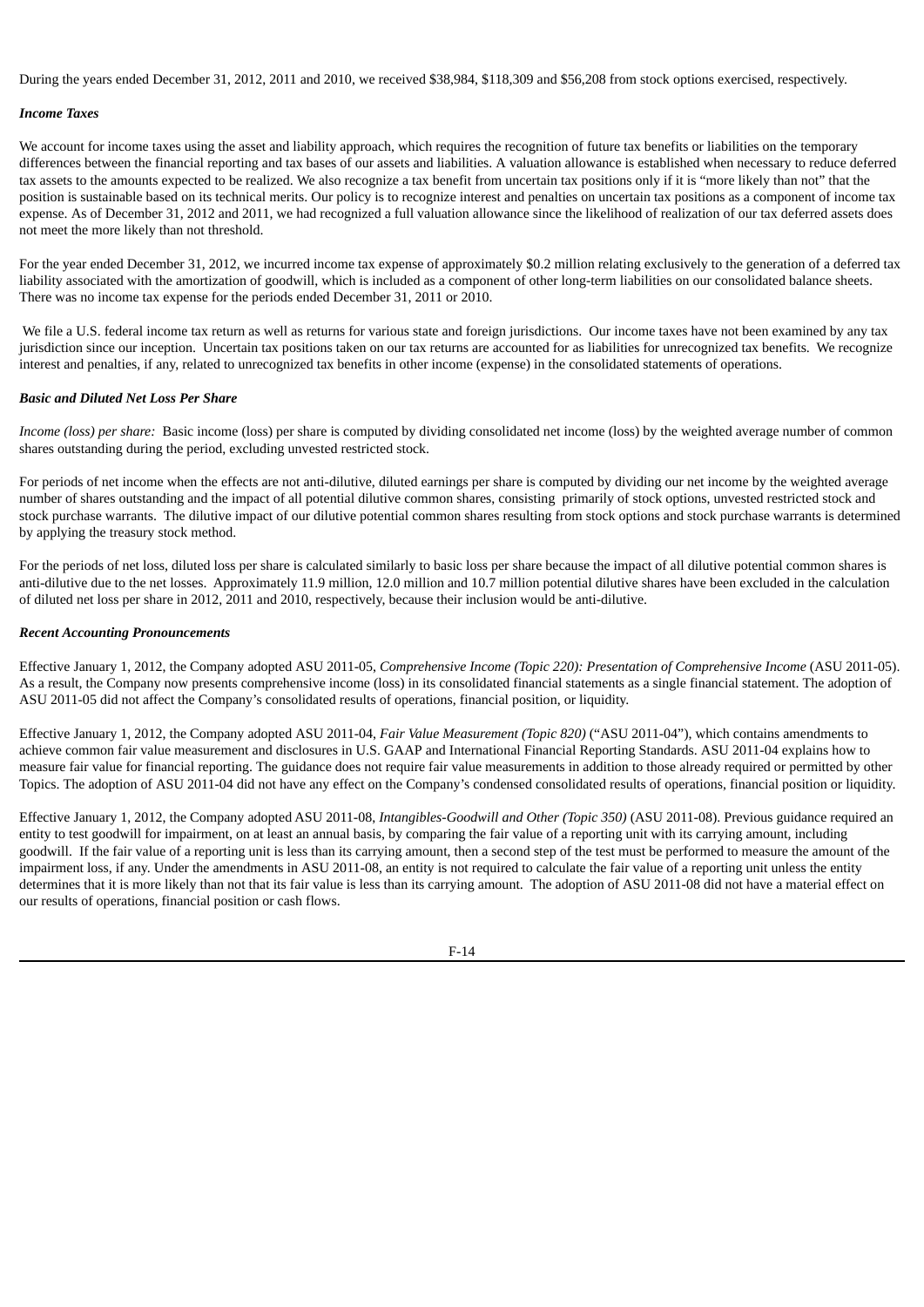In, February 2013, the FASB issued ASU 2013-02, Comprehensive Income (Topic 220): Reporting of Amounts Reclassified Out of Accumulated Other Comprehensive Income. The objective of this update is to improve the reporting of reclassifications out of accumulated other comprehensive income. The amendments in this Update seek to attain that objective by requiring an entity to report the effect of significant reclassifications out of accumulated other comprehensive income on the respective line items in net income if the amount being reclassified is required under U.S. GAAP to be reclassified in its entirety to net income. For other amounts that are not required under U.S. GAAP to be reclassified in their entirety to net income in the same reporting period, an entity is required to cross-reference other disclosures required under U.S. GAAP that provide additional detail about those amounts. This would be the case when a portion of the amount reclassified out of accumulated other comprehensive income is reclassified to a balance sheet account (for example, inventory) instead of directly to income or expense in the same reporting period. ASU 2013-02 is effective prospectively for reporting periods beginning after December 15, 2012. Early adoption is permitted. The adoptions of ASU 2013-02 will not have a material effect on the Company's results of operation, financial position or cash flows.

#### **Note 3 - Fair Value Measurements**

We define fair value as the exchange price that would be received for an asset or paid to transfer a liability (an exit price) in the principal or most advantageous market for the asset or liability in an orderly transaction between market participants at the measurement date. We report assets and liabilities that are measured at fair value using a three-level fair value hierarchy that prioritizes the inputs used to measure fair value. This hierarchy maximizes the use of observable inputs and minimizes the use of unobservable inputs. The three levels of inputs used to measure fair value are as follows:

- Level  $1$  Quoted prices in active markets for identical assets or liabilities.
- Level 2 Observable inputs other than quoted prices included in Level 1, such as quoted prices for similar assets and liabilities in active markets; quoted prices for identical or similar assets and liabilities in markets that are not active; or other inputs that are observable or can be corroborated by observable market data.
- Level 3 Unobservable inputs that are supported by little or no market activity and that are significant to the fair value of the assets or liabilities. This includes certain pricing models, discounted cash flow methodologies and similar techniques that use significant unobservable inputs.

An asset's or liability's level within the fair value hierarchy is based on the lowest level of any input that is significant to the fair value measurement. At each reporting period, we perform a detailed analysis of our assets and liabilities that are measured at fair value. All assets and liabilities for which the fair value measurement is based on significant unobservable inputs or instruments which trade infrequently and therefore have little or no price transparency are classified as Level 3.

We have segregated our financial assets and liabilities that are measured at fair value into the most appropriate level within the fair value hierarchy based on the inputs used to determine the fair value at the measurement date in the table below. We have no non-financial assets and liabilities that are measured at fair value at December 31, 2012 and 2011.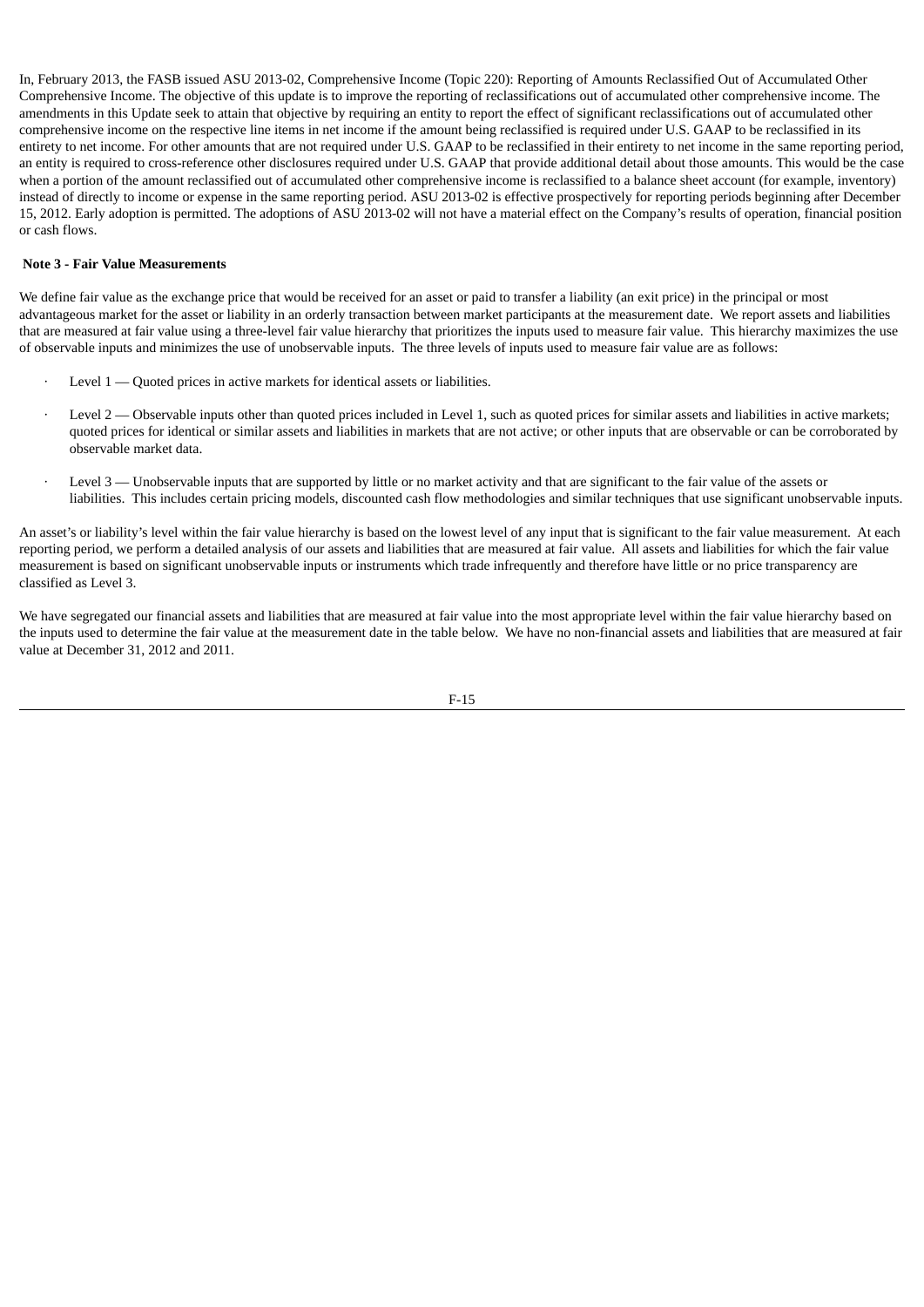|                         | As of December 31, 2012 |                          |                 |    |                |  |  |
|-------------------------|-------------------------|--------------------------|-----------------|----|----------------|--|--|
|                         | <b>Level 1</b>          | <b>Level 2</b>           | <b>Level 3</b>  |    | <b>Balance</b> |  |  |
| <b>Liabilities</b>      |                         |                          |                 |    |                |  |  |
| Derivatives instruments | \$<br>\$<br>$\sim$      | $\overline{\phantom{a}}$ | \$<br>1,295,613 | \$ | 1,295,613      |  |  |
|                         |                         | As of December 31, 2011  |                 |    |                |  |  |
|                         | <b>Level 1</b>          | <b>Level 2</b>           | <b>Level 3</b>  |    | <b>Balance</b> |  |  |
| <b>Liabilities</b>      |                         |                          |                 |    |                |  |  |
| Derivatives instruments | \$<br>\$<br>$\sim$      | $\sim$                   | \$<br>1,886,652 | \$ | 1,886,652      |  |  |

The following table sets forth a summary of changes in the fair value of our Level 3 liabilities for the years ended December 31, 2012, 2011 and 2010:

| <b>Description</b>      | <b>Balance as of</b><br>December 31,<br>2011 |     | <b>New Liabilities</b>         | <b>Unrealized (Gains)</b> | <b>Balance as of</b><br>December 31,<br>2012 |
|-------------------------|----------------------------------------------|-----|--------------------------------|---------------------------|----------------------------------------------|
| Stock purchase warrants | \$<br>1,886,652                              |     | $\sim$                         | \$<br>(591,039)           | \$<br>1,295,613                              |
| <b>Description</b>      | <b>Balance as of</b><br>December 31,<br>2010 |     | <b>New Liabilities</b><br>2011 | <b>Unrealized (Gains)</b> | <b>Balance as of</b><br>December 31,<br>2011 |
| Stock purchase warrants | \$<br>8,362,995                              | \$  | 668,640                        | \$<br>(7, 144, 983)       | \$<br>1,886,652                              |
| <b>Description</b>      | <b>Balance as of</b><br>December 31,<br>2009 |     | <b>New Liabilities</b><br>2010 | <b>Unrealized Losses</b>  | <b>Balance as of</b><br>December 31,<br>2010 |
| Stock purchase warrants | \$<br>835,299                                | \$. | 2,070,146                      | \$<br>5,457,550           | \$<br>8,362,995                              |

At December 31, 2012 and 2011 derivative liabilities are comprised of 2,899,991 warrants to purchase common stock. The warrants are considered to be derivative liabilities due to the presence of net settlement features and, as a result, are recorded at fair value at each balance sheet date. The fair value of our warrants is determined based on the Black-Scholes option pricing model. Use of the Black-Scholes option-pricing model requires the use of unobservable inputs such as the expected term, anticipated volatility and expected dividends. Changes in any of the assumptions related to the unobservable inputs identified above may change the stock purchase warrants' fair value; increases in expected term, anticipated volatility and expected dividends generally result in increases in fair value, while decreases in the unobservable inputs generally result in decreases in fair value. Gains and losses on the fair value adjustments for these derivative instruments are classified in other income (expense) as the change in fair value of derivative instruments in our consolidated statements of operations. The \$0.6 million unrealized gains on the change in the market value of derivative instruments during the year ended December 31, 2012 is due primarily to the change in the closing price of our stock, which was \$1.27 per share as of December 30, 2011 and \$1.12 per share as of December 31, 2012. The \$7.1 million unrealized gains on the change in the market value of derivative instruments during the year ended December 31, 2011 is due primarily to the change in the closing price of our stock, which was \$4.23 per share as of December 31, 2010 and \$1.27 per share as of December 31, 2011. The \$5.5 million unrealized loss on the change in the market value of derivative instruments during the year ended December 31, 2010 is due primarily to the unrecognized losses on the new derivative liabilities issued during 2010 and the change in the closing price of our stock from their date of issuance to \$4.23 per share as of December 31, 2010.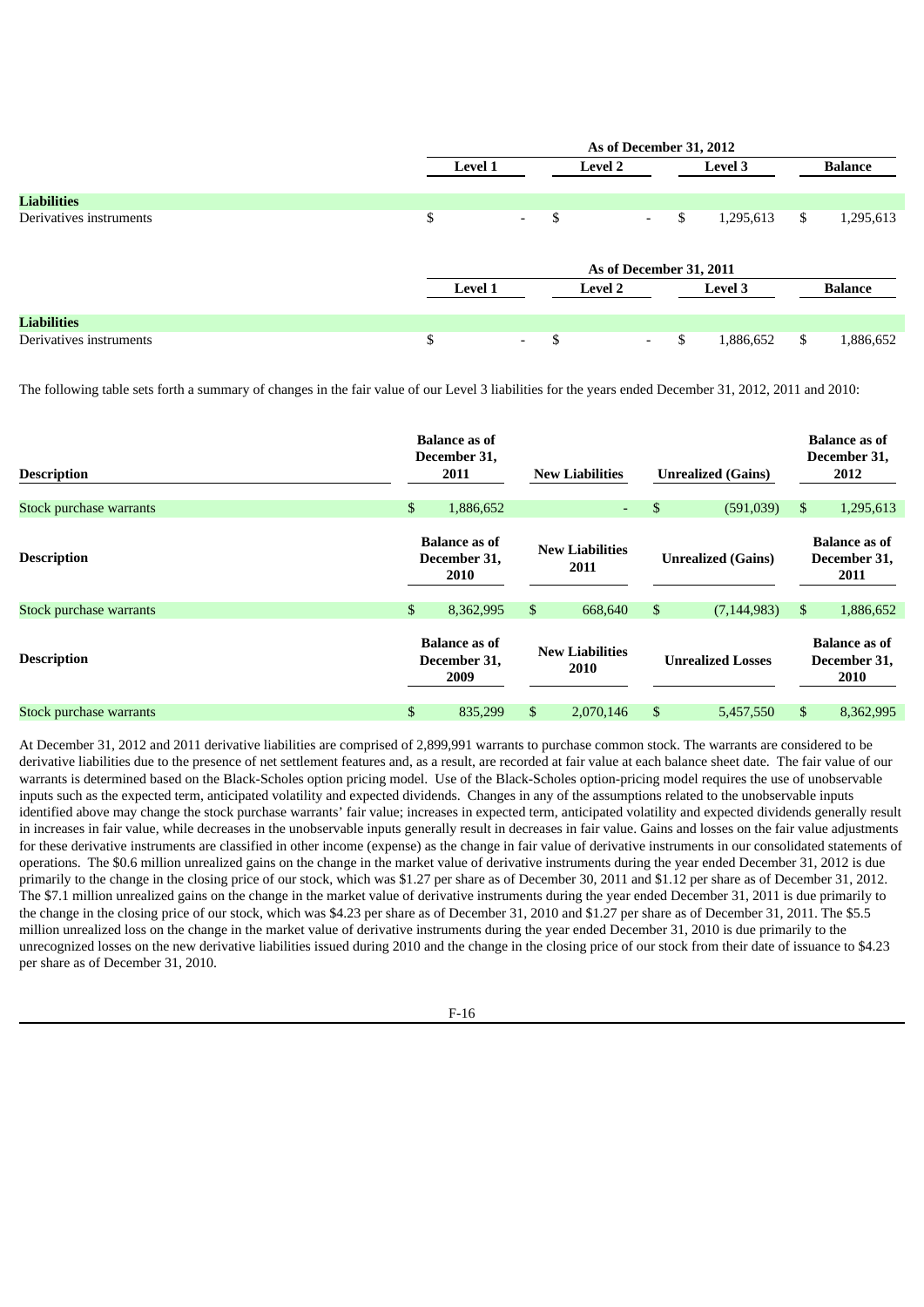| Quantitative Information about Level 3 Fair Value Measurements |
|----------------------------------------------------------------|
|----------------------------------------------------------------|

| Fair Value at 12/31/2012 |          | Valuation Technique                | Unobservable Inputs    |
|--------------------------|----------|------------------------------------|------------------------|
|                          | .295.613 | Black-Scholes option pricing model | Expected term          |
|                          |          |                                    | Expected dividends     |
|                          |          |                                    | Anticipated volatility |

As of December 31, 2012 and 2011 the Company had no assets or liabilities that were measured at fair value on a non-recurring basis.

The fair value of long-term debt approximates its face value at December 31, 2012, which was \$2.5 million.

# **Note 4 - Property and Equipment**

Property and equipment consisted of the following:

|                                |      | December 31, |      |             |  |
|--------------------------------|------|--------------|------|-------------|--|
|                                | 2012 |              | 2011 |             |  |
| Leasehold improvements         | \$   | 758,126      | -S   | 758,126     |  |
| Furniture and office equipment |      | 234,018      |      | 234,018     |  |
| Computer and other equipment   |      | 1,397,012    |      | 1,409,580   |  |
|                                |      | 2,389,156    |      | 2,401,724   |  |
| Less accumulated depreciation  |      | (1,905,180)  |      | (1,613,058) |  |
| Property and equipment, net    |      | 483,976      |      | 788,666     |  |

Depreciation expense for the years ended December 31, 2012 and 2011 was \$0.3 million, \$0.5 million, respectively. Depreciation and amortization expense for the year ended December 31, 2010 was \$5.7 million. The Company recorded an impairment charge in 2010 of approximately \$3.8 million associated with the closing of the Canadian operation upon the expiration of the Protexia® contract and of certain patents of approximately \$0.8 million. These charges are included in depreciation and amortization in the accompanying 2010 consolidated statement of operations.

# **Note 5 - Accrued Expenses and Other Liabilities**

Accrued expenses and other liabilities consisted of the following:

|                                               | December 31, |           |  |           |
|-----------------------------------------------|--------------|-----------|--|-----------|
|                                               |              | 2012      |  | 2011      |
| Accrued development expenses                  |              | 1,716,557 |  | 1,479,105 |
| Accrued professional services                 |              | 365,680   |  | 423,756   |
| Accrued employee payroll and related expenses |              | 189,746   |  | 752,469   |
| Other                                         |              | 56,894    |  |           |
| Accrued expenses and other liabilities        |              | 2,328,877 |  | 2,655,330 |

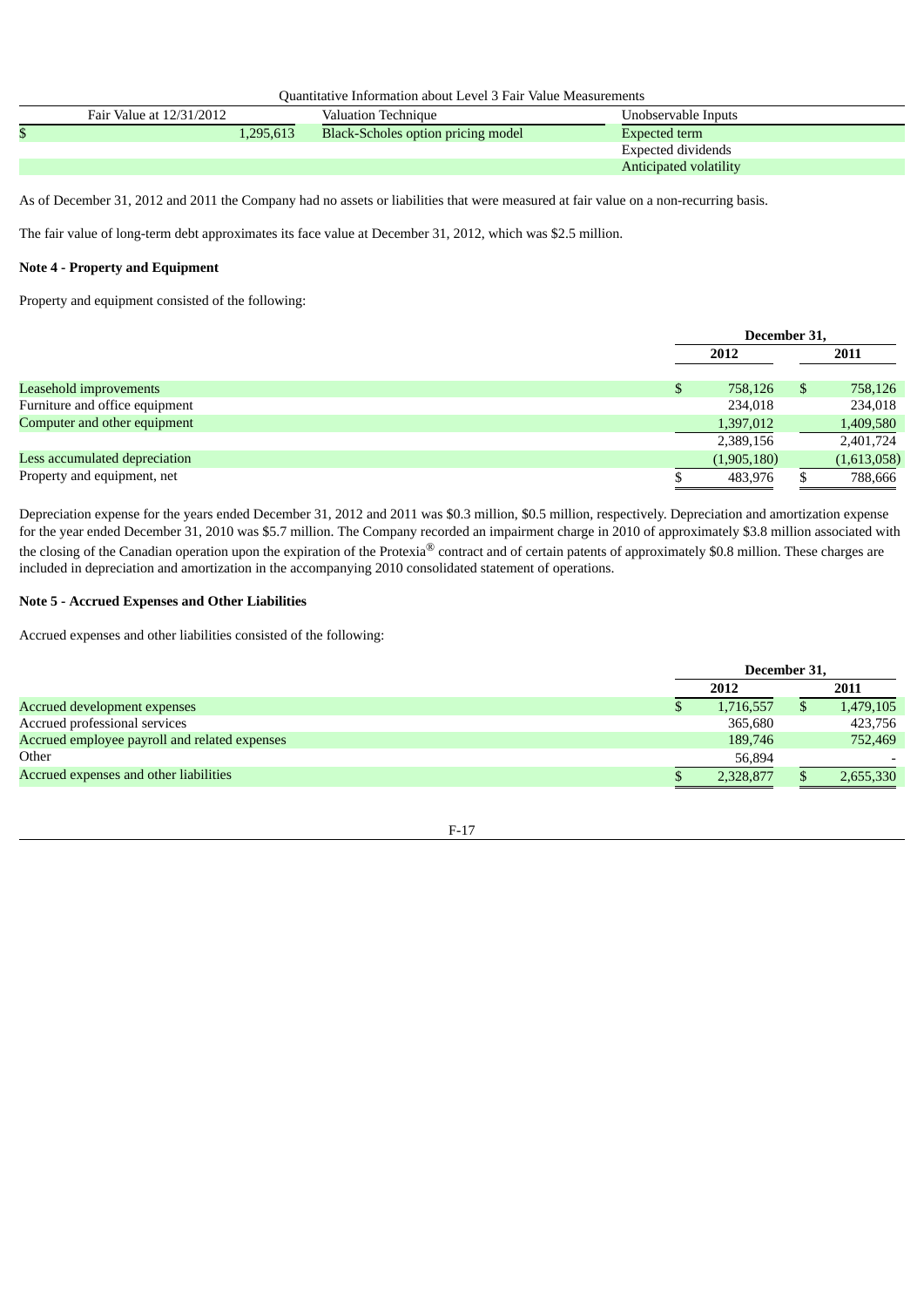# *Term Loan and Revolving Line of Credit*

On March 30, 2012, we entered into a Loan Agreement with GE Capital. The Loan Agreement provides for a senior secured debt facility including a \$2.5 million term loan and a revolving line of credit of up to \$5 million based on our outstanding qualified accounts receivable. On March 30, 2012, the term loan was funded for an aggregate amount of \$2.5 million.

Under the terms of the revolving line of credit, the Company may draw down from the revolving line of credit up to 85% of qualified billed accounts receivable and 80% of qualified unbilled accounts receivable. As of December 31, 2012, the total amount available to draw was approximately \$2.9 million, of which \$1.3 million was drawn and outstanding.

The fixed interest rate on the term loan is 10.14% per annum. The revolving line of credit has an adjustable interest rate based upon the 3-month London Interbank Offered Rate (LIBOR), with a floor of 1.5%, plus 5%. As of December 31, 2012, the interest rate was 6.5%. Both the term loan and the revolving line of credit mature in September 2015. Payments on the term loan were originally interest-only for the first 10 months, which has since been extended to 12 months pursuant to terms of the agreement. Subsequently, the term loan will fully amortize over its remaining term as of December 31, 2012. Principal payments on the term loan are scheduled as follows:

| Year | <b>Principal Payments</b> |
|------|---------------------------|
| 2013 | 749,997                   |
| 2014 | 999,996                   |
| 2015 | 750,007                   |
|      | 2,500,000                 |

The term loan is recorded on the 2012 consolidated balance sheet, net of debt discount, as follows:

| Current portion of long-term debt    | -S | 749.997   |
|--------------------------------------|----|-----------|
| Long-term debt, less current portion |    | 1,704,108 |

If we prepay the term loan and terminate the revolving line of credit prior to the scheduled maturity date, we are obligated to pay a prepayment premium equal to 3% of the then outstanding principal amount of the term loan if prepaid during the first two years of the loan and 2% if prepaid during the third year or thereafter. In addition, we are obligated to pay a final payment fee of 3% of the term loan balance. The final payment fee is being accrued and expensed over the term of the agreement, using the effective interest method and is included in other long-term liabilities on the consolidated balance sheet.

Our obligations under the Loan Agreement are collateralized by a security interest in substantially all of our assets. While the security interest does not, except in limited circumstances, cover our intellectual property, it does cover any proceeds received by us from the use or sale of our intellectual property.

The Loan Agreement contains customary representations, warranties and covenants, including limitations on acquisitions, dispositions, incurrence of indebtedness and the granting of security interests. The representations, warranties and covenants contained in the Loan Agreement were made only for purposes of such agreement and as of a specific date or specific dates, were solely for the benefit of the parties to such agreement, and may be subject to limitations agreed upon by the contracting parties, including being qualified by confidential disclosures exchanged between the parties in connection with the execution of the Loan Agreement.

The Loan Agreement contains certain financial and non-financial covenants. Upon the occurrence and during the continuance of any event of default, GE Capital may, and at the written request of the requisite lenders shall, terminate the commitments under the facilities and declare any or all of the obligations to be immediately due and payable, without demand or notice to us; however, any event of default relating to timely payment of debts, insolvency, liquidation, bankruptcy or similar events will result in automatic acceleration. Among the remedies available to GE Capital in case of an event of default are the taking possession and disposition of any collateral under the Loan Agreement.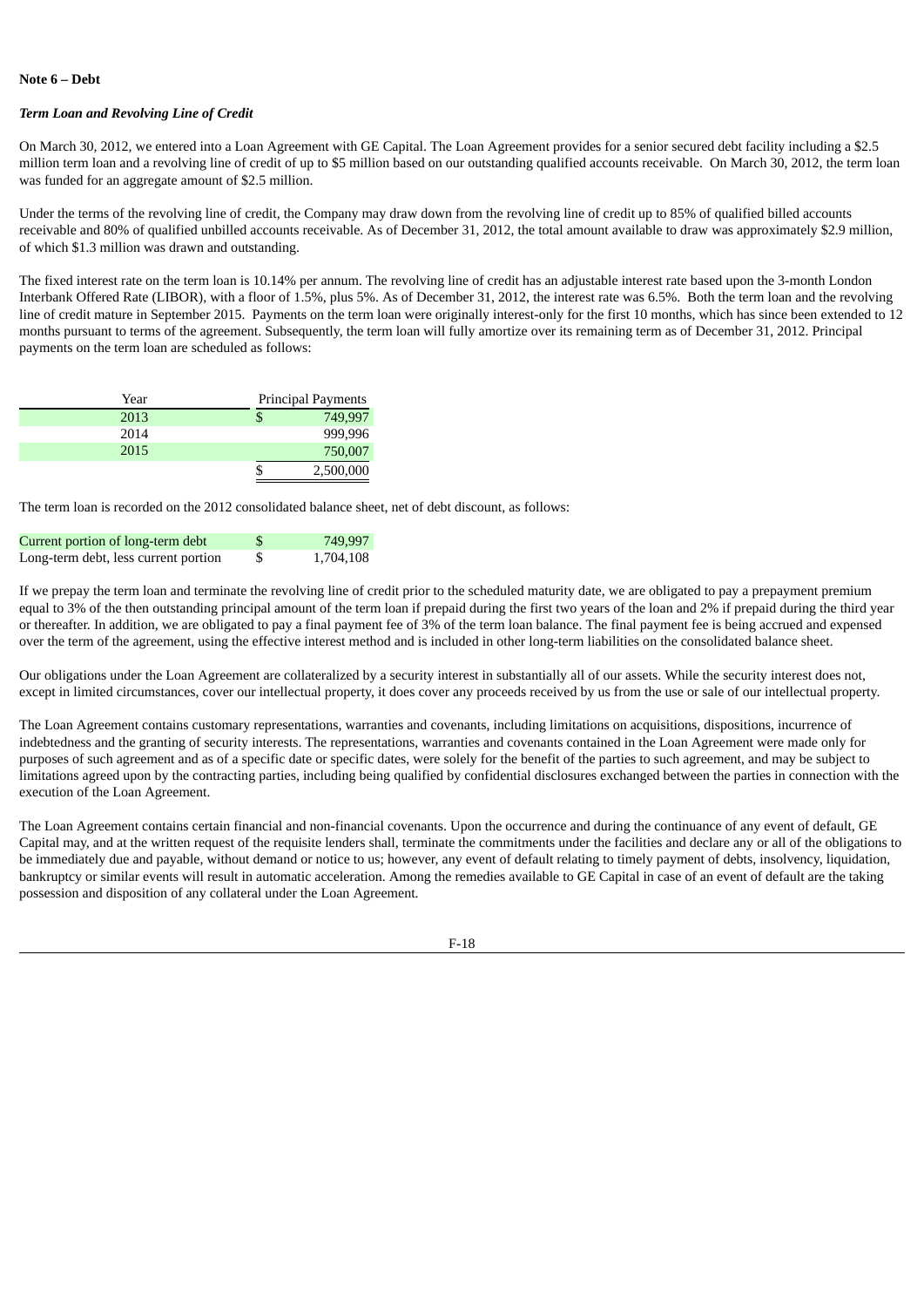In connection with the Loan Agreement, we issued GE Capital warrants to purchase 46,584 shares of the Company's common stock at an exercise price of \$1.61 per share, The warrants are exercisable immediately and subject to customary and standard anti-dilution adjustments. The warrants are classified in equity and, as a result, the fair value of the warrants was charged to additional paid-in capital resulting in a debt discount at the date of issuance. The debt discount is being amortized over the term of the loan agreement using the effective interest method. Financing costs incurred in connection with this agreement are also being amortized over the term of the agreement using the effective interest method.

The fair value of the long-term term loan approximates its face value at December 31, 2012, which was approximately \$2.5 million.

### *Convertible Notes*

In July 2009, we issued approximately \$19.3 million of convertible notes ("Convertible Notes") and stock purchase warrants to investors in a private placement.

In November 2010, holders of Convertible Notes in the aggregate principal amount (plus accrued interest) of approximately \$17.0 million converted their notes into approximately 6.7 million shares of common stock (at the stated conversion price of \$2.54 per share) pursuant to an early conversion offer we made to all holders. During the fourth quarter of 2010, we expensed approximately \$1.1 million related to the early conversion offer. After we issued a redemption (call) notice in November 2010, holders of additional Convertible Notes in the aggregate principal amount (plus accrued interest) of approximately \$4.8 million converted their notes into approximately 1.9 million shares. Convertible Notes with principal plus accrued interest of approximately \$11,000 were not converted, and as a result of the redemption notice, we paid the holder in cash to satisfy our obligations under such note on the redemption date.

We incurred approximately \$5.8 million of interest expense related to the Convertible Notes in 2010.

#### **Note 7 - Commitments and Contingencies**

#### *Leases*

We lease our offices in Maryland under a 10 year operating lease, which commenced on May 1, 2007. We also lease offices in North Carolina with the lease term expiring in September 2013. Remaining annual minimum payments for these two leases are as follows:

| Year | <b>Lease Payments</b> |
|------|-----------------------|
| 2013 | 809,400               |
| 2014 | 797,700               |
| 2015 | 821,600               |
| 2016 | 846,200               |
| 2017 | 356,900               |

For each of the years ended December 31, 2012, 2011 and 2010 total rent expense under operating lease agreements approximated \$0.8 million, \$0.8 million and \$1.0 million, respectively.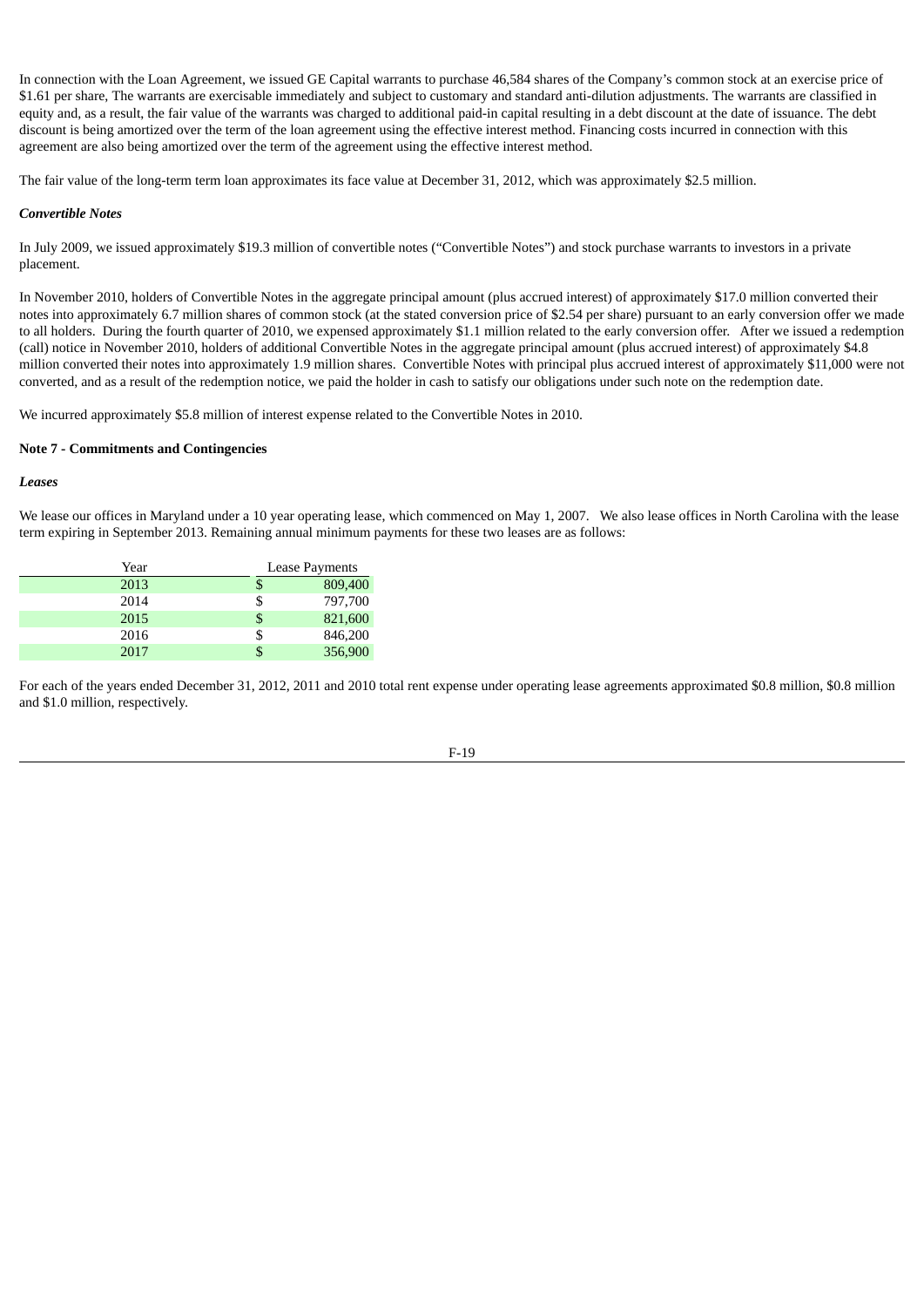### *License Agreements*

In connection with an acquisition in 2008, we acquired license agreements with The Defence Science and Technology Laboratory of the United Kingdom Ministry of Defence ("DSTL") for the rights to certain technologies. These agreements allow for the licensing of certain patents and technology necessary to perform development of the rPA vaccine program as required under the Company's government contracts. Upon commercialization, the license agreements require that PharmAthene make royalty payments equal to a specified percentage of future sales of products for both government procurement and commercial markets. No royalty payments on these licenses have been incurred.

In 2012 we entered into a commercial licensing agreement allowing for the licensing of certain patent and other intellectual property rights from a research company related to BChE. The agreement includes certain annual maintenance and other development milestone payments. Upon commercialization, the license agreement requires royalty payments equal to a specified percentage of future sales of products for both government procurement and commercial market sales subject to the license through the expiration of the licensed patents. No maintenance or milestone payments were incurred in 2012.

#### *SIGA Litigation*

In December 2006, we filed a complaint against SIGA Technologies, Inc. ("SIGA") in the Delaware Court of Chancery. The complaint alleged, among other things, that we have the right to license exclusively development and marketing rights for SIGA's drug candidate, Arestvyr™ (Tecovirimat), pursuant to a merger agreement between the parties that was terminated in 2006. The complaint also alleged that SIGA failed to negotiate in good faith the terms of such a license pursuant to the terminated merger agreement.

In September 2011, the Court issued an opinion in the case finding that SIGA had breached certain contractual obligations to us and upholding our claims of promissory estoppel. The Court awarded us the right to receive 50% of all net profits (as defined in the court's final judgment) related to the sale of Arestvyr™ and related products for 10 years following initial commercial sale of the drug once SIGA earns \$40 million in net profits from the sale of Arestvyr™ and related products. The Court also awarded us one-third of our reasonable attorney's fees and expert witness fees, which amounts to approximately \$2.4 million plus interest. In May 2012, the Court issued its final judgment. SIGA has appealed aspects of the decision to the Delaware Supreme Court. In response, we cross-appealed other aspects of the decision. In January 2013, the Delaware Supreme Court heard oral argument in the case.

We can provide no assurances that SIGA will not prevail on its appeal, that we will be successful in our appeal, and that the Delaware Supreme Court will not overturn the trial court's decision awarding us a 10 year 50% net profit of the sales of Arestvyr™ and related products (once SIGA retains the first \$40 million in net profit). We have not yet recorded any amount due from SIGA in relation to this case.

### *Vendor litigation*

One of our vendors mishandled the storage of certain biological materials. While we have recently been engaged in discussions with the vendor to address our concerns, so far we have not come to agreement. The vendor recently filed suit against us in Delaware state court seeking a declaration that they are not liable for damages and seeking damages from us for allegedly not maintaining the required amount and type of insurance. We filed suit against the vendor in Maryland state court seeking damages related to the loss of the property. We believe we did maintain the appropriate amount and type of insurance, that in no event did we harm the vendor, and thus their damages claim is without merit . We plan to vigorously defend against their claims while pursuing our own.

### *Government Contracting*

Payments to the Company on cost-plus-fee contracts are provisional and are subject to adjustment upon audit by the Defense Contract Audit Agency and BARDA. In our opinion, adjustments that may result from audits are not expected to have a material effect on our financial position, results of operations, or cash flows.

#### *Registration Rights Agreements*

We entered into a Registration Rights Agreement with the investors who participated in the July 2009 private placement of convertible notes and related warrants. We subsequently filed two registration statements on Form S-3 with the Securities and Exchange Commission to register the shares underlying the convertible notes and related warrants, which registration statements have been declared effective. We are obligated to maintain the registration statements effective until the date when all shares underlying the convertible notes and related warrants (and any other securities issued or issuable with respect to in exchange for such shares) have been sold. The convertible notes were converted or extinguished in 2010, although the related warrants remain outstanding. The warrants will expire on January 28, 2015.

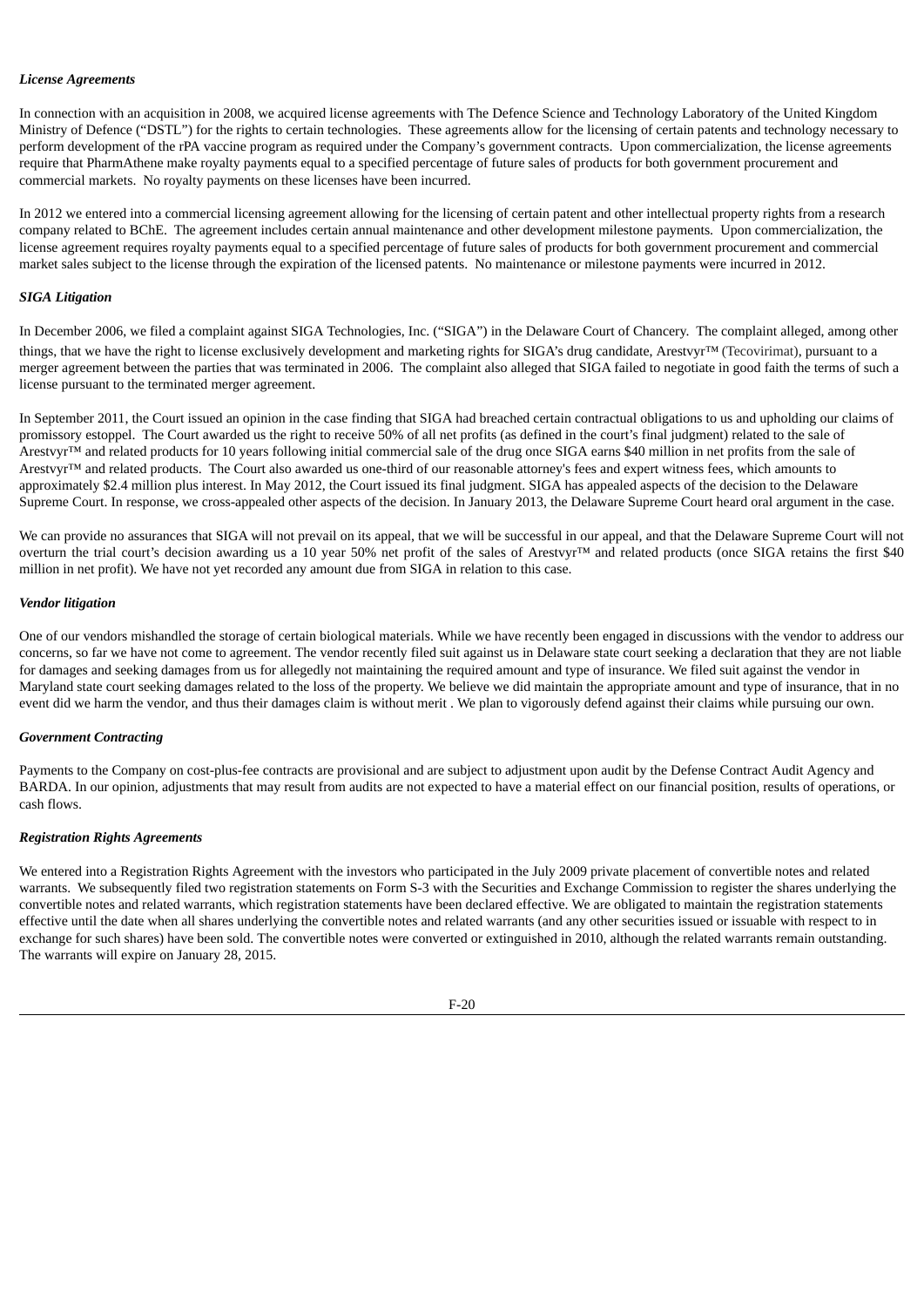We have separate registration rights agreements with investors, under which we have obligations to keep the corresponding registration statements effective until the registrable securities (as defined in each agreement) have been sold, and under which we may have separate obligations to file registration statements in the future on either a demand or "piggy-back" basis or both.

Under the terms of the convertible notes, which were converted or extinguished in 2010, if after the 2nd consecutive business day (other than during an allowable blackout period) on which sales of all of the securities required to be included on the registration statement cannot be made pursuant to the registration statement (a "Maintenance Failure"), we will be required to pay to each selling stockholder a one-time payment of 1.0% of the aggregate principal amount of the convertible notes relating to the affected shares on the initial day of a Maintenance Failure. Our total maximum obligation under this provision at December 31, 2012, would be approximately \$0.2 million.

Following a Maintenance Failure, we will also be required to make to each selling stockholder monthly payments of 1.0% of the aggregate principal amount of the convertible notes relating to the affected shares on every 30th day after the initial day of a Maintenance Failure, in each case prorated for shorter periods and until the failure is cured. Our total maximum obligation under this provision would be approximate \$0.2 million for each month until the failure, if it occurs, is cured.

### **Note 8 - Stockholders' Equity**

### *Common Stock*

In April 2010, we completed a public offering of 1,666,668 shares of our common stock at \$1.50 per share and warrants to purchase an aggregate of 500,000 shares of our common stock at an exercise price of \$1.89 per share, generating gross proceeds of approximately \$2.5 million. The warrants became exercisable on October 13, 2010 and expire on October 13, 2015 and are classified as derivative instruments. Placement fees of approximately \$175,000 and legal and other fees of approximately \$140,000 were incurred in connection with this transaction.

In July 2010, we completed a public offering of 2,785,714 shares of our common stock at \$1.40 per share and warrants to purchase an aggregate of 1,323,214 shares of our common stock at an exercise price of \$1.63 per share, generating gross proceeds of approximately \$3.9 million. The warrants became exercisable on January 23, 2011 and expire on January 23, 2017 and are classified as derivative instruments. Placement fees of approximately \$260,000 and legal and other fees of approximately \$145,000 were incurred in connection with this transaction.

In November 2010, we completed an underwritten public offering of 4,945,000 shares of our common stock at a price to the public of \$3.50 per share, generating gross proceeds of approximately \$17.3 million. We incurred offering expenses of approximately \$1.0 million and legal and other fees of approximately \$0.4 million in connection with this transaction.

In June 2011, we completed a public offering of 1,857,143 shares of common stock at \$3.50 per share inclusive of warrants to purchase up to an additional 371,423 shares of common stock. The warrants are exercisable immediately at an exercise price of \$3.50 per share until the fifth anniversary of the date of issuance which is June 15, 2016. The warrants are classified as derivative instruments because they include net settlement provisions. We received gross proceeds of approximately \$6.5 million and net proceeds of approximately \$5.1 million for stock and \$0.7 million for derivative instruments.

### *Long-Term Incentive Compensation Plan*

In 2007, the Company's stockholders approved the 2007 Long-Term Incentive Compensation Plan (the "2007 Plan") which provides for the granting of incentive and non-qualified stock options, stock appreciation rights, performance units, restricted common awards and performance bonuses (collectively "awards") to Company officers and employees. Additionally, the 2007 Plan authorizes the granting of non-qualified stock options and restricted stock awards to Company directors and to independent consultants.

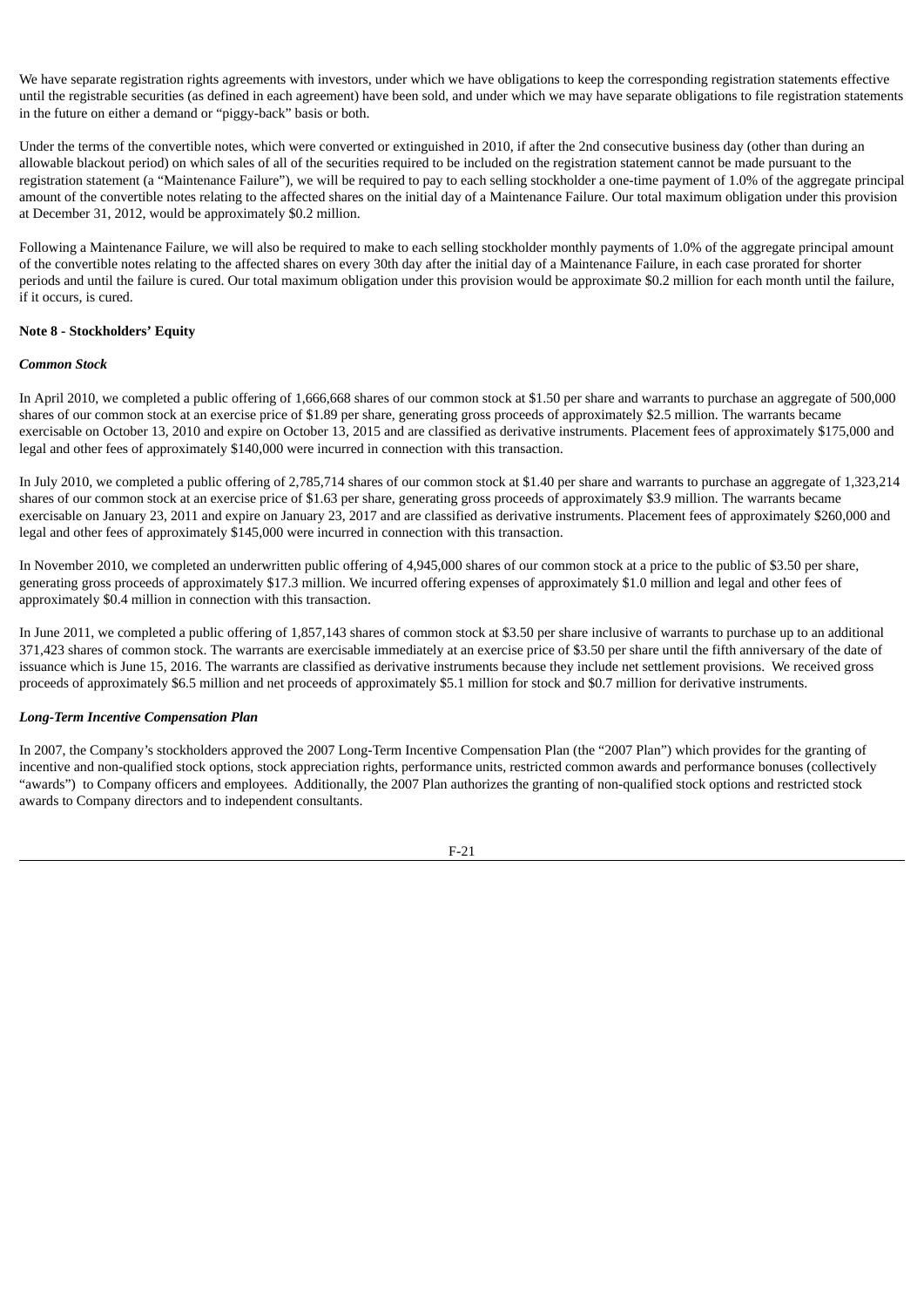In 2008, the Company's shareholders approved amendments to the 2007 Plan, increasing from 3.5 million shares to 4.6 million shares the maximum number of shares authorized for issuance under the plan and adding an evergreen provision pursuant to which the number of shares authorized for issuance under the plan will increase automatically in each year, beginning in 2009 and continuing through 2015, according to certain limits set forth in the 2007 Plan. At December 31, 2012, there are approximately 8.2 million shares approved for issuance under the 2007 plan, of which approximately 1.3 million shares are available to be issued. The Board of Directors in conjunction with management determines who receives awards, the vesting conditions and the exercise price. Options may have a maximum term of ten years.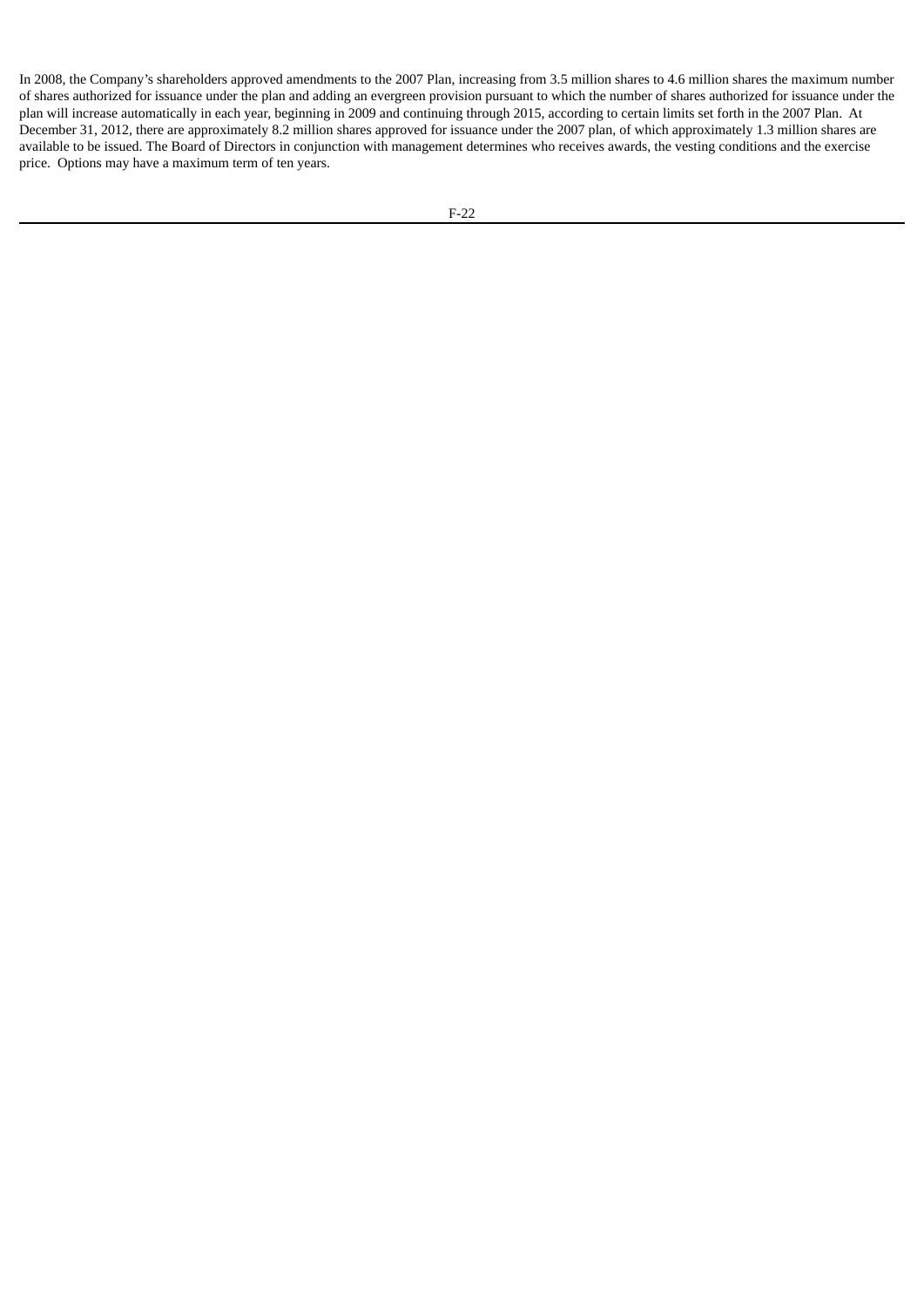The following tables summarize the activity of the 2007 Plan for options:

|                                | <b>Shares</b> | Weighted-<br>Average<br><b>Exercise Price</b> |                | Weighted-<br>Average<br><b>Remaining</b><br><b>Contractual</b><br><b>Term</b> |  |
|--------------------------------|---------------|-----------------------------------------------|----------------|-------------------------------------------------------------------------------|--|
| <b>Options</b>                 |               |                                               |                |                                                                               |  |
| Outstanding January 1, 2010    | 4,913,366     | \$                                            | 3.88           | 8.1                                                                           |  |
| <b>Granted</b>                 | 2,722,131     |                                               | 2.50           |                                                                               |  |
| Exercised                      | (22, 316)     |                                               | 2.56           |                                                                               |  |
| Forfeited                      | (2,273,768)   |                                               | 3.89           |                                                                               |  |
| Outstanding, December 31, 2010 | 5,339,413     | \$                                            | 3.18           | 8.3                                                                           |  |
| Granted                        | 1,934,566     |                                               | 1.71           |                                                                               |  |
| Exercised                      | (44, 464)     |                                               | 2.66           |                                                                               |  |
| Forfeited                      | (936, 533)    |                                               | 3.07           |                                                                               |  |
| Outstanding, December 31, 2011 | 6,292,982     | \$                                            | 2.74           | 8.0                                                                           |  |
| <b>Granted</b>                 | 852,139       |                                               | 1.22           |                                                                               |  |
| Exercised                      | (31, 474)     |                                               | 1.24           |                                                                               |  |
| Forfeited                      | (888, 035)    |                                               | 2.91           |                                                                               |  |
| Outstanding, December 31, 2012 | 6,225,612     | \$                                            | 2.52           | 7.4                                                                           |  |
|                                |               |                                               | Weighted-<br>A | Weighted-<br>Average<br><b>Remaining</b><br>$Contrachial$                     |  |

|                                                |           | Average               | C <b>ontractual</b> |
|------------------------------------------------|-----------|-----------------------|---------------------|
|                                                | Shares    | <b>Exercise Price</b> | Term                |
| Exercisable, December 31, 2012                 | 4.044.636 | 2.86                  | 6.6                 |
| Vested and expected to vest, December 31, 2012 | 5.963.894 | 4.55                  | בי                  |

The aggregate intrinsic value is calculated as the difference between (i) the closing price of the common stock at December 31, 2012 and (ii) the exercise price of the underlying awards, multiplied by the number of options that had an exercise price less than the closing price on the last trading day. Our outstanding and exercisable options had no aggregate intrinsic value as of December 31, 2012, as the exercise price of all outstanding and exercisable options was below the closing price of the common stock at December 31, 2012.

At December 31, 2012, total compensation costs for unvested stock option awards outstanding approximated \$2.2 million, net of estimated forfeitures, which we expect to recognize as stock compensation expense over a weighted average period of 2.37 years.

### *Valuation assumptions used to determine fair value of share-based compensation*

The weighted–average grant date fair value for options granted in 2012, 2011 and 2010 approximated \$0.86, \$1.17 and \$1.88, respectively. The aggregate intrinsic value of options exercised during the years ended December 31, 2012, 2011 and 2010 was \$9,067, \$34,935 and \$29,319, respectively. The total fair value of awards vested during 2012, 2011 and 2010 was \$2,071,649, \$2,259,625 and \$2,300,053, respectively. The fair value for the 2012, 2011 and 2010 awards were estimated at the date of grant using the Black-Scholes option-pricing model using the following assumptions: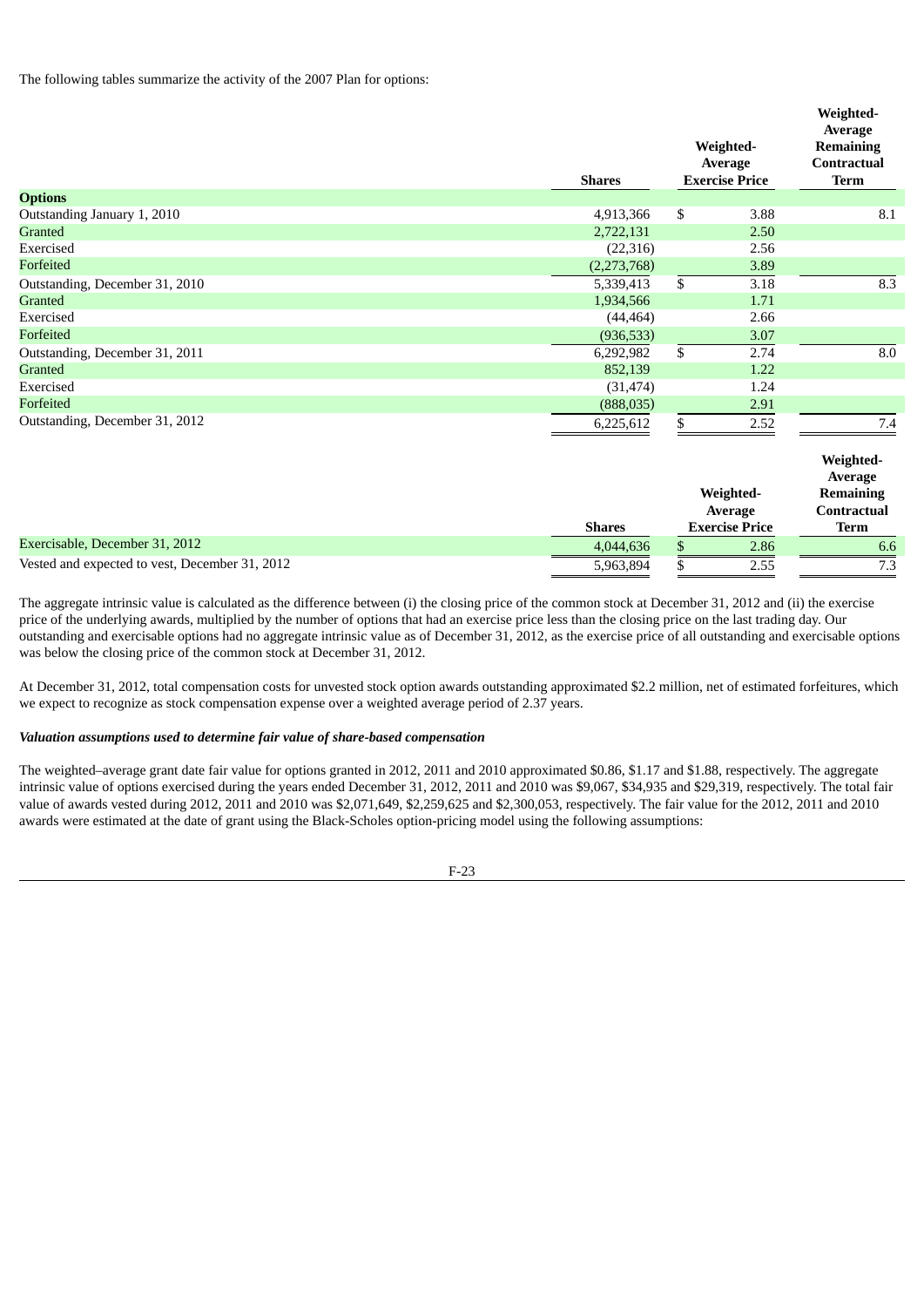|                                          |                     | December 31.     |                 |  |  |
|------------------------------------------|---------------------|------------------|-----------------|--|--|
|                                          | 2012                | 2011             | 2010            |  |  |
| Weighted-average volatility              | 86%                 | 83%              | 87%             |  |  |
| Risk-free rate                           | $0.79\%$ - $1.18\%$ | $0.79\%$ - 2.79% | $0.28\%$ - 3.2% |  |  |
| Expected annual dividend yield           |                     | -                |                 |  |  |
| Expected weighted-average life, in years | 5.9                 | 5.9              | 6.0             |  |  |

The valuation assumptions were determined as follows:

- · Weighted average volatility: We determine expected volatility by using our historical volatility weighted 50% and the average historical volatility from comparable public companies with an expected term consistent with the expected term of our options weighted 50%.
- · Risk-free interest rate: The yield on zero-coupon U.S. Treasury securities for a period that is commensurate with the expected term of the award.
- · Expected annual dividend yield: The estimate for annual dividends is zero because we have not historically paid a dividend and do not intend to do so in the foreseeable future.
- · Expected life: The expected term of the awards represents the period of time that the awards are expected to be outstanding. The Company estimated the expected term using the "simplified-method" as it does not have sufficient historical exercise data to provide a reasonable estimate.

The following table summarizes the activity of the 2007 plan for restricted shares:

|                                |                          | Weighted-                                      |      |                                            |         |  |
|--------------------------------|--------------------------|------------------------------------------------|------|--------------------------------------------|---------|--|
|                                |                          | <b>Average Grant</b><br><b>Date Fair Value</b> |      | <b>Aggregate</b><br><b>Intrinsic Value</b> |         |  |
|                                | <b>Shares</b>            |                                                |      |                                            |         |  |
| <b>Restricted Shares</b>       |                          |                                                |      |                                            |         |  |
| Outstanding January 1, 2010    | 305,316                  | \$                                             | 3.36 | \$                                         | 598,419 |  |
| <b>Granted</b>                 | 35,000                   |                                                | 2.67 |                                            |         |  |
| Vested                         | (101, 899)               |                                                | 3.29 |                                            |         |  |
| Forfeited                      | (127, 286)               |                                                | 3.95 |                                            |         |  |
| Outstanding, December 31, 2010 | 111,131                  | \$                                             | 2.92 | \$                                         | 470,084 |  |
| <b>Granted</b>                 | 145,000                  |                                                | 1.43 |                                            |         |  |
| Vested                         | (123,066)                |                                                | 2.59 |                                            |         |  |
| Forfeited                      | (9,168)                  |                                                | 2.46 |                                            |         |  |
| Outstanding, December 31, 2011 | 123,897                  | \$                                             | 1.53 | \$                                         | 157,349 |  |
| <b>Granted</b>                 | $\overline{\phantom{0}}$ |                                                |      |                                            |         |  |
| Vested                         | (110, 564)               |                                                | 1.53 |                                            |         |  |
| Forfeited                      |                          |                                                |      |                                            |         |  |
| Outstanding, December 31, 2012 | 13,333                   | \$                                             | 1.59 | \$                                         | 14,933  |  |

#### *Warrants*

At December 31, 2012 and 2011 there were warrants outstanding to purchase 5,620,128 and 5,573,544 shares of our common stock, respectively. At December 31, 2010, there were warrants outstanding to purchase 5,202,121 shares of our common stock (of which 1,323,214 were not exercisable until January 2011). The warrants outstanding as of December 31, 2012 were as follows: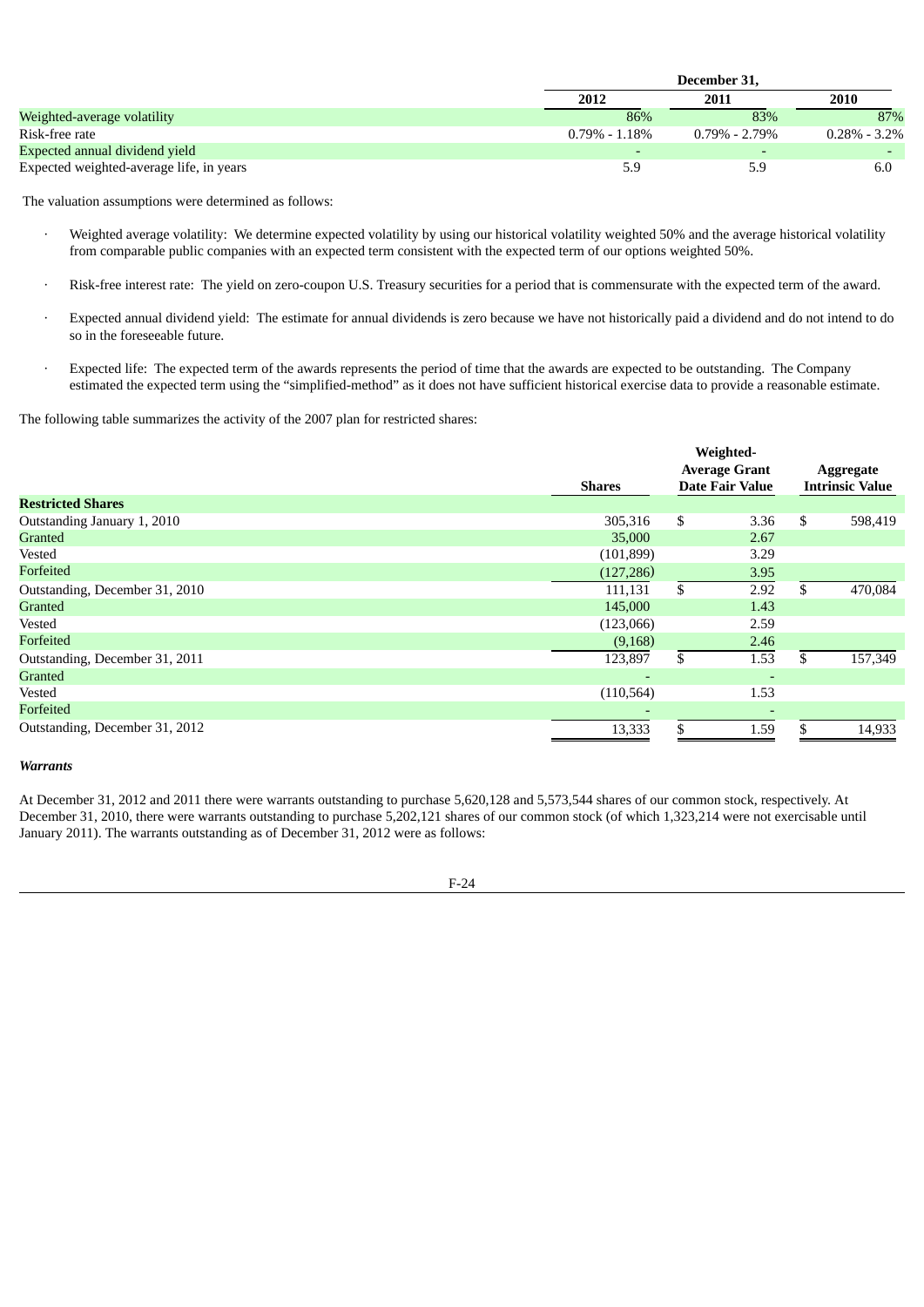| Number of Common Shares    |                             |                |      |                        |
|----------------------------|-----------------------------|----------------|------|------------------------|
| <b>Underlying Warrants</b> | Issue Date/Exercisable Date | Exercise Price |      | <b>Expiration Date</b> |
| 100,778(1)                 | Mar-07 / Mar-07             |                | 3.97 | $Mar-17$               |
| 705,354(2)                 | Mar-09 / Sep-09             |                | 3.00 | $Sep-14$               |
| 2,572,775(1)               | Jul-09 / Jan-10             |                | 2.50 | $Jan-15$               |
| 500,000(2)                 | Apr-10 / Oct-10             |                | 1.89 | $Oct-15$               |
| 1,323,214(2)               | Jul-10 / Jan-11             |                | 1.63 | $Jan-17$               |
| 371,423(2)                 | Jun-11 / Jun-11             |                | 3.50 | $Jun-16$               |
| 46,584(1)                  | Mar-12 / Mar-12             |                | 1.61 | $Mar-22$               |
| 5,620,128                  |                             |                |      |                        |

(1) These warrants to purchase common stock are classified as equity.

(2) These warrants to purchase common stock are classified as derivative liabilities. The fair value of these liabilities (see note 4) is remeasured at the end of every reporting period and the change in fair value is reported in the consolidated statements of operations as other income (expense).

# **Note 9 - Income Taxes**

The actual income tax provision differs from the expected income tax provision computed at the federal statutory rate as follows:

|                                                                |     | December 31. |    |                |     |              |  |
|----------------------------------------------------------------|-----|--------------|----|----------------|-----|--------------|--|
|                                                                |     | 2012         |    | 2011           |     | 2010         |  |
|                                                                |     |              |    |                |     |              |  |
| Statutory federal tax benefit                                  | \$. | (1,604,648)  | \$ | (1,291,175)    | \$. | (11,848,754) |  |
| State income tax, net of federal benefit                       |     | (19,918)     |    | (232, 489)     |     | (1,284,265)  |  |
| Other permanent differences                                    |     | 4,975        |    | 22,101         |     | 607,981      |  |
| Foreign rate differential                                      |     | (80,292)     |    | (50, 173)      |     | 2,492,478    |  |
| Rate change                                                    |     | 388,656      |    |                |     |              |  |
| Lobbying costs                                                 |     | 122,204      |    |                |     |              |  |
| Write-off of expired/forfeited options and conversion of notes |     | 193,605      |    | 391,826        |     | 3,071,189    |  |
| Canada transfer pricing and expiring attributes                |     |              |    | (8,965,832)    |     |              |  |
| Expiration (reversal of expiration) of net operating losses    |     |              |    | (4,745,271)    |     | 5,053,927    |  |
| Other                                                          |     | 1,393,366    |    | 732,322        |     | 309,840      |  |
| <b>Subtotal</b>                                                |     | 397,948      |    | (14, 138, 691) |     | (1,597,604)  |  |
| Decrease (increase) in valuation allowance                     |     | (202, 451)   |    | 14,138,691     |     | 1,597,604    |  |
| Income tax expense                                             |     | 195,497      | \$ |                |     |              |  |
|                                                                |     |              |    |                |     |              |  |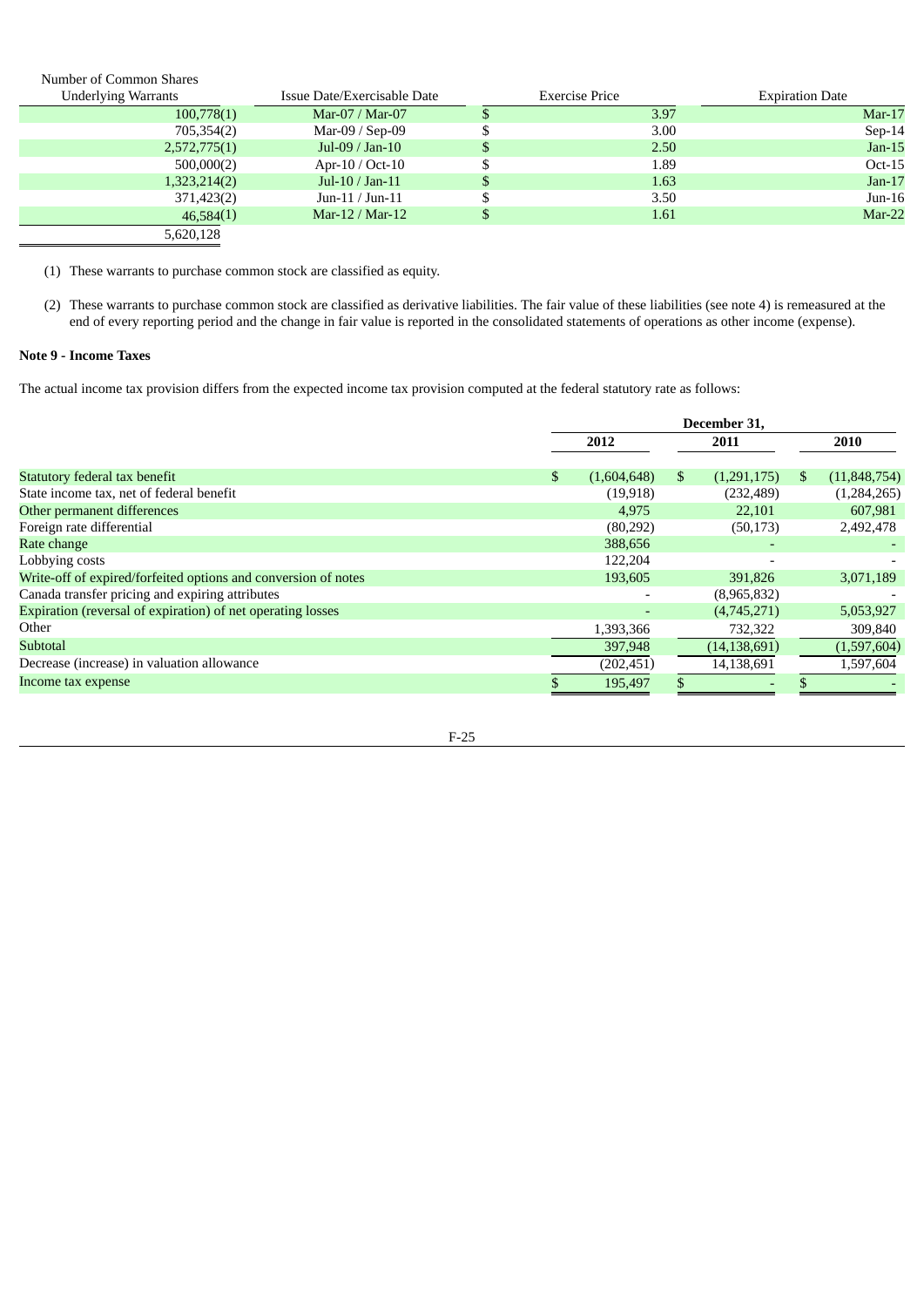#### Our net deferred tax assets consisted of the following:

|                                                      | December 31, |              |              |              |  |
|------------------------------------------------------|--------------|--------------|--------------|--------------|--|
|                                                      | 2012         |              |              | 2011         |  |
| Net operating loss carry forwards                    | \$           | 58,334,073   | $\mathbb{S}$ | 62,873,360   |  |
| Fixed assets/intangibles                             |              | 114,826      |              | 49,389       |  |
| Research and development credits/loss carry forwards |              | 3,278,995    |              | 3,291,651    |  |
| Stock based compensation                             |              | 3,047,573    |              | 2,611,770    |  |
| Accrued expenses and other                           |              | 2,789,776    |              | 1,368,036    |  |
| Total deferred tax assets                            |              | 67,565,243   |              | 70,194,206   |  |
|                                                      |              |              |              |              |  |
| Deferred tax liabilities:                            |              |              |              |              |  |
| Intercompany bad debt                                |              | (3,978,944)  |              | (6,209,959)  |  |
| Total deferred tax liabilities                       |              | (3,978,944)  |              | (6,209,959)  |  |
| Net deferred tax assets                              |              | 63,586,299   |              | 63,984,247   |  |
| Less: valuation allowance                            |              | (63,781,796) |              | (63,984,247) |  |
| Net deferred tax assets                              |              | (195, 497)   |              |              |  |

For the years ended December 31, 2012 and 2011, we increased the valuation allowance to fully reserve for the value of deferred tax assets. Due to continued operating losses, there is no indication that it is more likely than not that we will be able to utilize our deferred tax assets. As such, there have been no recoveries of previously recorded valuation allowances in 2012 or 2011.

The U.S. federal net operating loss carry forwards of approximately \$134.3 million will begin to expire in various years beginning in 2021. Under Section 382 of the U.S. Internal Revenue Code, the Company's net operating loss carry forwards may be limited due to underlying ownership of its common stock. The Canadian federal net operating loss carry forwards of approximately \$3.6 million will begin to expire in 2030. The Quebec Provincial net operating loss carry forwards of approximately \$3.6 million will begin to expire in 2030. The UK net operating loss carry forwards of approximately \$19.6 million have an unlimited life.

In assessing the realizability of deferred tax assets, we consider whether it is more likely than not that some or all of the deferred tax asset will not be realized. The ultimate realization of the deferred tax asset is dependent upon the generation of future taxable income during the periods in which the net operating loss carry forwards are available. We consider projected future taxable income, the scheduled reversal of deferred tax liabilities and available tax planning strategies that can be implemented by us in making this assessment on a jurisdiction-by-jurisdiction basis. Based upon these factors, we have established a full valuation allowance against the net deferred tax asset in 2012, consistent with 2011. The Company has a deferred tax liability related to tax deductible goodwill. The scheduled reversal of this deferred tax liability is not determinable. As such, that deferred tax liability cannot be used as a source of future taxable income with which to realize the deferred tax assets. The cumulative amount of this deferred tax liability is \$195,497.

We have analyzed tax positions in all jurisdictions where the Company is required to file an income tax return and have concluded that we do not have any material unrecognized tax benefits. As such, we believe that any of our uncertain tax positions would not result in adjustments to our effective income tax rate.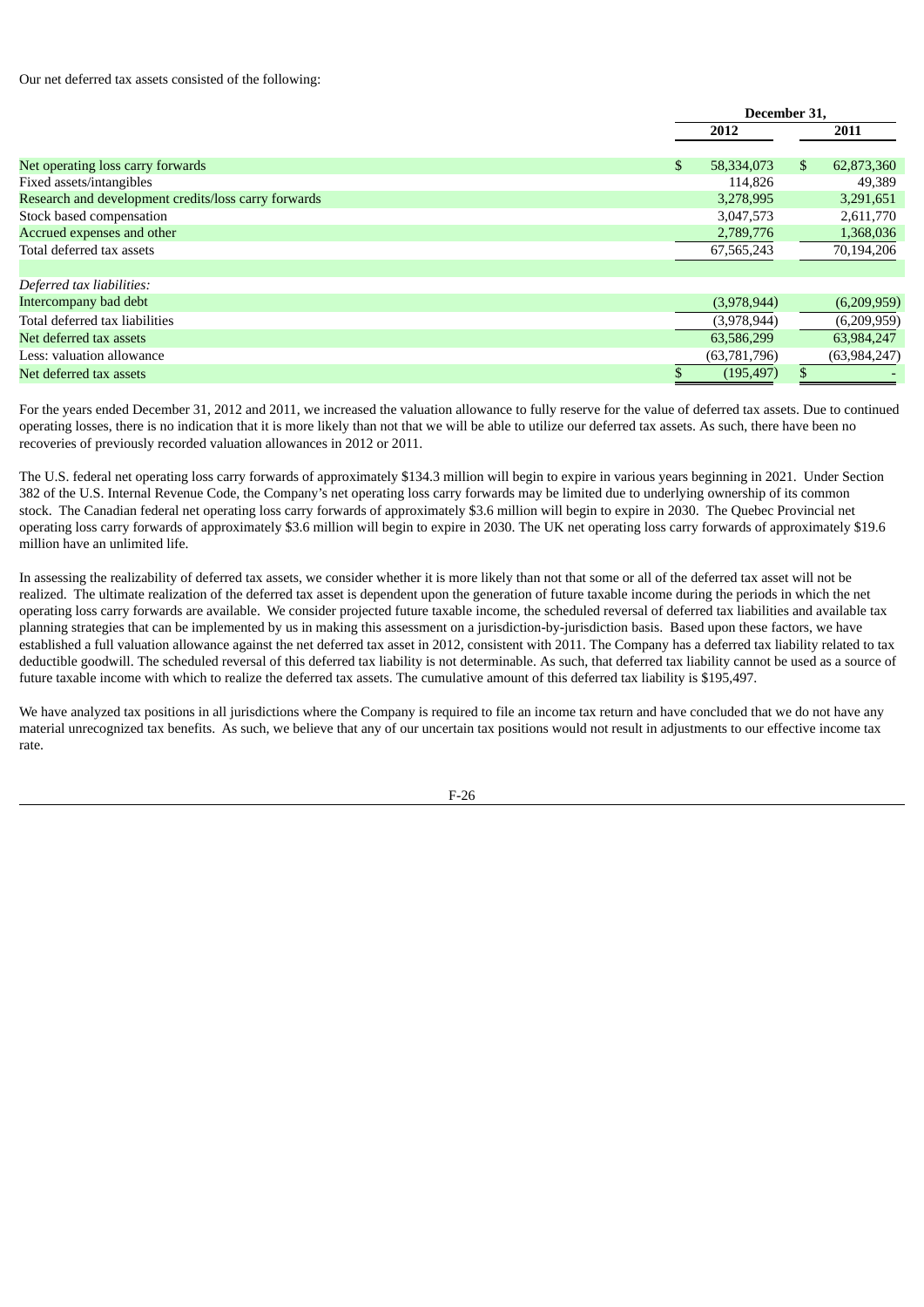# **Note 10 – Supplemental Financial Information (Unaudited)**

Quarterly financial information for the years ended December 31, 2012 and 2011 is presented in the following tables:

|                                      | Three months ended |    |                 |    |               |    |              |  |
|--------------------------------------|--------------------|----|-----------------|----|---------------|----|--------------|--|
|                                      | March 31,          |    | <b>June 30,</b> |    | September 30, |    | December 31, |  |
| Fiscal year 2012                     |                    |    |                 |    |               |    |              |  |
| Revenue                              | \$<br>6.149.052    | \$ | 6,316,998       | \$ | 6,696,126     | \$ | 6,013,711    |  |
| Loss from operations                 | (1,590,696)        |    | (1,458,204)     |    | (1,790,377)   |    | (1,427,113)  |  |
| Net loss                             | (2,679,888)        |    | (756, 543)      |    | (213, 936)    |    | (1,269,748)  |  |
| Net loss per share, basic            | (0.06)             |    | (0.02)          |    | 0.00          |    | (0.03)       |  |
| Net loss per share, diluted          | (0.06)             |    | (0.02)          |    | 0.00          |    | (0.03)       |  |
| Fiscal year 2011                     |                    |    |                 |    |               |    |              |  |
| Revenue                              | \$<br>6,337,722    | \$ | 6,428,840       | \$ | 5,260,057     | \$ | 6,239,655    |  |
| Loss from operations                 | (4,539,935)        |    | (3,081,320)     |    | (3,021,914)   |    | (1,082,562)  |  |
| Net (loss) income                    | (2,075,657)        |    | (2,437,613)     |    | (33, 496)     |    | 749,193      |  |
| Net (loss) income per share, basic   | (0.04)             |    | (0.05)          |    | 0.00          |    | 0.02         |  |
| Net (loss) income per share, diluted | (0.04)             |    | (0.05)          |    | 0.00          |    | 0.02         |  |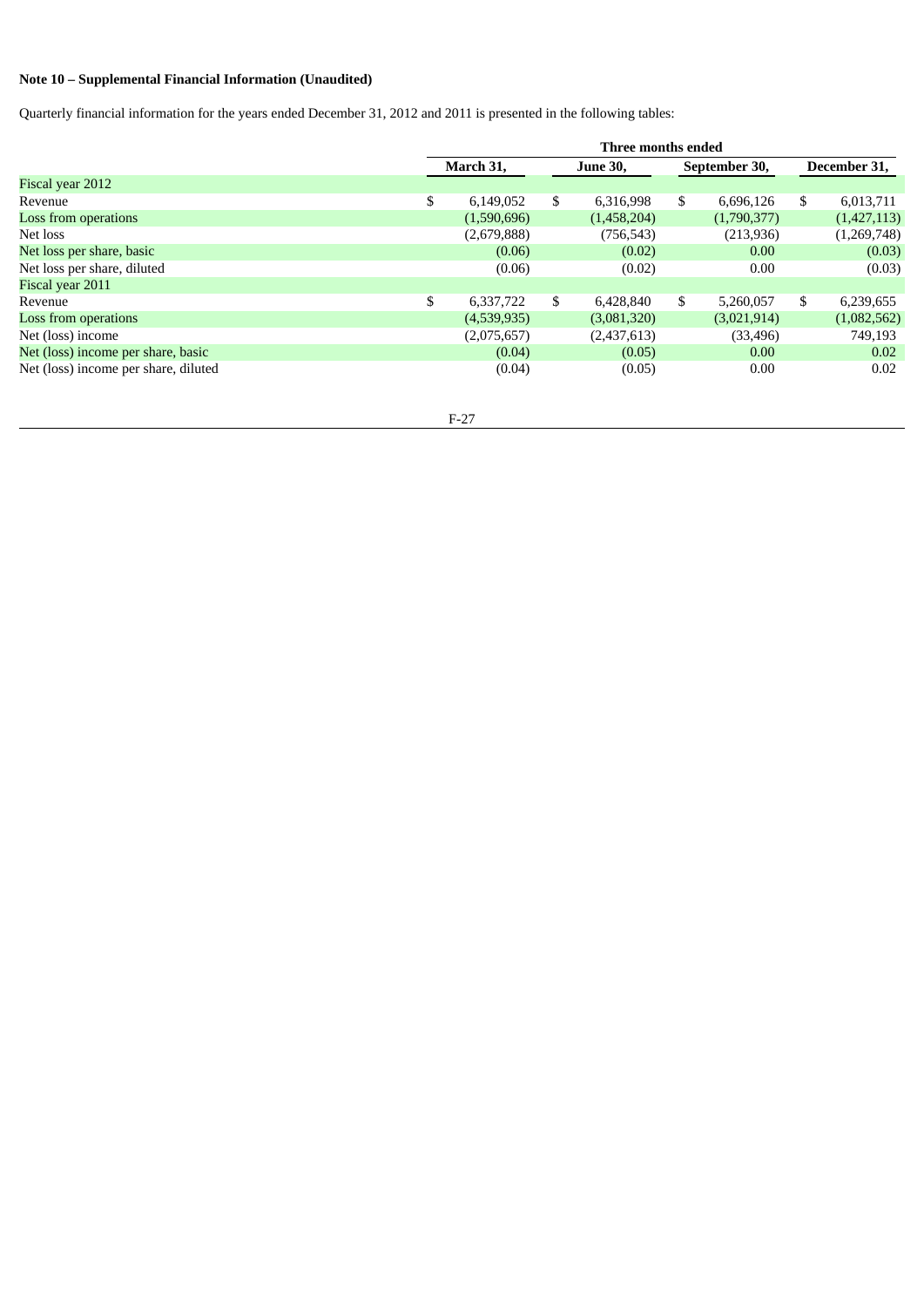### CONSENT OF INDEPENDENT REGISTERED PUBLIC ACCOUNTING FIRM

We consent to the incorporation by reference in the following Registration Statements:

- (1) Registration Statement (Form S-3 No. 333-146463),
- (2)Registration Statement (Form S-3 No. 333-155692),
- (3) Registration Statement (Form S-8 No. 333-156371) pertaining to the 2007 Long-Term Incentive Compensation Plan,
- (4) Registration Statement (Form S-3 No. 333-156997),
- (5) Registration Statement (Form S-3 No. 333-124712),
- (6) Registration Statement (Form S-3 No. 333-161587),
- (7) Registration Statement (Form S-3 No. 333-175394, and
- (8) Registration Statement (Form S-3 No. 333-176607)

of our reports dated March 13, 2013, with respect to the consolidated financial statements of PharmAthene, Inc., and the effectiveness of internal control over financial reporting of PharmAthene, Inc., included in this Annual Report (Form 10-K) for the year ended December 31, 2012.

/s/ Ernst & Young LLP

Baltimore, Maryland March 13, 2013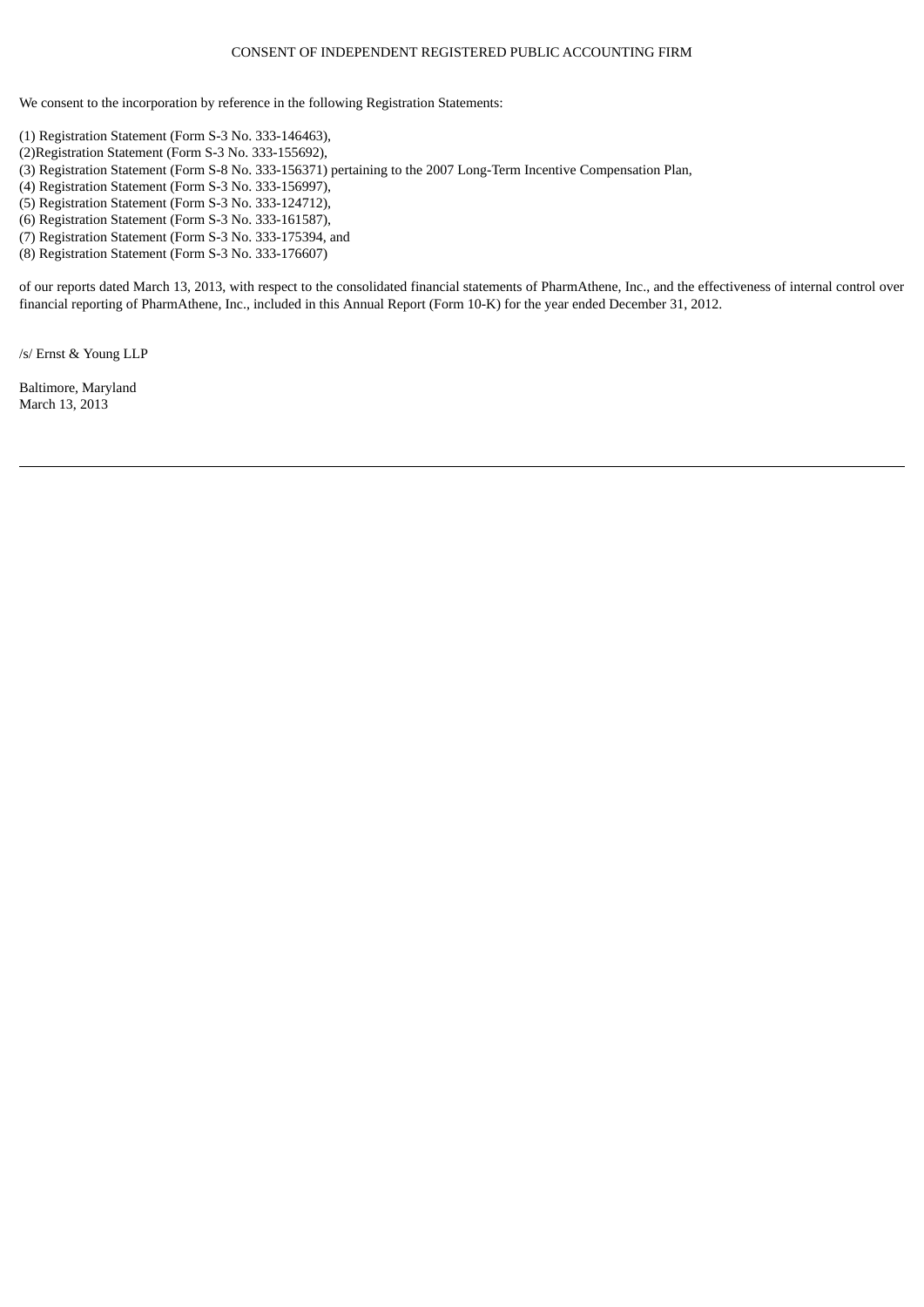# **Certification of Principal Executive Officer Pursuant to SEC Rule 13a-14(a)/15d-14(a)**

I, Eric I. Richman, certify that:

- 1. I have reviewed this Form 10-K of PharmAthene, Inc. for the year ended December 31, 2012;
- 2. Based on my knowledge, this report does not contain any untrue statement of a material fact or omit to state a material fact necessary to make the statements made, in light of the circumstances under which such statements were made, not misleading with respect to the period covered by this report;
- 3. Based on my knowledge, the financial statements, and other financial information included in this report, fairly present in all material respects the financial condition, results of operations and cash flows of the registrant as of, and for, the periods presented in this report;
- 4. The registrant's other certifying officer(s) and I are responsible for establishing and maintaining disclosure controls and procedures (as defined in Exchange Act Rules 13a-15(e) and 15d-15(e)) and internal control over financial reporting (as defined in Exchange Act Rules 13a-15(f) and 15d-15(f)) for the registrant and have:
	- (a) Designed such disclosure controls and procedures, or caused such disclosure controls and procedures to be designed under our supervision, to ensure that material information relating to the registrant, including its consolidated subsidiaries, is made known to us by others within those entities, particularly during the period in which this report is being prepared;
	- (b) Designed such internal control over financial reporting, or caused such internal control over financial reporting to be designed under our supervision, to provide reasonable assurance regarding the reliability of financial reporting and the preparation of financial statement for external purposes in accordance with generally accepted accounting principles;
	- (c) Evaluated the effectiveness of the registrant's disclosure controls and procedures and presented in this report our conclusions about the effectiveness of the disclosure controls and procedures, as of the end of the period covered by this report based on such evaluation; and
	- (d) Disclosed in this report any change in the registrant's internal control over financial reporting that occurred during the registrant's most recent fiscal quarter (the registrant's fourth fiscal quarter in the case of an annual report) that has materially affected, or is reasonably likely to materially affect, the registrant's internal control over financial reporting; and
- 5. The registrant's other certifying officer(s) and I have disclosed, based on our most recent evaluation of internal control over financial reporting, to the registrant's auditors and the audit committee of the registrant's board of directors (or persons performing the equivalent functions):
	- (a) All significant deficiencies and material weaknesses in the design or operation of internal control over financial reporting which are reasonably likely to adversely affect the registrant's ability to record, process, summarize and report financial information; and
	- (b) Any fraud, whether or not material, that involves management or other employees who have a significant role in the registrant's internal control over financial reporting.

Dated: March 13, 2013 /s/ Eric I. Richman

Name: **Eric I. Richman** Title: **Chief Executive Officer**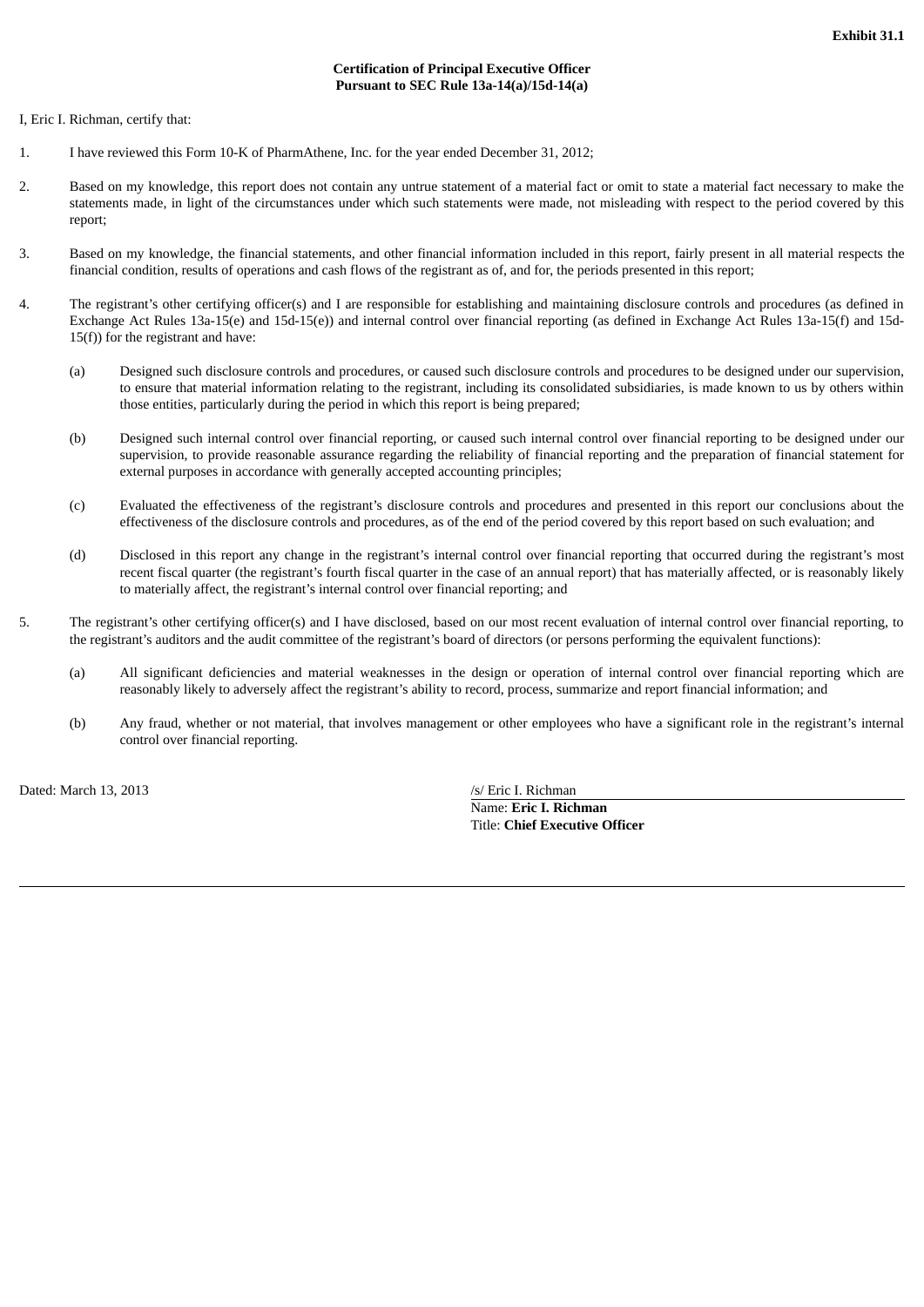# **Certification of Principal Financial Officer Pursuant to SEC Rule 13a-14(a)/15d-14(a)**

I, Linda L. Chang, certify that:

- 1. I have reviewed this Form 10-K of PharmAthene, Inc. for the year ended December 31, 2012;
- 2. Based on my knowledge, this report does not contain any untrue statement of a material fact or omit to state a material fact necessary to make the statements made, in light of the circumstances under which such statements were made, not misleading with respect to the period covered by this report;
- 3. Based on my knowledge, the financial statements, and other financial information included in this report, fairly present in all material respects the financial condition, results of operations and cash flows of the registrant as of, and for, the periods presented in this report;
- 4. The registrant's other certifying officer(s) and I are responsible for establishing and maintaining disclosure controls and procedures (as defined in Exchange Act Rules 13a-15(e) and 15d-15(e)) and internal control over financial reporting (as defined in Exchange Act Rules 13a-15(f) and 15d- $15(f)$ ) for the registrant and have:
	- (a) Designed such disclosure controls and procedures, or caused such disclosure controls and procedures to be designed under our supervision, to ensure that material information relating to the registrant, including its consolidated subsidiaries, is made known to us by others within those entities, particularly during the period in which this report is being prepared;
	- (b) Designed such internal control over financial reporting, or caused such internal control over financial reporting to be designed under our supervision, to provide reasonable assurance regarding the reliability of financial reporting and the preparation of financial statement for external purposes in accordance with generally accepted accounting principles;
	- (c) Evaluated the effectiveness of the registrant's disclosure controls and procedures and presented in this report our conclusions about the effectiveness of the disclosure controls and procedures, as of the end of the period covered by this report based on such evaluation; and
	- (d) Disclosed in this report any change in the registrant's internal control over financial reporting that occurred during the registrant's most recent fiscal quarter (the registrant's fourth fiscal quarter in the case of an annual report) that has materially affected, or is reasonably likely to materially affect, the registrant's internal control over financial reporting; and
- 5. The registrant's other certifying officer(s) and I have disclosed, based on our most recent evaluation of internal control over financial reporting, to the registrant's auditors and the audit committee of the registrant's board of directors (or persons performing the equivalent functions):
	- (a) All significant deficiencies and material weaknesses in the design or operation of internal control over financial reporting which are reasonably likely to adversely affect the registrant's ability to record, process, summarize and report financial information; and
	- (b) Any fraud, whether or not material, that involves management or other employees who have a significant role in the registrant's internal control over financial reporting.

Dated: March 13, 2013 /s/ Linda L. Chang

Name: **Linda L. Chang** Title: **Chief Financial Officer**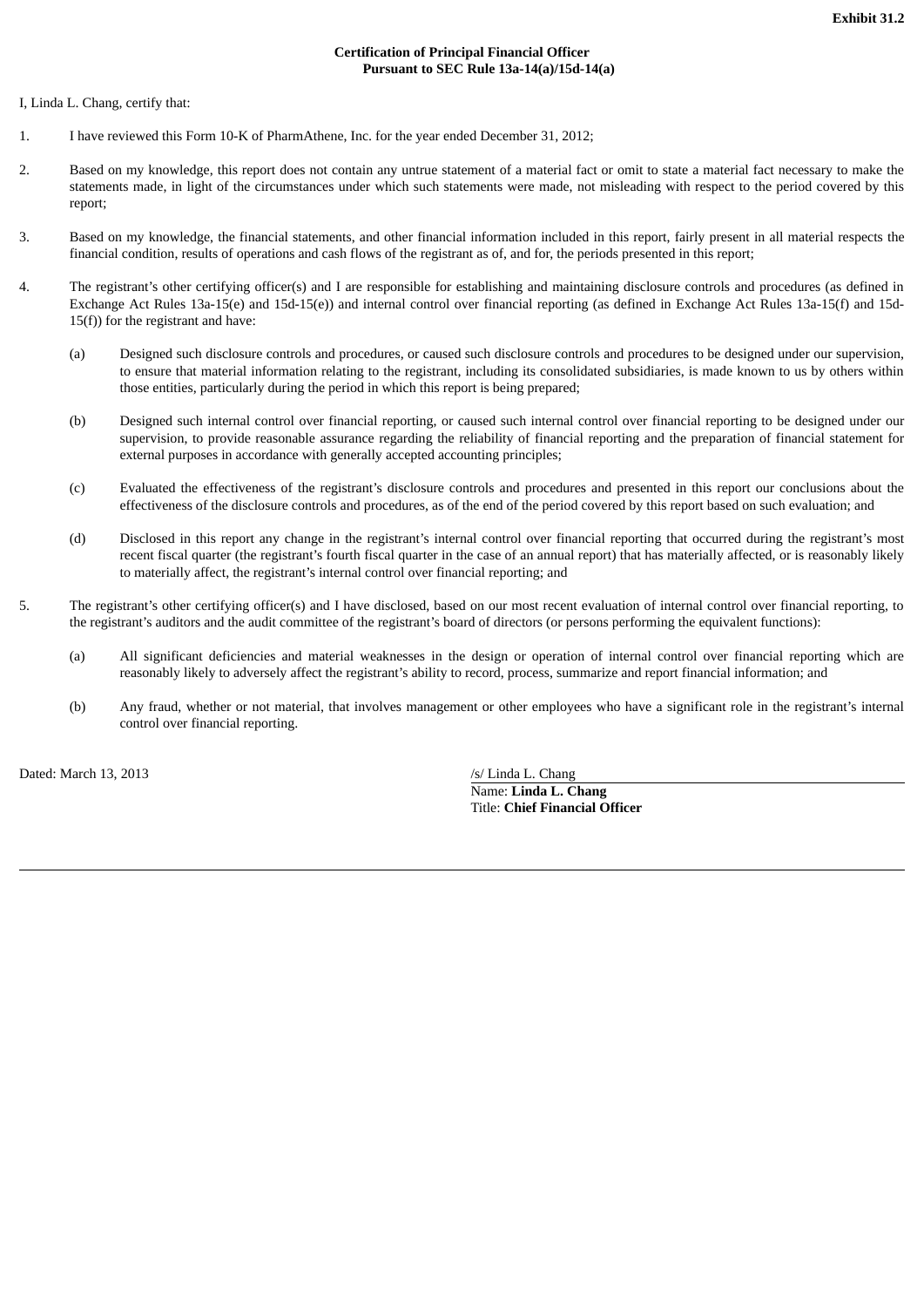# **Certification Pursuant to Section 1350 of Chapter 63 of Title 18 of the United States Code**

In connection with the Annual Report on Form 10-K of PharmAthene, Inc. (the "Company") for the year ended December 31, 2012, as filed with the Securities and Exchange Commission (the "Report"), I, Eric I. Richman, Chief Executive Officer of the Company, certify, pursuant to 18 U.S.C. Section 1350, as adopted pursuant to Section 906 of the Sarbanes-Oxley Act of 2002, that to the best of my knowledge:

1. The Report fully complies with the requirements of Section 13(a) or 15(d) of the Securities Exchange Act of 1934.

2. The information contained in the Report fairly presents, in all material respects, the financial condition and results of operations of the Company.

/s/ Eric I. Richman **Eric I. Richman Chief Executive Officer** March 13, 2013

A signed original of this written statement required by Section 906 of the Sarbanes-Oxley Act of 2002 has been provided to the Company and will be retained by the Company and furnished to the Securities and Exchange Commission or its staff upon request.

This certification is being furnished pursuant to Section 906 of the Sarbanes-Oxley Act of 2002 and shall not be deemed "filed" for purposes of Section 18 of the Securities Exchange Act of 1934, or otherwise subject to the liability of that section. This certification will not be deemed to be incorporated by reference into any filing under the Securities Act of 1933 or the Securities Exchange Act of 1934.